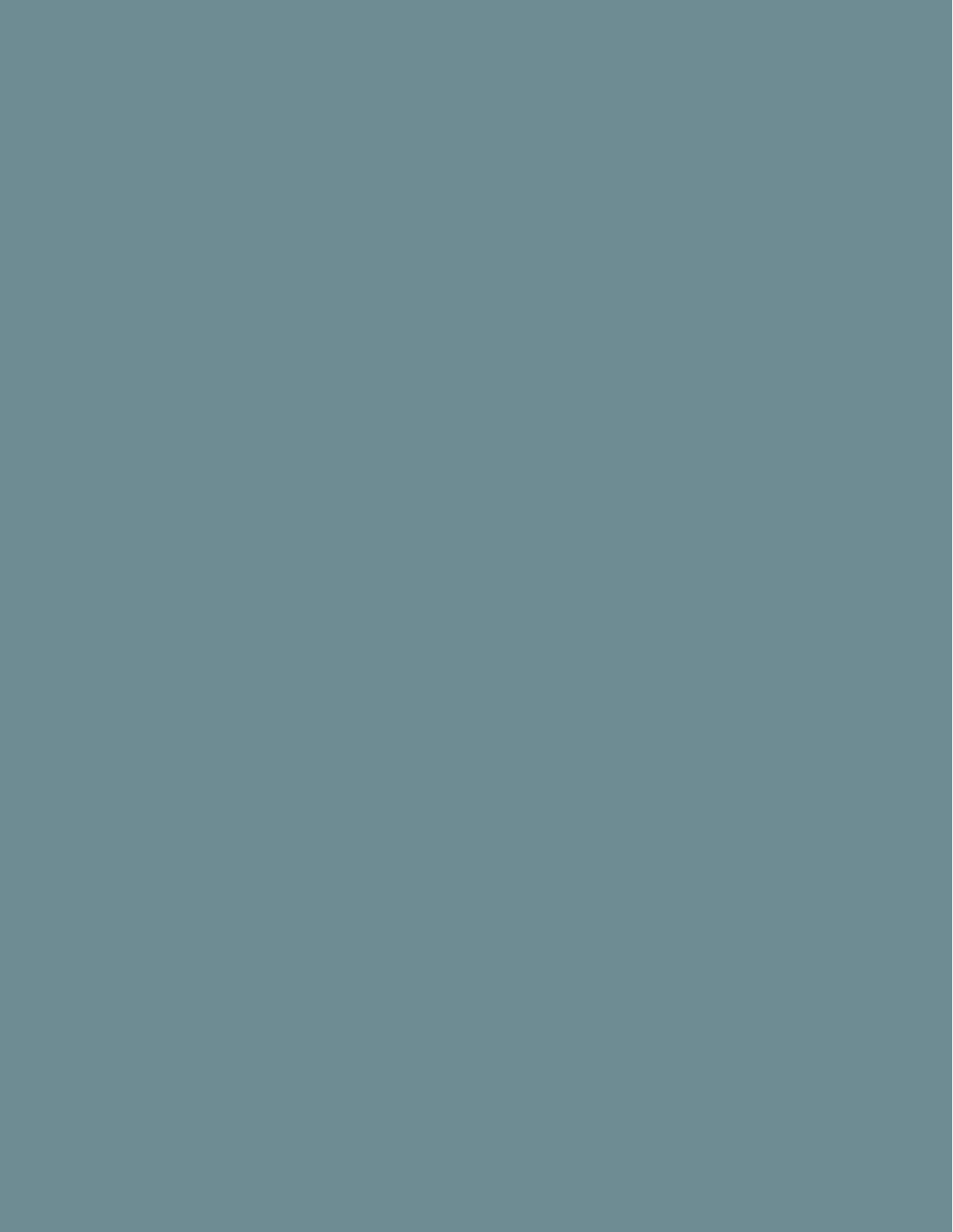**G20 FINANCE MINISTERS AND CENTRAL BANK GOVERNORS MEETING VERSION**

/ **J U N E 8 - 9, 2 019** /

### Driving Sustainable, **Coverage** Firiting Sustainab High-Performance Financing for Universal Health

in the 21<sup>st</sup> Century

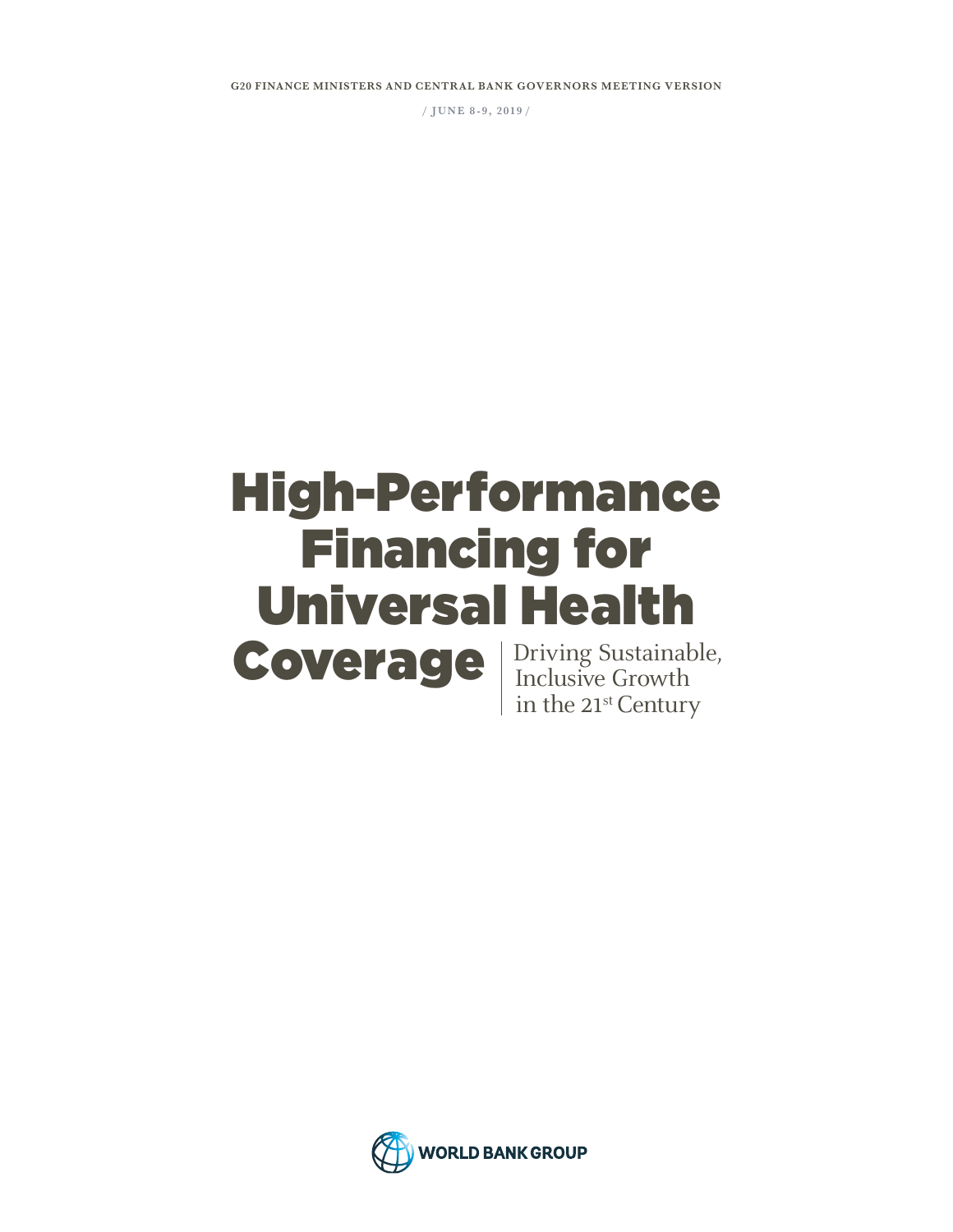**© 2019 International Bank for Reconstruction and Development / The World Bank**  1818 H Street NW Washington DC 20433 Telephone: 202-473-1000 Internet: [www.worldbank.org](http://www.worldbank.org)

This work is a product of the staff of The World Bank with external contributions. The findings, interpretations, and conclusions expressed in this work do not necessarily reflect the views of The World Bank, its Board of Executive Directors, or the governments they represent.

The World Bank does not guarantee the accuracy of the data included in this work. The boundaries, colors, denominations, and other information shown on any map in this work do not imply any judgment on the part of The World Bank concerning the legal status of any territory or the endorsement or acceptance of such boundaries.

**Rights and Permissions** 



The material in this work is subject to copyright. Because The World Bank encourages dissemination of its knowledge, this work may be reproduced, in whole or in part, for noncommercial purposes as long as full attribution to this work is given.

Any queries on rights and licenses, including subsidiary rights, should be addressed to **World Bank Publications**, The World Bank Group, 1818 H Street NW, Washington, DC 20433, USA. Fax: 202-522-2625 **|** e-mail: [pubrights@worldbank.org](mailto:pubrights%40worldbank.org?subject=)

Design and layout: Elena Sampedro **|** www.lacasagrafica.com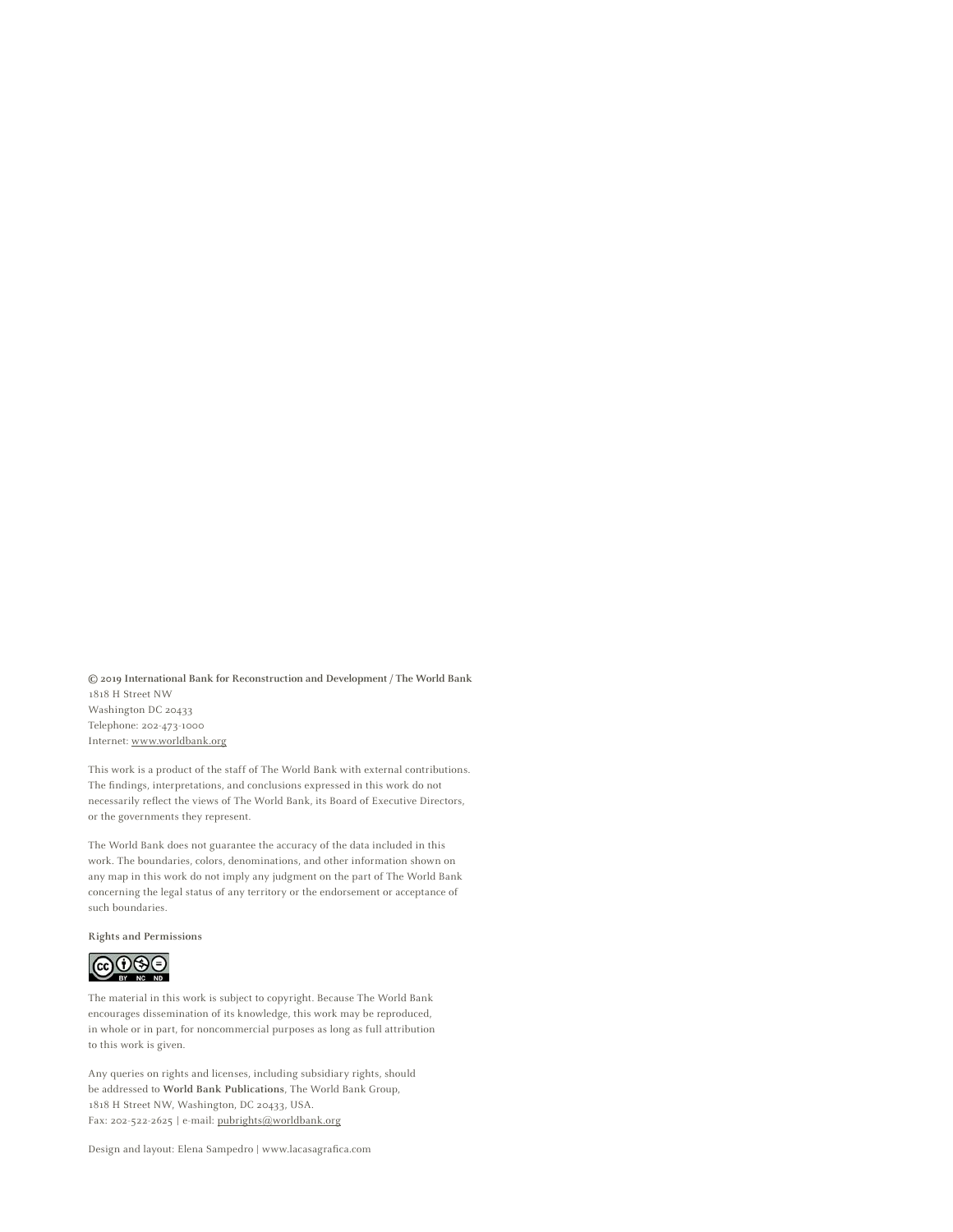#### CONTENTS

Acronyms | **4**

Acknowledgments | **5**

Executive summary | **6**

Introduction | **13**

#### **1. Part I: Time to act** | **16**

1.1 Health financing, UHC, and the economy | **17**

1.2 Missed opportunities | **25**

1.3 Emerging and intensifiying challenges | **32**

#### **2. Part II: A roadmap for action** | **38**

2.1 Priorities for country action | **39**

2.2 Priorities for country and partner collaboration | **48**

2.3 UHC financing resilience and sustainability: An agenda for the G20 | **55**

Conclusions | **57**

Annex A | **59**

Annex B | **61**

Reference List | **66**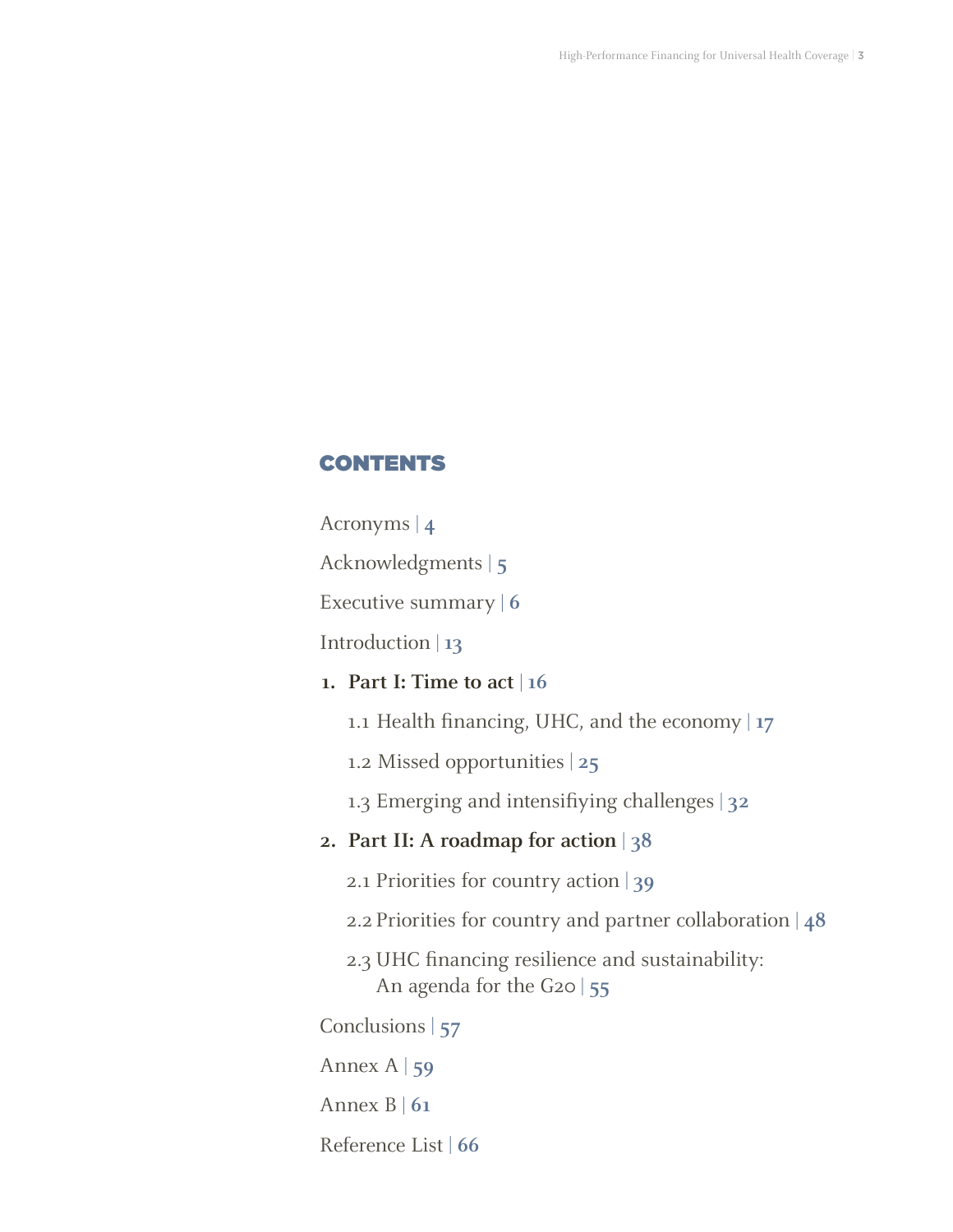#### ACRONYMS

**AMR** | Antimicrobial Resistance **BEPS** | Base Erosion and Profit Shifting **BRICS** | Brazil, Russia, India, China and South Africa **CABRI** | Collaborative Africa Budget Reform Initiative **CEPI** | Coalition for Epidemic Preparedness Innovations **CFE** | WHO's Contingency Fund for Emergencies **CPIA** | Country Policy and Institutional Assessment **DAH** | Development Assistance for Health **DFID** | Department of Foreign and International Development **DRC** | Democratic Republic of Congo **DRUM** | Domestic Resource Use Mobilization **GAP** | WHO-led Global Action Plan for Healthy Lives and Wellbeing for All **Gavi** | Gavi, the Vaccine Alliance **GDP** | Gross Domestic Product **GFF** | Global Financing Facility for Women, Children and Adolescents **GFTAM** | Global Fund to Fight AIDS, Tuberculosis and Malaria **GNI** | Gross National Income **GUFR** | Global UHC Financing Report **HIC** | High-Income Country **HTA** | Health Technology Assessments **IDA** | International Development Association **IHR** | International Health Regulation **ILO** | International Labor Organization **IMF** | International Monetary Fund **JEE** | Joint External Evaluation **LIC** | Low-Income Country **LMIC** | Lower-Middle-Income Country **LTC** | Long-Term Care **MIC** | Middle-Income Country **MTEF** | Medium Term Expenditure Framework **NCD** | Non-communicable Disease **OECD** | Organization for Economic Co-operation and Development **OOP** | Out-Of-Pocket **PEF** | Pandemic Emergency Financing Facility **PFM** | Public Financial Management **SDG** | Sustainable Development Goal **UHC** | Universal Health Coverage **UMIC** | Upper-Middle-Income Country **WHO** | World Health Organization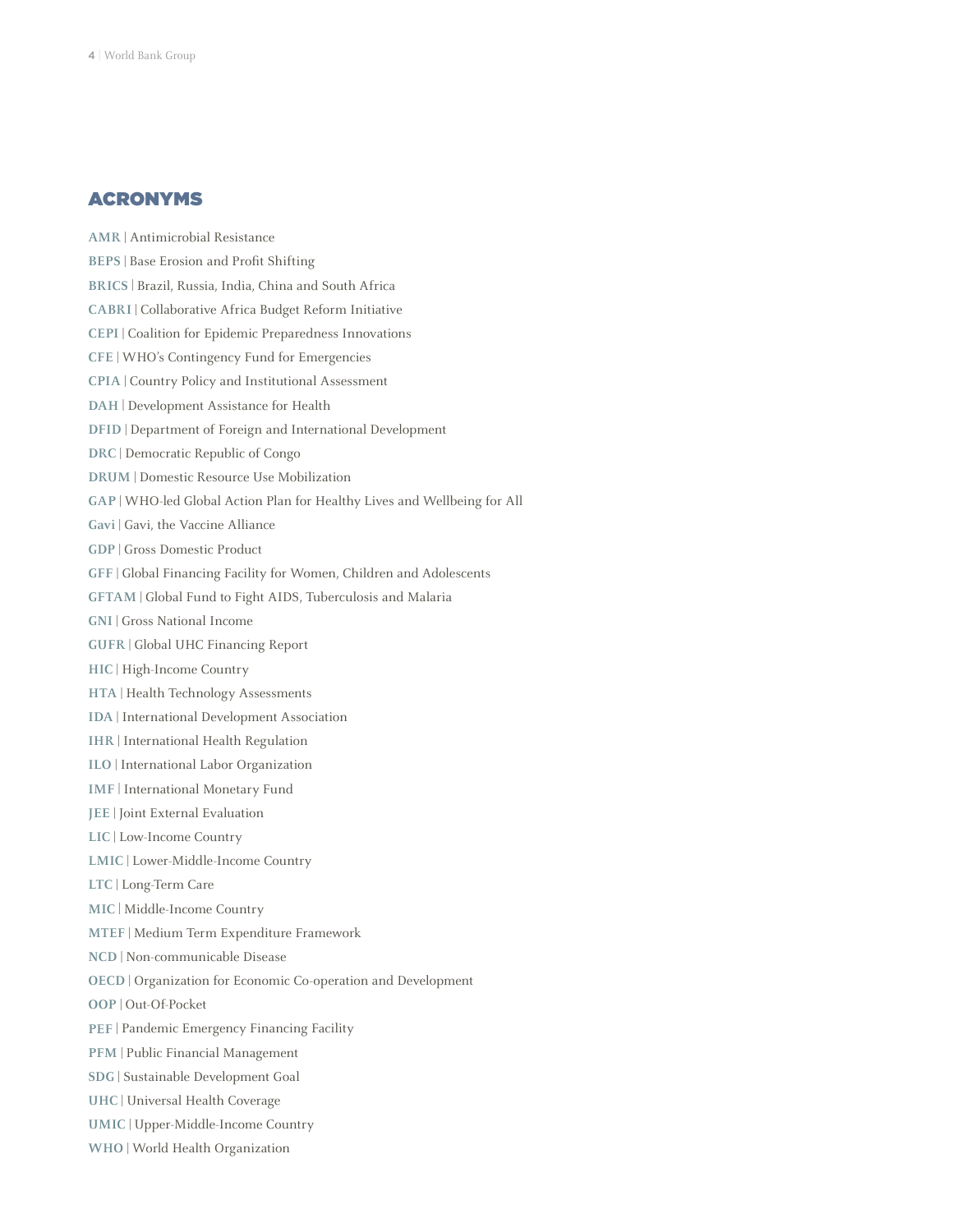#### ACKNOWLEDGMENTS

This report was prepared by a team from the Health, Nutrition, and Population (HNP) Global Practice of the World Bank Group (WBG), under the overall guidance of HNP Senior Director Timothy Evans and Vice President for Human Development Annette Dixon. The core report team comprised Christoph Kurowski (Team Leader), David B. Evans and Alexander Irwin. The extended team included Alexandra Beith, Di Dong, Iryna Postolovska, Carolyn Reynolds, Martin Schmidt, and Gulbin Yildirim. Production, management and logistics support was provided by Carmen Del Rio Paracolls, Mariko Fukao, Maria Jose Retana Palacio, Naoko Ohno, Panida Srithong, and Juliet Teodosio; and external communications by Anugraha Palan and Eno Isong.

The team would like to express its gratitude to colleagues in the Japanese Ministry of Finance for their valuable guidance and support throughout the development of this report, as well as to all of the G20 member and guest countries for their extensive comments on previous versions.

The team benefited at an early stage from consultations with WBG Executive Directors and their offices from the following countries: Argentina, Australia, Brazil, Canada, Chile, China, Egypt, France, Germany, India, Indonesia, Italy, Korea, Mexico, Saudi Arabia, South Africa, Spain, Switzerland, Singapore, Vietnam, Thailand, Turkey, the United Kingdom, and the United States.

The team also would like to thank senior representatives from the IMF, OECD, and WHO for their detailed comments and advice during the preparation of this report. Experts from the Asian Development Bank, the Bill and Melinda Gates Foundation, the Center for Disease Dynamics, Economics and Policy, Civil Society Engagement Mechanism for UHC2030, Gavi, the Institute for Health Metrics and Evaluation, UNICEF, UNDP, USAID, and the World Economic Forum also provided key inputs to the report via written comments and/or consultations at various stages.

The report was greatly enriched by the insights and expertise of the members of the UHC Financing Advisory Committee: Eddy van Doorslaer, Julio Frenk, Peter Heller, Ayako Honda, Donald Kaberuka, Diane McIntyre, Anne Mills, Takashi Oshio, Keizo Takemi, Jeanette Vega, Peter Smith, Larry Summers, Viroj Tangchoaroensathien, and Winnie Yip. The paper on Universal Health Coverage: Lessons from Japan by Drs. Honda and Oshio was a pivotal contribution to the report. Other outside experts who provided valuable contributions and feedback included: Indu Bhushan, Amit Chandra, Dov Chernichovsky, Elizabeth Costenbader, Oyebanji Filani, Eduardo González-Pier, Matthew Guilford, Maureen Lewis, Rachel Nugent, Luke Shors, and Michael Sinclair.

The team is grateful for the inputs and support of the WBG's HNP Global Practice Leadership Team, including Olusoji Adeyi, Enis Baris, Mickey Chopra, Mariam Claeson, Tania Dmytraczenko, Daniel Dultizky, Michele Gragnolati, Trina Haque, Magnus Lindelow, Ernest Massiah, Sameera Maziad A Tuwaijiri, Rekha Menon, Toomas Palu, E. Gail Richardson, Faadia Saadah, Andreas Seiter, Meera Shekar, Gaston Sorgho, Monique Vledder, and David Wilson, Many colleagues from across HNP and the WBG provided technical inputs, guidance, and feedback on the report, including the members of the Health Financing Global Solutions Group Strategic Advisory Panel, Francisca Ayodeji Akala, Gilles Alfandari, Maria Eugenia Bonilla-Chacin, Edson Correia, Mukesh Chawla, Louise J. Cord, Edson Correian, Zelalem Yilma Debebe, Leslie Elder, Stefan Emblad, Roberta Gatti, Margaret Grosh, Srinivas Gurazada, Patrick Hoang-Vu Eozenou, Alaka Holla, Carlos Lara, Alexander Leipziger, Rui Lui, Patricio Marquez, Ahmadou Moustapha Ndiaye, Irina Nikolic, Adenike Sherifat Oyeyiola, Toomas Palu, Robert J. Palacios, Marvin Ploetz, Yoshini Naomi Rupasinghe, Elizabeth Ruppert, Michal Rutkowski, Jaime Saavedra, Miriam Schneidman, Renaud Seligmann, Owen K. Smith, Emily Sinnott, Ajay Tandon, Ellen Van De Poel, Marijn Verhoeven, and Ian Walker.

The team regrets any individuals or organizations that may have been inadvertently omitted from these acknowledgments and expresses its gratitude to all who contributed to this report.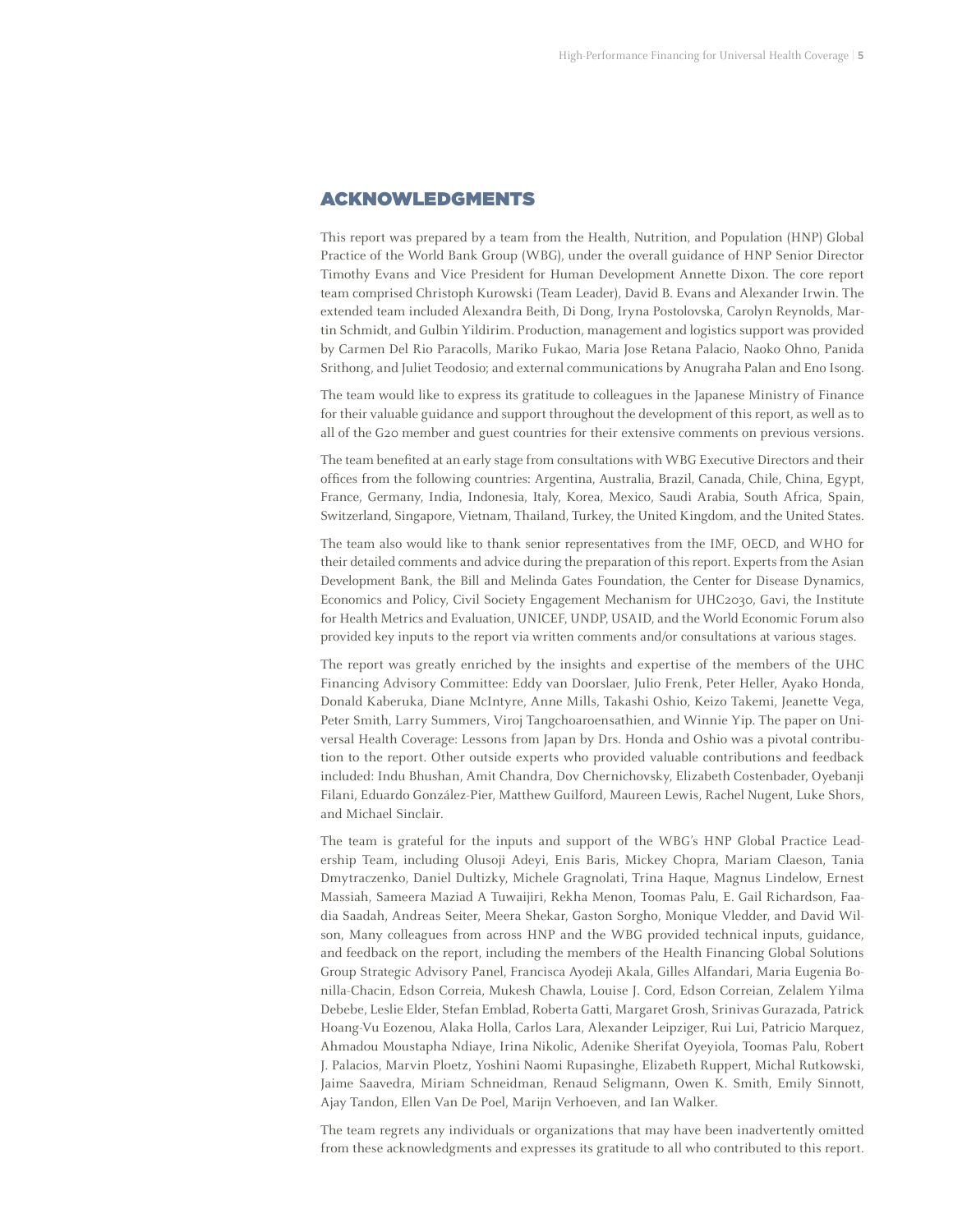### Executive summary

**The majority of developing countries will fail to achieve their targets for Universal Health Coverage**  (UHC)<sup>1</sup> and the health- and poverty-related Sustain**able Development Goals (SDGs) unless they take urgent steps to strengthen their health financing.** Just over a decade out from the SDG deadline of 2030, 3.6 billion people do not receive the most essential health services they need, and 100 million are pushed into poverty from paying out-of-pocket for health services. The evidence is strong that progress towards UHC, core to SDG 3, will spur inclusive and sustainable economic growth, yet this will not happen unless countries achieve high-performance health financing, defined here as funding levels that are adequate and sustainable; pooling that is sufficient to spread the financial risks of ill-health; and spending that is efficient and equitable to assure desired levels of health service coverage, quality, and financial protection for all people with resilience and sustainability.

**The UHC financing agenda fits squarely within the core mission of the G20 to promote sustainable, inclusive growth and to mitigate potential risks to the global economy.** All countries stand to benefit from realizing quality and efficiency gains and freeing productive resources in one of the largest global industries. All countries will also benefit from health financing designed to strengthen health security, thus reducing the frequency, spread and impacts of disease outbreaks, and other negative cross-border spillover effects of failing health systems. Anchoring this agenda in the G20 Finance Track and promoting joint leadership by finance and health ministers provides the opportunity to break down the silos and tackle the political economy challenges that continue to hamper progress toward high-performance health financing for UHC.

#### **High-performance health financing advances UHC and sustainable, inclusive growth**

**It is no longer plausible to argue that health spending is purely consumption. High-performance health financing is an investment that benefits the economy through six main channels:**

- **• Building human capital.** Investments in essential primary and community health services such as maternal, neonatal, and child health interventions, including immunization and nutrition, fuels the creation of human capital during children's critical early years, laying the foundation of improved educational performance and earning potential. Essential promotive, preventive, and curative health services boost workers' productivity throughout their lifetimes, often with rapid impact.
- **• Increasing skills and jobs, labor market mobility and formalization of the labor force.** The changing nature of work requires skills such as complex problem-solving,

<sup>1.</sup> **Universal health coverage (UHC)** is the goal that all people can use the promotive, preventive, curative, rehabilitative and palliative health services they need, of sufficient quality to be effective, while also ensuring that the use of these services does not expose the user to financial hardship. UHC has two pillars: coverage with essential, quality health services and financial protection. UHC embodies the commitment to giving priority to the worse off—the sickest, those with the lowest coverage, and the poor—and to health as a human right.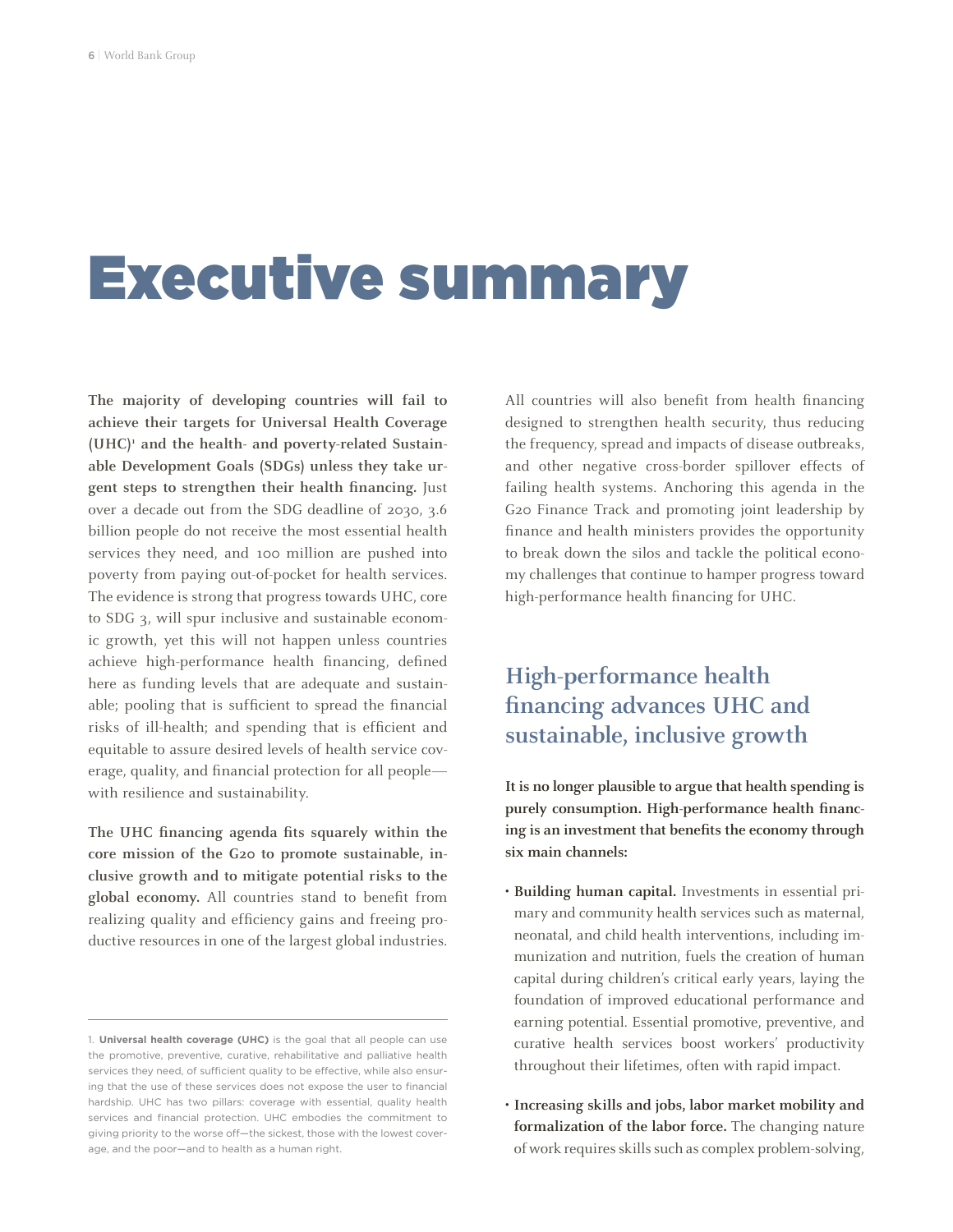teamwork, innovation and self-reliance. Investing in health is a prerequisite to build and maintain these skills and increase countries' capacities to innovate and generate jobs and growth. High-performance health financing also guarantees financial protection regardless of where people live or their employment status, making it easier for people to change jobs and take advantage of new opportunities. It also reduces the costs for private firms to grow and create jobs, increasing the rate of workforce formalization and the proportion of people in full-time employment.

- **• Reducing poverty and inequity.** Scaling up prepaid and pooled financing to reduce out-of-pocket payments can have a swift, substantial benefit for poverty reduction. Financial protection has other benefits: people no longer need to sell assets or borrow to meet health payments. They conserve resources that they can then spend or invest in other ways. Financial protection also allows the sick and poor to protect, maintain and improve their health and increase their earnings. As a result, income inequality falls.
- **• Improving efficiency and financial discipline.** Improvements in the efficiency of pooling and purchasing allow expanding the range and quality of guaranteed health services and increasing the extent of financial protection within existing resource envelopes, while controlling cost escalation. Combined with measures to increase efficiency in resource mobilization, they ensure financial discipline in the sector over the short and long term. This can have an immediate impact on public spending given that the health sector now represents a significant share of government expenditures in many countries—on average more than 11 percent.
- **• Fostering consumption and competitiveness.** Financial protection frees people from making precautionary savings and can stimulate expenditures on other goods and services. The ability of a country's entrepreneurs, companies, and workers to continually adapt and innovate is paramount to future competitiveness, facilitated by the impact of UHC and health and human capital accumulation. By driving efficiency gains in the health sector, health financing also frees productive resources for new strategic uses, supporting countries to gain or keep a comparative advantage in international trade.

**• Strengthening health security.** The West Africa Ebola crisis of 2013-2016 demonstrated that pandemics can leave lasting economic scars and set development back for years, if not decades. Investments in preparedness capabilities including surveillance, primary and community health workers, public-health laboratory networks, and information systems are essential to detect and mitigate infectious disease outbreaks before they spread out of control. In addition to saving lives, investing in preparedness and early action to stop outbreaks also help prevent macro-economic shocks and much more costly emergency response efforts.

### **Critical health financing shortcomings and emerging threats put UHC at risk**

**Despite these multiple benefits, the majority of developing countries have yet to seize the growth and development opportunities offered by high-performing health financing.** Major coverage gaps for essential health services persist; for those who receive services, coverage is too often ineffective, as the quality of services is low. To expand equitable coverage with both quality services and financial protection, the overall levels of health spending, the mix of revenue sources, pooling, and the efficient and equitable use of resources matter. This report identifies critical health financing constraints, including:

- **• Current per capita health spending from all sources is very low in developing countries,** averaging \$40 in low-income countries (LICs), \$135 in lower middle-income countries (LMICs), and \$477 in upper middle-income countries (UMICs). This compares to \$3,135 in high-income countries (HICs).
- **• Part of this low spending is because many developing countries allocate relatively small shares of total government spending to health—levels that are inadequate to support coverage with essential quality health services for all.** Developing countries devote on average 10 percent of government expenditure to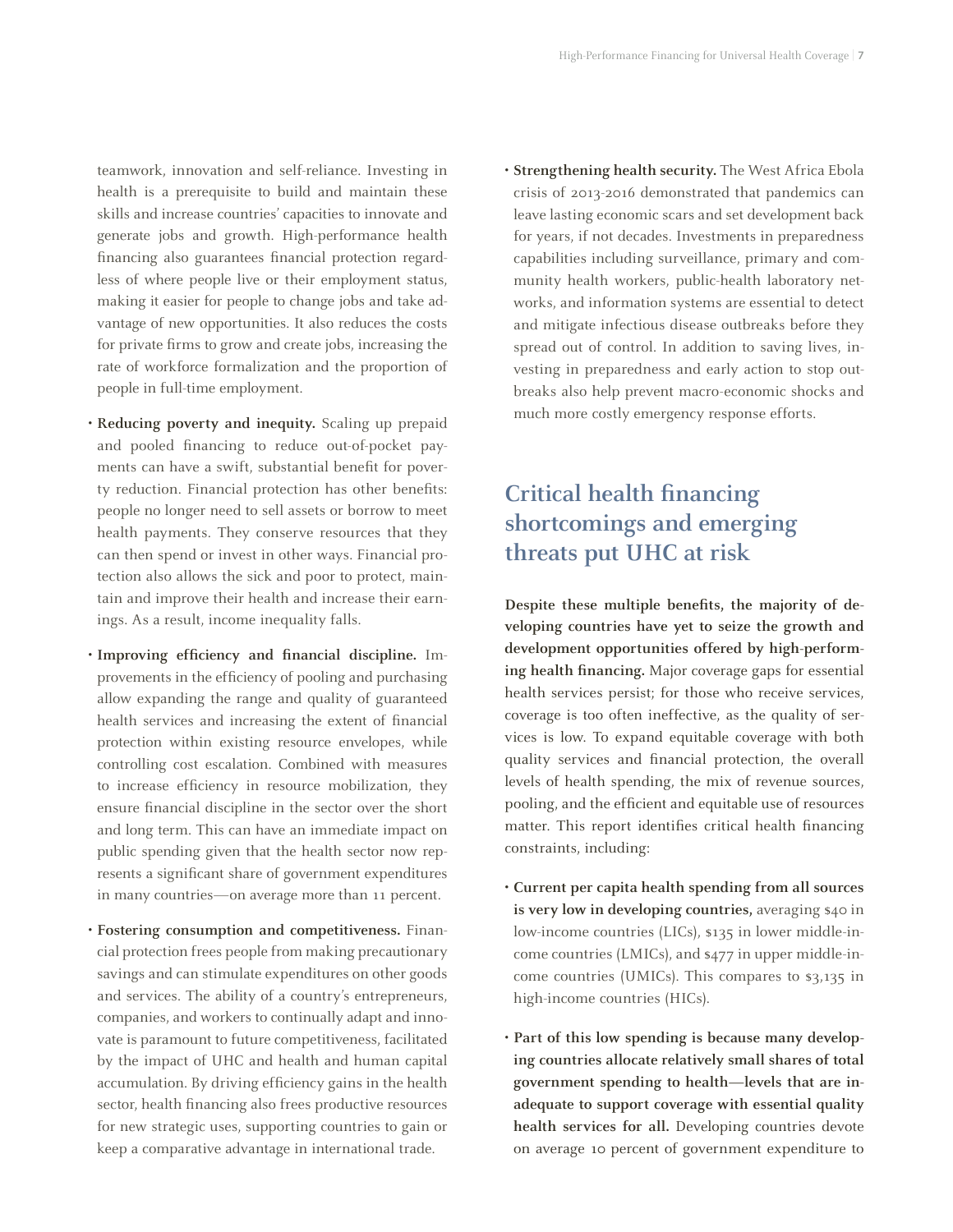health, compared to 15 percent in HICs. There are very large variations, from around 3 percent up to nearly 30 percent, with some UMICs giving the lowest priority to health.

- **• Part of low government spending can also be attributed to the low capacity to mobilize revenues.** In close to half of developing countries, government efforts to raise taxes consistently fall short of 15 percent of gross domestic product (GDP), a threshold that the IMF has identified as critical to engender sustained, inclusive growth.
- **• Low levels of domestic government financing mean that there is currently a substantial gap between the costs of financing an essential package of quality services for everyone and resources available in lowand lower middle-income countries.** Even with good economic growth, this gap is not expected to narrow greatly over the next decade, remaining at approximately \$176 billion for the 54 countries that are unlikely to reach upper-middle-income status by 2030.
- **• As a result of low levels of government spending, out-of-pocket payments constitute a large and rising share of health expenditures in developing countries, amounting to more than half a trillion dollars or \$80 per capita annually.** As noted earlier, these payments deter some people from using needed health services, and push others into poverty or trap them once there.
- **• Inefficiencies and inequities in health financing are widespread.** Estimates suggest that between 20 and 40 percent of health funding is wasted across all countries, on average. In terms of equity, poor people often contribute a higher proportion of their incomes in health payments than the rich, without subsequent compensation through fiscal transfers in cash or in kind, while frequently receiving fewer health services of lower quality.
- **• Rapid increases in development assistance for health (DAH) since 2000 have resulted in major health gains in the poorest countries, yet DAH levels have stagnated in recent years and DAH must evolve to help accelerate progress toward UHC.** In the past, DAH has predominantly supported infectious disease programs.

Additional international assistance is needed to catalyze similar advancements in other disease areas, strengthen health systems, support governments in tackling low government revenue generation and strengthen their capacities to carry out all health financing functions required for accelerated progress towards UHC.

**Emerging and intensifying challenges are driving up health care costs and pose risks for future domestic revenue mobilization, efficiency, and equity.** Some of the leading challenges include rising consumer expectations; population aging and the corresponding increase in the burden of non-communicable diseases and demand for long-term care; progress in medical technology; limited administrative capacity to raise revenues; slow formalization of economies; changes in the form and content of work; pandemic threats; anti-microbial resistance; and forced displacement of populations. If not addressed early, these factors may make it even harder for countries to attain the high-performance health financing required for UHC.

**Closing the substantial UHC financing gap in 54 lowand lower middle-income countries will require a strong mix of domestic and international investment.**  Countries' own fiscal measures to increase taxes as a share of GDP and the share of government expenditures dedicated to health, on top of economic growth, could reduce the estimated financing gap in 2030 by about one-third, from a total of about \$190 billion to approximately \$110 to \$120 billion. Additional inflows, \$176 billion, may come from the private commercial sector, but the amounts are likely to be limited. Current levels of DAH totaling \$11 billion for these countries will not be nearly enough to close the gap. A substantial increase in DAH with support to develop the capacity to absorb external financing, stronger engagement of the private sector, and innovative health-financing policy solutions in countries will all be needed for countries to have a chance of reaching UHC and realizing the ensuing benefits of sustainable, inclusive growth.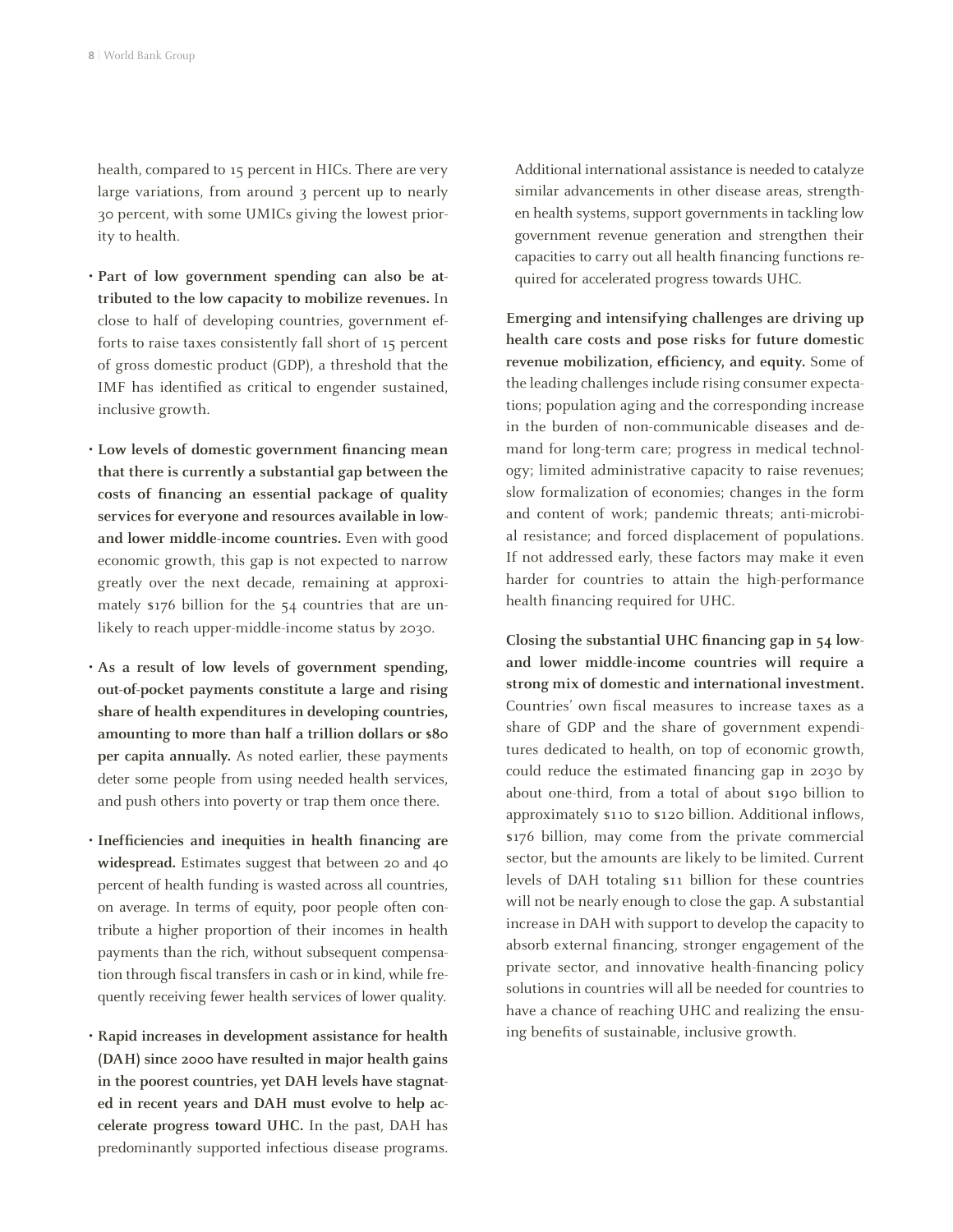#### **A roadmap for country action**

**Global consensus has emerged around three lines of action for countries to build high-performance health financing:**

- **• Scale what works.** Countries can make substantial progress by adapting proven health-financing principles and policies to their specific contexts. Broad agreement exists on key options, including: improve the efficiency and equity of resource use, for example through prioritizing investments in good quality primary and community health services; increase resources for health from general revenue, and, where appropriate and feasible, obligatory health insurance contributions from those with the ability to pay.
- **• Focus on the "big picture".** Leaders can improve health-financing results by developing a "big-picture" perspective in two ways: first, by connecting health-financing policy across sectors in a whole-of-government approach; second, by consistently adopting a medium-term timeframe and routinely assessing the likely future threats to revenue generation, health costs, efficiency, and equity, adjusting their health financing strategies before emerging problems become entrenched. Together, these two approaches will reinforce health financing resilience and sustainability.
- **• Strengthen health-financing leadership, governance, and organizational capacity.** Joint leadership between ministries of finance and health can accelerate the development and implementation of health-financing solutions, particularly in areas where, despite broad consensus about principles and policies, progress lags. Often such slowdowns are due to political obstacles. Joint leadership between ministries of finance and health is equally critical to strengthen health-financing governance and organizational capacity.

#### **International collaboration to accelerate progress**

**Many international initiatives are designed to support health financing in developing countries.** Bilateral and multilateral agencies and development banks, and global alliances, networks, and platforms are making important contributions beyond development finance to facilitate technical collaboration, policy dialogue, and global learning. These include, inter alia, the World Health Organization (WHO)-led Global Action Plan for Healthy Lives and Well-being, including the financing accelerator; the P4H Network; UHC 2030; the Joint Learning Network for UHC; various networks of budget officials (e.g., the OECD Senior Budget Officials network and the Collaborative Africa Budget Reform Initiative); the African Union's Africa Scorecard and Tracker on Domestic Financing for Health as well as planned regional health-financing hubs; Gavi, the Vaccine Alliance; the Global Financing Facility for Women, Children and Adolescents (GFF); and the Global Fund to fight AIDS, Tuberculosis, and Malaria. Each of these partnerships and platforms plays a valuable role in helping countries respond to today's pressing health financing problems.

**However, given the persistent challenges in overcoming UHC financing shortcomings, new avenues for international collaboration to support country UHC financing efforts are needed in two main areas:** (1) **health-financing research and development** that will provide countries with new evidence on open questions and areas of controversy, new strategies to improve financial resilience and sustainability, and financing innovations that might allow step changes in progress toward UHC; and (2) **a sizeable increase as well as a strategic shift in DAH** toward strengthening health-financing leadership, governance, and organizational capacity, improved domestic resource use and mobilization, and increased global health security.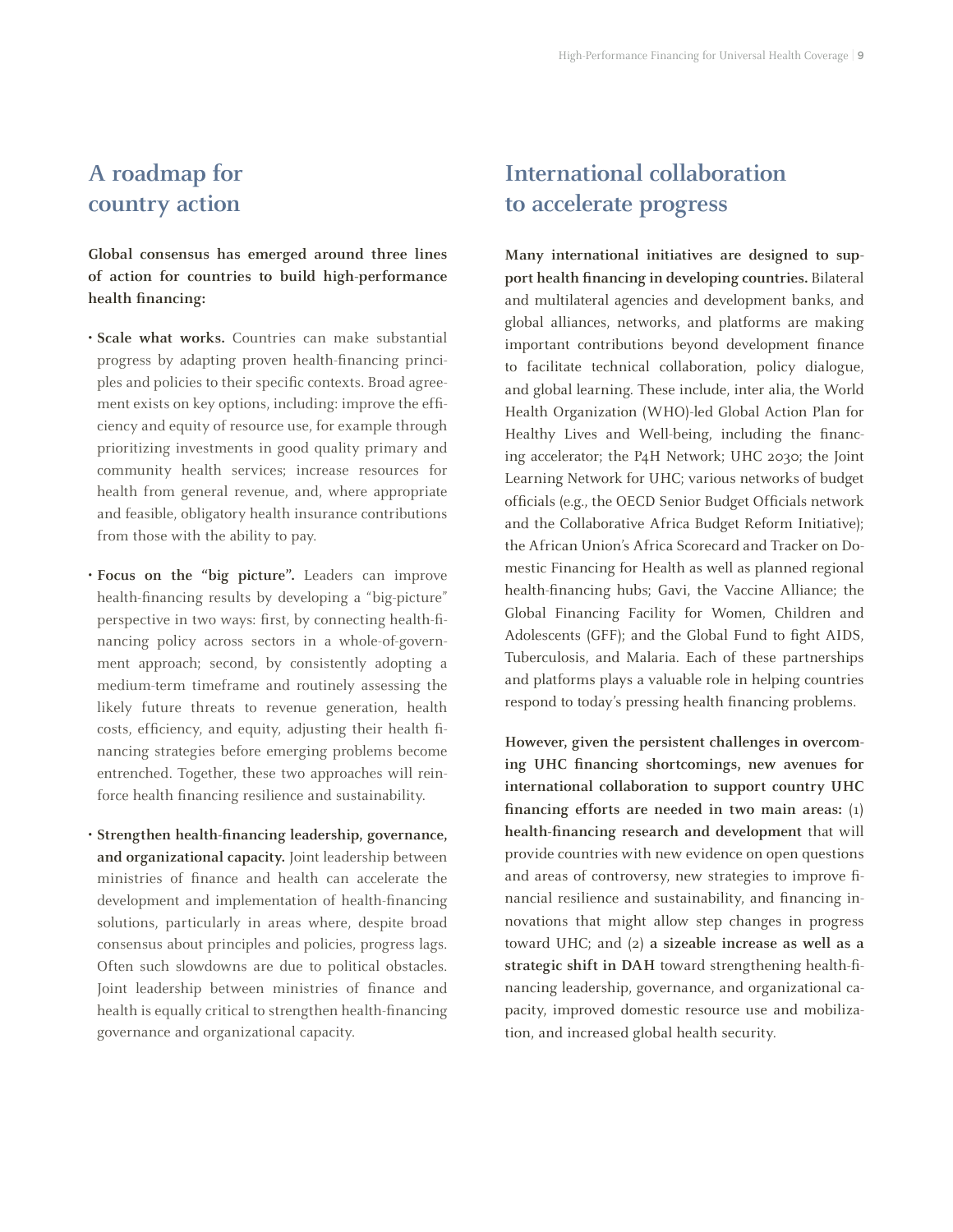### **G20 Finance Ministers and Central Bank Governors can champion a UHC financing resilience and sustainability agenda**

**G20 Finance Ministers and Central Bank Governors can help countries seize the opportunities of high-performance health financing by adopting and steering a UHC financing resilience and sustainability agenda.**  Leadership by G20 Finance Ministers and Central Bank Governors is critical, as core aspects of this agenda extend beyond the purview of health into public finance. G20 Finance Ministers and Central Bank Governors can lead by example in demonstrating how finance and health authorities can successfully collaborate to build and sustain strong health-financing systems that deliver better health services and financial protection.

**To advance this agenda, G20 Finance Ministers and Central Bank Governors can:**

**1) Convene biennial UHC financing resilience and sustainability dialogues between ministers of finance and health at future G20 meetings.** The meetings would identify priorities for country and global action to detect and manage health-financing threats; define an innovation agenda; and foster political commitments for UHC financing. The meetings would offer a venue for dialogue between ministries of finance and health on the forces driving health expenditures, options to improve efficiency and raise revenue, including a new generation of DAH. The biennial dialogues would be grounded in a UHC financing resilience and sustainability assessment. The development of the analytical approach would be coordinated by the WBG working closely with WHO. Implementation would be facilitated by existing networks and partnerships that would connect financing experts from around the world to learn and hone their skills in assessing and responding to health-financing threats and opportunities. Development of the assessment and preparation of the dialogues could be overseen by a UHC financing resilience and sustainability advisory panel comprised of former ministers of finance and health and globally recognized experts in health financing, health, public finance, and fiscal policy.

- **2) Sponsor a UHC financing grand challenge portfolio.** The portfolio would target investments toward solving the health-financing challenges identified in the G20 UHC financing resilience and sustainability dialogues, with a focus on those with the greatest potential for global economic and health impact and enabling step-change progress toward UHC. This could take the form of an innovation fund dedicated to developing more effective health-financing solutions, and/or G20 countries that invest in existing Grand Challenge funds choosing to direct more of those portfolios toward relevant health-financing priorities.
- **3) Champion more and better DAH that catalyzes sustainable domestic resource mobilization to accelerate progress toward UHC by 2030.** As noted previously, substantial increases in DAH will be essential to help low- and lower middle-income countries close the financing gaps and reach their UHC targets. The next generation of DAH can also do more to catalyze efficient and equitable use, pooling, and mobilization of domestic resources, and strengthen country capacities in sustainable health financing, as well as in pandemic prevention and response. The replenishments in 2019 and 2020 of the major global health funding mechanisms, including the Global Fund, Gavi, and the WBG's IDA provide near-term opportunities to champion these shifts toward a longer term approach of more and better DAH to assist countries in accelerating progress toward UHC.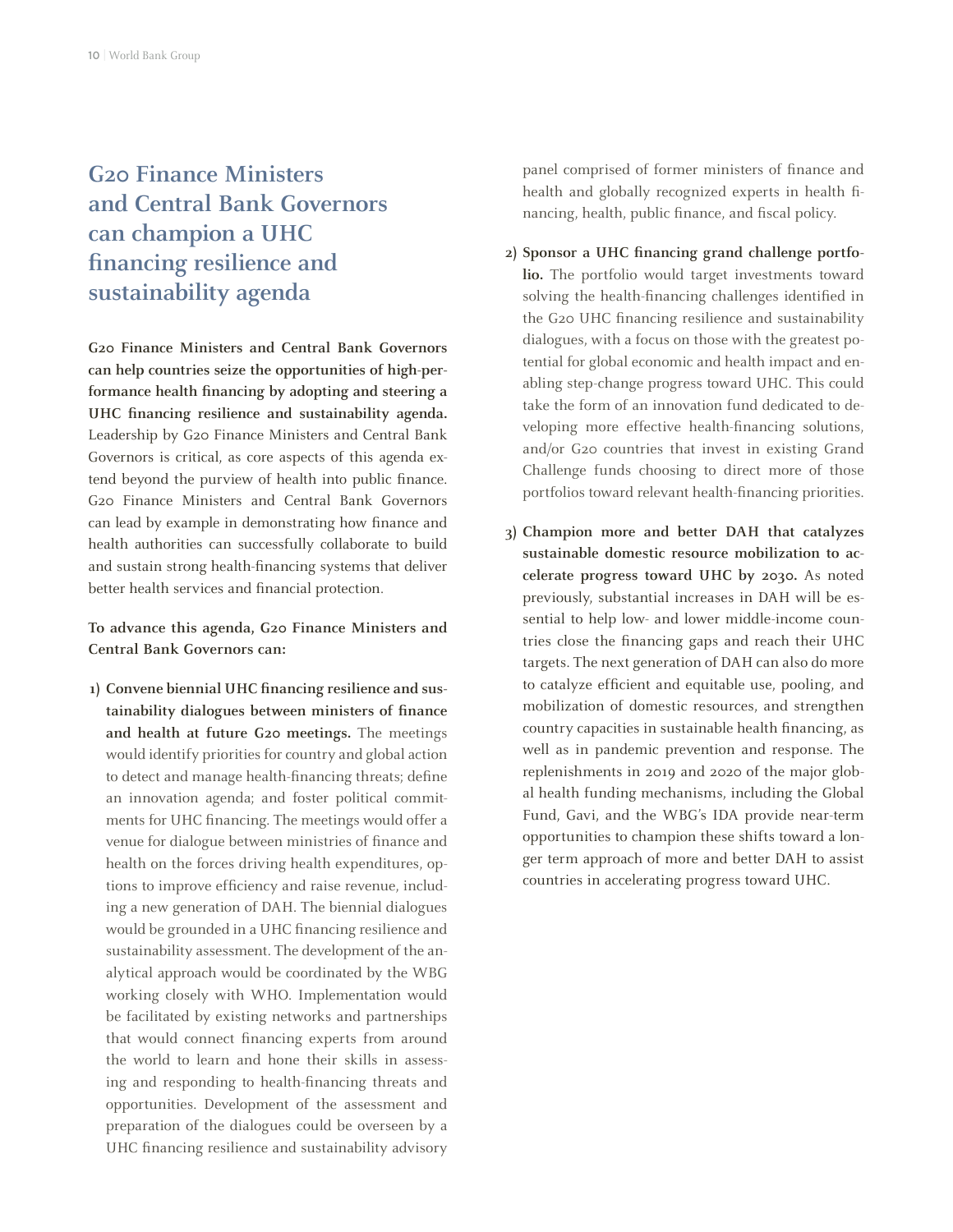#### **Conclusion**

Advancing UHC through high-performance health financing will generate more rapid, sustained, and inclusive growth. Yet global progress toward UHC remains slow because few developing countries have fully seized the opportunity to develop well-performing health financing. The good news is that a global consensus, based on country experience, is emerging on how countries can most effectively construct high-performance health financing for UHC and how countries and partners can collaborate to accelerate these efforts. This convergence in strategic thinking opens an unprecedented opportunity to realize the economic gains associated with progressive realization of UHC.

As champions and stewards of a UHC financing resilience and sustainability agenda, G20 Finance Ministers and Central Bank Governors can play a critical role in supporting countries as they ready themselves to manage the emerging and intensifying threats that today place progress toward UHC and economic growth at risk. Equitable stewardship from a group committed to the common good is the catalyst required to turn risk into resolute action. Through these mechanisms, G20 leaders will help their partner countries advance toward prosperity based on fair opportunities for all, the surest foundation for global stability, prosperity, and peace.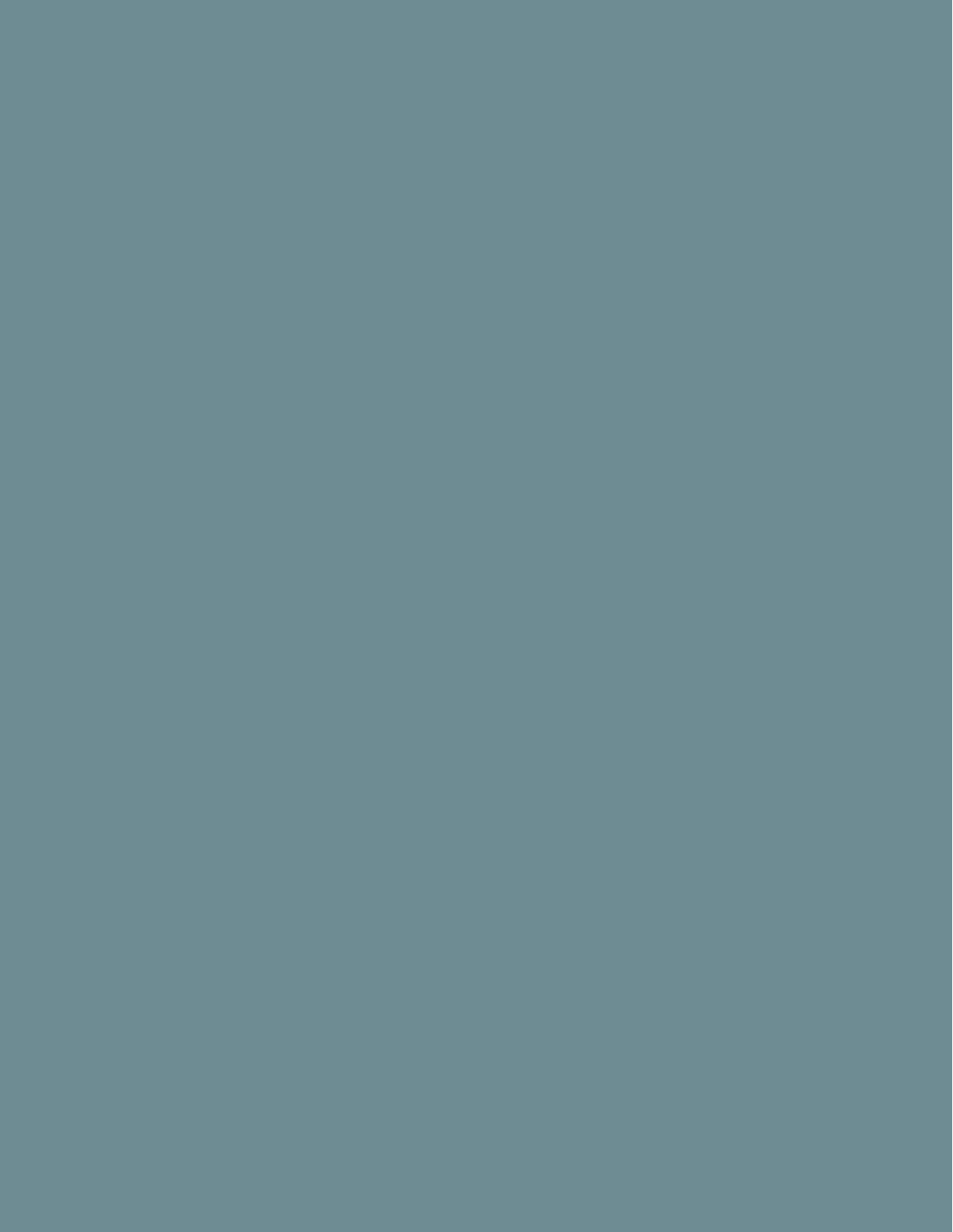## Introduction

*We reaffirm the need for stronger health systems providing cost-effective and evidence-based intervention to achieve better access to health care and to improve its quality and affordability to move towards Universal Health Coverage (UHC) in line with their national contexts and priorities.*

G20 Leaders' Declaration, Buenos Aires, November 2018

**Unless they take urgent steps to strengthen health financing, a foundational component of health systems,**  many developing countries<sup>2</sup> will fail to achieve their targets for Universal Health Coverage (UHC)<sup>3</sup> and sev**eral of the Sustainable Development Goals (SDGs).** Just over a decade out from the SDG deadline of 2030, countries face a tight window to raise the necessary revenues, ensure risk pooling, and improve the efficiency and equity of their health spending. The evidence is strong that progress toward UHC will spur inclusive and sustainable economic growth, yet this will not happen unless countries achieve high-performance health financing (HPHF)—financing that accelerates coverage with affordable, quality health services and financial protection while anticipating and tackling emerging threats to improve financing resilience and sustainability.

#### THE UNIQUE ROLE OF THE G20 AND ITS FINANCE TRACK

**G20 Finance Ministers and Central Bank Governors have identified strengthening financing for UHC in developing countries as a priority for the G20 Finance**  Track. There are four main arguments for G20 and its Finance Track leadership on this agenda:

- UHC financing fits squarely within the core mission of the G20 to "achieve stable, sustainable world growth that benefits all" and to mitigate risks to the global economy. As this report will demonstrate, resilient and sustainable health financing not only accelerates progress toward UHC but also spurs national and global economic growth and reduces poverty and inequity, while enabling all countries to more effectively manage and mitigate future health and economic shocks.
- The diversity and credibility of the G20 countries—embodying a wide range of experiences, coupled with their considerable economic influence—make them wellplaced to facilitate sharing experiences and challenges that all countries are facing and in particular to speak to the aspirations and concerns of emerging economies with regard to health financing, UHC, and growth.

<sup>2.</sup> In line with Shared Understanding Document, the report uses the term "developing countries", meaning here low- and middle-income countries using the World Bank Group income classification.

<sup>3.</sup> **Universal Health Coverage (UHC)** is the goal that all people and communities can use the promotive, preventive, curative, rehabilitative and palliative health services they need, of sufficient quality to be effective, while also ensuring that the use of these services does not expose the user to financial hardship (WHO 2010).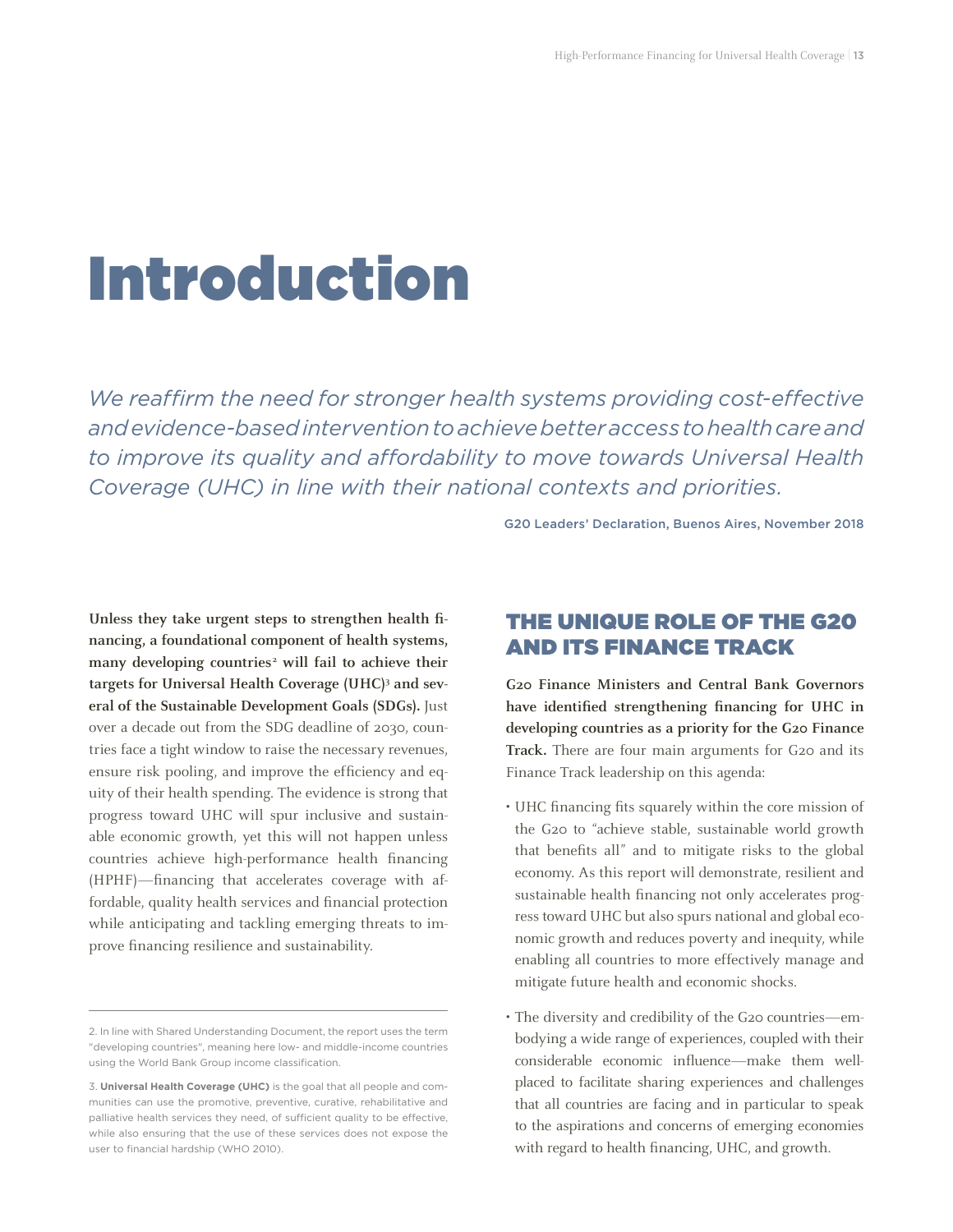#### BOX 0.1

#### KEY TERMS AND DEFINITIONS



HEALTH COVERAGE (UHC)



HEALTH FINANCING



HIGH-PERFORMANCE HEALTH FINANCING (HPHF) FOR UHC

**Universal health coverage (UHC)** is the goal that all people and communities can use the promotive, preventive, curative, rehabilitative, and palliative health services they need, of sufficient quality to be effective, while also ensuring that the use of these services does not expose the user to financial hardship (WHO 2010). UHC has two pillars: coverage with essential, quality health services and financial protection. UHC embodies the commitment to giving priority to the worse off—the sickest, those with the lowest coverage, and the poor—and to health as a human right. Under SDG3, Target 3.8, countries have committed to achieve UHC, "including financial risk protection, access to quality, essential health-care services and access to safe, effective, quality and affordable essential medicines and vaccines for all."

**Health financing** is a core component of health systems, concerned with the mobilization, pooling, and allocation of financial resources, including the purchasing of products and services. Good health-financing systems are a necessary, though not sufficient, condition for progress toward UHC.

**High-performance health financing (HPHF)** for UHC means that funding is adequate and sustainable, pooling sufficient to spread the financial risks of ill-health, and spending both efficient and equitable to assure the desired4 levels of service coverage, quality, and financial protection for all people. An additional critical attribute of what we call HPHF for UHC is that the system regularly reassesses progress and risks and adjusts to challenges and opportunities.

4. This recognizes that financial and capacity constraints differ across countries.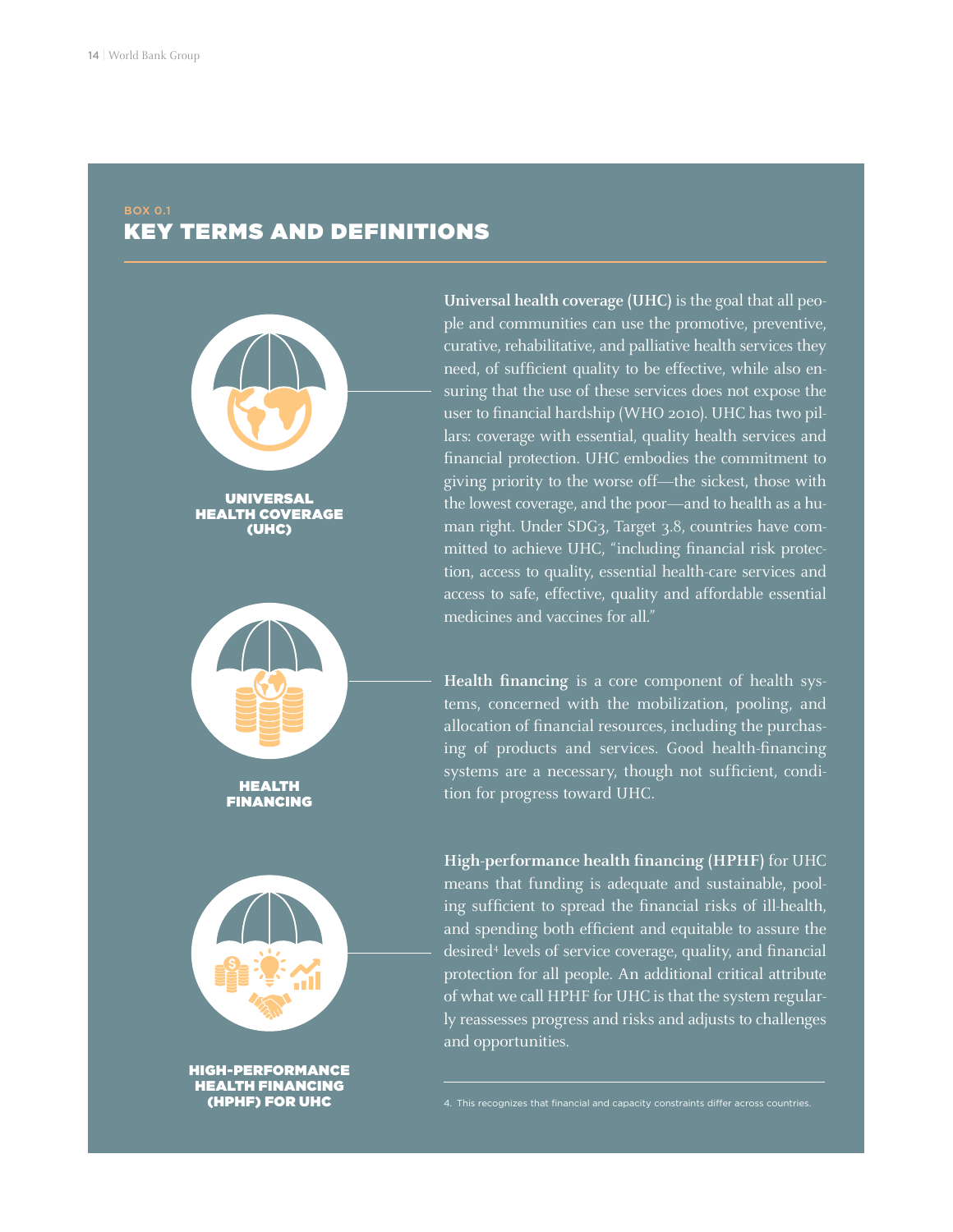- Anchoring the UHC Financing agenda in the G20 Finance Track provides the opportunity to break down the silos that continue to block progress toward both UHC and sustainable financing. As this report will discuss, joint leadership between ministries of finance and health will be vital to transform health financing.
- By working with nonmember developing countries to build strong, sustainable health financing, G20 nations will also benefit: advancing efficiency gains in one of the largest global industries frees productive resources that can further contribute to global economic growth. At the same time, greater resilience and sustainability in health financing will enable developing countriesto contribute as effective partners to global health security, reducing the frequency and impacts of disease outbreaks, forced population displacements, and other negative cross-border effects with possible global impacts.

#### ADDING VALUE TO EXISTING EFFORTS AND ALLIANCES

Work on health financing for UHC has progressed over decades, and numerous partnerships and platforms contribute to this work and coordinate efforts. Bilateral and multilateral agencies and development banks, along with alliances, networks, and partnerships such as P4H, UHC 2030, the Joint Learning Network for UHC, networks of budget officials, and the African Union's Scorecard and Tracker on Domestic Financing for Health facilitate technical collaboration, policy dialogue, and global learning, and supplement countries' domestic resources.5 Many international organizations and partners have contributed to the development of the WHO-led Global Action Plan (GAP) and financing accelerator to drive progress towards the health-related SDGs (WHO 2018).

The present report and the initiatives it recommends for countries and partners, including the G20, aim to identify specific unmet needs to which the G20 Finance Track can contribute, consistent with the guidance on health financing for UHC emerging through the GAP.

#### REPORT STRUCTURE

**Part 1 of this report, entitled "Time to Act," aims to show why health financing for UHC matters and why now.** Section 1.1 explains how robust health financing and UHC gains together contribute to sustainable, inclusive economic growth. It also goes beyond well-established arguments on health, productivity, and growth to show how effective health financing can advance additional policy objectives important for finance ministers, including financial discipline, increased international competitiveness, and stronger health security, with its associated economic benefits. Sections 1.2 and 1.3 then show that downside risks are growing, in light of slow UHC progress to date, coupled with emerging epidemiologic, demographic, and other threats that will both intensify upward pressures on health expenditures and constrain countries' capacity to generate revenues for health. The net result is a strong case for action to reinforce health financing capacities and institutions in developing countries now.

**Part 2, "A Roadmap for Action," sets out an agenda for progress toward high-performance health financing.** Section 2.1 presents an emerging consensus on key actions that countries can take to build robust health financing for UHC. Section 2.2 shows how collaboration among countries and partners can accelerate gains. Finally, Section 2.3 explains how G20 Finance Ministers and Central Bank Governors can make decisive contributions to this agenda.

<sup>5.</sup> The organizations cited are examples highlighted by G20 leaders and other experts during the preparation and review of this report. Numerous other valuable global collaborative efforts in health finance could be cited. An exhaustive mapping of institutions and partners active in the space is beyond the scope of this report. This report follows the G20.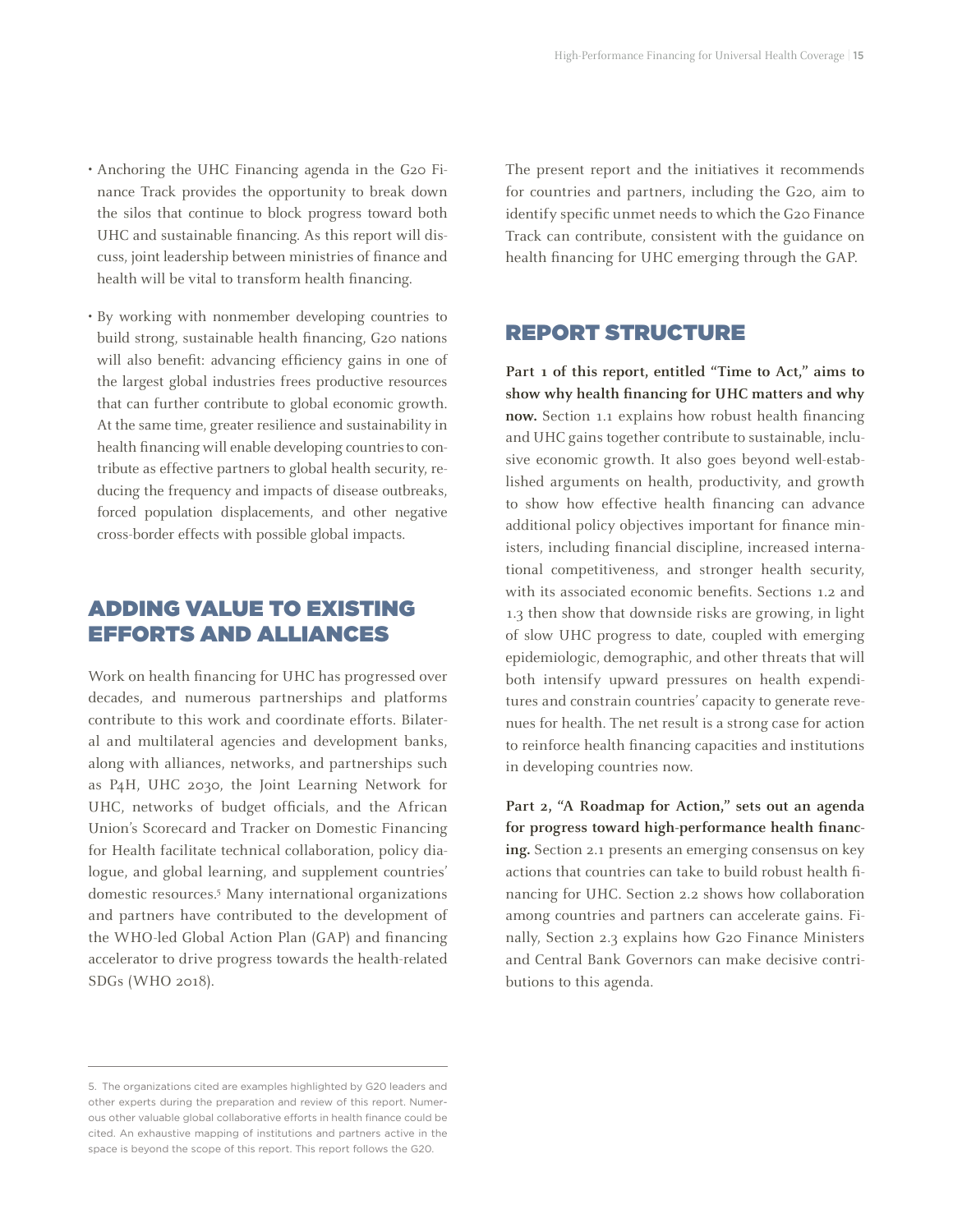# $/$  1  $/$

Time to Act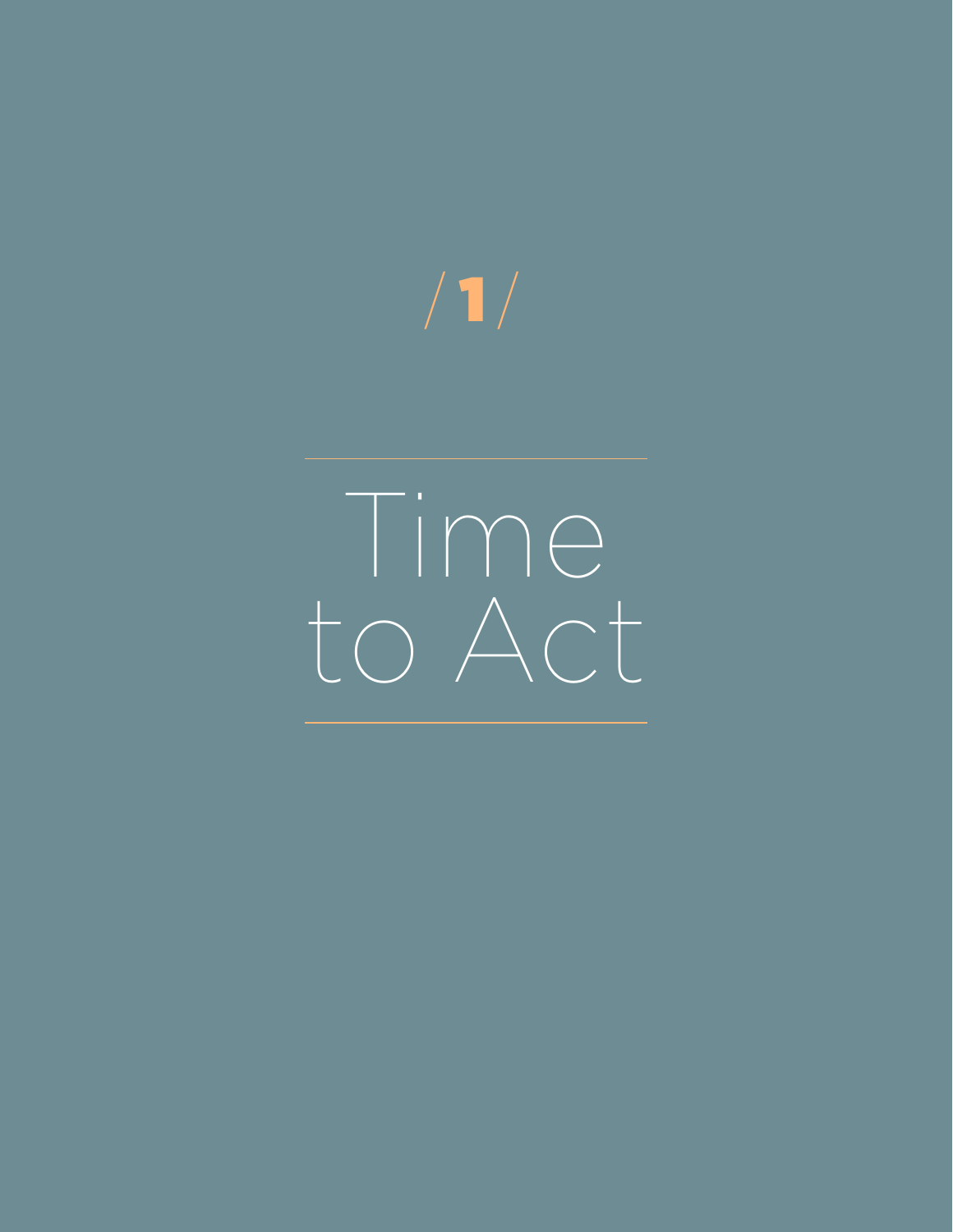$$
\begin{array}{c}\n\text{Time to act} \\
\text{1.1}\n\end{array}
$$

### Health financing, UHC, and the economy

Countries can use health financing for UHC to accelerate inclusive economic growth, make their economies more competitive, and advance other important policy goals—including efficiency in public spending and global health security. In turn, growth reinforces sustainable health financing, which again speeds the advance toward UHC.

**The economic case for investing in health is strong.**  There is evidence accumulated over decades that, when certain basic macro- conditions such as well-functioning labor markets are met, population health gains can boost growth, with positive effects on productivity especially well documented.<sup>6</sup> Health spending is an investment rather than purely consumption. People in all societies also value health and the associated availability of affordable health services for their own sake (Narayan et al. 2000a; Narayan et al. 2000b; Jamison et al. 2013).

**Economic gains from high-performance health financing for UHC are wide-ranging—and they can happen fast.** A large and growing number of countries have adopted UHC as the goal of health systems development to advance population health while ensuring financial protection. Robust health financing is indispensable to service delivery and financial protection under UHC. Both UHC and its financing exert their own direct effects on the economy. For example, the financial protection offered by UHC directly reduces the number of people living in poverty, stimulates economic growth, and boosts human security. Health-financing arrangements can stimulate improvements in sector efficiency and control cost escalation in the health sector, as well as affect labor mobility and workforce formalization. These additional economic gains can materialize with short-term benefits rapidly evident.

Pathways for action. High-performance health financing drives progress toward UHC and benefits the economy through six main pathways (Figure 1): health and human capital development; workforce and labor-market effects; poverty reduction and equity; increased efficiency and financial discipline; wider economic impacts that strengthen consumption and competitiveness; and greater health and human security. The remainder of this section traces each of these channels in detail. Mapping the pathways clarifies how specific policy options exert their effects, laying the groundwork for the recommendations to be presented later in this report.

<sup>6.</sup> See e.g., Commission on Macroeconomics and Health 2001; World Bank 1993; World Bank 2019c.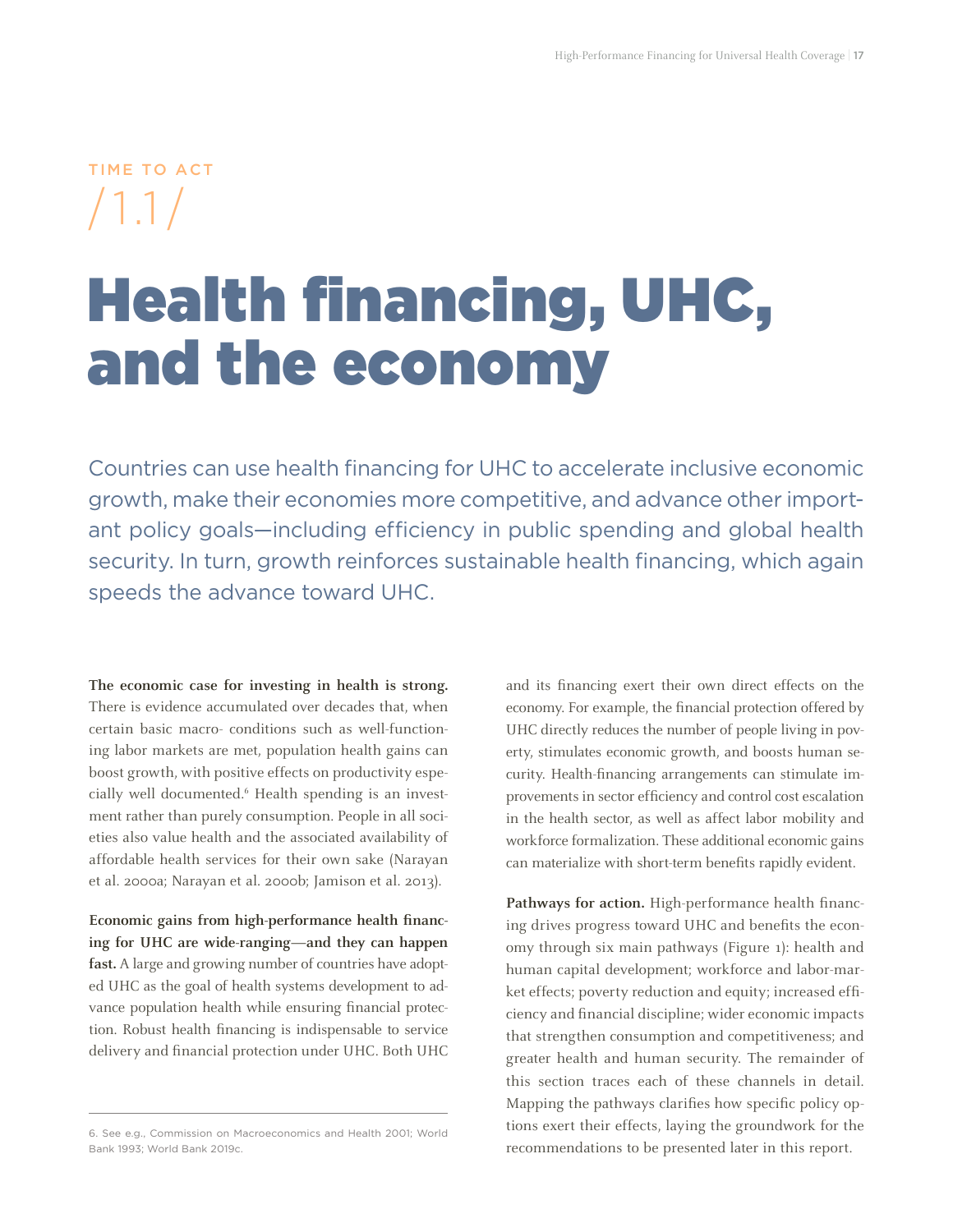#### $/ 1.1.1 /$ HEALTH AND HUMAN CAPITAL

**Strengthening the foundations of human capital.** A first key channel through which financing for UHC improves economic results is by improving health and thus strengthening human capital—the sum of people's health, education, capabilities, and skills (World Bank 2018d). Effective financing for UHC enhances the health dimension of human capital by multiple means. Here, the discussion focuses on two intervention areas for which there is strong micro evidence that they increase productivity (measured as earnings). Most of these interventions are widely classified as health "best buys." They yield strong population health gains for modest investment and can be delivered at low cost through primary and community health services.

By channeling investment to essential primary and community health services, such as maternal, neonatal, and child health interventions, including childhood immunization and nutrition programs, high-performance health financing supports the creation of irreplaceable human capital foundations during children's early years. Deprivation and poor health in early childhood compromise children's physical and cognitive development and future earning potential, while interventions with components including prenatal care, immunization, micronutrients, breast-feeding and appropriate complementary feeding, parental outreach, and preschooling redress the balance and create the basis for higher productivity when today's children reach adult life (Baird et al. 2016; Flabbi and Gatti 2018; Richter et al. 2018; Shekar et al. 2017; World Bank 2019c).

A second intervention area provides benefits that workers and employers can see rapidly. By adequately funding promotive and preventive services for adults, balanced with necessary treatment, high-performance health financing allows people to work more productively throughout their lifetimes. There is considerable evidence that workers' productivity can rise swiftly when they receive low-cost essential health and nutrition services, such as deworming, vitamin A and iron supplementation, and malaria treatment (Jamison et al. 2013; Thomas et al. 2004; World Bank 2019c). Similarly, HIV antiretroviral therapy improves people's strength, endurance, and productivity (Thirumurthy, Zivin and Goldstein 2008; Baranov and Kohler 2018).

The World Bank has calculated the effect of childhood stunting on productivity as a proxy for measuring the impact of human capital on economic growth. A meta-analysis suggests that countries incur a penalty of 6 percent of GDP per capita, on average, for not having eliminated stunting when today's workers were children (Galasso and Wagstaff 2016). For its Human Capital Initiative,7 the World Bank estimates that if a country could increase its human capital index from 0.5 to the highest possible score of 1.0 through maximizing the health, nutrition, and educational possibilities of its children, GDP per worker would double from current levels (World Bank 2018c, World Bank 2019c).

#### $/ 1.1.2 /$ WORKFORCE AND LABOR MARKETS

**Skills and capacity to innovate.** The nature of work is changing. New business models are emerging that stress, for example, teamwork, flexibility, and innovation, while the use of technology and automation is increasing. This requires different skills, including cognitive capacities such as complex problem-solving, socio-behavioral skills such as the ability to cooperate with others, and personal skills such as reasoning and self-reliance (World Bank 2019c). Together, these new skills increase a country's capacity to innovate, which is critical to generating economic growth and jobs over time. Health is a prerequisite to build and maintain these skills throughout the life course, and an important contributor to improved health is high-performance financing for UHC.

**Labor mobility.** Other features of the changing nature of work include increasing contract employment, workers holding multiple jobs simultaneously, and people switching jobs more often than in the past (e.g., Rivers 2018; World Bank 2019c). There is also increasing

<sup>7.</sup> <http://www.worldbank.org/en/publication/human-capital>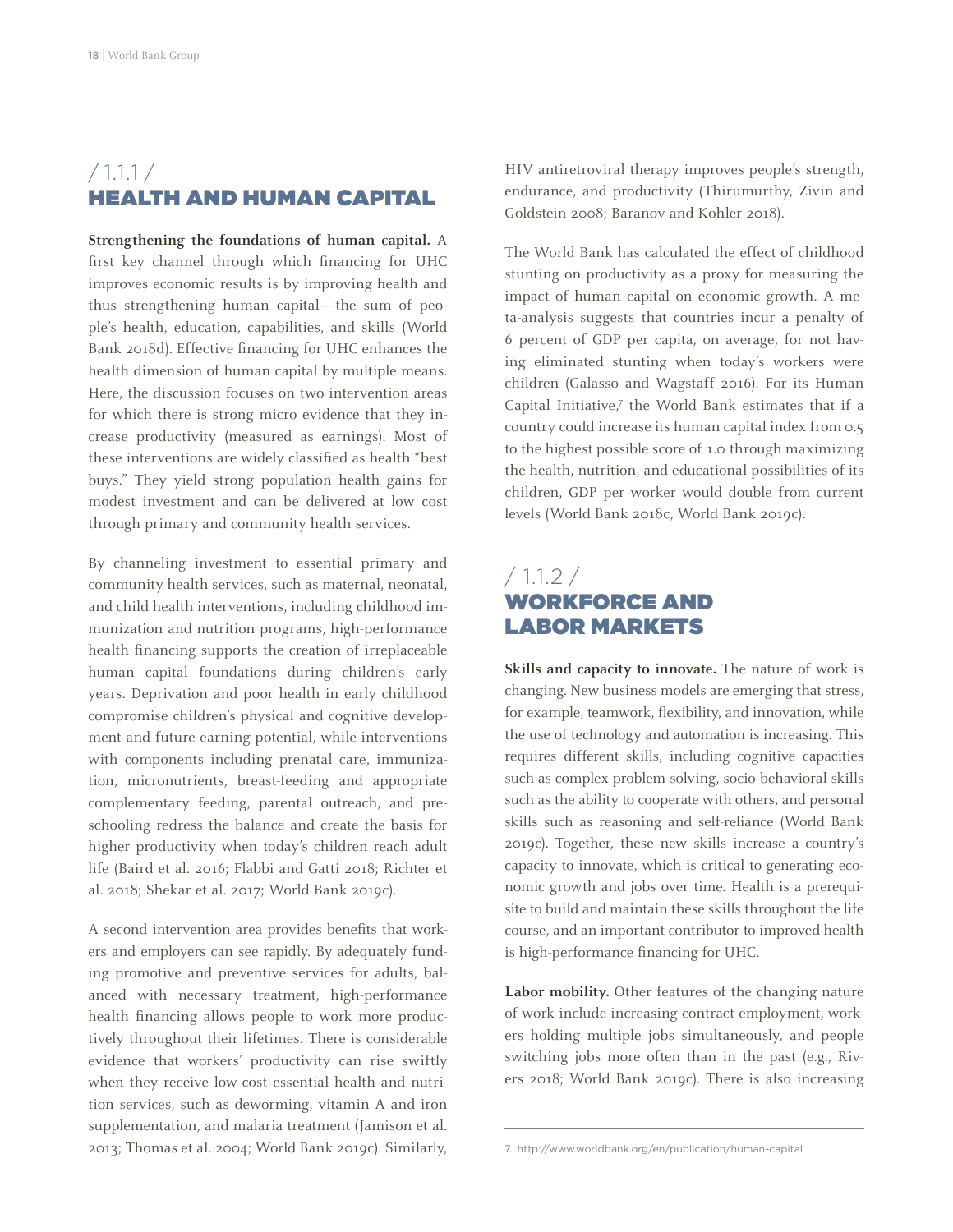#### HOW HIGH-PERFORMANCE HEALTH FINANCING FOR UHC **DRIVES SUSTAINABLE, INCLUSIVE GROWTH Example 20 and 20 and 20 and 20 and 20 and 20 and 20 and 20 and 20 and 20 and 20 and 20 and 20 and 20 and 20 and 20 and 20 and 20 and 20 and 20 and 20 and 20 and 20 and 20 and 20 and**

#### HIGH-PERFORMANCE HEALTH FINANCING\*

Funding adequate and sustainable, risk pooling sufficient to spread financial risk of ill-health, and spending efficient and equitable for desired levels of coverage.

#### HUMAN CAPITAL **1**

Improved human capital and productivity through better health throughout the lifecycle.

#### PROGRESS TOWARDS UHC

Increased coverage and quality of needed services, improved financial protection, and reduced inequities in service coverage, quality and financial protection.

<sup>S</sup>USTAINABL<sup>E</sup> <sup>I</sup>NCLUSIV<sup>E</sup> <sup>G</sup>ROWT<sup>H</sup>

#### HEALTH AND HUMAN SECURITY **6**

Improved health security through better preparedness and capacity to respond to outbreaks; improved human security through greater

#### **2** WORKFORCE, LABOR MARKETS

Improved skills, including capacity to innovate through better health: increased labor mobility and rate of labor market formalization.

#### EFFICIENCY, FINANCIAL DISCIPLINE **5**

Improved financial discipline and sustainability through improvements in efficiency of revenue generation, pooling and purchasing.

#### POVERTY, EQUITY **3**

Reduced impoverishment and improved income redistribution through greater equity in revenue generation, use of health resources, and human capital development.

#### WIDER BENEFITS FOR THE ECONOMY **4**

Less need for precautionary savings, increased consumption; greater international competitiveness through human capital development and efficiency improvements.

> \* Other policies, such as development of human resources for health and multisectoral action, complement the health-financing improvements.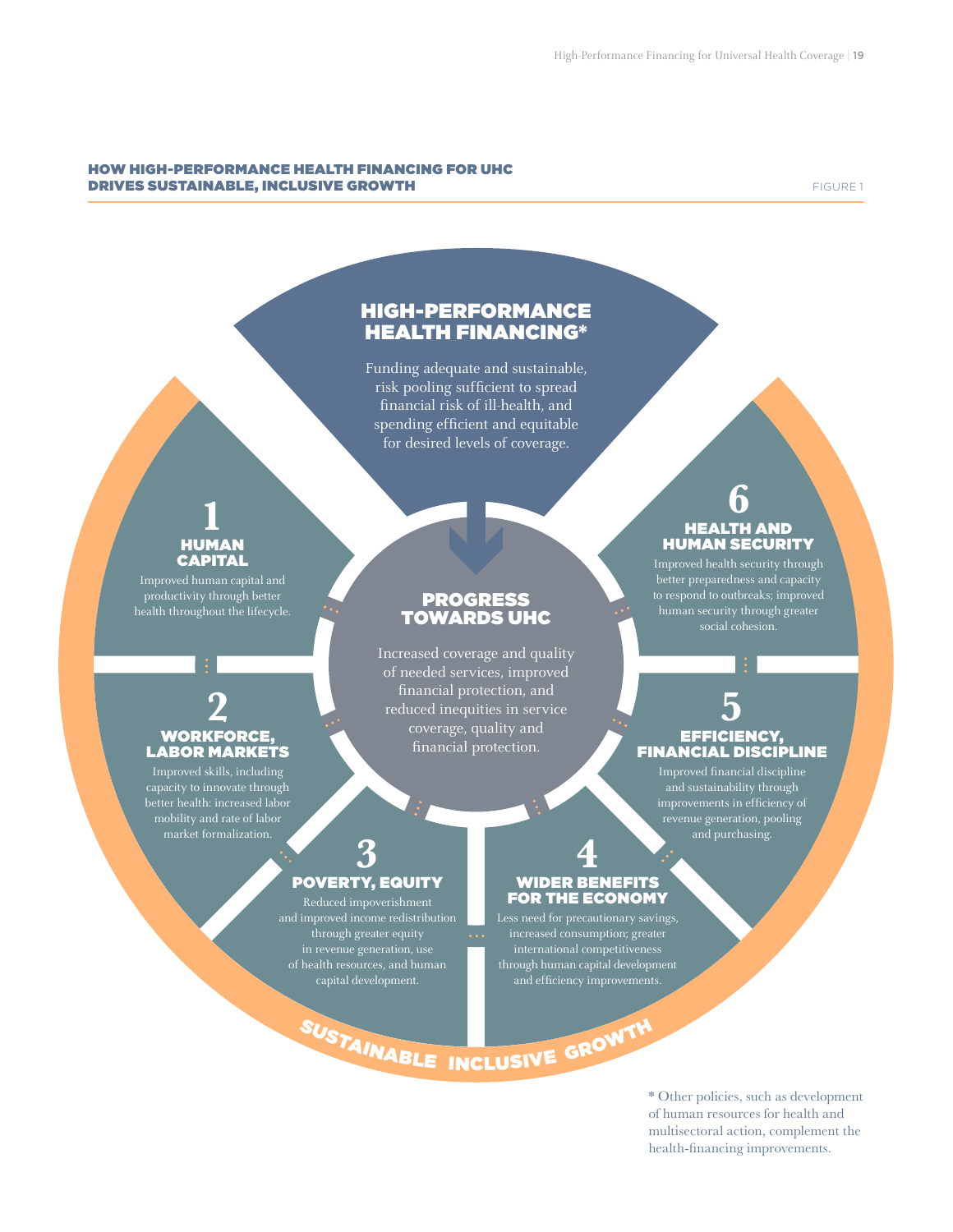labor mobility within and between countries, including for health workers (Buchan, Dhillon and Campbell 2017; WHO 2016a; OECD 2016b). Labor mobility can be restricted by the lack of portability of health insurance coverage. People without portable insurance who do move in response to labor market demands risk financial catastrophe and impoverishment from paying out-of-pocket (OOP) for health care (Chen et al. 2017; Holzmann 2018; Tu 2019). This phenomenon can occur in settings where health insurance is provided for some of the population by employers or is geographically based, with respect either to enrolment or care delivery sites. People tend to stay in their jobs longer with employer-based health insurance, so-called "job lock," and are less likely to change their place of residence for work because of the fear of losing their insurance (Buchmueller and Valleta 1996; Farooq and Kugler 2016; Milcent 2018; Rao 2019).

High-performance health financing guarantees financial protection regardless of where people live or their employment status—as, for example, with the European Union's Cross-Border Directive—contributing to labor mobility. The Cross-Border Directive ensures coverage throughout the whole EU territory. Such a model also ensures that people do not suffer catastrophic OOP health payments, if they move in response to labor-market demands and opportunities.

**Labor force formalization.** On balance, payroll taxes to fund social protection, including social health insurance, tend to reduce the rate of labor market formalization, although it is still a matter of debate whether this occurs everywhere and whether it affects all sectors to the same extent (Wagstaff and Moreno-Serra 2009; Angel-Urdinola, Barry and Guennouni 2016). The mechanism is that these taxes reduce the demand for labor by raising labor costs, while deterring small firms from declaring their activities to avoid paying social insurance contributions for their employees.

In 1999, the OECD recommended that its member countries lower payroll taxes for this reason (OECD 1999), although the evidence of a subsequent increase in the rate of formalization and employment is mixed (OECD 2015; Wagstaff 2010). Yet in other countries—for example, Colombia and Argentina—natural experiments suggest that, when payroll taxes have been reduced, more people enter formal employment, and there is an increase in full-time as opposed to part-time employment (Bitran 2014; Garganta and Gasparini 2015; Kugler, Kugler and Prada 2017). When formal-sector health insurance or other forms of social protection funded by wage-based deductions exist alongside protection financed from general government revenues for people without formal employment, including the poor, this may further discourage formalization (Bobba, Flabbi and Levy 2017).

Development of high-performance health financing requires a thorough examination of the mix of revenue sources and pooling. In many countries, careful adjustment of financing instruments could increase the rate of workforce formalization, the number of people in formal employment, and possibly the proportion of people in full-time work (Bitran 2014). Changing health-financing systems in this way can yield subsequent benefits for revenue generation as well. Moving people out of precarious informal employment to the formal sector increases their capacity to pay taxes and health insurance contributions, while at the same time making it easier to collect these revenues. Meanwhile, the health sector itself is a large and growing source of high-quality, formal jobs in most countries (Box 1.1).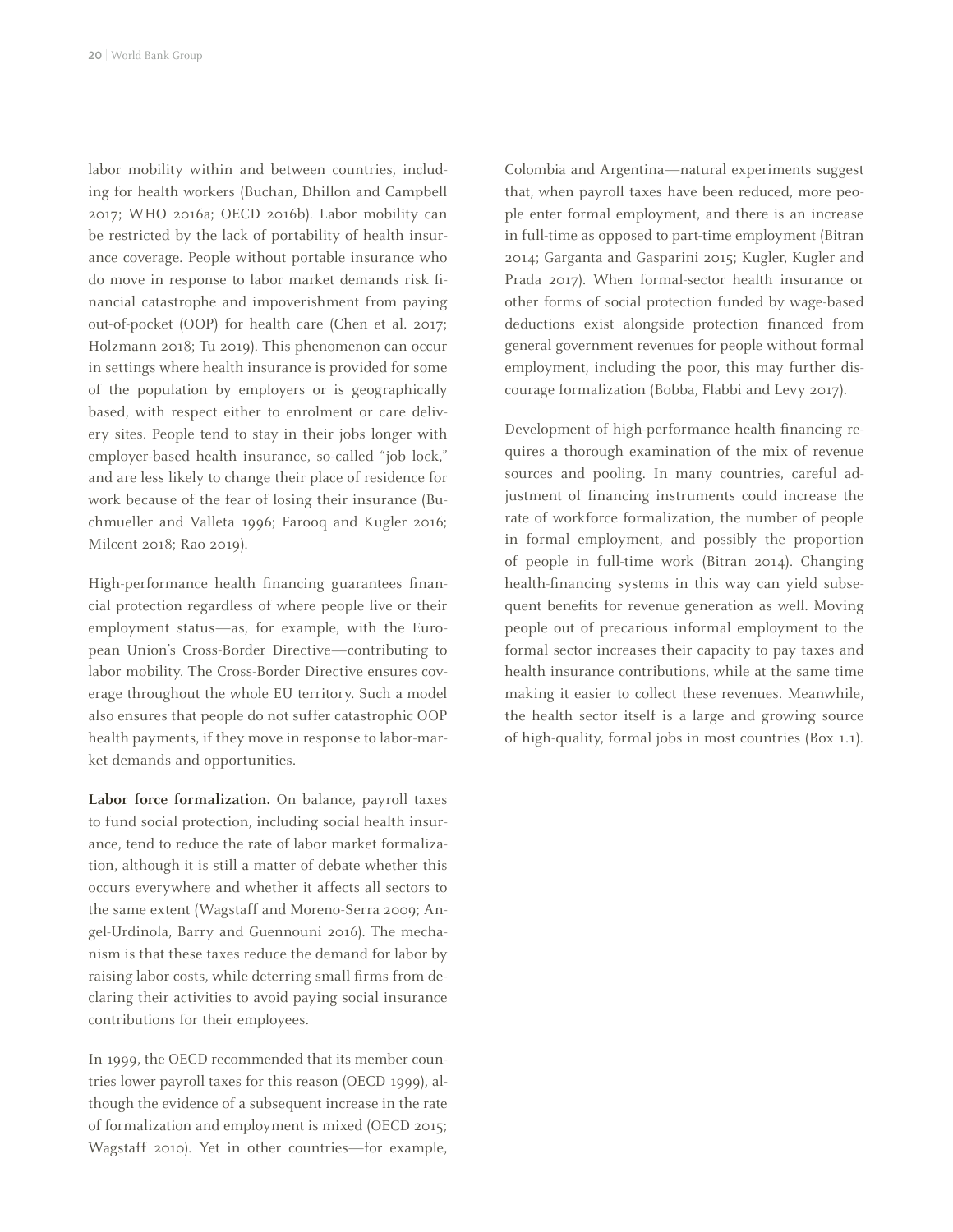#### $/1.1.3/$ POVERTY AND INEQUITY

One of the most important, and only more recently understood contributions of high-performance health financing for UHC is in its potential to reduce poverty and income inequalities. The impact on poverty and income distribution can be both rapid and lasting.

High-performance health financing achieves this through both components of UHC: service coverage and financial protection. Access to quality essential health and nutrition services allows the poor to protect and maintain their health, to work more and more productively, and to increase their earnings. It enhances the cognitive capacities and educational attainment of children in lower-income families, ultimately increasing their future income. As a result, income inequality falls over time (World Bank 2019c).

Expanding financial protection immediately reduces the chance that people will fall into poverty by paying for health services out-of-pocket. Currently, 100 million people are pushed into poverty each year because they have to make out-of-pocket health payments (WHO and World Bank 2017). This is equivalent to approximately 15 percent of all people living in extreme poverty. Reductions in out-of-pocket payments especially among the poor and vulnerable, would have a swift, substantial benefit for poverty reduction. Reductions in the reliance on out-of-pocket payments, through high-performance health financing have many other benefits. Increased prepayment and pooling result in efficiency gains, for example, from enhanced bargaining power of purchasers. Moreover, people do not forego health care and no longer need to sell assets or borrow to meet health payments. This means they can cover health costs while continuing to spend and invest in other areas. This contributes to reducing poverty and inequities, while also spurring economic growth (Box 1.2).

#### BOX 1.1 THE HEALTH SECTOR AS A SOURCE OF JOBS

The health sector currently provides formal, often well-paid employment for roughly 50 million people worldwide, disproportionately women. Health's share of the total workforce is growing fast in many countries. In OECD countries, employment in health and social work grew by 42 percent between 2000 and 2015, while jobs in industry and agriculture declined. Many developing countries are following similar patterns (WHO 2016a). The main challenge in developing countries remains under-staffing.

Highly skilled health-sector jobs generate additional economic activity that spurs "knock-on" job growth for less-skilled labor. For example, each professionally trained health worker is supported by an estimated one to two other workers, although the ratio varies considerably across countries (WHO 2016a). For governments seeking to generate formal jobs, investment in the health sector creates such opportunities.

#### $/ 1.1.4 /$ EFFICIENCY AND FINANCIAL DISCIPLINE

Given the sector's magnitude and growth, efficiency and financial discipline in the health sector are critical for a country's overall fiscal outlook. Sources of inefficiency and options for reducing it lie in all three functions of health financing: revenue generation, pooling, and purchasing. By creating structures that can keep health costs under control while progressively expanding service coverage and quality and financial protection, robust health financing for UHC contributes to greater value for money while ensuring financial discipline and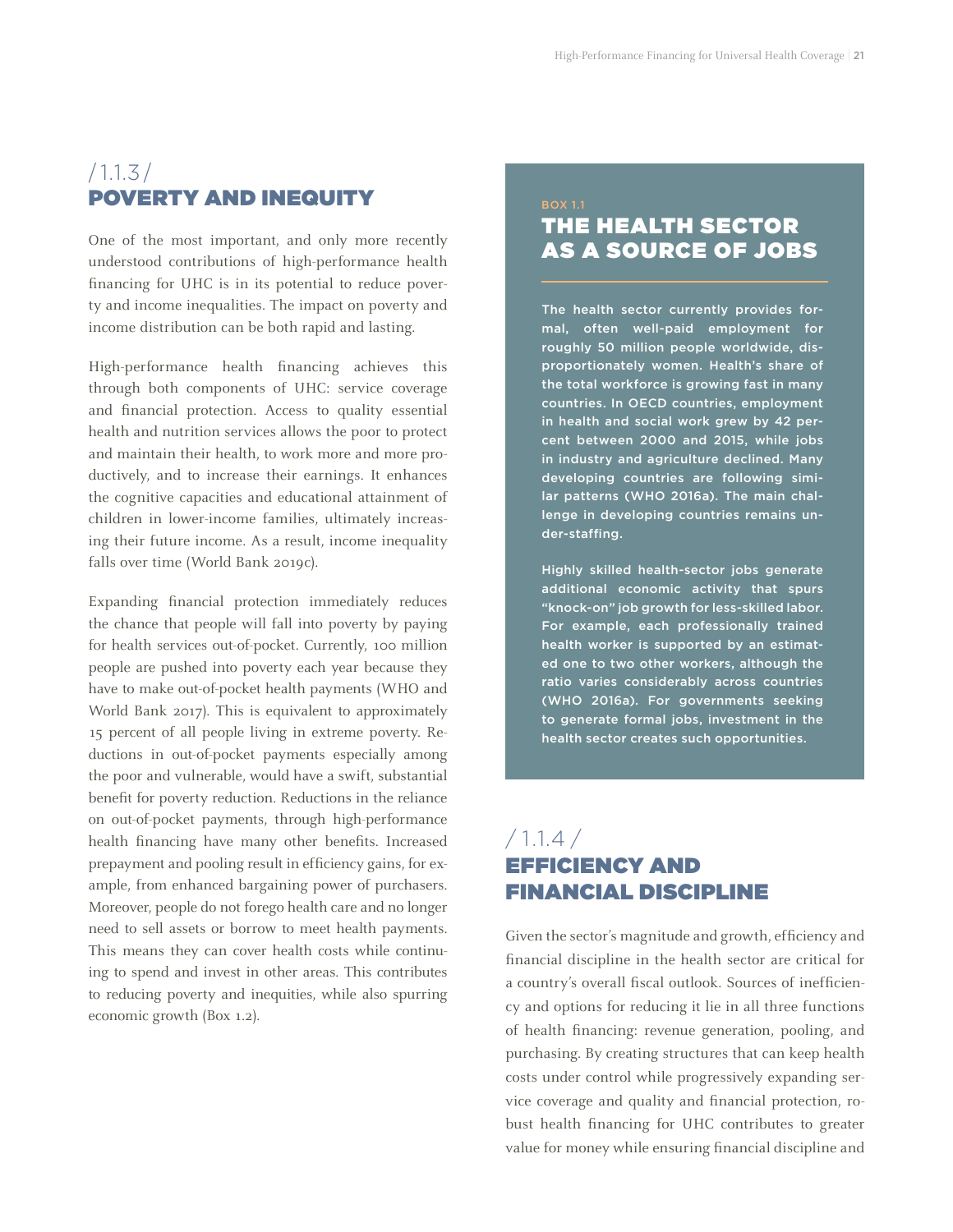sustainability. And because health represents a significant share of government expenditures—averaging 11 percent in 2016, albeit with significant variation across countries—efficiency improvements and cost containment in the health sector can have a substantial impact on overall government spending and fiscal discipline.

Improvements in the efficiency of revenue generation are fundamental. On one hand, efficiency gains in revenue generation increase the resources available for health. Increasing the administrative efficiency and yield of revenue collection is more the role of the ministry of finance, however, than the ministry of health. On the other hand, health-financing policy can contribute to broader revenue generation by encouraging the optimal use of revenue mobilization instruments that shape healthy lifestyles, such as taxes on products that are harmful to health. In addition, health-financing policy can seek efficiency gains by advancing multi-sector and whole-of-government approaches, along with sector-wide, performance informed planning and budgeting, enhanced budget execution, and stronger systems of public financial management more generally (Barroy et al. 2018; Cashin et al. 2017; OECD 2015).

#### BOX 1.2

#### HEALTH FINANCING, GROWTH, AND ECONOMIC INCLUSION: JAPAN'S EXPERIENCE

Japan's Social Health Insurance (SHI) system was established in 1922. The country formally adopted a UHC goal in the 1950s, and insurance coverage gradually expanded until it reached 100 percent of the population in 1961. Japan's experience shows how health financing tools can accelerate national economic development while improving population well-being and promoting equity.

Leave no one behind. Foundational to Japan's health-financing model was a commitment to inclusiveness. The country's SHI consists of a combination of employment-based and residence-based insurance plans that cover the informal sector. Japan progressively expanded mandatory enrollment through these two types of insurance plans, while the financial burden on lower-income people enrolling with SHI was mitigated by public subsidies.

Reductions in economic inequality, thanks to public financing of health. The power of UHC to promote inclusion and social cohesion was reflected in a large differential between Japan's pre-tax and transfer versus post-tax and transfer Gini coefficient in the 1960s and early 1970s—implying more

income equality achieved through deliberate policy action. Japan's UHC gains allowed average life expectancy and other health and nutrition indicators to improve steadily for both men and women, while regional disparities declined. This has been documented as one factor helping to consolidate the country's social stability.

Health, jobs, and shared prosperity. Achieving UHC early in the country's development process helped Japan enhance social well-being through a positive economic growth feedback loop. Improved health, workforce participation, and labor productivity all contributed to Japan's economic growth. As robust health financing promoted a more equitable distribution of income and opportunities within society, it consolidated the foundations of shared prosperity and increased government revenue through taxation. In turn, higher public revenues enabled government to continuously improve health service packages and financial protection. This pattern of mutually reinforcing gains accelerated economic development while strengthening socioeconomic inclusion.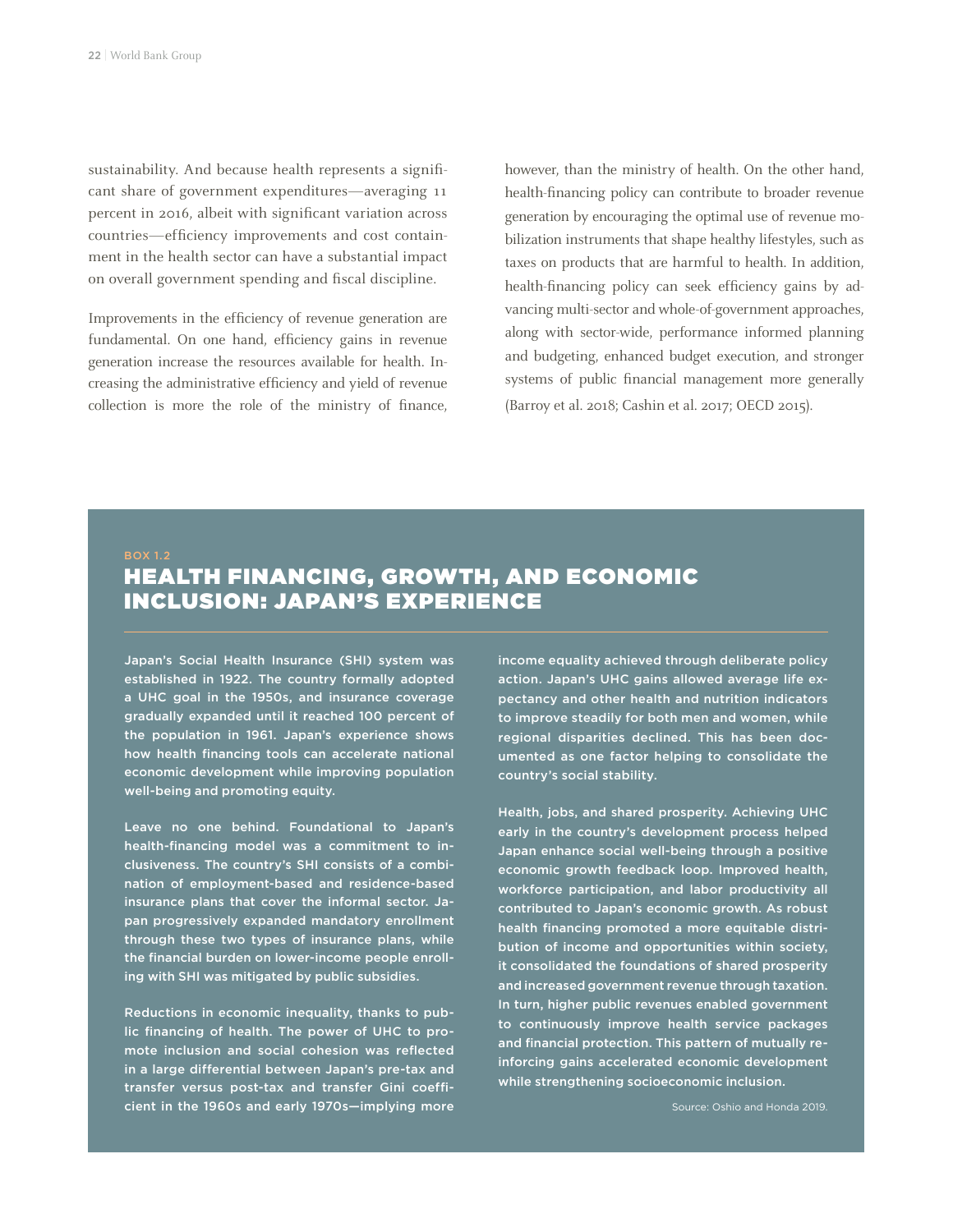#### $/ 1.1.5 /$ WIDER BENEFITS FOR THE ECONOMY

As the multiple positive effects described above accumulate and reinforce each other over time, high-performance health financing for UHC yields broad benefits for a country's economy: in particular by reducing the need for precautionary savings in anticipation of health emergencies and by strengthening countries' international competitiveness through human capital and efficiency gains.

**Precautionary savings.** Where financial protection systems are insufficient, people may feel obliged to set aside relatively large portions of their income in the form of savings to guard against future health emergencies. When it reaches high levels, such defensive saving can weaken economies. In a number of economies—including China, the USA, and Taiwan, China—studies have confirmed that the absence of health insurance combined with high out-of-pocket payments has led households to set aside substantial savings against the unpredictable shock of future health expenses (Baldacci et al. 2010; Kuan and Chen 2013; Bai and Wu 2014; Kopecky and Koreshkova 2014). This is similar to the effect that political or economic uncertainty has on precautionary saving, reducing consumption and the associated economic growth (Aaberge, Liu and Zhu 2017). Steps taken to adjust health-financing strategies by increasing financial protection have been shown to reduce precautionary savings in some settings (Kuan and Chen 2013; Bai and Wu 2014; Cheung and Padieu 2015). Expenditures on other types of goods and services then increased, providing a stimulus to economic growth.

**International competitiveness.** The ability of a country's entrepreneurs, companies, and workers to continually adapt and innovate is paramount to future competitiveness (World Bank 2019c). Already, levels of "intellectual capital" have been shown to be highly correlated with a country's competitiveness in international trade and its associated growth (Ogrean and Herciu 2015). Through the pathways discussed above, high-performance health financing for UHC strengthens both the health and cognitive-behavioral

dimensions of human capital. By driving efficiency gains in the health sector, robust health-financing models also free productive resources for new strategic uses, supporting countries' efforts to gain or keep a comparative advantage in international trade.

#### $/ 1.1.6 /$ HEALTH AND HUMAN SECURITY

**Health security.** Pandemics have caused considerable damage to people, societies, and economies, so there is now a general understanding that pro-active risk reduction is more cost-effective than recovery efforts following an event (Lee and McKibbin 2004; Huber, Finelli and Stevens 2018). Yet people and societies frequently underestimate the personal and societal risks and impacts of pandemics before they happen. This also leads to underinvestment in the capacities for preparedness and response—including the important components of frontline health workers, supply chains (e.g., vaccines, micronutrients), public-health laboratories, and information systems (WHO 2018).

Pandemics leave lasting economic scars. Pandemics usually start as a locally concentrated epidemic. When they are not effectively contained, a window of opportunity closes, and a much larger problem develops. There is considerable evidence that pandemics such as the 2013- 16 West African Ebola crisis absorb vast quantities of domestic resources that must be diverted from other uses to crisis response. Economic growth rates in the affected countries suffer for many years (Huber, Finelli and Stevens 2018). For example, Liberia was growing at 8.7 percent in 2013, sank to negative growth by 2015, and only rebounded to 3 percent growth as of 2018 largely, although not exclusively, due to the Ebola outbreak and its impact on businesses, new investment, and overall economic activity.<sup>8</sup>

Health financing is a crucial lever to improve health security. Health financing that ensures appropriate funding for

<sup>8.</sup> Annual growth data and forecasts at: https://data.worldbank.org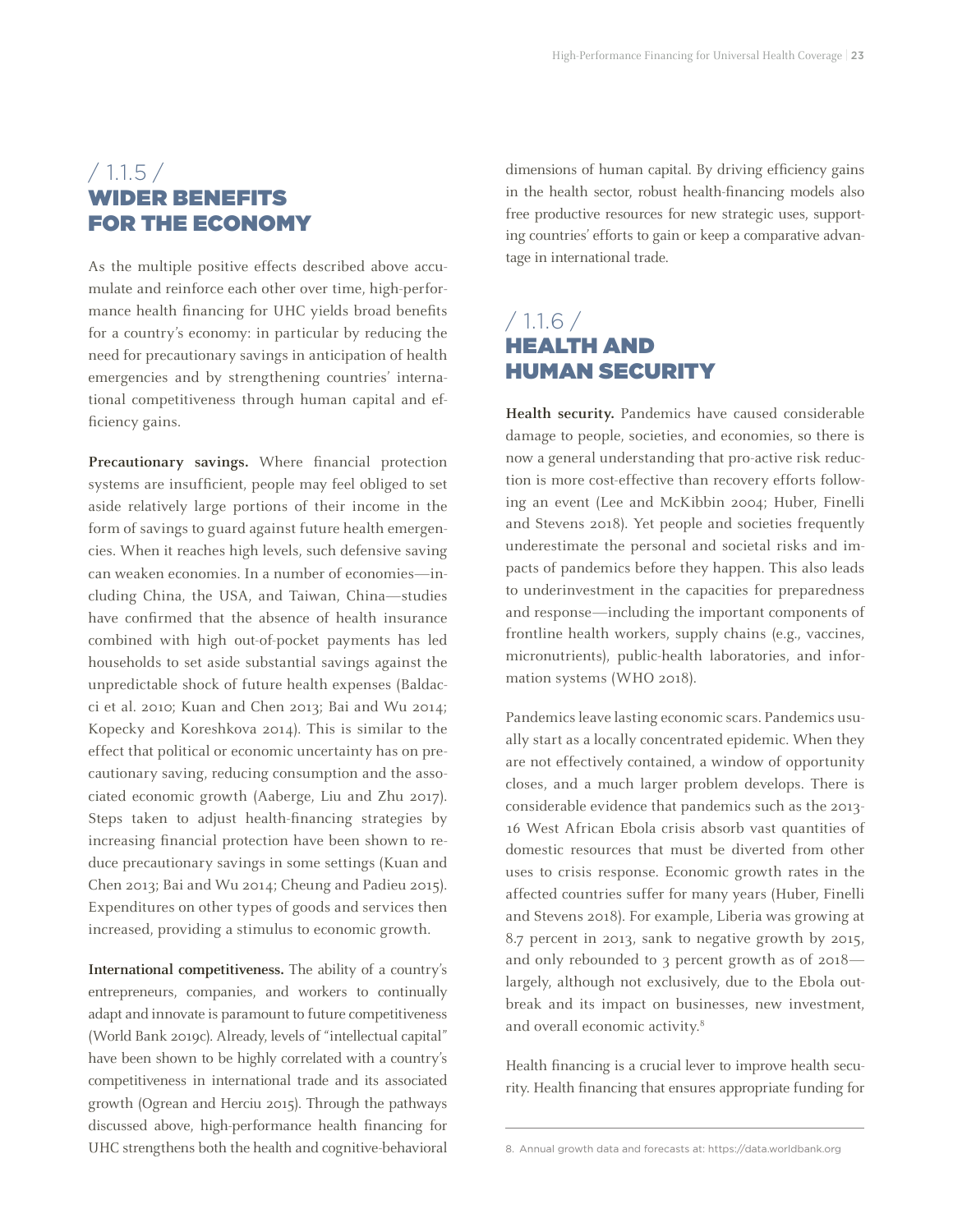preparedness reduces the risks of an outbreak occurring in the first place. Appropriate financing for monitoring, preparedness, and response reduces the eventual impact of any epidemic and lessens the chance of it becoming a pandemic. Many lower-income countries will be unable to fund all of the necessary activities from domestic resources, and access to external sources of financing and technical support will be required. However, high-performance health financing at the domestic level is also critical. It not only reduces the risks of a major shock to human well-being and economic growth, but also contributes to increased social stability.

**Human security.** The combined effect of many of the high-performance health-financing policies discussed so far is to drive swift increases in health-service coverage and financial protection, assuring the population that the services they might need to use are available, of good quality, and affordable. High-performance health-financing policies also reduce poverty and increase equity in health outcomes and in income distribution. The net result is that these changes foster social cohesion and preempt potential tensions as a society grows more affluent. Thus, countries can use robust health financing to advance multiple components of stability and human security (United Nations 2012).

#### /1.1.7 / TIMING AND LINKING EFFORTS

**The sooner the better.** Countries reap the greatest economic and human-security rewards when they incorporate robust UHC financing strategies early in their development process (Oshio and Honda 2019). Timing matters, because the benefits of high-performance health finance are cumulative. Early health-financing policy decisions can put in place a process that multiplies positive impacts over time.

**Linking efforts across sectors.** While they may recognize the importance of investments in health, countries often face what appear to be tough trade-offs among sectors integral to human capital development and growth, including health, education, and social welfare, but also water and sanitation, transport, and others. There are several ways to preempt tensions and facilitate collaboration across sectors. Some involve increasing overall fiscal space: for example, by increasing general government revenue or cutting ineffective expenditures (e.g., fuel subsidies). Another strategy is to move toward a whole-of-government approach. The latter option will be discussed in Section 2.1.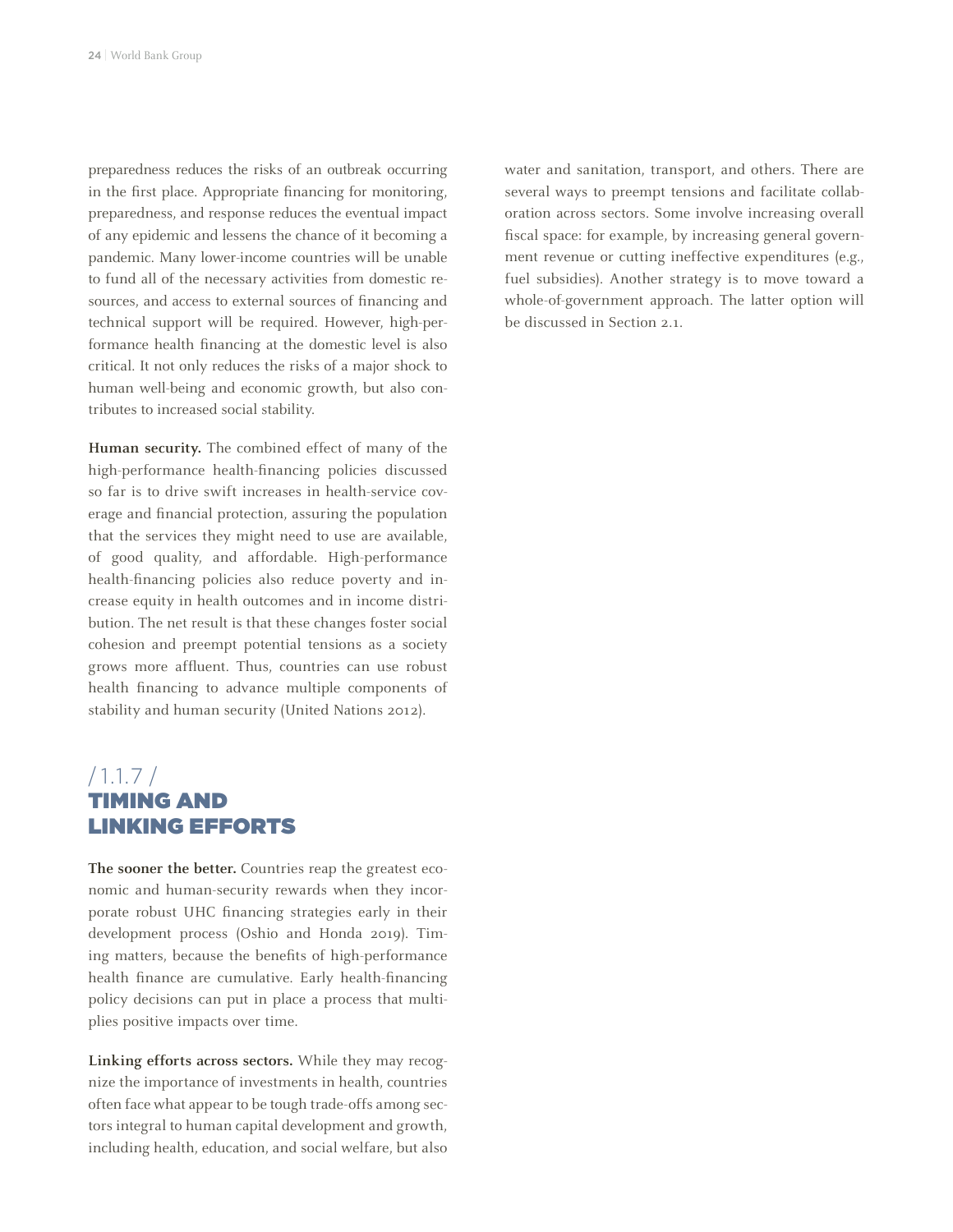### TIME TO ACT /1.2/

## Missed opportunities

Today, many developing countries have yet to fully seize the growth and development opportunities that high-performance health financing offers. This section describes the generally slow progress toward UHC targets, identifies underlying health-financing shortcomings, and discusses the barriers that policy makers must address, if countries are to accelerate UHC gains.

#### /1.2.1 /

#### TOO FEW PEOPLE ARE GETTING THE HEALTH SERVICES AND FINANCIAL PROTECTION THEY NEED

In 2016, over 3.6 billion people, roughly half of the world's population, did not receive the essential health services they needed, because those services were unavailable, of low quality, or unaffordable (WHO and World Bank 2017). Major coverage gaps for essential services persist mostly in developing countries.

For people who receive services, coverage is often ineffective, as the quality of services is low (Kruk et al. 2018). Shortfalls in quality of care, and especially inadequate compliance with clinical standards, are not restricted to developing countries. In these countries, however, inadequate provider knowledge and behavior are often compounded by lack of resources. For example, in 10 developing countries,<sup>9</sup> 98 percent of health facilities lacked one or more of the most basic rapid diagnostic tests (Leslie et al. 2017). Meanwhile, poor quality is not only the result of under-provision of services and doing the wrong things at the wrong time, but can also result from the wasteful overprovision of services (WHO 2010).

Global progress in financial protection also lags. Every year, between 2000 and 2010, approximately 100 million people were pushed into extreme poverty, and over 800 million people suffered financial catastrophe, from paying for health care out-of-pocket (WHO and World Bank 2017). No major improvements were registered in these numbers over time in the countries where time series data are available. Many people facing financial catastrophe sell assets, go into debt, or reduce their consumption of other necessities (Saksena, Hsu and Evans 2014). To avoid such consequences, others forego health services from the outset. The impoverishing and welfare effects of inadequate financial protection are concentrated in developing countries, but are by no means limited to them.

**Coverage of quality services and financial protection is uneven within countries, to the detriment of the poor.** In LICs and LMICs over the period 2005 to 2015, for example, only 17 percent of mother and child pairs

<sup>9.</sup> Bangladesh, Haiti, Kenya, Malawi, Namibia, Nepal, Rwanda, Senegal, Uganda, and the United Republic of Tanzania.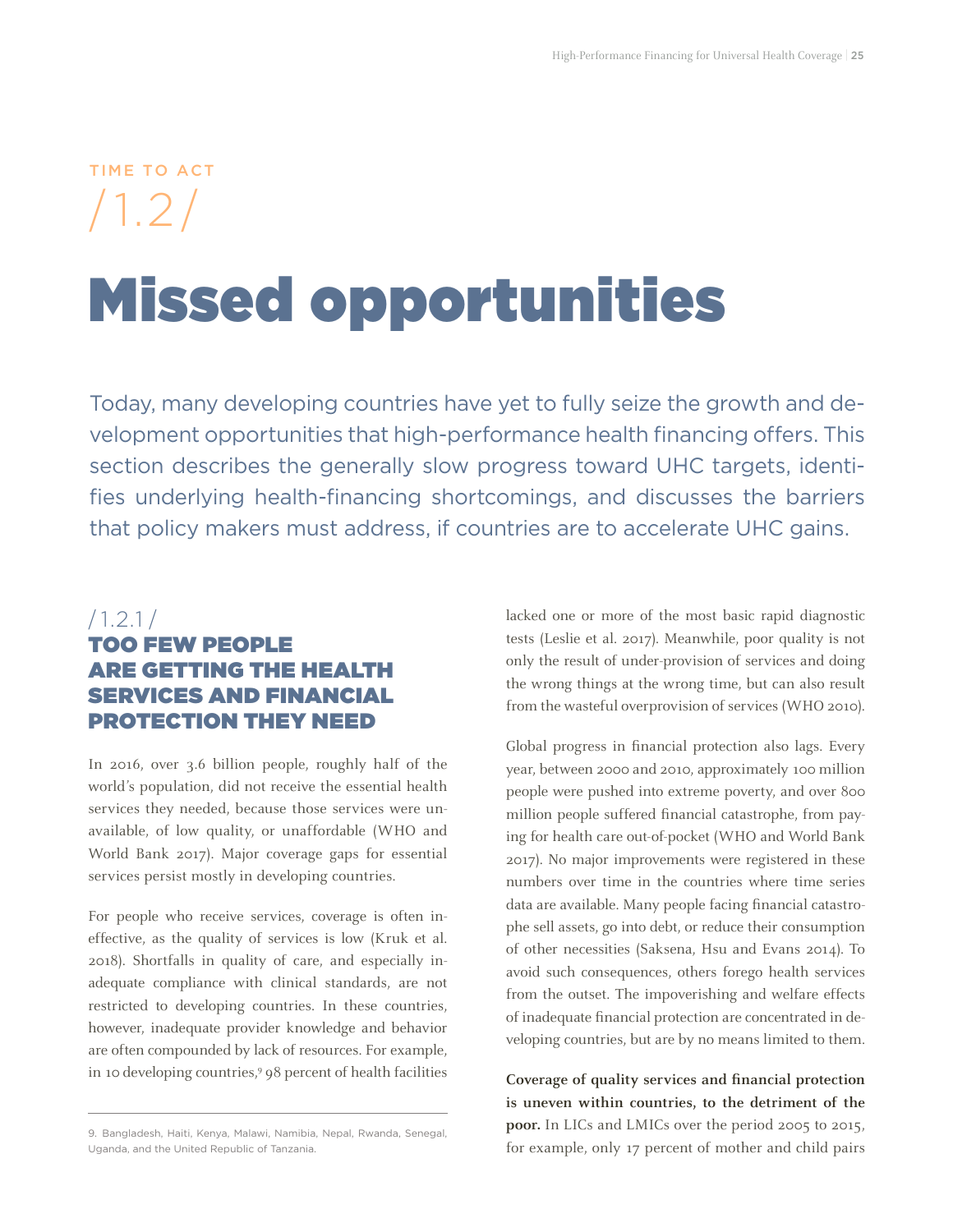in the poorest wealth quintiles received at least six out of seven basic health interventions, compared to 74 percent in the richest income quintile (WHO and World Bank 2017). Studies have shown that improvements in average service coverage may not necessarily yield reductions in inequities (World Bank 2018a). Health-service quality is also unequally distributed. Low quality particularly afflicts services available to the poor and people with low levels of education (Amo-Adjei et al. 2018). On the financial protection side, while out-ofpocket spending can be catastrophic and impoverishing to people at all income levels depending on the country, people living close to the poverty line can be pushed into poverty even by small expenditures (World Bank 2018a; Wagstaff et al. 2018).

#### $/1.2.2/$ INADEQUATE FUNDING FOR HEALTH EXPLAINS PART OF THE GLOBAL UHC SHORTFALL

**For coverage with quality essential services and financial protection, the overall level of health spending and the sources of revenue matter.** Levels of health spending rise as countries develop economically (Fan and Savedoff 2014). In 2016, current per capita health spending averaged \$39 in LICs, compared to \$128 in LMICs, \$462 in UMICs and \$3,062 in HICs. Similarly, the share of prepaid and pooled funding, which is critical for equitable coverage with quality services and financial protection, grows with national per-capita income. The main source of prepaid and pooled resources is government funding, whether it flows from allocations of general revenue or direct contributions to social health insurance. In 2016, domestic government spending (excluding development assistance for health) as a share of current health expenditure was 25.9 percent on average in LICs, compared to 41.5 percent in LMICs, 56.3 percent in UMICs, and 72.2 percent in HICs.

**Economic growth is an important determinant of the capacity of governments to spend on health.** It allows revenues to increase even if governments do not modify their fiscal policies.

**Another critical determinant is a governments' ability to raise revenue.** Developing countries raise on average 29.5 percent of gross domestic product as government revenue, compared to 41.2 percent in high-income countries. A critical component of a government's capacity to mobilize revenue is its ability to raise taxes. When countries manage to raise taxes consistently above 15 percent of gross domestic product, they tend to benefit from sustained, inclusive growth (Gaspar et al. 2016). Currently, only about half of developing countries have surpassed this threshold. Among those that fall short are 20 out of 28 LICs, 17 out of 43 LMICs, and 16 out 39 UMICs, including three G20 countries. Health taxes can help countries develop their tax capacity and move toward and ultimately beyond the 15 percent threshold.

**A third, important determinant of government health spending is the priority that governments give to health in budget decisions.** Developing countries on average devote 10 percent of government expenditure to health, compared to 15 percent in high-income countries.10 While in general the share grows with income, there are very large variations across developing countries, from around 3 percent to close to 30 percent, and some upper middle-income countries are those that give the lowest priority to health.

**Progress in raising more government revenue as a share of GDP as well as giving greater priority to health in budget decisions has been slow in many developing countries.** In lower middle-income countries, economic growth has been a more important contributor to increased health spending than the impact of improvements in revenue generation and increasing priority to health (Tandon et al. 2018).

**Notwithstanding these global trends, assessing the adequacy of a country's domestic government spending is not a straightforward task.** Most importantly, the variation in levels of domestic government spending on health among countries of similar levels of economic development depends on social preferences for solidarity and equity.

<sup>10.</sup> These averages include on-budget external funding in both numerator and denominator.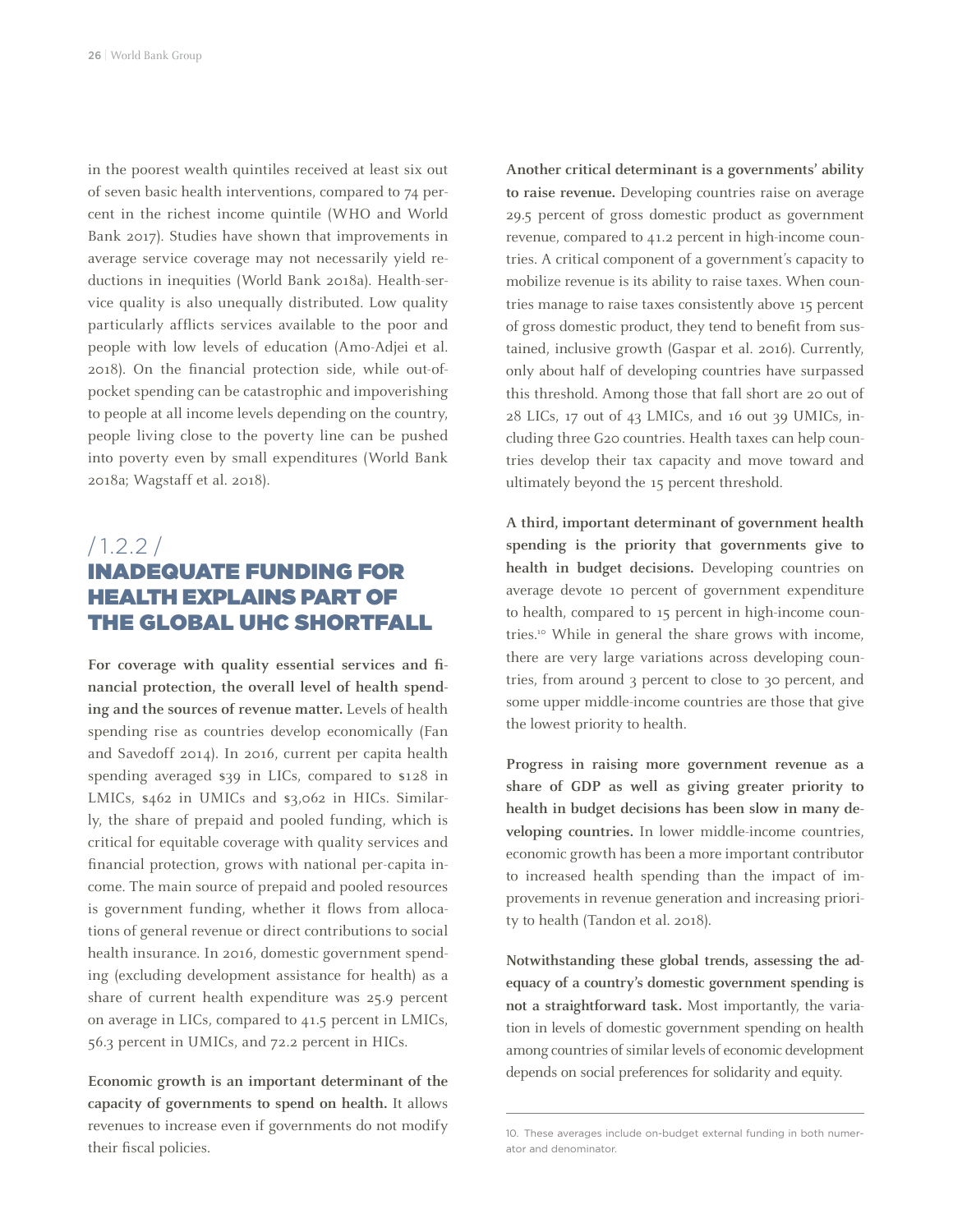**Nevertheless, it is possible to gauge whether domestic government per capita spending on health is sufficient to ensure universal coverage with the most essential health services.** WHO (2017b) estimated that LICs will need to spend \$112 per capita, while LMICs will need to spend \$146 per capita to ensure access to essential health services. Assuming that governments need to finance between 80 percent and 100 percent of these amounts to ensure sufficient levels of prepayment and pooling, minimum per capita spending requirements are \$90 for LICs and \$117 for LMICs. It is important to note that these benchmarks are indicative. Meeting them does not necessarily mean attainment of universal coverage with essential health services, as factors other than the level of spending are critical, for example, the efficient and equitable use of resources.

**In both LICs and LMICs, average amounts of domestic government spending fall short of these benchmarks.** In 2016, in LICs, levels of domestic government spending on health remained below \$10 per capita, far short of the \$90 target. And, while per capita domestic government spending in LMICs has almost doubled since 2000, rising to \$57 in 2016, it still stands at only half of the \$112 benchmark.

**Countries with the lowest ability to raise funds benefited from large increases in development assistance for health (DAH) starting in the early 2000s, but more recently levels of DAH have stagnated.** The large increases contributed to important health gains during the Millennium Development Goal era. Since 2014, though, external receipts have fallen, most recently standing at \$10.8 per capita in LICs, \$7.2 in LMICs, and \$3.9 in UMICs.

**DAH has enabled many improvements in health in developing countries and must evolve to effectively catalyze progress toward UHC.** Over the last two decades, DAH has predominantly supported infectious disease programs. While infection rates started to fall, international support needs to help catalyze similar advancements in in other disease areas and increasingly strengthen country health systems to ensure that investments are sustainable. In 2017, for example, only 11.3 percent of DAH was invested in health systems strengthening (IHME 2018). External assistance must

also play a stronger role in supporting countries to address low government revenue generation and strengthen capacities to carry out all health financing functions required to ensure accelerated towards UHC (Dieleman and Hanlon 2014; Van de Maele, Evans and Tan- Torres 2012; World Bank 2016a; World Bank 2018b).<sup>11</sup>

**A further complexity is the transition toward selfreliance.** As their economies grow, countries are increasingly transitioning from support mechanisms such as Gavi, the Vaccine Alliance, and the Global Fund to Fight AIDS, Tuberculosis and Malaria (World Bank 2018b). When countries did not sufficiently invest their own public funds into health, it can become a significant problem for maintaining existing programs, let alone moving more rapidly toward UHC. At the same time, transitioning can also present an opportunity to pro-actively plan country efforts to increase domestic resource mobilization and the efficiency with which resources are used.

#### /1.2.3 / INEFFICIENCIES AND INEQUITIES ARE WIDESPREAD

**Inefficiencies associated with health financing.** The health sector is not immune to inefficiencies and waste in countries at all income levels. A recent report suggested that 20 percent of all health expenditure in OECD countries was wasted and did not contribute to the desired health outcomes (OECD 2017b). The proportion of wasted health funds in developing countries may be even higher (WHO 2010). One recent estimate suggests that countries could save as much through efficiency efforts in health, education, and infrastructure as they could raise through tax reform (Gaspar et al. 2019).

Only some efficiency gains save money—for example, reducing corruption and leakages, or the prices paid for key inputs such as medicines. Others will not necessarily save money, but will lead to higher levels of health for the available funds.

<sup>11.</sup> Questions of absorptive capacity of DAH are considered in Section 2.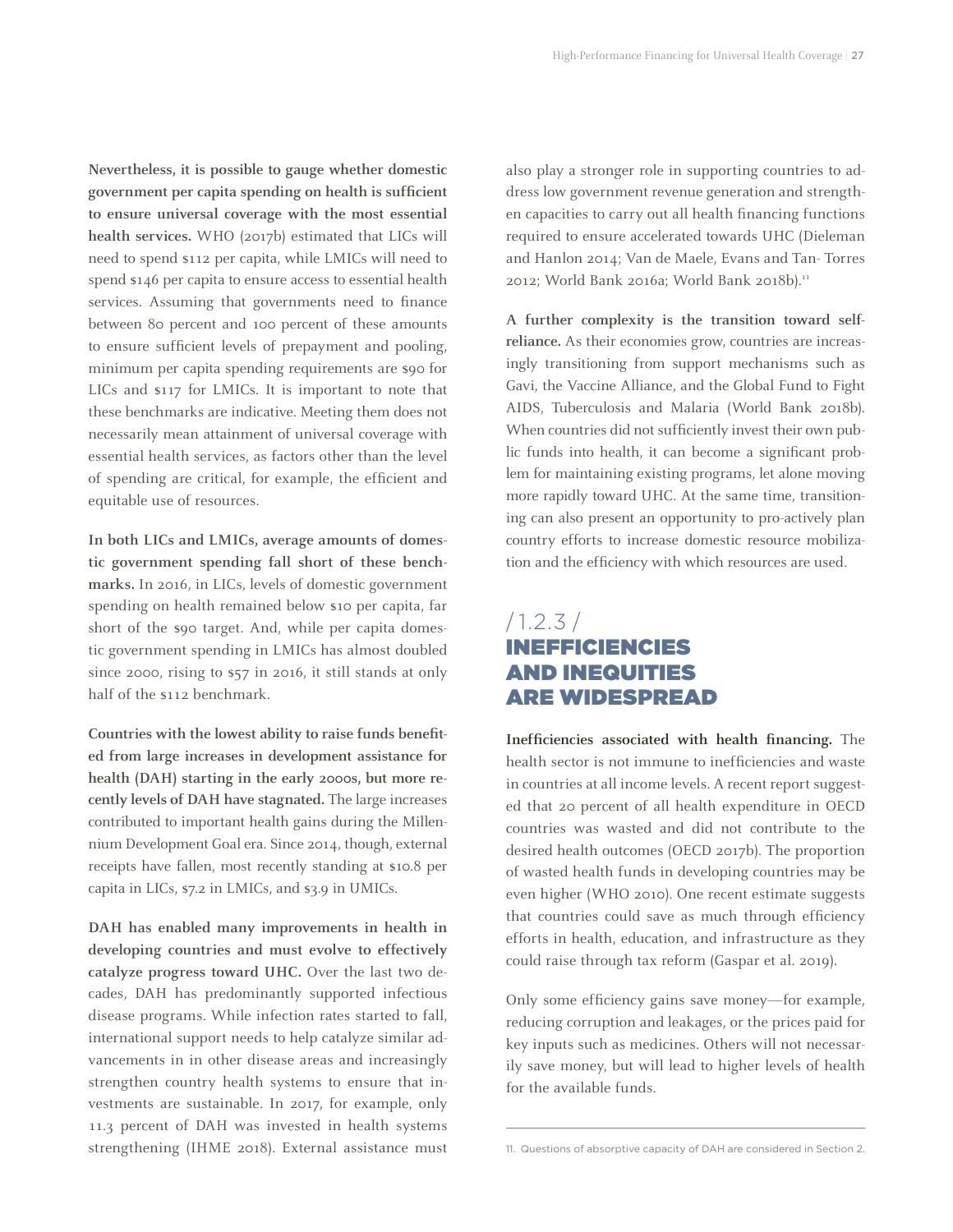Inefficiencies are associated with each of the health-financing components. Revenue generation systems sometimes raise only a small proportion of the revenue that could potentially be mobilized from the taxes and charges on the books. Pooling is frequently inefficient due to fragmentation into small pools that are able to offer financial protection for only a very small package of needed health services, and that often entail high administrative costs.

Inefficiencies in purchasing are associated with the wrong services purchased or provided, or available at the wrong level of care. This includes wasteful clinical care (inappropriate and ineffective care), poor use of resources that do not directly contribute to patient care (e.g., fragmented procurement, low use of generics), and governance-related waste. Adverse events in hospitals, for example, add 13–16 percent to hospital costs (Jackson 2009), and 28–72 percent of them are considered avoidable (Rafter et al. 2017; OECD 2017b). Average losses due to fraud, largely associated with purchasing, in seven OECD countries were estimated at 6.2 percent of total health spending (Gee and Button 2015). Payment methods can create or distort incentives for efficient and high-quality provision of care: for example, fee-for-service payment in hospitals in a set of European and Central Asian countries was associated with 20 percent higher national health spending, and more inpatient admissions than patient-based payments such as Diagnostic Related Groups (Moreno-Serra and Wagstaff 2010).

Inefficiencies can also result from the lack of coordination of health investments with other sectors—including, for example, with transport, water, and sanitation. Early childhood development, critical to the future education and earnings of children and the future productivity of society, is frequently pursued separately by the education, health, and agricultural sectors (e.g., for nutrition), when coordinated action would be more effective and efficient.

Inefficiencies in the health sector exacerbate the problems of limited funding. Even with the funds currently available, most developing countries could achieve better UHC and health outcomes than they currently do.

**Inequities associated with health financing.** Countries frequently raise, pool and use funds for health inequitably. Inequities can be found in financial contributions: for example, the poor contribute a higher proportion of their incomes than the rich, without subsequent compensation through fiscal transfers.

Inequities in coverage and benefits derived from pooled funds commonly persist both across and within pools. Where national pools are fragmented into different financing schemes, typically with different financing arrangements for civil servants and formal sector workers compared to other population groups, or fragmentation into subnational pools, some groups obtain fewer and lower-quality services than others, unless effective forms of risk equalization are implemented across pools. Even within pools with uniform entitlements, inequities can run deep. Typically, fewer services are available in areas where poor people live, so the rich capture a disproportionate share of the benefits (Meng et al. 2015; Kutzin, Yip and Cashin 2016).

Investments in primary and community health services are critical to ensure access to the most cost-effective interventions. Yet in many countries, patients do not seek help or bypass primary health care facilities due to poor accessibility (distance to facility and cost of treatment), low quality (e.g., clinician competence), lack of pharmaceuticals, and weak gatekeeping mechanisms (Kruk et al. 2018). In India, for example, 67 percent of patients living in the vicinity of the PHC facility bypassed it when seeking treatment, largely due to poor clinical competence of the health care provider (Rao and Sheffel 2018). Low spending on primary and community health services is commonly perceived as one of the major causes of both inequities and inefficiency. The level of spending on primary and community health services is difficult to gauge, as definitions vary from country to country. Recent efforts to shed light on the prioritization of these services show a wide range of spending levels, and country comparisons will only become possible as data improve over time (Van de Maele et al. 2019). What is evident today, though, is that many countries identify the strengthening of PHC as a policy priority; however, this prioritization does not show in longitudinal spending data.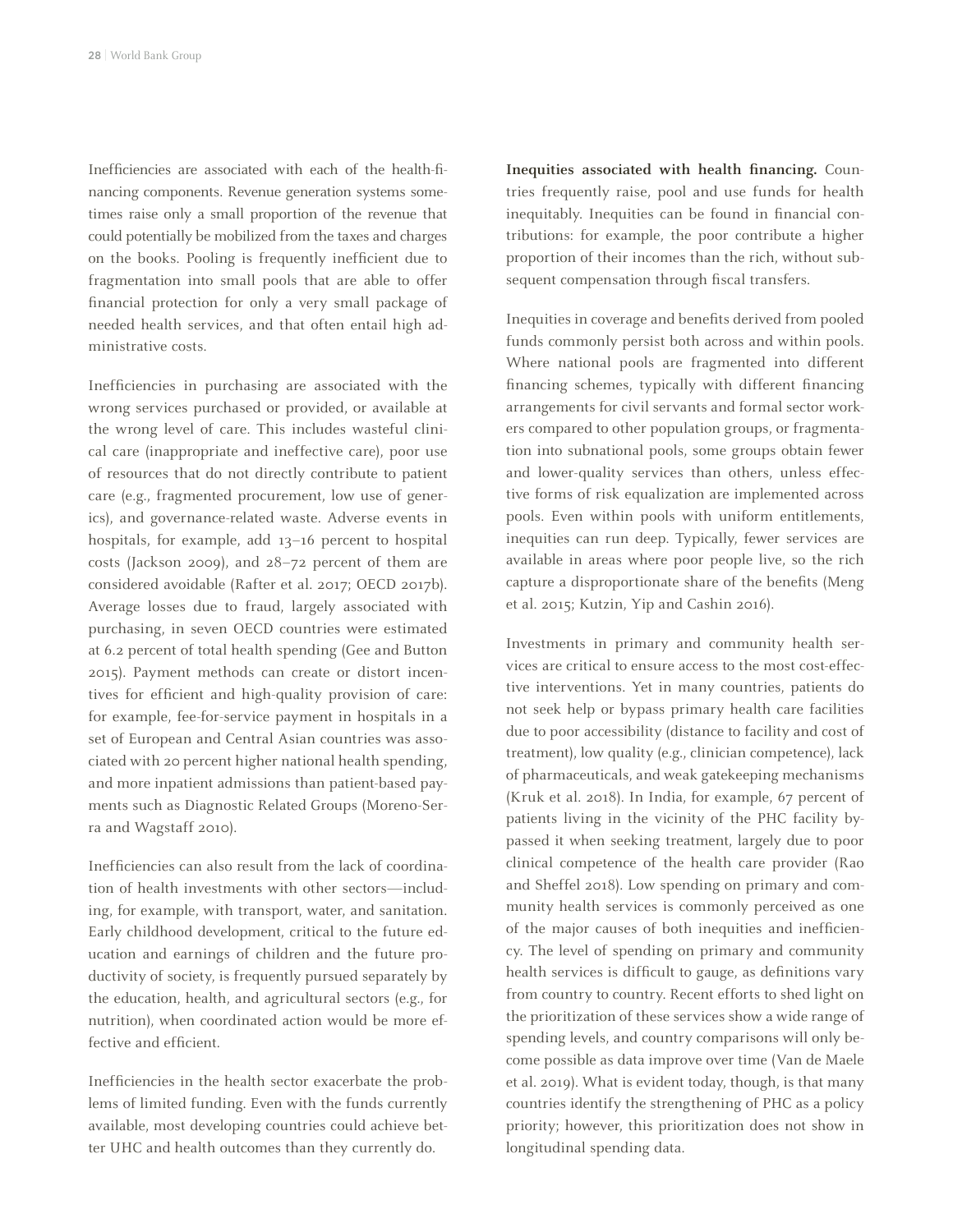#### $/ 1.2.4 /$ CLOSING UHC FINANCING GAPS IN LOW- AND LOWER MIDDLE-INCOME COUNTRIES BY 2030

**The limited ability to raise domestic financing for UHC in low- and lower middle-income countries poses a major threat to the attainment of their UHC targets** Fifty-four countries, home to approximately 1.5 billion people, are unlikely to meet the gross national income (GNI) per capita threshold for upper-middle-income status by 2030 (Annex A). In these countries, through economic growth alone, domestic government spending on health will increase on average to \$13 per capita in LICs and \$57 in LMICs by 2030. These amounts still fall far short of cost estimates for the provision of essential services, approximately \$90 per capita in LICs and \$118 per capita in LMICs. The result is a projected UHC funding gap of \$68 billion in LICs and \$108 billion in LMICs in 2030.

**In an optimistic scenario, domestic government revenue mobilization efforts,** such as improvements in the capacity to raise government revenue and prioritization of health in budgets, could increase prepaid and pooled spending on health in these 54 countries to, on average, \$22 in LICs and \$85 in LMICs by 2030. These increases are large compared to the growth-only scenario, yet all the countries, except for seven LMICs, would still fall substantially short of the respective health-spending thresholds. The anticipated funding gaps in 2030 would still amount to \$59 billion in LICs and \$70 billion in LMICs.

**Excise taxes on health "bads" such as tobacco, alcohol, and sugar-sweetened beverages** remain underutilized as tools to improve health (Task Force on Fiscal Policy for Health 2019; Marquez and Moreno-Dodson 2017). Excise tax increases that increase the prices of tobacco, alcohol, and sugar-sweetened beverages by 50 percent could raise additional revenues of \$20 trillion worldwide over the next 50 years (Task Force on Fiscal Policy for Health 2019). A similar increase in retail prices could generate additional revenues of approximately \$24.7 billion in 2030 in the 54

countries that are unlikely to reach UMIC status by 2030<sup>12</sup>. Of the \$24.7 billion total revenue gain, approximately \$5.9 billion would be generated in LICs and \$18.8 billion in LMICs. These excise tax increases would raise the tax-to-GDP ratio on average by 0.7 percentage points in LICs and 0.7 percentage points in LMICs. If the additional revenues were allocated to health according to the current levels of prioritization in government spending, the financing gap for UHC would decrease by \$0.5 billion in LICs and \$1.3 billion in LMICs. If allocated to health at a level of 50 percent, the excise tax increases would generate an additional \$2.9 billion in LICs and \$9.4 billion in LMICs. The tax increase would have the additional advantage of reducing future health care costs by curbing the growth of noncommunicable disease (NCD) burdens.

**Fossil fuel subsidies** impose large fiscal costs worldwide, but are highly inefficient as a means to provide support to low-income households, as rich households typically capture the benefits (Coady et al. 2019). Potential fiscal revenue gains from this source are estimated at about \$3.2 trillion, or 4 percent of global GDP in 2017. Estimates are limited to the effects of underpricing. The potential gains are lower than in the past, mostly due to the global decline in international fuel prices. Fiscal benefits would flow from both the removal of pre-tax subsidies—the difference between the price paid by consumers and the cost of supplying energy—and post-tax subsidies—differences between the price paid by consumers and the prices necessary to fully reflect supply plus environmental costs and foregone revenue in terms of general taxes. Fiscal revenues from eliminating fossil fuel subsidies in the 54 study countries would have amounted in 2015 to \$9.4 billion in LICs and \$84.7 billion in LMICs<sup>13</sup>. If countries were to eliminate these subsidies and allocate the pre-tax component of the additional fiscal revenue to social spending in 2030, UHC financing gaps would fall by \$1.6 billion in LICs and \$4.9 billion in LMICs. Additional benefits would include cuts in CO<sub>2</sub> emissions and reductions in the NCD burden from air pollution.

<sup>12.</sup> Estimates are based on data provided by the Center for Disease Dynamics, Economics and Policy (Annex A).

<sup>13.</sup> Estimates are based on data provided by the IMF (Annex A).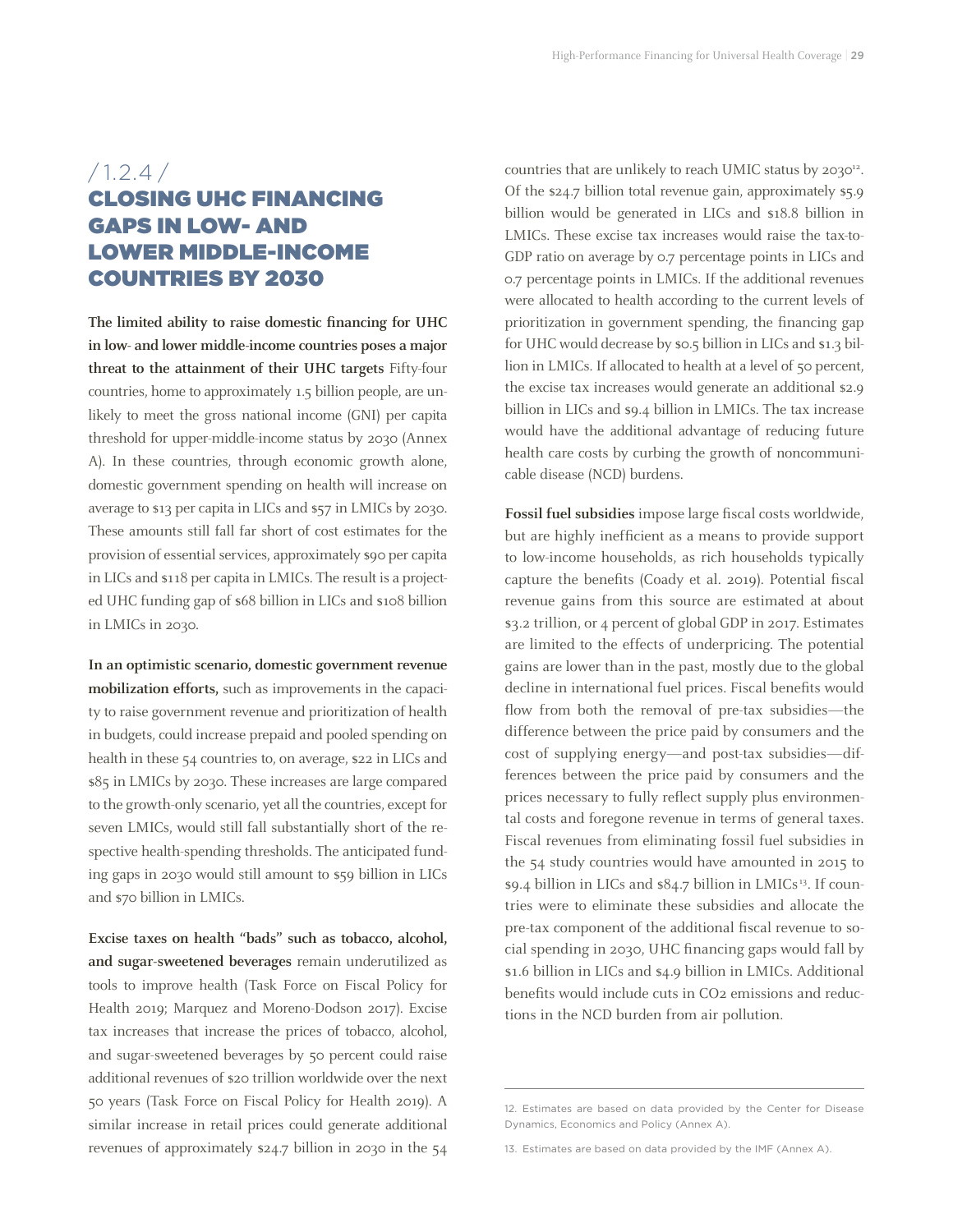

Note: Analysis includes 54 LICs and LMICs that, based on growth projections, will not transition to UMIC status by 2030. For details on definitions, data and methods see text and Annex B.

**Combined, the fiscal measures described above, on top of economic growth, could reduce the financing gap** from a total of \$176 billion to approximately \$110- 120 billion (depending on the assumptions about the allocation of excise taxes to health), with the gaps almost equally divided between LICs and LMICs.

**External financing in the form of DAH will further reduce these domestic funding gaps.** Currently, in the 54 study countries, external financing stands at approximately \$5.4 billion in LICs and \$5.0 billion in LMICs. After stagnation in the growth of DAH over the past years, a substantial increase in DAH would be necessary if countries are to have a chance of reaching UHC goals.

**Additional funds to reduce the financing gap may come from the private commercial sector, but the amounts are likely to be limited.** Foreign direct investment in health care has been increasing rapidly, but remains below \$10 billion per year in developing countries. Most of these funds go to middle-income countries. Moreover, the private sector generally recoups its investments, and its involvement, even in the context of public-private partnerships, is more likely to result in a front-loading of investments than in additional revenues for health. Both domestic government funding and DAH could eventually have a role in leveraging increased commercial private sector investment through blended financing. Most recent evidence of the impact of DAH on private sector investment suggests a leverage ratio from \$0.37 to \$1.06 for each public dollar (Attridge and Engen 2019).

**The projections discussed in the preceding pages assume efficient practices in health financing and service delivery, such as reducing fraud and corruption, appropriate mix of interventions delivered in the right settings, and efficient use of human resources for health, including task shifting.** Weak health-financing capacity in LICs and LMICs, though, could prevent countries from attaining these levels of efficiency. As discussed in the previous section, inefficiencies in purchasing are found in most countries and can lead to significant wastage of resources. If current inefficient practices persist, under the assumption that at least 20 percent of spending is wasted (WHO 2010), the financing gap in LICs and LMICs in 2030 would be \$132 to \$144 billion, despite growth and the described fiscal measures.

#### $/1.2.5/$ MANY OBSTACLES CONSTRAIN HEALTH-FINANCING ADVANCES

**The preceding discussion has demonstrated significant health-financing shortcomings. To overcome these constraints, developing countries will need to substantially reconfigure their health-financing policies, practices, and organizations.** Many countries have made strides in reforming components of their health financing to raise more funds; give higher priority to health in budgets; provide greater incentives for efficiency; and raise, pool, and use funds more equitably; but few have managed to sustain comprehensive reforms (Gottret, Schieber and Waters 2008; Cotlear et al. 2015). The constraints vary by country, but several reasons are common. One is that many of the necessary changes to health-financing policy have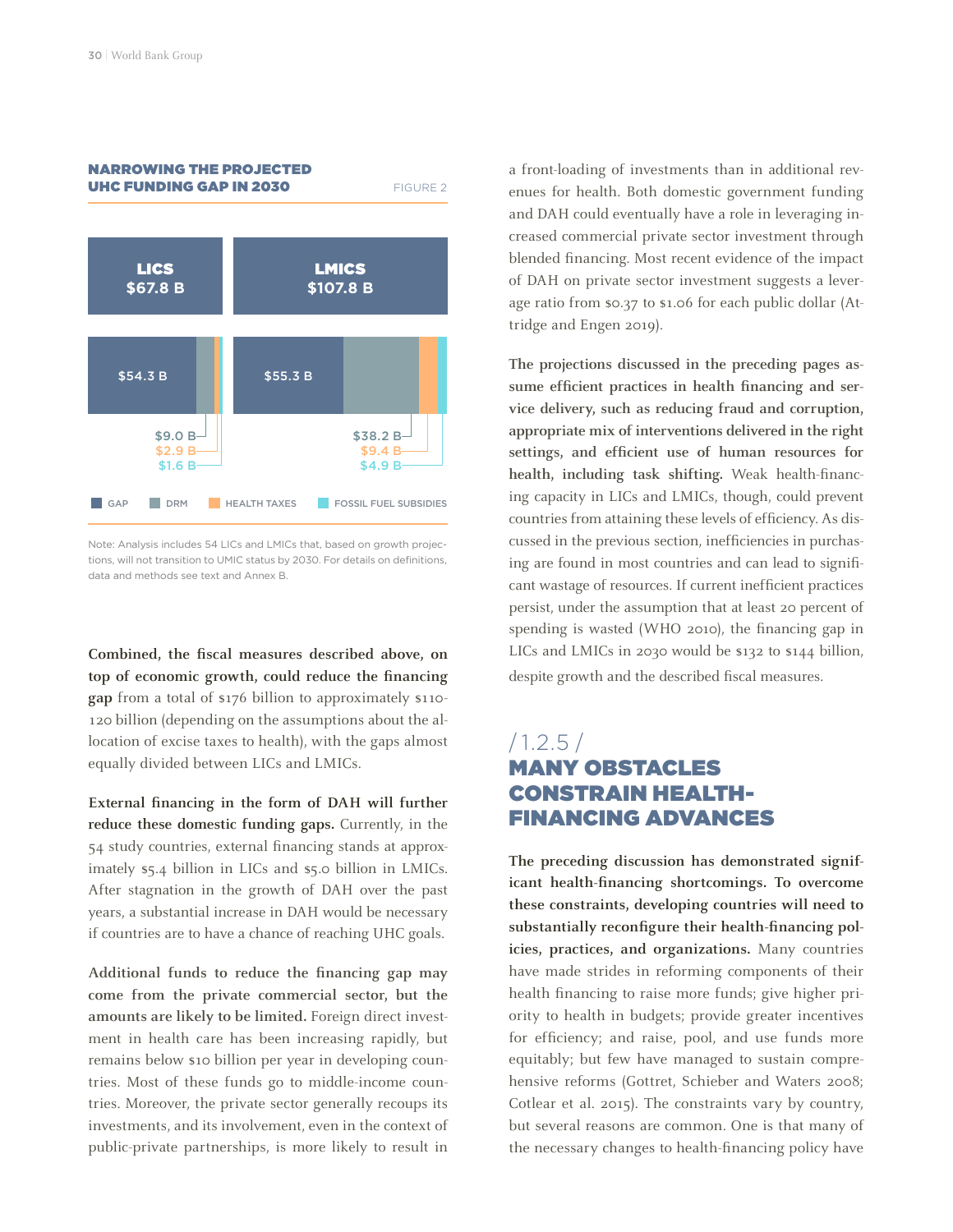political implications, opposed by powerful interest groups. For example, raising taxes is never popular in the business community.

**Health-financing reforms require strong leadership from ministries of finance and health in their own domains, and also strong collaboration between them.** However, even in many OECD countries, ministries of finance consult with line ministries only for purposes of budget preparation (OECD 2015). In addition, half of OECD countries report a lack of capacity at their ministry of finance for assessing health policies. Different definitions and understanding of common terms can create further confusion. For ministries of finance, it is often also challenging to reconcile short-term financing pressures with the medium- and long-term nature of a health reform. Creating a common understanding of challenges and priorities between ministries of finance and health is therefore critical for ensuring that countries move toward high-performance health financing.

It is not easy to evaluate a country's leadership, governance, and organizational management capacities specifically in health financing. There are a number of indexes of governance that cover much more than health financing per se, including the World Bank's Country Policy and Institutional Assessment (CPIA). It suggests that governance is less than optimal in many developing countries. For example, an assessment of countries in Sub-Saharan Africa showed they scored, on average, 3.1 out of the maximum possible score of 6. The lowest score was 1.6, the maximum score 4.0 (Chuhan-Pole et al. 2018).

**Three ways of considering the strength of governance and organizational capacity specifically in health financing suggest problems, at least in some countries.**  There is evidence that some countries have developed official policies seeking to increase government revenues as a share of GDP, but that, even after several years, they have made little progress. Data from Public Expenditure and Financial Accountability assessments in 65 countries indicate that, at the end of the budget cycle, ministries of health tend to lose out in terms of the allocated budget versus actual expenditures in comparison to both the education ministry and the aggregate budget, indicating: (i) low prioritization of health

in the re-budgeting process, (ii) tighter constraints in the flow of funds, and (iii) greater bottlenecks in the spending of released funds (World Bank calculations). Indeed, budget execution rates are often much lower than optimal in ministries of health, sometimes leading to funds having to be returned to the ministry of finance. Recent public expenditure reviews from six African countries show that the approved budget underspending ranged from \$10 to \$120 million a year, equivalent to lost per capita spending of between \$1 and \$3.50 annually (WHO 2016b). Another obstacle to progress is that the health sector has traditionally been slow in adopting new technologies and other opportunities.

**Many of these UHC financing challenges converge in countries affected by fragility, conflict, and violence (FCV), where by definition governance and organizational capacity is weak.** FCV situations span the income range of developing countries. FCV countries are home to 2 billion people, and more than 50 percent of the world's poor will live in them by 2030. The disease burden is high in FCV-affected countries, compared to stable countries at the same income level. This is in part because conflict and violence lead to a higher incidence of injuries, mental health issues, and gender-based violence (Graves, Haakenstad and Dieleman 2015). Government revenue mobilization for health tends to be low and external financing high in FCV settings. Yet, compared to stable low-income countries, DAH per capita is roughly one-third lower in FCV-affected LICs (Graves, Haakenstad, and Dieleman 2015). DAH is highly fragmented, and the transition from humanitarian to development assistance often results in high volatility of health funding, threatening the sustainability of priority health programs.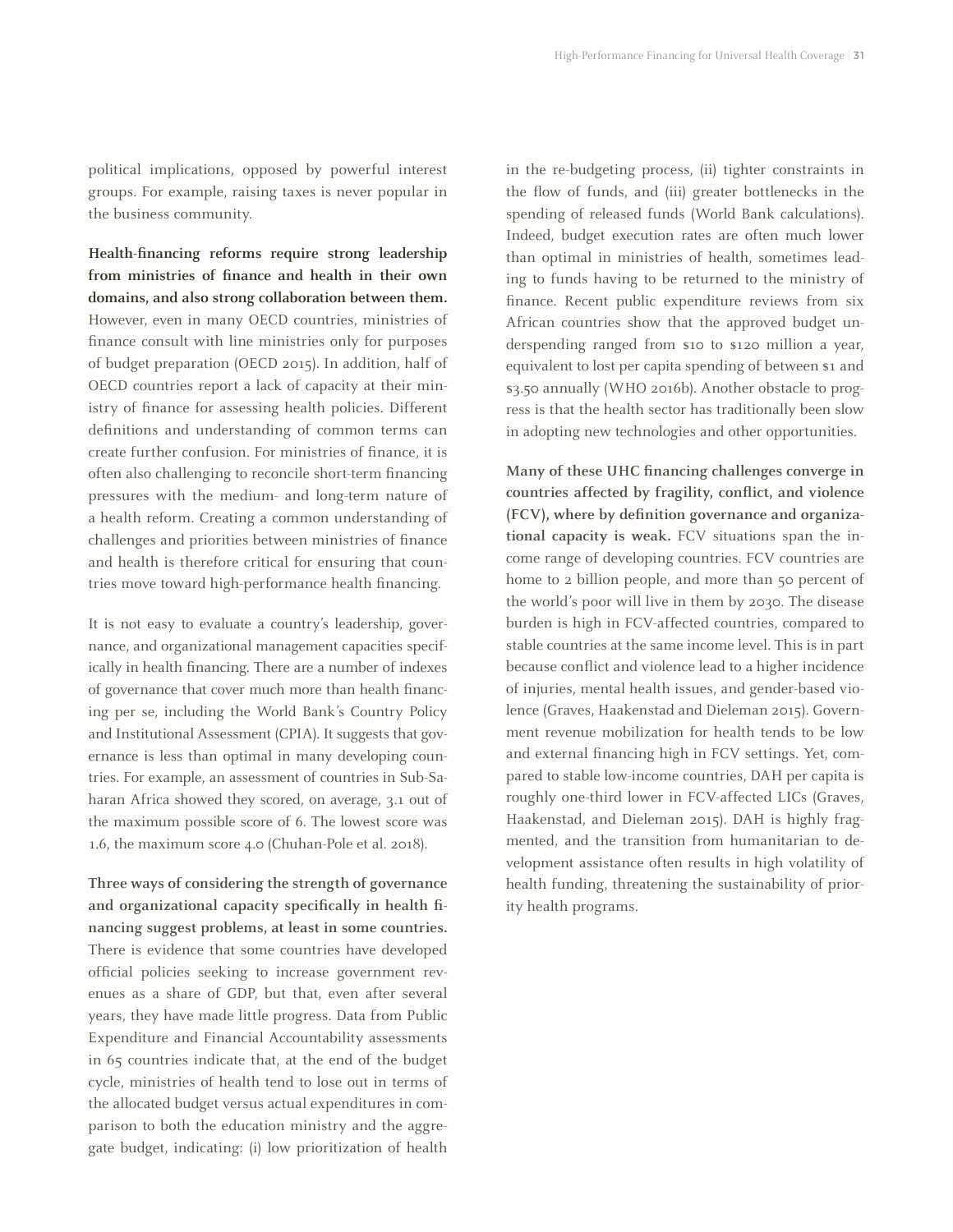TIME TO ACT /1.3/

## Emerging and intensifying challenges

The challenges described in the preceding section are—or soon will be compounded by emerging and intensifying difficulties that will further test health financing. Pressures to increase health expenditures will rise, while it will become more difficult to generate revenues. Pressures to spend inefficiently and inequitably could also increase.

While these challenges affect countries at all income levels, the risk in developing countries is that the gap between the demands for health spending and available public resources will widen, prolonging the reliance on inefficient and inequitable out-of-pocket health payments and impeding progress toward UHC. Similar pressures will put the same strains on the entire social security system, further tightening the fiscal space for health.

This section analyzes the most pertinent of these pressure points in three groups: (i) pressures to spend more on health, which also has implications for efficiency and equity; (ii) constraints to raising revenue; and (iii) unanticipated shocks to the health system with possible spill-over effects on the economy.

#### /1.3.1 / PRESSURES TO SPEND MORE ON HEALTH

**Rising expectations for more and better health services.**  People tend to demand more and better health services as they get richer and more educated, increasing the pressure for health spending (Ke, Saksena and Holly 2011; Fletcher and Frisvold 2014; Amo-Adjei et al. 2018; Katyal 2018). In addition, the globalization of information means that aspirations for living a long and healthy life are rising everywhere, among the poor and rich alike. People are increasingly seeking health information online; in Europe, the percentage almost doubled in less than a decade, rising from 28 percent in 2008 to 51 percent in 2017 (Moreira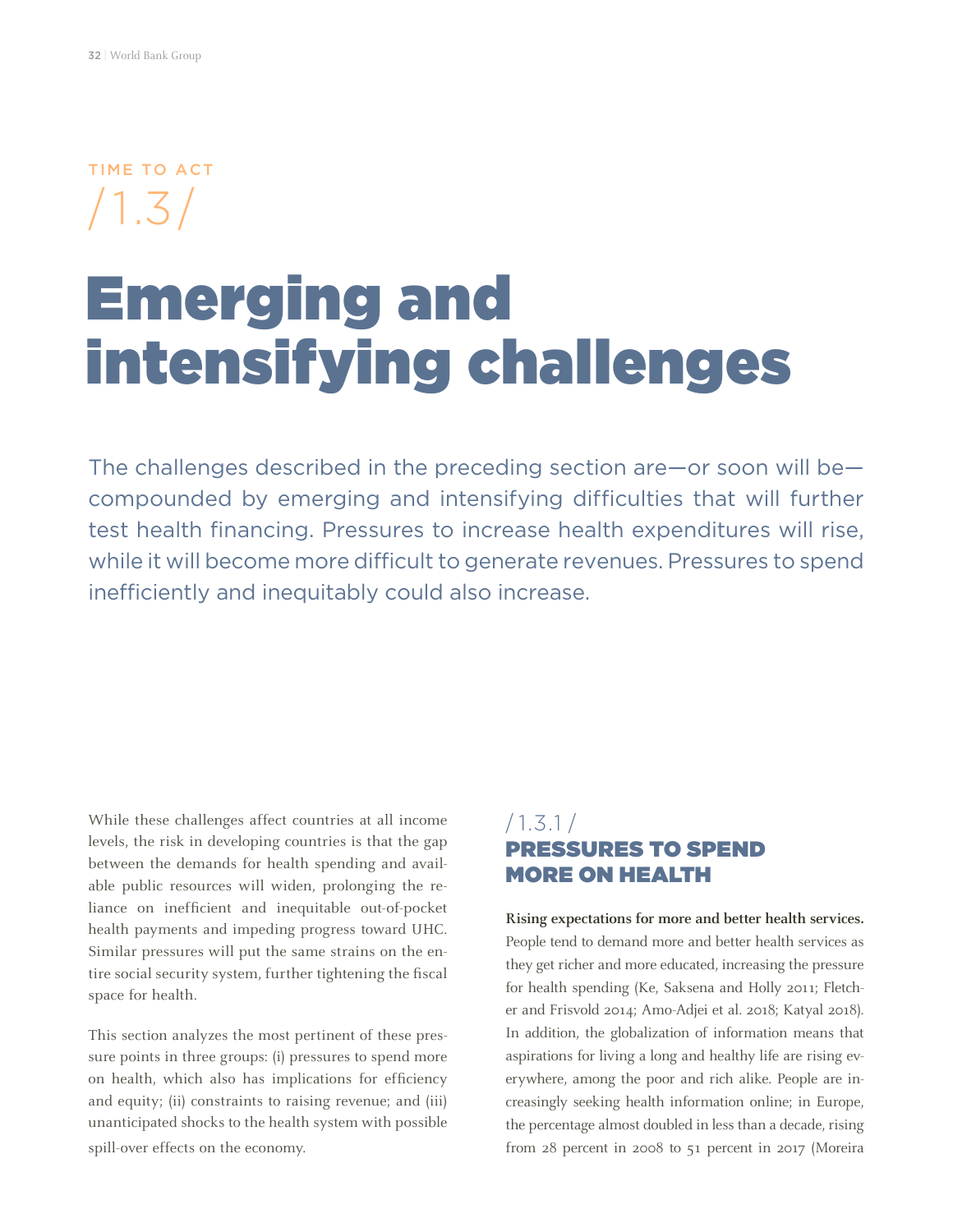2018). With expanded mobile phone use and Internet access even in the poorest countries, more people around the world have access to health information and the benefits of healthy living than ever before (World Bank, forthcoming). As people begin to search more for specific medical treatments or procedures, demand for high-cost secondary and tertiary care and access to the newest medical technologies is likely to continue to increase.

**Progress in medical technology.** Some estimates suggest that technological advances have accounted for between 25 and 75 percent of growth in health expenditures in high-income countries since 1960 (Smith, Newhouse and Freeland 2009). In the future, some emerging technological advancements may reduce the costs of care and health administration—through digitization and advanced robotics, for example. However, the OECD has argued that demographic and income determinants are likely to outgrow the potential cost-lowering effects of these technological innovations (OECD 2013). In resource-constrained environments, rising demand for higher-cost technologies is likely to place investments in more cost-effective primary and community health services in jeopardy. From a UHC perspective, it will be critical to prioritize the expenditures most likely to drive rapid progress toward coverage with essential quality services for all, together with financial protection.

**Aging populations.** Once a concern mainly for high-income countries, the share and number of older people is rising in virtually all societies, linked to improvements in health services and in social determinants of health (Braveman and Gottlieb 2014). The number of people aged 60 years or more in developing countries increased from 273 million or 5.4 percent of the world's population in 2000, to 405 million or 6.6 percent in 2015, and is expected to reach 1.2 billion or 14.1 percent by 2050.<sup>14</sup>

Rising numbers of older people increase the need for health services, associated with the growing non-communicable disease (NCD) burden and the need for long-term care discussed below (Lee and Mason 2017). Projections of public spending on health for 50 advanced and emerging economies from 2010–30 show that aging will account for approximately one-third of the spending increase in advanced economies and half of the increase in emerging economies (IMF 2010). Aging puts pressure on public finance in additional ways, particularly through pension schemes (Lee and Mason 2017). People living longer receive pensions for longer, and there is growing recognition that pension systems in high-income settings need to be reformed as a result (e.g., Kitao 2018).

Some of the cost pressures related to aging can be offset through policies aimed at promoting more active and healthier older populations, such that older people can continue to work if they wish (OECD 2017c; Beard et al. 2016; WHO 2015; Oxley 2009). This also has implications for health-financing strategies: funding is needed for healthy aging policies to work, but until the impact of these policies starts to be felt, there will be a growing need to fund treatment associated with chronic morbidity and long-term care at the same time, putting even more pressure on public finance.

**Growing burden of NCDs.** The NCD burden, including from diabetes, cardiovascular disease, cancer, and mental health conditions, is growing rapidly in countries at all income levels, yet in many developing countries public policy and development assistance have focused on maternal, neonatal, and child health and control of communicable diseases (Roth et al. 2017). In 2000, the share of NCDs in developing countries in terms of healthy life years lost—that is, the cumulative number of years lost due to ill-health, disability, and early death—was 43 percent, or approximately 1 billion lost years. In 2017, this share had grown to 59 percent, or more than 2 billion years of healthy life lost (IHME 2019).<sup>15</sup>

The rise in NCDs threatens health systems with rapid cost increases, especially when people seek care late and/ or from high-level providers. In OECD countries, NCDs accounted for 60 percent of health spending in 2011, and

<sup>14.</sup> World Population Prospects 2017 (database), United Nations Department of Economic and Social Affairs, Population Division, New York (accessed May 15, 2019), https://population.un.org/wpp/Download/Standard/Population/

<sup>15.</sup> Global Burden of Disease 2017 (database), Institute for Health Metrics and Evaluation (IHME), Seattle, WA (accessed May 15, 2019), http://ghdx. healthdata.org/gbd-results-tool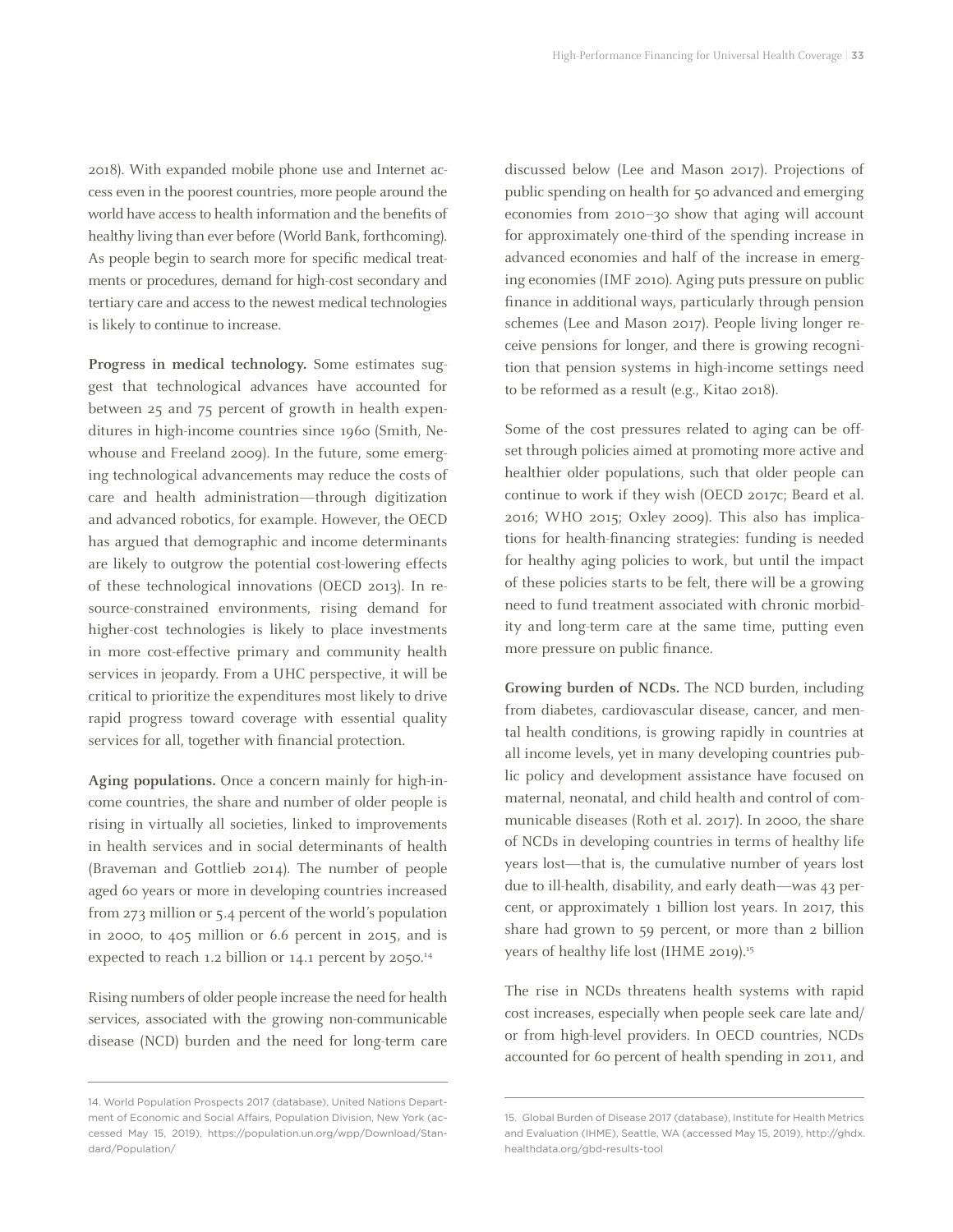spending in developing countries is likely to reach similar proportions without immediate and effective action to curb the NCD epidemic (OECD 2016a). In developing countries, households often bear the brunt of rising costs associated with NCDs. In India, for example, the share of NCDs in total out-of-pocket health expenditures increased over a decade from 31.6 percent to 47.3 percent, while in Sri Lanka, people with NCDs were more likely to incur catastrophic health expenditures despite the existence of a national health system (Mahal, Karan and Engelgau 2010; Pallegedara 2018).

As with aging, some of the increasing cost pressures from NCDs can be reduced by modifications to health-financing strategies. Revenue generation strategies that tax products that are harmful to health, such as tobacco, alcohol, and sugar-sweetened beverages, offer one example. Similarly, reducing fossil fuel subsidies not only reduces carbon emissions but also mobilizes additional revenue. Increased funding for health promotion and disease prevention services will also contribute to reducing the NCD burden over time. To date, however, only a few developing countries have modified their health-financing strategies to account for this growing threat.

**Demands for long-term care.** As population aging and the rise in NCDs exert their combined effects, all countries face a growing demand for long-term care (LTC), including medical services, palliative care, and social and residential support (WHO 2015; Beard et al. 2016; Yeung and Thang 2018). This is being compounded by societal changes in many developing countries, where the predominant form of LTC is still provided by families or friends or so-called informal care (Lei, Feng and Wu 2016; Datta 2017; Yeung and Thang 2018; Hu 2018). This is changing as a result of factors such as higher rates of female labor market participation, divorce, and childlessness (e.g., Zhu 2015).

The capacity to deliver formal LTC is still nascent in most developing countries (Angel et al. 2016; Johnson et al. 2018). Some studies suggest that the supply of LTC meets at best a small fraction of the needs, often with no services available in rural areas (Yeung and Thang 2018). Anecdotal evidence suggests that waiting lists and times for beds in residential institutions are long, and opinion polls highlight the rising expectations for governments to expand access (Glinskaya and Feng 2018). In OECD countries, for example, LTC spending is projected to rise sharply, from on average 0.8 percent today to between 1.6 and 2.1 percent of GDP in 2060. Some countries, such as Chile, Estonia, Korea, Mexico, and Turkey are likely to experience even higher increases (Maisonneuve and Martins 2014).

#### /1.3.2 / FISCAL CAPACITY CONSTRAINTS

**The capacity of developing countries to increase tax revenues is fairly limited.** Along with the aforementioned rising cost pressures, many developing countries also have fairly limited administrative capacity to manage and enforce existing tax laws; as well as high levels of income inequality which restrict the size of the population that can afford to pay taxes. Many developing countries are also relatively susceptible to external economic shocks and terms-of-trade changes (Le, Moreno-Dodson and Bayraktar 2012; Fenochietto and Pessino 2013; Morrissey et al. 2016). Corruption further reduces tax yields and fuels administrative costs; tax losses from corruption were recently estimated at \$1 trillion annually (Imam and Jacobs 2014; IMF 2019). While some of these constraints to revenue generation may subside over time as countries develop their financing capacities, problems associated with tax avoidance and evasion may prove to be stickier, unless action is taken at both at country and global levels.

Critical issues that countries must address include:

- **• Tax avoidance and evasion (e.g., base erosion and profit**  shifting, or BEPS) **and capital flight transfer of wealth offshore, where it is not declared for tax purposes.** Estimates from developing countries range from \$70 billion to \$420 billion per year (UNCTAD 2009; Crivelli et al. 2015).
- **• Tax exemptions, tax credits, preferential tax rates, and/ or deferred tax liability to attract foreign investors (O'Hare 2015)** are often popular policies, yet there is limited evidence that they actually result in more foreign investment with a subsequent impact on growth. On the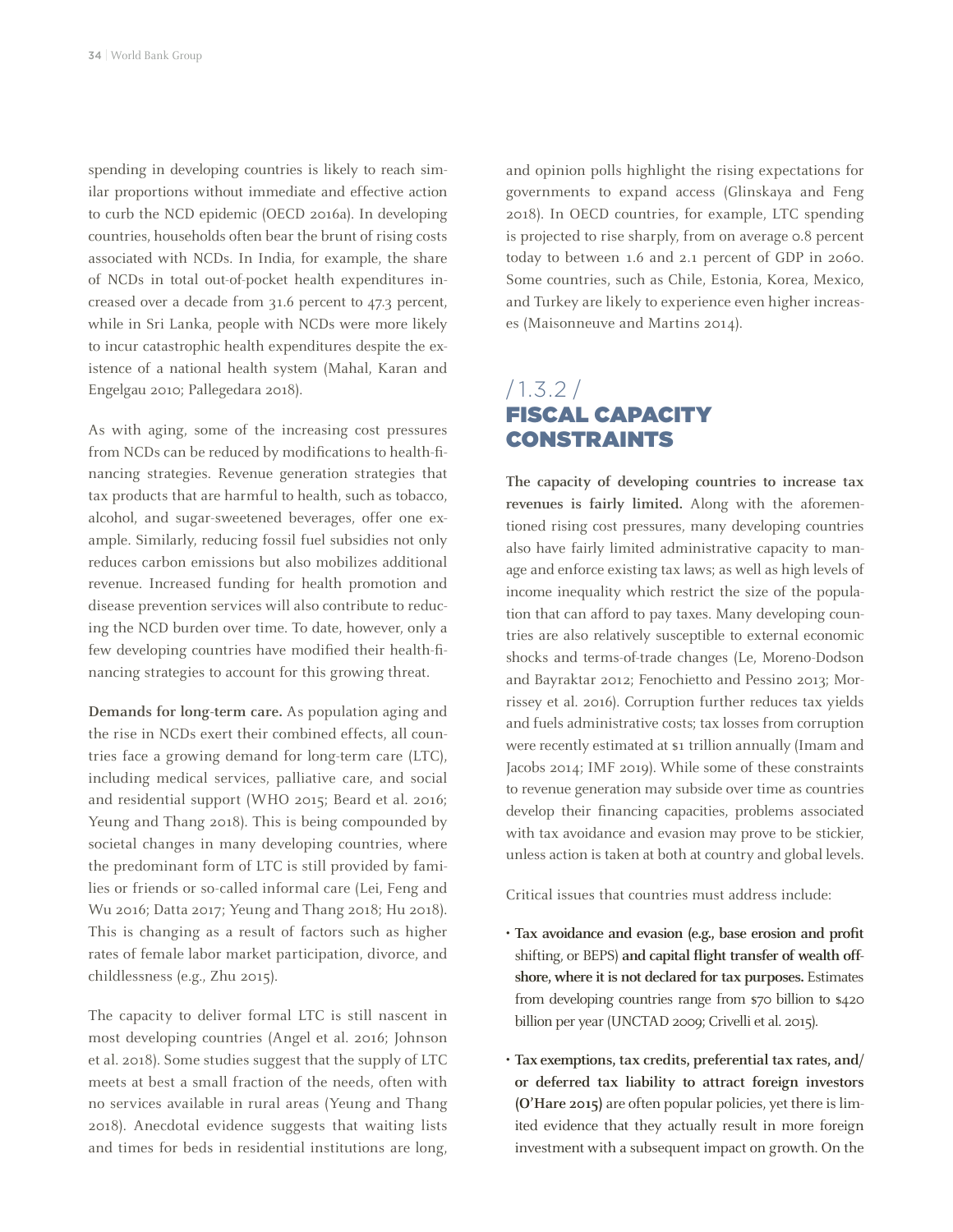other hand, eliminating these policies could help developing countries increase tax revenues by between 20 and 30 percent (Mascagni, Moore, and McCluskey, 2014).

**• Resource wealth displaces domestic taxation in many countries, particularly where there is low institutional capacity.** Large windfall resource revenues provide low incentives for economic and tax diversification and may increase rent-seeking and corruption (Mascagni, Moore, and McCluskey, 2014).

The G20 Finance Track's focus on BEPS, in collaboration with the OECD, as well as work on tax transparency, tax certainty, and digitization are already contributing to alleviating some of these problems (OECD 2018c; EY tax insights 2016).

**Labor market informality is persistent and in some countries increasing.** In developing countries, informal sector output on average accounts for about one-third of GDP while employing 70 percent of the working population (World Bank 2019b). In absolute numbers, 2 billion workers, more than 61 percent of the world's employed population, are in the informal economy (ILO 2018). Many governments have assumed, based on the experiences of high-income countries, that economic development would rapidly increase employment in the formal sector, but informal employment has actually increased as national income has grown in some countries, and where it has fallen, it has done so less rapidly than expected (World Bank 2019a).

One contributor to slow formalization is the changing pattern of economic growth. In high-income settings, growth was associated with a major expansion of industrial production, marked by increasing productivity, scale and firm size, and growing wage labor. Firms and workers were easy to regulate, track, and tax. In emerging economies, industrialization has intensified to a certain point, but service sectors have become important at an earlier stage of the economic transition, particularly services that do not require skilled labor (World Bank 2019a). These new patterns of economic transformation result in a duality of formal and informal activity with much slower rates of formalization.

Informality compromises countries' ability to raise income taxes or health insurance contributions because economic activity is difficult to observe and measure accurately. The implication for health financing is that policymakers in developing countries cannot assume that they will be able to rely on income-based contributions (taxes, insurance) to increase their health spending in the short to medium term. They will need to adapt revenue generation systems to the reality of a large and persistent informal sector, which generally implies broad-based taxes such as value-added taxes.

The changing nature of work is also restricting the ability of countries at higher levels of income to mobilize more domestic resources for health. In high-income countries and also in some upper middle-income countries such as Brazil, Mexico, and Turkey, the composition of the workforce is shifting away from traditional full-time jobs, as alternative work models—such as self, part-time, and temporary employment and zero-hours contracts—have spread rapidly (Apella and Zunino 2018). This is partly because businesses have sought to avoid costs related to hiring full-time employees (including the costs of health insurance) by favoring flexible, short-term, or on-demand work arrangements ("gigs") with contractors and freelancers.

**Increasing automation poses another threat to revenue mobilization.** Estimates of how automation will impact work suggest the impact will differ by country. Estimates for OECD countries suggest that about 14 percent of all jobs are highly automatable, and 32 percent of jobs will experience a significant change in the way they are performed (OECD 2018b). Estimates for developing countries suggest even higher shares. On average, approximately two-thirds of jobs, largely unskilled, may be automatable (World Bank 2016c). As a result, job losses may rise, and unless workers are provided with the necessary retraining and career services, unemployment could increase, with long-term effects on tax revenue and social health insurance contributions and upward pressures on social assistance spending.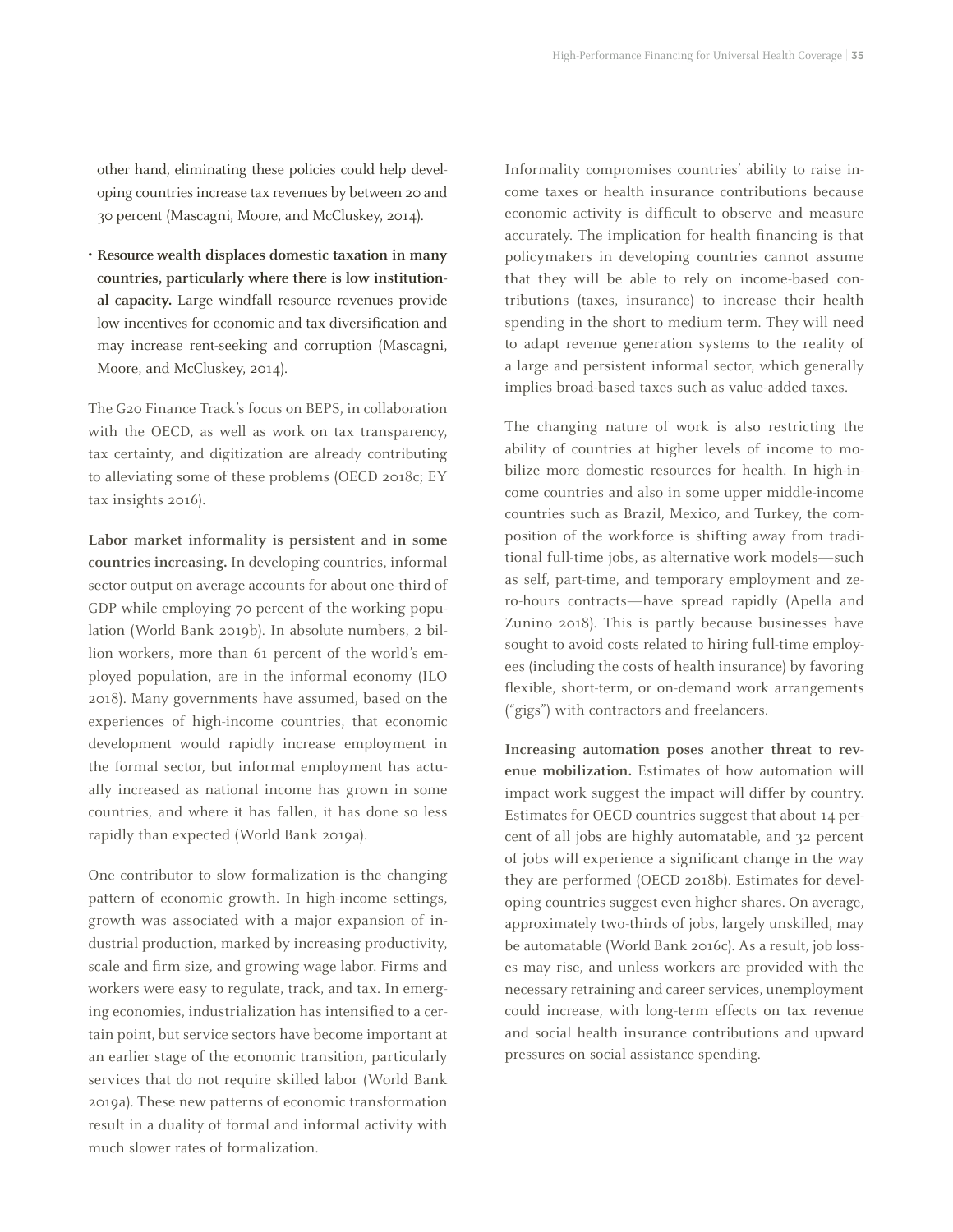**Dependency ratios are high.**16 In developing countries, the total dependency ratio—defined as the nonworking-age population in relation to the working-age population—is on average almost twice as high as in HICs (85.7 versus 47.0 percent, 2015).<sup>17</sup>

While dependency ratios tend to fall with increasing levels of GNI per capita, there is substantial variation across countries at similar levels of development. In 20 countries, largely in Sub-Saharan Africa, the dependency ratio is considerably higher than predicted by GNI per capita—from 10 to over 40 percentage points (World Bank calculations). These high ratios are driven by unusually high fertility rates in the recent past. High dependency ratios mean that each worker needs to financially support more dependents, sometimes called the demographic burden (Matytsin, Moorty and Richter 2015). As more young people enter the workforce each year, there are also more dependents for them to support. Hence, while tax revenues will increase, tax rates might also need to increase to cover health and education costs of the increased number of children and adolescents.

In low-fertility environments, increasing dependency ratios are a result of aging. The size of the working population can actually fall, as in some high-income settings, and tax revenues and social security contributions also fall (Lee and Mason 2017). Taxes would have to increase to maintain existing levels of per capita social benefits, which can strain fiscal social contracts and the willingness of workers to contribute increasingly higher proportions of their incomes to others. While this is not likely to affect low- and lower middle-income countries for some time, it will affect some upper-middle countries more rapidly (World Bank calculations).

#### $/ 1.3.3 / 1.3$ HEALTH SYSTEM AND ECONOMIC SHOCKS

This subsection highlights three major threats to health systems with possible spill-over effects for the economy: two threats, epidemics and antimicrobial resistance, belong to the core ambit of the health system, while the third, forced population displacement is the result of exogenous factors. Policymakers must prepare health financing to confront these and other shocks that can increase expenditures and compromise revenue mobilization, efficiency, and equity in ways that are difficult to predict. Other possible shocks to the health system include civil wars and other armed conflicts, natural disasters such as adverse weather events, and shocks originating in the economy, from slowdowns in the global economy or the economy of a major trading partner, to financial crises, and drastic fiscal and monetary policy changes.

**Few hazards threaten greater loss of life, economic disruption, and costs to health systems than large-scale disease outbreaks that cross borders.** To cite a historical example, the 1918 Spanish Flu is estimated to have caused at least 50 million deaths globally and to have reduced GDP in the United States alone by as much as 11 percent (Johnson and Mueller 2002). A similar future influenza pandemic could infect billions, take the lives of millions, and cut billions of dollars from global economic output—costing an estimated \$500 billion in a year or 0.6 percent of global income (Fan, Jamison and Summers 2018). The 2013–16 Ebola crisis in Guinea, Liberia, and Sierra Leone claimed more than 11,000 lives and wiped out the economic gains from years of rapid economic growth in these countries. In 2015 alone, the three countries are estimated to have lost \$2.8 billion in GDP as a result of the pandemic (World Bank 2016b). Pandemics have an immediate impact on government revenues, while increasing demands for health expenditures into the foreseeable future and diverting health workers and money from other health needs such as maternal and child health. The heavy financial losses resulting from pandemics also suggest that countries which invest in pandemic and disaster preparedness stand to gain benefits much greater than the original investment (World Bank 2017).

<sup>16.</sup> The dependency ratio is commonly defined as the ratio of people younger than 15 and older than 64, to the population between 15 and 64. As increasing numbers of people continue to work beyond the age of 64 and children stay at school longer, this definition provides only a rough indication of the burden placed on workers to maintain non-workers.

<sup>17.</sup> World Population Prospects 2017 (database), United Nations Department of Economic and Social Affairs, Population Division, New York (accessed May 15, 2019), https://population.un.org/wpp/Download/Standard/Population/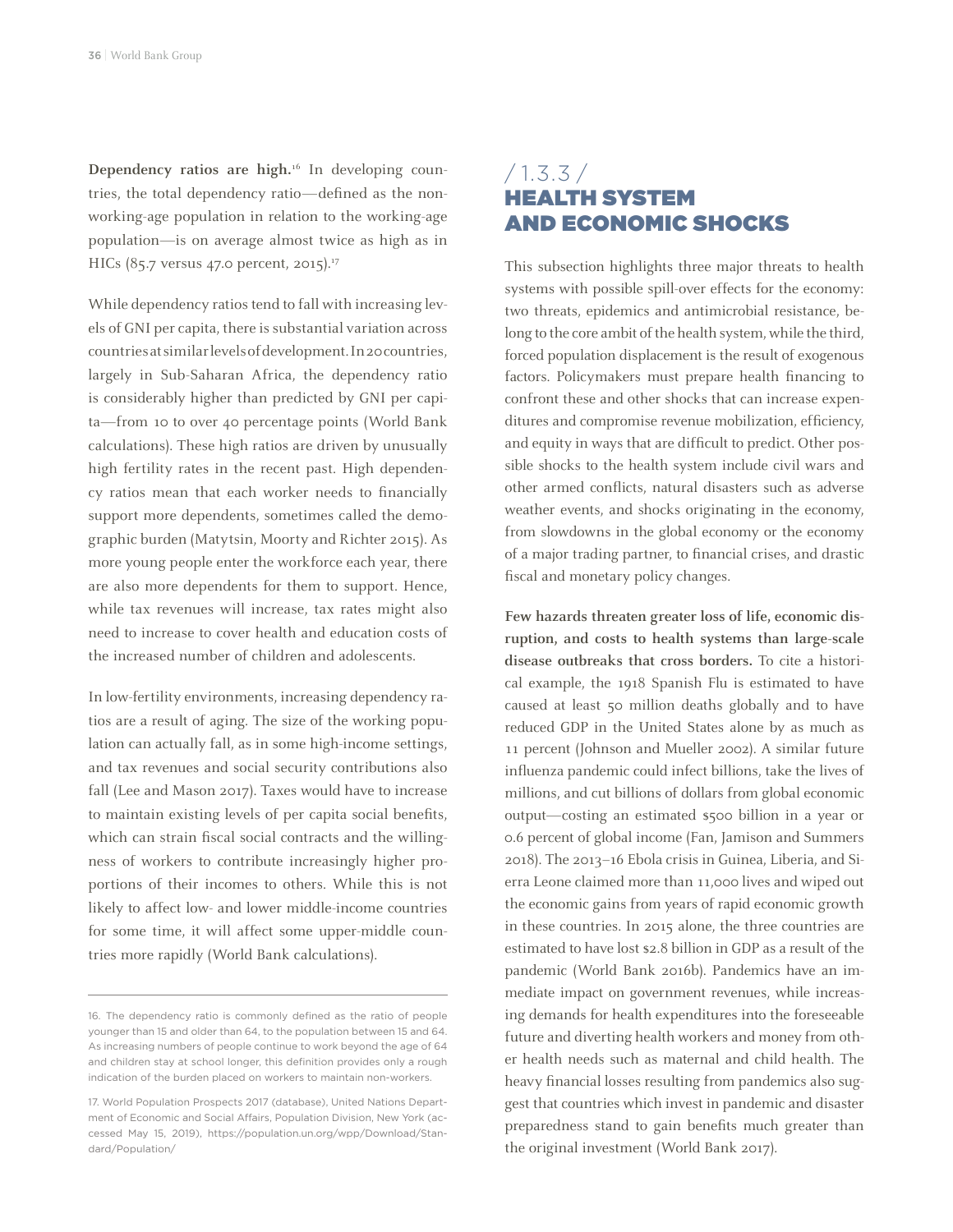**Antimicrobial resistance (AMR) also poses a significant and growing health and financial threat to countries at all income levels.** AMR occurs when bacteria and parasites cannot be treated by medicines that were previously effective (Marquez 2014; Adeyi et al. 2017; WHO 2017a; OECD 2018c). In high-income settings such as the United States, resistance to antibiotics is estimated to cause more than 23,000 deaths each year, while hospital-acquired infections add another 90,000 deaths (Marquez 2014). In developing countries, the rise of AMR threatens the ability to treat diseases such as respiratory and urinary tract infections, TB, and HIV. If resistance continues to progress at current rates, more than 2.4 million people could die by 2050 in Europe, North America, and Australia alone (OECD 2018c). The cost to the global economy could reach 3.8 percent of annual GDP, with a disproportionate impact on low-income countries, where it could exceed 5 percent (Adeyi et al. 2017). An estimated 28 million people would be pushed into poverty, mostly in developing countries, reducing those countries' capacities to raise revenues and increasing demands on social protection programs (Adeyi et al. 2017).

As with pandemic preparedness, however, all countries can take pre-emptive actions, including the necessary changes to health financing to limit the spread of AMR and mitigate its cost and health implications. Steps countries can take include creating financing incentives to encourage prudent use of antimicrobials (in humans, livestock, and fisheries) and developing new products. In hospital and health care settings, investment in improved infection control can reduce the demand for antibiotics and the spread of disease and resistance. In addition to new treatments, investment in diagnostics and vaccines to guide the appropriate use of antibiotics can also play a role, as can improved compliance and regulation to ensure that health care workers prescribe antibiotics appropriately. In agricultural and livestock settings, improving the infrastructure around livestock management and limiting use of antimicrobials for growth promotion, as opposed to animal health, also stand to make a substantial impact. And as with pandemics, AMR is a threat that requires international collaboration.

Forced Displacement. Globally, there were more than 28.5 million refugees and asylum seekers in 2017, and the numbers have been increasing over time (UNHCR 2017, 2018). This type of forced displacement is a form of economic and social shock, which increases the need for health spending in recipient countries, not just because of the increased numbers of people who need health services but also because displaced people are more at risk of exposure to communicable diseases and psychosocial and mental distress (OECD 2018a). The costs can be substantial: for example, Jordan spent \$2.1 billion on health services for Syrian refugees between the beginning of the Syrian conflict and the end of 2016 (The Jordan Times 2016). In the medium term, health systems in host countries need to adjust by fostering greater cooperation between the institutions that finance and provide short-term emergency care for displaced people and those that finance and provide longer-term services for the population as a whole (OECD 2018a).

The experience of countries such as Jordan, Lebanon, Turkey, and Uganda that have recently faced unexpected inflows of displaced people shows that the stress to domestic systems extends beyond health to education and social protection systems, as well as labor markets—particularly in informal work, given that displaced people often do not have the right to work in the formal sector, with ramifications for the economy (ILO 2019).

At the same time, the countries from which recent migration waves originate (e.g., South Sudan, Syria) are generally confronting multiple stressors, often including state fragility or conflict, which pose substantial challenges to health financing. Rising violence, changing demographics, new technologies, illicit financial flows, terrorism, and instability linked to extreme weather events further contribute to a more complex fragility landscape, and to spikes in forced displacement (Bousquet 2017).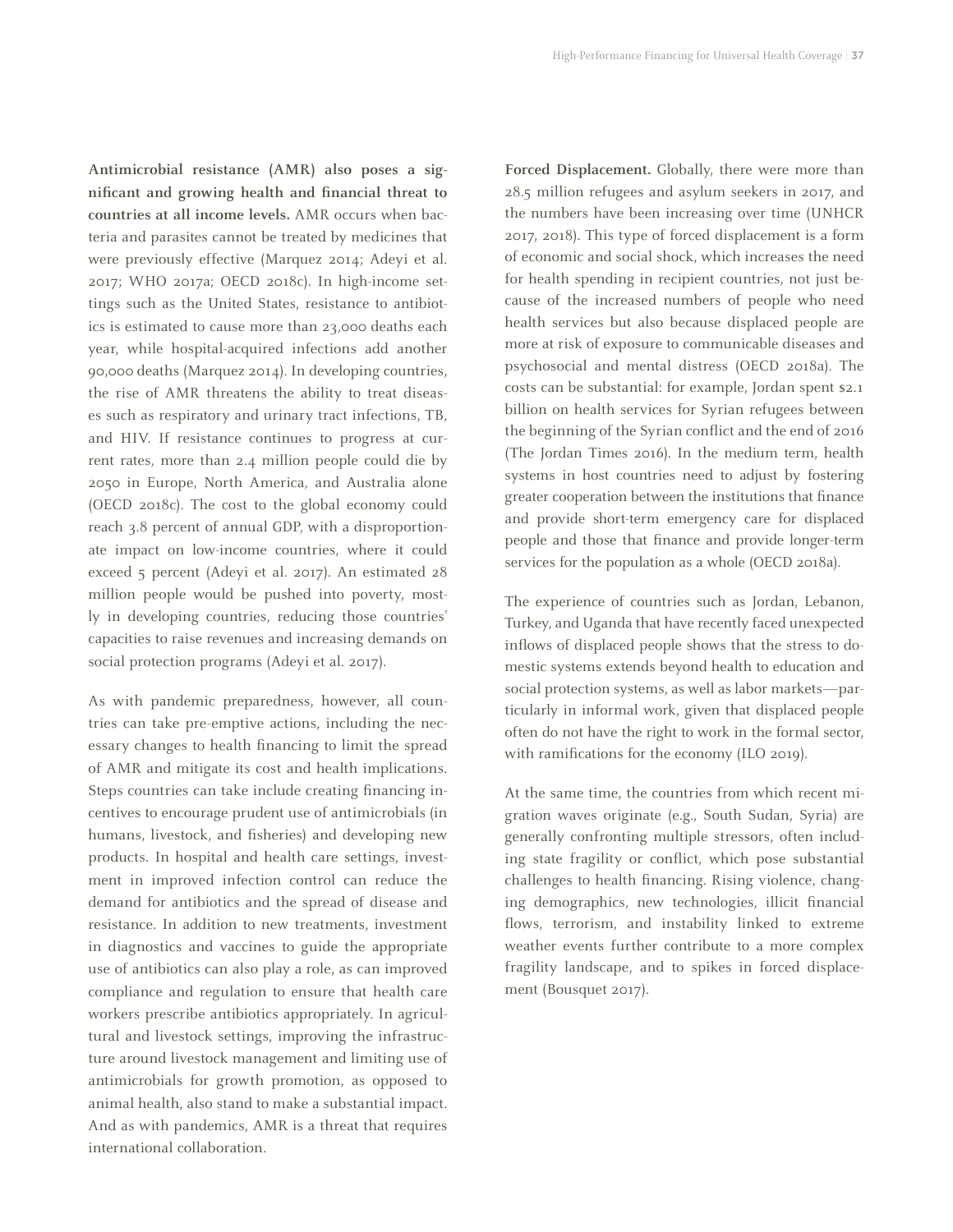# $/2/$

# A Roadmap for action

The preceding part of the report spelled out the economic growth, poverty reduction, and health security benefits countries can obtain from high-performance health financing for UHC, but also showed that many developing countries have not yet seized these opportunities, while emerging and escalating challenges will further strain countries' health financing in the years ahead.

Part 2 now maps an agenda for action by countries and their international partners to achieve more efficient and sustainable health financing that will accelerate progress toward UHC, and proposes how leadership from the G20 Finance Track can catalyze progress at both country and global levels.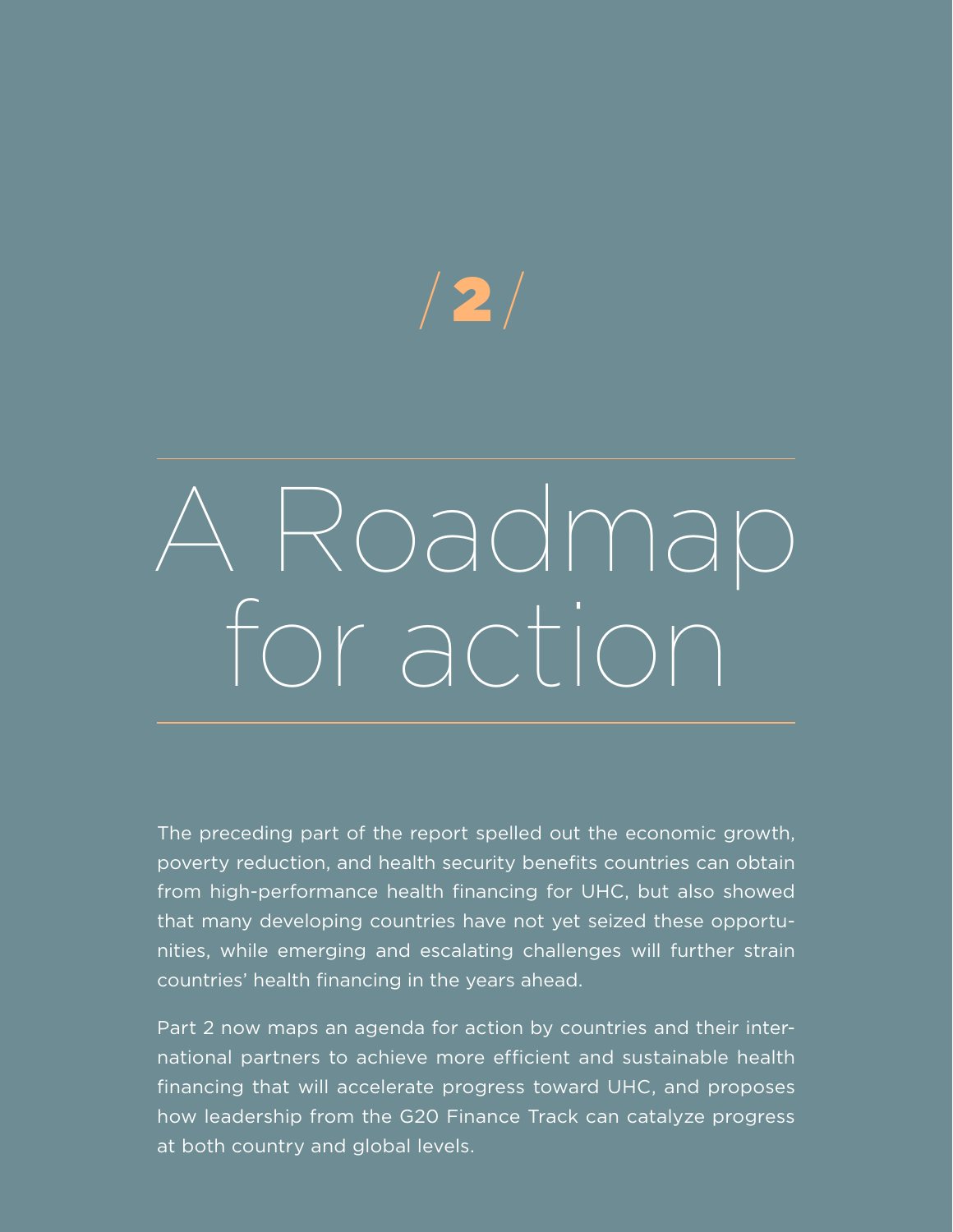#### A ROADMAP FOR ACTION

 $/2.1/$ 

# Priorities for country action

**What actions can countries prioritize as they work to develop high-performance health financing for UHC that captures more of the benefits described in Part 1?** This section proposes a three-pronged approach. Countries can:

- Adapt and implement proven principles and policies to address core health-financing challenges;
- Broaden the vision of health financing to address both resilience and sustainability through a whole-of-government approach and by making health financing future-fit; and
- Strengthen health-financing leadership, governance, and organizational capacity.

#### $/2.1.1/$ SCALE WHAT WORKS

Countries can make substantial progress toward UHC by adapting to their own settings policies derived from widely recognized health-financing principles.<sup>18</sup> Here, we set forth selected principles using the Domestic Resource Use and Mobilization Plus (DRUM+) framework. In DRUM+, pooling to increase access to needed services and financial protection is added to the Domestic Resource Use and Mobilization (DRUM) model developed in prior work (Kaboré et al. 2018; World Bank 2018b).<sup>19</sup>

<sup>18.</sup> The principles set forth here have emerged from a research process that began with an extensive literature review on health-financing strategies, drawing on both peer-reviewed and grey literature, followed by inputs from a series of expert consultations and comments on earlier drafts of this report. The full body of literature reviewed is too extensive to reference exhaustively, but included documents from WHO, the World Bank, OECD, and UNICEF, a number of bilateral agencies including DFID and USAID, academia, civil society organizations such as OXFAM and Save the Children, foundations, and consulting groups. Three Annual UHC Health Financing Forums began the process of review, covering revenue mobilization, efficiency, and equity: https://www.worldbank.org/en/events/2017/10/20/third-annual-universal-health-coverage-financing-forum. This exercise revealed considerable convergence in views on key principles of high-performance health financing and on some, though not all, of the associated policies to implement the principles. The investigation also documented points where policymakers' actual practice at the country level generally aligns with (or diverges from) approaches broadly endorsed in theory. In addition, areas of policy controversy and knowledge and solution gaps were identified. The research is ongoing, and this report briefly discusses the current findings on each topic. Additional details are found in Annex A, and a more complete description of methods and findings is available from the authors on request.

<sup>19.</sup> The DRUM+ concept builds on a large body of previous work including the analysis of fiscal space for health (Tandon and Cashin 2010; Meheus and McIntyre 2017; Barroy et al. 2018; IMF 2016b).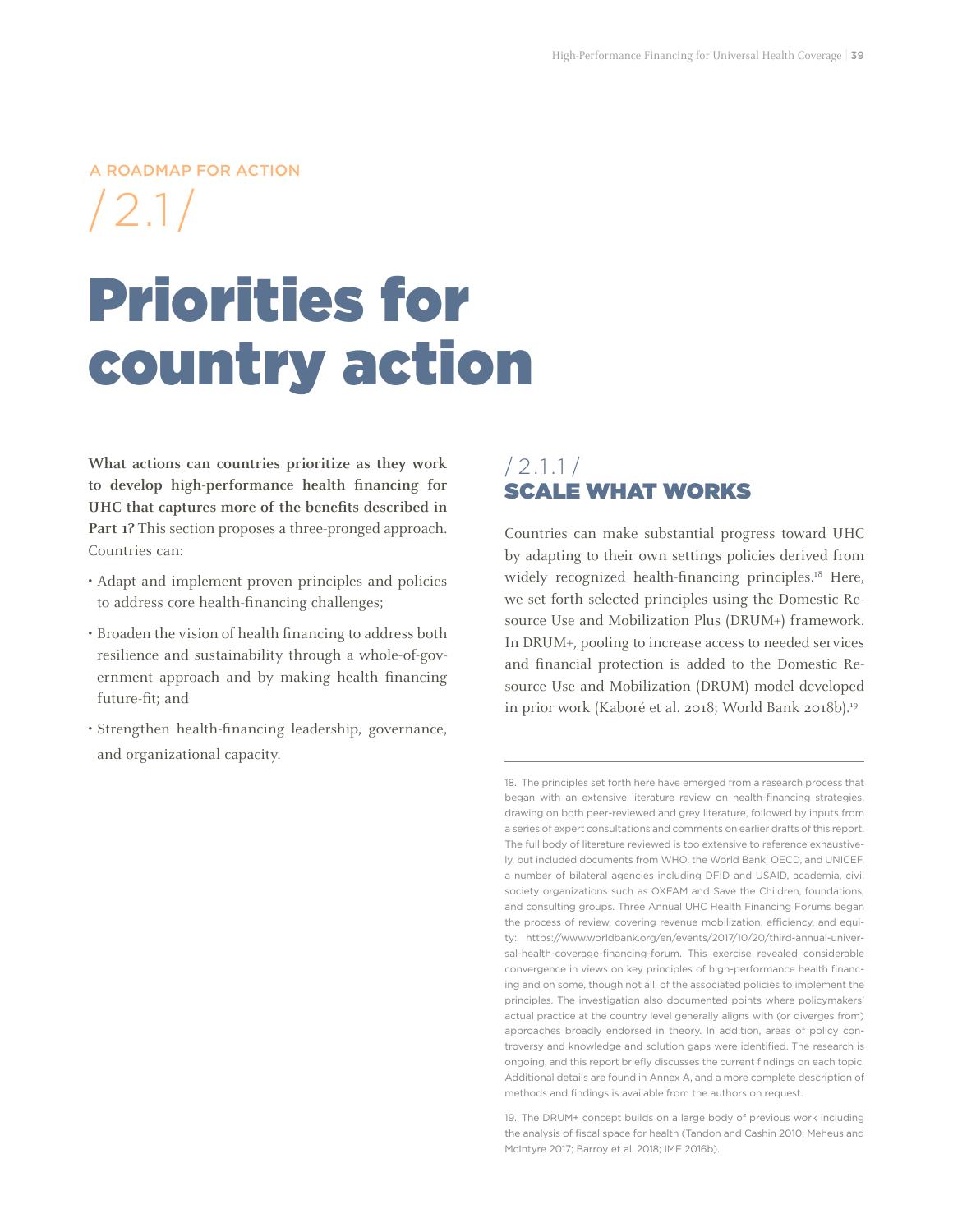The DRUM+ framework has implications for how policy measures can best be prioritized. The recommended approach is to proceed, unless low spending levels are the major cause of inefficiencies, with a focus on policies that generate tangible efficiency and equity gains to facilitate spending increases.

#### 1. Improve efficiency and equity in the use of health resources.

This ensures that more rapid progress toward UHC can be facilitated with the available resources and can help to generate higher priority for health in government spending decisions. Areas for countries to focus on include:<sup>20</sup>

- **• Prioritize investments in primary and community health services,** networks of frontline health workers with appropriate referral systems, and other public or private sector services or institutions that serve as "firsttouch" points in the health system, for health promotion and disease prevention in addition to treatment. Primary and community health services provide the most cost-effective services to those most in need, at the most appropriate level of the service delivery system (Box 2.1).
- **• Bolster public-health and health-security functions**  while defining a set of guaranteed health services, taking into account efficiency and equity. This set of services gives adequate weight to health promotion and disease prevention, as well as core public-health and health-security functions, including disease surveillance, outbreak response, monitoring and evaluation, and governance.<sup>21</sup>

#### BOX 2.1 SHIFTING RESOURCES TOWARD PRIMARY AND COMMUNITY HEALTH SERVICES

Primary and community health services refer to the networks of health workers and public- or private-sector services or institutions that serve as "first-touch" points with the health system. Providing services through primary and community health services has been consistently shown to be effective, efficient, and equitable in countries at all income levels. Strong primary and community health services including prevention, continuity of care, and early detection and treatment are associated with more effective and less costly care, as well as lower rates of hospitalization, avoidable admissions, and emergency department visits (WHO 2018; Friedberg et al. 2010). This is one of the reasons why health costs tend to grow more slowly in countries with strong primary and community health services (Kringos et al. 2013).

Examples of substantial recent increases in funding for primary and community health services come from countries like Brazil, Ethiopia, South Africa, Thailand, Turkey, and Ukraine. Increased funding for primary and community health services in these countries has been accompanied by supply-side improvements to the quality and accessibility of services, through improvements of the infrastructure, worker training, management, changes to provider-payment mechanisms to encourage quality, and governance (Patel et al. 2015; Workie and Ramana 2013). At the same time, several countries have sought to increase demand for primary and community health services by reducing user fees for all or priority health services, such as for women and children (Masiye et al. 2016; Meessen et al. 2011). Other countries have provided conditional cash transfers to encourage use of selected primary and community health services (Lagarde et al. 2007).

<sup>20.</sup> While it is agreed that methods of paying for health services have an impact on efficiency, there is less agreement on what is the best method, or best mix of methods, to ensure efficiency. This is considered in the next section, which covers open questions and areas of controversy in health financing.

<sup>21.</sup> Some countries have found it useful to "ringfence" funding for some of the public health functions: for example, the Netherlands funds its vaccination program separately from other health services.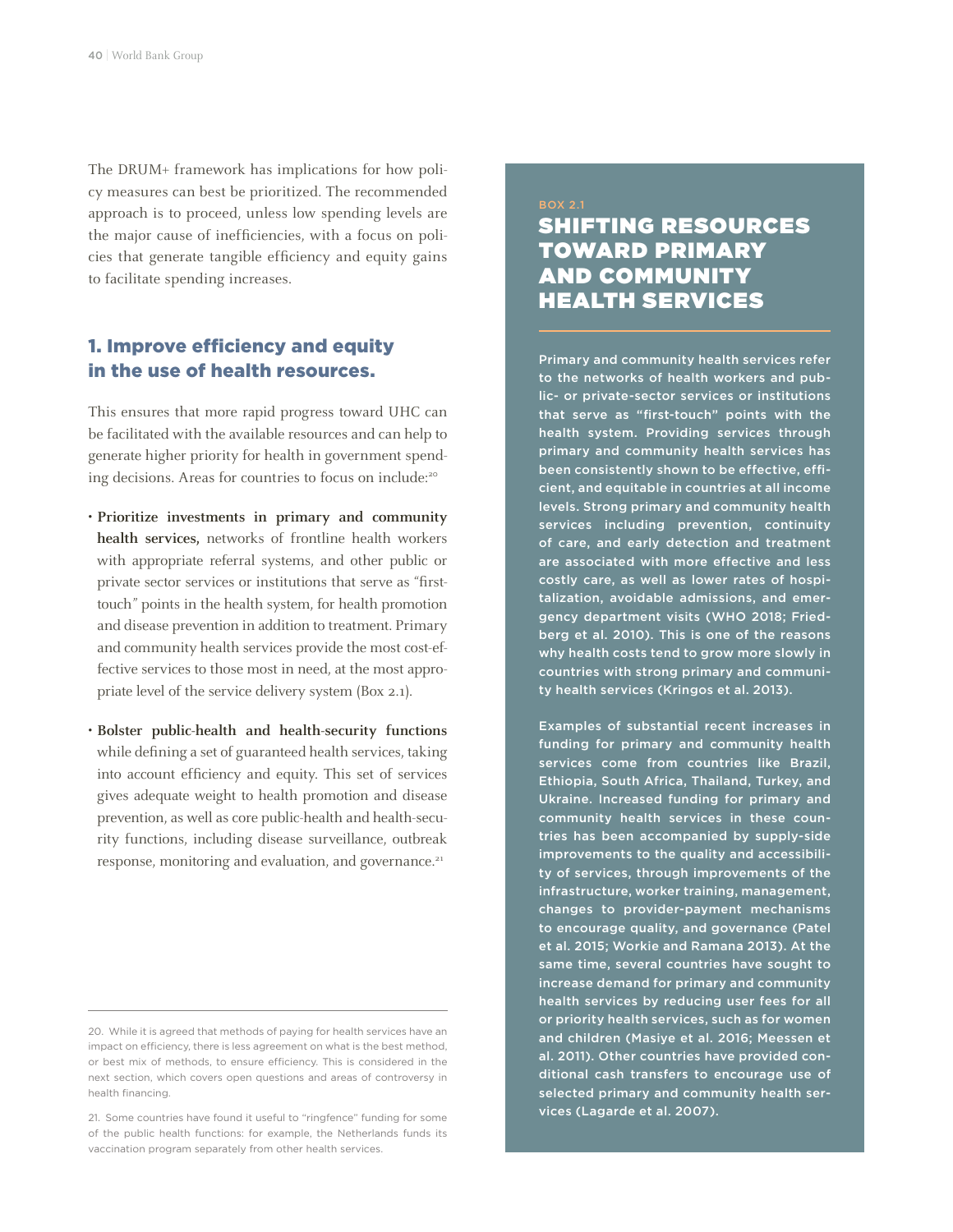• Strengthen public financial management (PFM),<sup>22</sup> Strong PFM enables revenues to be directed more efficiently and equitably toward UHC goals through more transparent and accountable government; greater stability and reliability of health funding; and greater financial discipline (e.g., budgets are realistic and executed in a timely fashion). This is discussed more fully in section 2.1.3.

#### 2. Increase resource mobilization from domestic sources, supplemented as appropriate by external funding.

Over time, sustainable funding for health will need to come largely from domestic sources. The focus on domestic sources, underscored by the principle of national ownership, was endorsed by all UN Member States with the 2015 Addis Ababa Financing for Development Framework, but in many developing countries will require major reform efforts to attain sustainable financing for UHC. Countries can increase domestic resource mobilization for health in several ways:

- **• Develop a mix of resource-generation instruments that assures stability in funding flows and allows for subsequent pooling to cover a set of universally guaranteed health services.** This means raising resources largely from general government revenues, supplemented where appropriate and feasible—by obligatory health insurance contributions and reducing the reliance on out-of-pocket payments.
- **• Increase overall government revenue as a share of GDP,**  where feasible, at least some of which can flow to health. A range of well-tested technical measures are available to do this, including more effective collection of existing

taxes and charges; expansion of tax bases; and increases in the range and level of taxes and charges. Removing ineffective subsidies (e.g., on fossil fuel) that disproportionately benefit the non-poor also allows spending on health or poverty alleviation to increase (see Box 2.2).

- **• Boost the share allocated to health, and to activities that improve health in other sectors, within overall government spending.** The improvements in efficiency discussed above and strengthened PFM, including budgeting and planning, help make a case for investing more in health to advance UHC.
- **• Raise taxes on health-damaging products, including but not limited to tobacco.** These measures improve health, increase revenues, and are also generally more politically acceptable to the general population than other taxes—although there are also powerful interest groups that oppose them.
- **• Reduce reliance on wage-based deductions or voluntary forms of insurance to bolster prepaid and pooled funding.** The former is due to slow formalization of the workforce and changing work patterns, while the latter is because the poor and low-risk people do not enroll. Today, wealthier countries are also working to diversify revenue sources in their social health insurance systems (Box 2.3).

#### 3. Improve financial protection by reducing reliance on out-of-pocket payments for health through increased pre-payment and pooling.23

Ways in which countries can advance financial protection include:

**• Draw on funds from prepaid and pooled sources, with subsidies for people who cannot afford to contribute,** to ensure that financial protection for a set of guaranteed services is universally available.

<sup>22.</sup> PFM is typically defined as the set of rules and processes that govern how public resources are secured, allocated, spent, and accounted for. The traditional definition has evolved over time, and the coverage of PFM has expanded from the narrowly defined central government budget to all levels of government and the broader public sector, including state agencies, enterprises, and public-private partnerships (Cangiano, Curristine and Lazare 2013).

<sup>23.</sup> Pooling is important for sharing the financial risks of ill-health: from rich to poor and from healthy to sick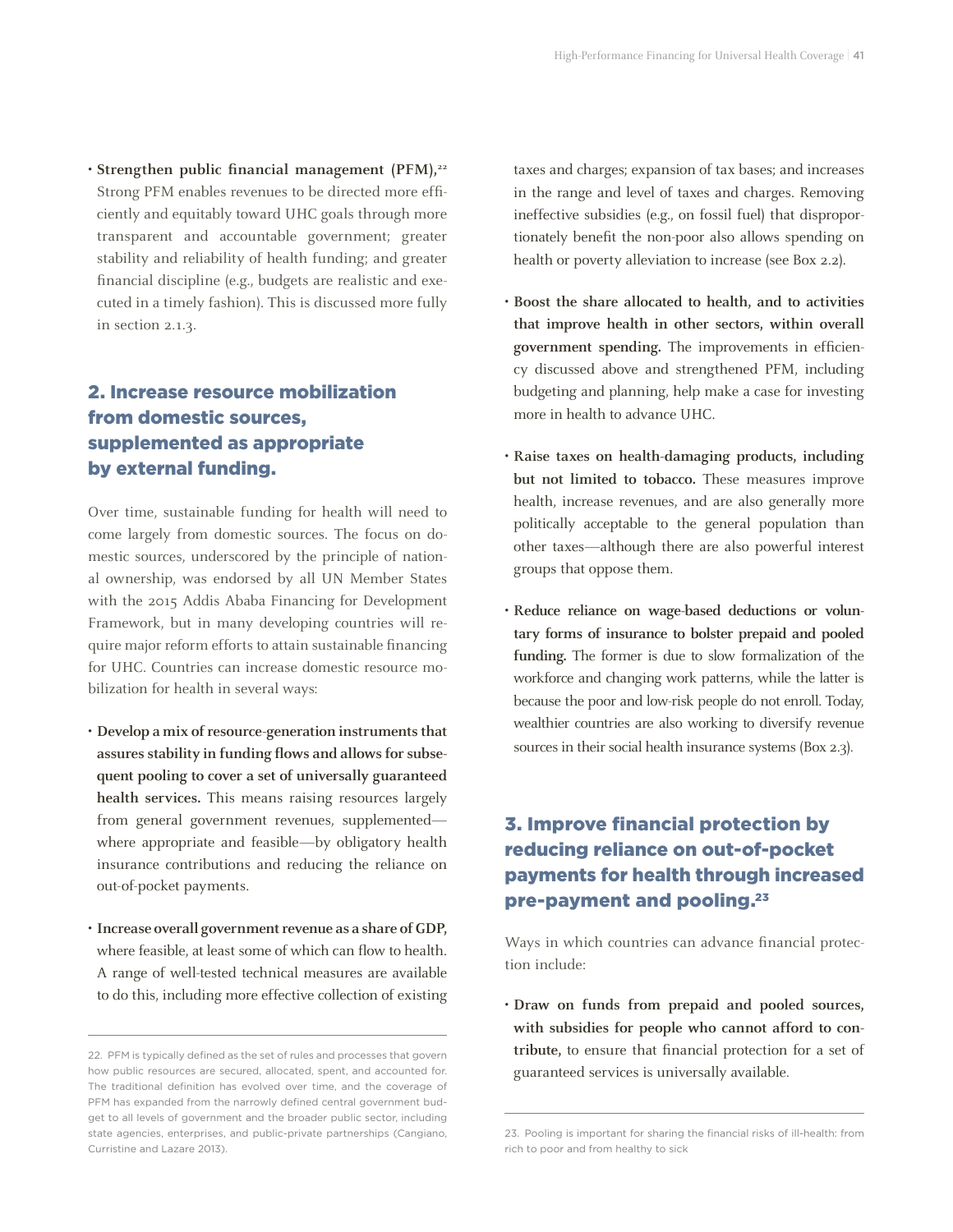### REALLOCATING FOSSIL FUEL SUBSIDIES TO FINANCE HEALTH

Fossil fuel subsidies (i) reduce the net cost of energy purchased; (ii) reduce the cost of production or delivery of energy; or (iii) increase revenues retained by energy suppliers (Kojima and Koplow 2015). They make fossil fuels more attractive than other energy sources and introduce economic, environmental, and social distortions. These subsidies represent an enormous public finance expenditure: They were estimated to total \$4.7 trillion (6.3 percent of global GDP) in 2015 and were projected to reach \$5.2 trillion (6.5 percent of GDP) in 2017 (Coady et al. 2019).

Fossil fuel subsidies often fail to achieve any positive social objectives—for example, subsidies aimed at helping the poor frequently fail to do so. A study of 20 developing countries found that the lowest income quintile received on average 7 percent of the overall subsidy benefit, whereas the richest quintile received almost 43 percent (Arze del Granado, Coady and Gillingham 2012). Eliminating these subsidies could lower global carbon emissions by 28 percent and deaths from fossil fuel air pollution by 46 percent, while increasing government revenues by 3.8 percent of GDP (Coady et al. 2019).

However, it can be politically challenging to reduce or eliminate fuel subsidies. Even though the bulk

of the benefit accrues to richer households, energy makes up a larger share of household budgets in the poorest populations, so subsidies are relatively more important to them. Proven options for making their reduction politically acceptable are to phase them in over time, and to incorporate compensating mechanisms to mitigate the negative impacts.

The potential impact of subsidy reallocation toward public health and welfare can be substantial. Between 2013 and 2015, Indonesian government spending on energy subsidies decreased from \$29.8 billion to \$8.9 billion, and government health spending increased from \$4.4 billion to \$5.6 billion (Ministry of Energy and Mineral Resources and Ministry of Finance, Indonesia 2019). Indonesia reallocated a portion of these proceeds to help finance infrastructure development (Pradiptyo et al. 2016), while Iran chose to allocate more resources toward universal health coverage (Gupta, Dhillon and Yates 2015) and Sudan to provide free medicines for children under age five (Yates 2014).

G20 leaders committed to phasing out these subsidies in 2009, but much more can be done globally. Doing so could substantially increase the capacity of governments to spend more toward achieving UHC and other national priorities.

- **• Provide a guaranteed set of health services to all people at an affordable price,** aiming toward zero or nominal outof-pocket payments along with strong protection mechanisms for those who can least afford to pay (where co-payments are levied with insurance, they need to be low or have an effective means of protecting the poorest and most vulnerable populations). Even if the package starts small, people should know how it will expand over time.
- **• Ensure that pools covering the guaranteed package are large and diverse enough** to be able to cover high health expenditures by some beneficiaries, unless risk equalization mechanisms are in place that ensure equity and financial viability.

#### /2.1.2 / BROADEN THE VISION OF HEALTH FINANCING TO ACHIEVE RESILIENCE AND SUSTAINABILITY

As countries adapt and implement proven health-financing approaches to pressing problems in their health sectors, they can further strengthen results by consistently incorporating a big-picture perspective. First, policy makers can make health-financing policy choices from a whole-of-government perspective—one that captures how UHC financing can drive positive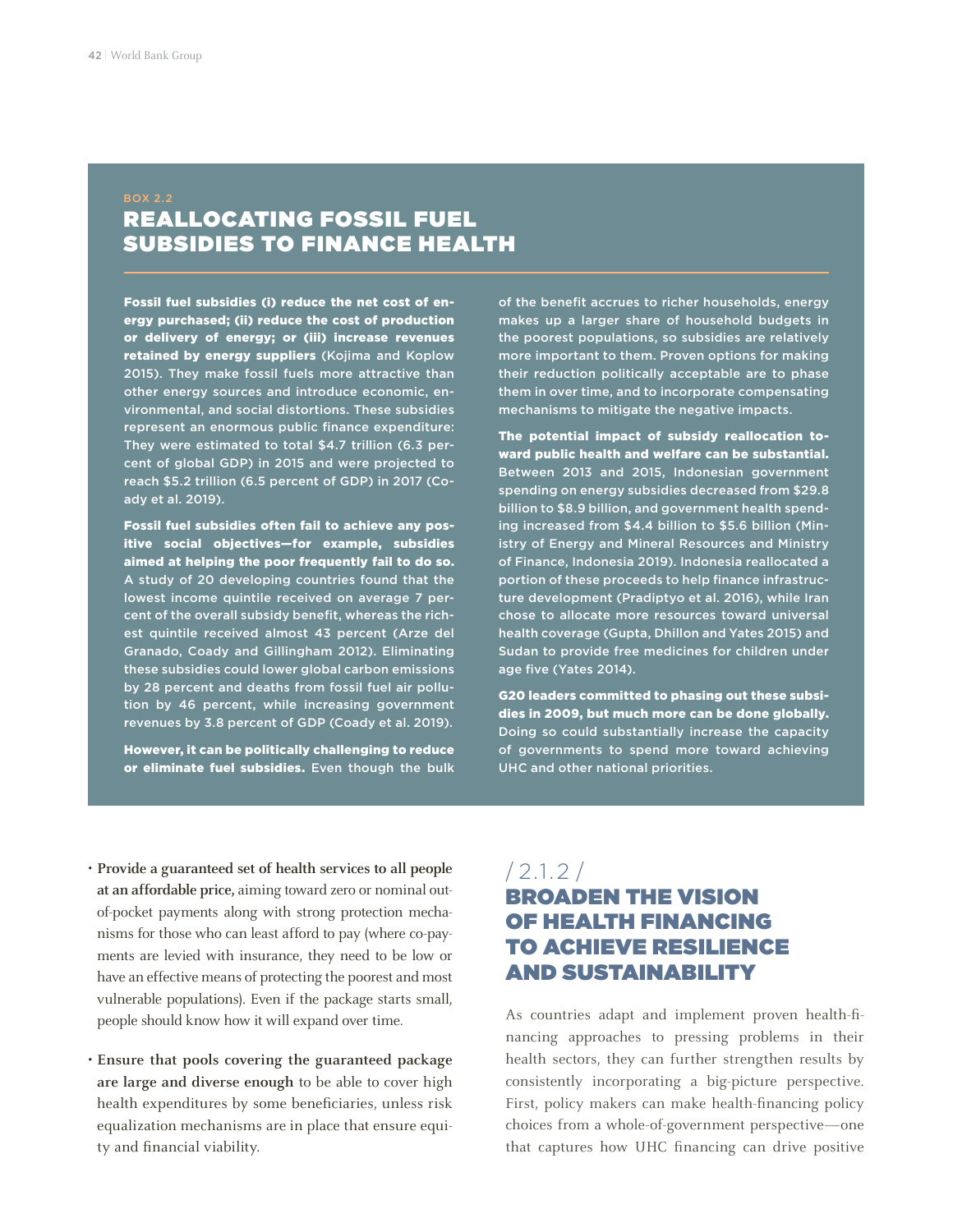outcomes in other sectors, as well as how investment in other sectors can strengthen UHC. Second, they can focus systematically on a medium-term timeframe in health financing, consistently anticipating future developments and their impact on health financing. Together, these two approaches will reinforce resilience and sustainability of financing.

#### Accelerate development gains through a whole-of-government approach

As highlighted in Section 1.1, the potential of a whole-of-government approach to improve health and financial protection and the positive impact on other sectors is well established. A whole-of-government approach aims to overcome

BOX 2.3

### DIVERSIFICATION OF REVENUE SOURCES IN SOCIAL HEALTH INSURANCE SYSTEMS

Many upper-middle- and high-income countries that have historically relied predominantly on wage contributions to finance their health systems are diversifying funding sources in the face of aging populations and shrinking labor forces. In many OECD countries with social health insurance (SHI) systems, governmental transfers from other earmarked taxes and levies and general revenue have gained importance as funding sources (OECD 2015). Three country examples illustrate this trend.

Increasing revenues through earmarked taxes on non-wage products and activities. Although initially France's SHI system was almost entirely funded from wage-based contributions, today these contributions account for less than half of the health system's revenues. The government has taken steps to diversify the sources of financing for the SHI to reduce reliance on payroll taxes and lower labor costs, but is keeping the notion of an earmark and applying it to other products and activities. Since 1998, most employee payroll contributions have come through the General Social Contribution (*Contribution Sociale Generalisée* or CSG), which in addition to wages is also levied on capital. The tax is now one of the main sources of statutory health insurance funding, accounting for 36 percent of SHI revenues. The shift to a broader definition of taxable income has decreased inequities in revenue generation, as wealthier individuals have higher capital income and greater social benefits at later life stages. Additional funding sources include earmarked taxes (*impôts et taxes* 

*affectés*) on enterprises, including taxes on pharmaceutical companies and company cars, and taxes on consumption or behavior (e.g., taxes on tobacco and alcohol) (Barroy et al. 2014), representing almost 13 percent of revenues for health.

Increasing revenues through general government transfers. Estonia's diversification of resources was primarily motivated by the Estonian Health Insurance Fund's (EHIF) growing deficits, mostly due to a rapidly aging population, which threatened the sustainability of the health system. In 2017, the government decided to expand the revenue base for EHIF—until then largely financed from an earmarked social payroll tax. The government established state contributions on behalf of nonworking pensioners financed from the general budget tax revenue. The additional revenue source was expected to represent initially around 11 percent of EHIF's budget, while contribution rates would be gradually increased to match those of employed people by 2022 (Habicht et al. 2018).

Increasing revenues through earmarked taxes and government transfers. Hungary significantly increased the role of general government transfers in health financing. In 2015, transfers from the government budget represented almost 70 percent of the Health Insurance Fund's expenditure, compared to only 11 percent in 1996 (Szigeti et al. 2019). In addition, in 2012, Hungary introduced an earmarked public-health tax on foods high in salt, sugar, and fat, including soft and energy drinks.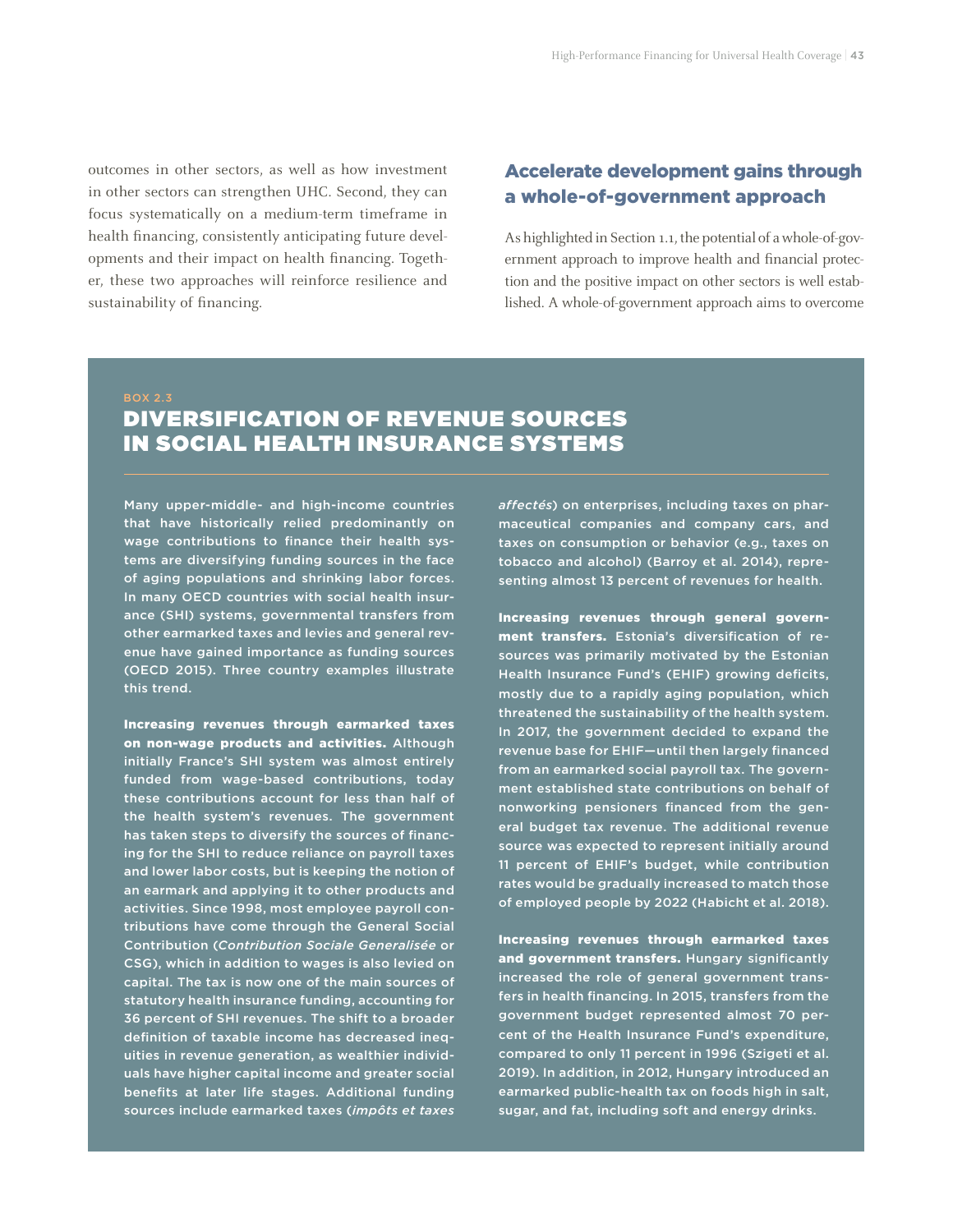the problem of fragmentation of the public sector and services and thus enable governments to address complex challenges such as UHC, human capital development, and poverty reduction. It can also strengthen a preventive focus by tackling emerging and intensifying issues like those identified in section 1.3 before they become entrenched (Colgan, Kennedy and Nuala 2014).

From a UHC financing perspective, the promise of a whole-of-government approach is two-fold. First, it can help strengthen health-financing policies in a boundary-spanning process between ministries of health and finance, as well as other relevant ministries and agencies (e.g., the ministry of labor). Second, it has the potential to reap efficiencies through a whole-of-government approach to budgeting. Such a budgeting approach is commonly one of the central processes of a whole-of-government model and may involve a wide range of ministries and agencies, depending on the objectives being pursued. The approach fosters budget and expenditure decisions based on how each sector can contribute to one or a set of agreed national goals. This encourages ministries and agencies to focus budgeting processes on results and to reinforce coordination and collaboration with other ministries.

The rationale for adopting a whole-of-government approach is strong and sound, even though conclusive evidence that such approaches work remains limited, and multisectoral strategies have often proven difficult to implement (Colgan, Kennedy and Nuala 2014; Rasanathan et al. 2017). Countries continue to develop and experiment with the approach. One prominent recent example is New Zealand, which has moved to a Well-being Budget, with all ministries asked to make their cases based on how they can, singly and in collaboration, improve intergenerational well-being (Box 2.4). A similar approach, but focusing on a narrower goal, is the use of gender budgeting to address the problem of gender inequalities in many OECD countries.

Make health financing "future-fit"

To achieve and maintain high performance in health financing, countries need robust capacities to anticipate the future challenges they may face and create appropriate policies and management strategies before problems become critical. The capacity to analyze and adjust fiscal policies to possible financial risks is often limited in ministries of finance (IMF 2016a), and capacities and mechanisms to assess and respond to threats to health financing are commonly also not well developed. The development and testing of approaches and strategies to make health financing future-fit would benefit greatly from collective action across countries. In the following, we focus on two areas where countries do have strong, evidence-based policy options to improve the future-fitness of health financing.<sup>24</sup>

**Leverage health-finance tools to mitigate NCD burdens: bolstering sustainability while saving lives.** Section 1.3 described the impact that the growing burden of NCDs is likely to have on future health costs in many countries. One way of mitigating this is to ensure adequate funding for health promotion and disease prevention as part of healthy aging policies, as discussed earlier. Another important contribution of health financing is to reduce population risks of developing NCDs through health taxes on products that cause them. These taxes reduce consumption of health-damaging products, improve population health and individual productivity, and cut future treatment costs—making health financing more sustainable in the medium term. They can also substantially boost government revenues (Junquera-Varela et al. 2017; Marquez and Moreno-Dodson 2017; Task Force on Fiscal Policy for Health 2019). Importantly, because of their health benefits, these taxes are generally more acceptable to the population than other forms of taxation, though often opposed by powerful interest groups. Examples that have been applied in different countries include taxes on tobacco, alcohol, sugar-sweetened beverages, salt in processed food, and carbon.

**Increase investments in outbreak preparedness and response.** Health financing must be able to flexibly absorb and rapidly respond to shocks, a quality captured in the concept of "resilience." Infectious disease outbreaks are

<sup>24.</sup> Not all future challenges will apply to each country with the same force. Countries need to be able to assess which of the possible challenges will affect them, when, and with what intensity. Forecasting and risk-assessment capacity is therefore crucial to creating sustainable health financing. Today, the capacity to assess new challenges and identify appropriate responses varies widely across countries.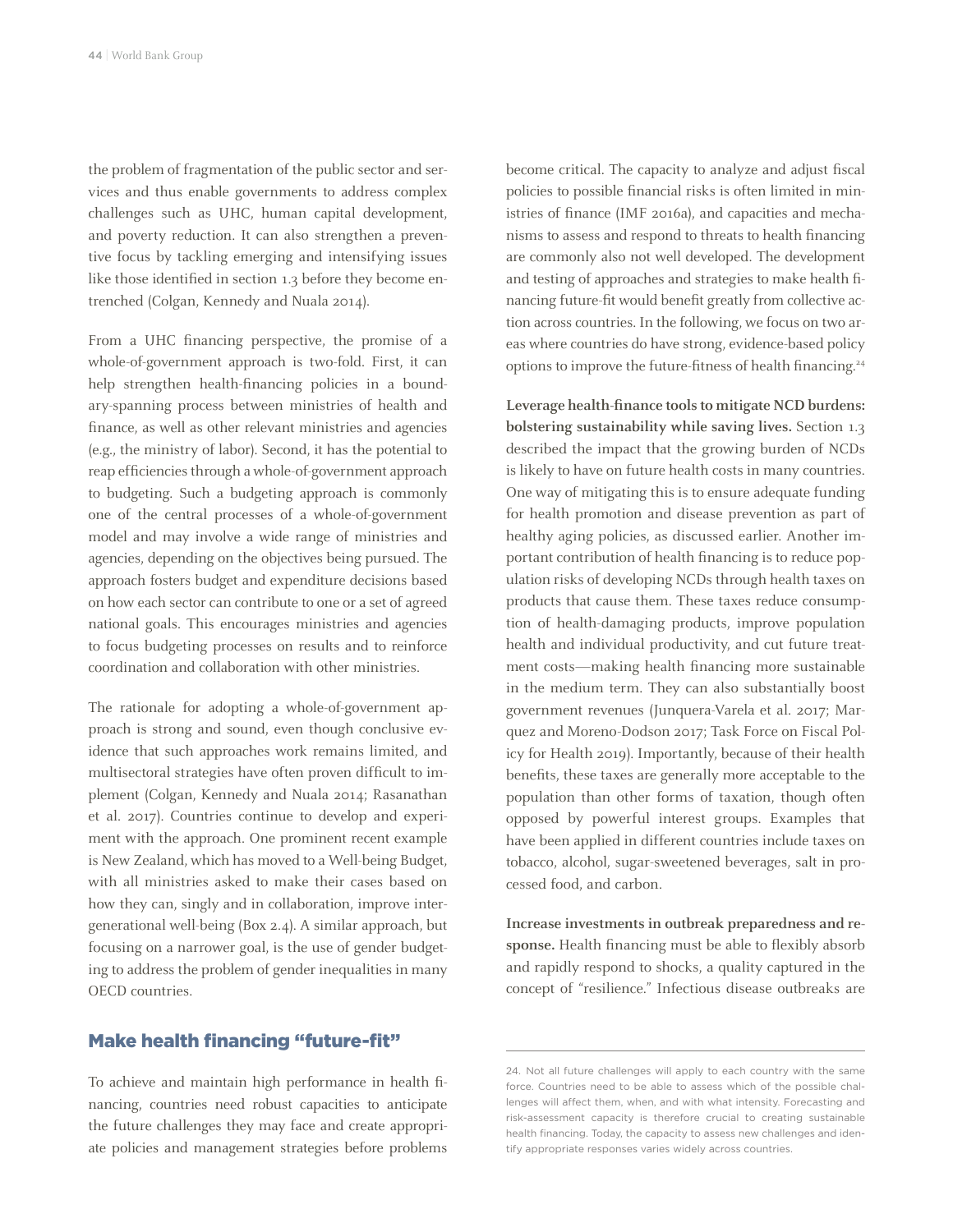### WHOLE-OF-GOVERNMENT APPROACHES TO BUDGETING

New Zealand has broken ground in adopting a comprehensive whole-of-government budgeting approach to improve efficiency and results across sectors. New Zealand set intergenerational well-being as a national priority and adopted its first Well-being Budget in 2019. Meanwhile, a number of countries have implemented whole-of-government approaches to ensure progress on a more narrowly defined priority. An example is gender budgeting, currently applied in about half of OECD countries with the goal of reducing gender disparities (Downes, Von Trapp and Nicol 2017).

In both examples, a first step is to integrate strategic priorities into the budget cycle, with a collaborative budget process that shifts the perspective of sector ministries on how they can contribute to the priority both individually and in collaboration with others. Evidence-based budgeting rules backed by legislation

a prime example of such shocks, which can strike any country at any time.

Following the 2013–16 Ebola outbreak in West Africa, WHO launched the Joint External Evaluation (JEE) tool, a transparent, external evaluation of a country's ability to find, stop, and prevent disease threats. The uptake of the JEE has been encouraging, and 49 low-income countries have used the JEE to assess their national capacities.<sup>25,26</sup> are generally required. Each ministry prepares a budget outlining the impact it plans to have on the national priority using agreed impact indicators, and budgets are then allocated to improve impact.

The rules for evidence-based budget decisions need to be clearly defined. For example, in New Zealand, a Living Standards Framework (LSF) was developed by the Treasury to measure impacts across a broad range of factors that affect well-being. Ministries and agencies have been required to provide well-being analysis based on this framework in support of each new budget initiative, an approach that shifted the historical focus on inputs that need to be funded to the results that would be produced. This also implies the need for impact monitoring and evaluation using a standard reporting framework. In New Zealand, the LSF provided the basis for this ex post evaluation of results.

From these JEE assessments, more than 5,000 critical gaps in capacity have been identified. However, few of these have been addressed as yet, partly because the funding has not been available.

The investments required to fill preparedness gaps against infectious threats vary significantly across countries, but recent JEE costings suggest that most would need to spend between \$0.50 and \$2 per person per year to get to an acceptable level of preparedness. This is less than 2 percent of current levels of health spending in these countries.<sup>27</sup> This requires, however, changing the mindset where pandemic preparedness is frequently seen as separate from mainstream health system development, so it is often not part of routine budgeting and planning exercises.

<sup>25.</sup> The Joint External Evaluation (JEE) assesses capacities across 19 areas of epidemic preparedness and response that are scored, first by a group of domestic experts and then by an external group of international experts. The assessment is voluntary, conducted every five years, and the results are reported by the World Health Organization.

<sup>26.</sup> The International Health Regulations (IHR) assist countries to detect, assess, and respond to all events that may constitute public health emergencies that might cross borders, including reporting outbreaks to the World Health Organization. Other notable efforts include the updating of WHO's Global Influenza Preparedness Plan; "One Health" approaches to tackle AMR across the human health, animal health, food production, and agriculture sectors; and the Global Health Security Agenda being undertaken in several countries.

<sup>27.</sup> A detailed analysis of 43 lower and middle-income countries without the foundations for emergency preparedness capacity—low-income and fragile states—showed resource needs in the range of \$15-\$30 per capita per year (Soucat et al. 2017).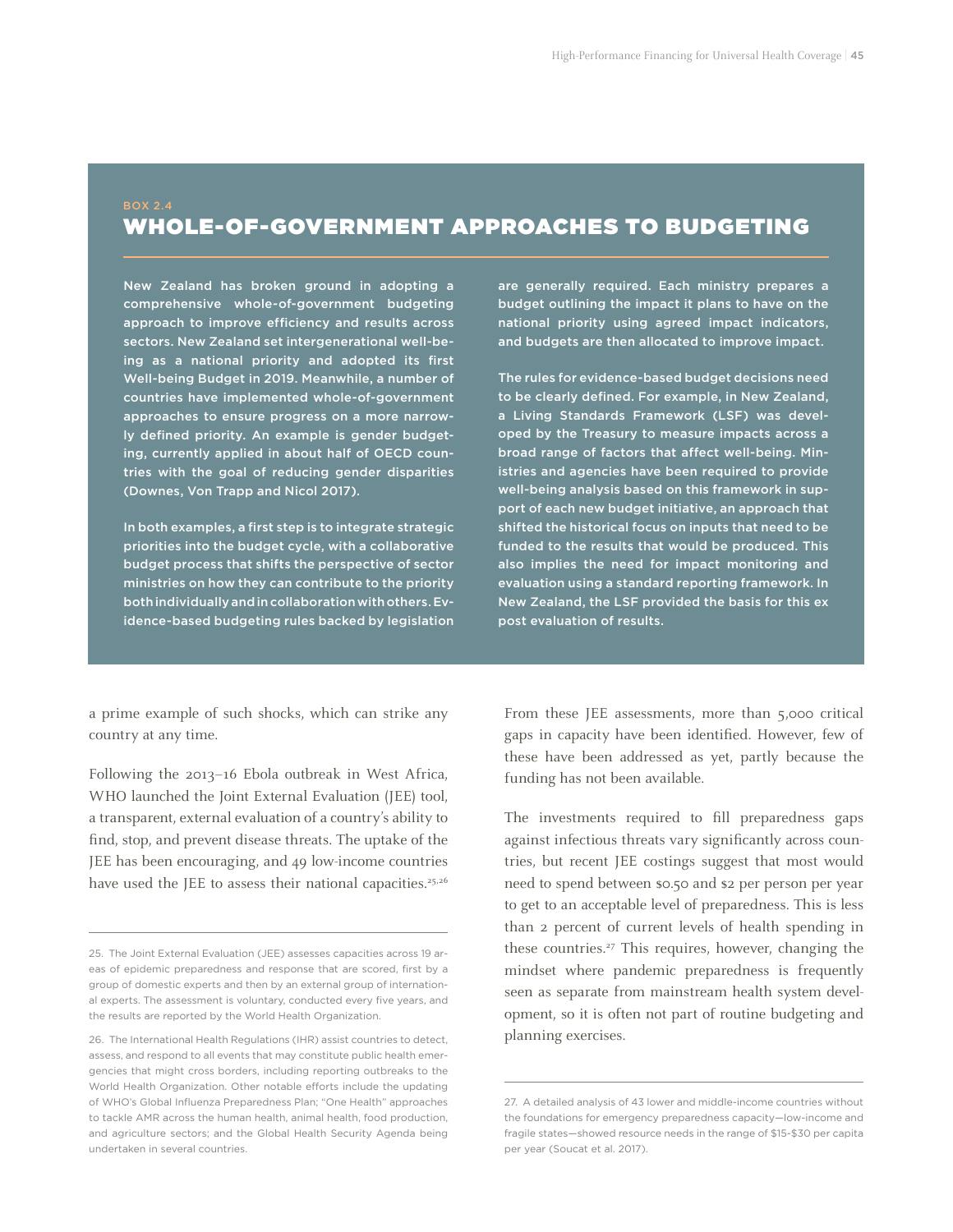Outbreak response requires different approaches to financing, because the required funding is so much greater. Sometimes, normal budget rules and allocations are sufficient: some countries (and subnational government units such as states) have created contingency funds through their constitutional or legal structures. Examples are India, Spain, and the United Kingdom. A second option is to create a special fund for emergencies—such as the National Disaster Funds of Mexico and India which could be triggered by health emergencies as well as other types of disasters. A third option is borrowing, which is under the mandate of the ministry of finance.

Countries are jointly exploring forms of insurance for pandemics, similar to the Caribbean Catastrophic Risk Insurance Facility, where countries contribute a small amount every year in return for access to larger amounts of funding to respond to any future pandemics. The poorest countries, however, are unlikely to be able to raise the funding they need for either preparedness or response purely from domestic funding. Options for the global community to contribute are considered in the next section.

#### $/ 2.1.3 /$ STRENGTHENING LEADERSHIP, GOVERNANCE, AND ORGANIZATIONAL CAPACITY

There is widespread consensus that failures in leadership, governance, and/or organizational capacity constrain progress in health financing in many countries (World Bank 2017). How to turn the tide remains a key area for future learning. For example, evidence exists across countries of a consistent relationship between aggregate governance measures and outcomes such as economic growth or population health status. Yet evidence is mixed regarding which components of governance in health and health financing should be improved to most effectively boost UHC outcomes (Fryatt et al. 2017; Hone et al. 2017; Piatti-Fünfkirchen and Smets 2019). Here, we focus first on the key issue of leadership. Then we examine one proven way

of improving governance, through strengthened public financial management (PFM). Again, options for global collaboration are discussed in the next section.

#### Joint leadership of finance and health ministries

A strong partnership between ministries of finance and health is essential to attain high-performance health financing. Joint leadership between ministries of finance and health involves shared responsibility in areas such as the development of good practices in PFM for health; setting taxes on health-damaging products to improve population health while boosting revenues; identifying expenditure priorities in sectors other than health that contribute to health and financial protection; and identifying which activities in health should be funded to contribute to broader national priorities as part of a whole-of-government approach. Ministries of finance and health also need to develop a shared understanding and agreement on priorities for action within health, including efficiency improvements, medium-term spending needs and expected results, and future threats to costs and revenues. As they collaborate, ministries of finance and health will each still have to take a distinct lead in certain domains of expertise: for example, ministries of finance typically on questions of overall resource mobilization, and ministries of health on questions of purchasing care or how future health needs will influence spending.

Joint leadership between ministries of finance and health can powerfully accelerate countries' adaptation and application of known health-financing solutions ("scaling what works"), particularly in the areas where, despite broad consensus about health-financing principles and policies, progress remains slow. Often such slowdowns are due to political obstacles that joint leadership can best resolve.

Japan offers an instructive example of collaborative leadership in health financing. The country's Health Insurance Law of 1953 defined the amount of government subsidization to complement citizens' contributions. Since then, the Ministry of Finance and the Ministry of Health, Labor and Welfare have collaborated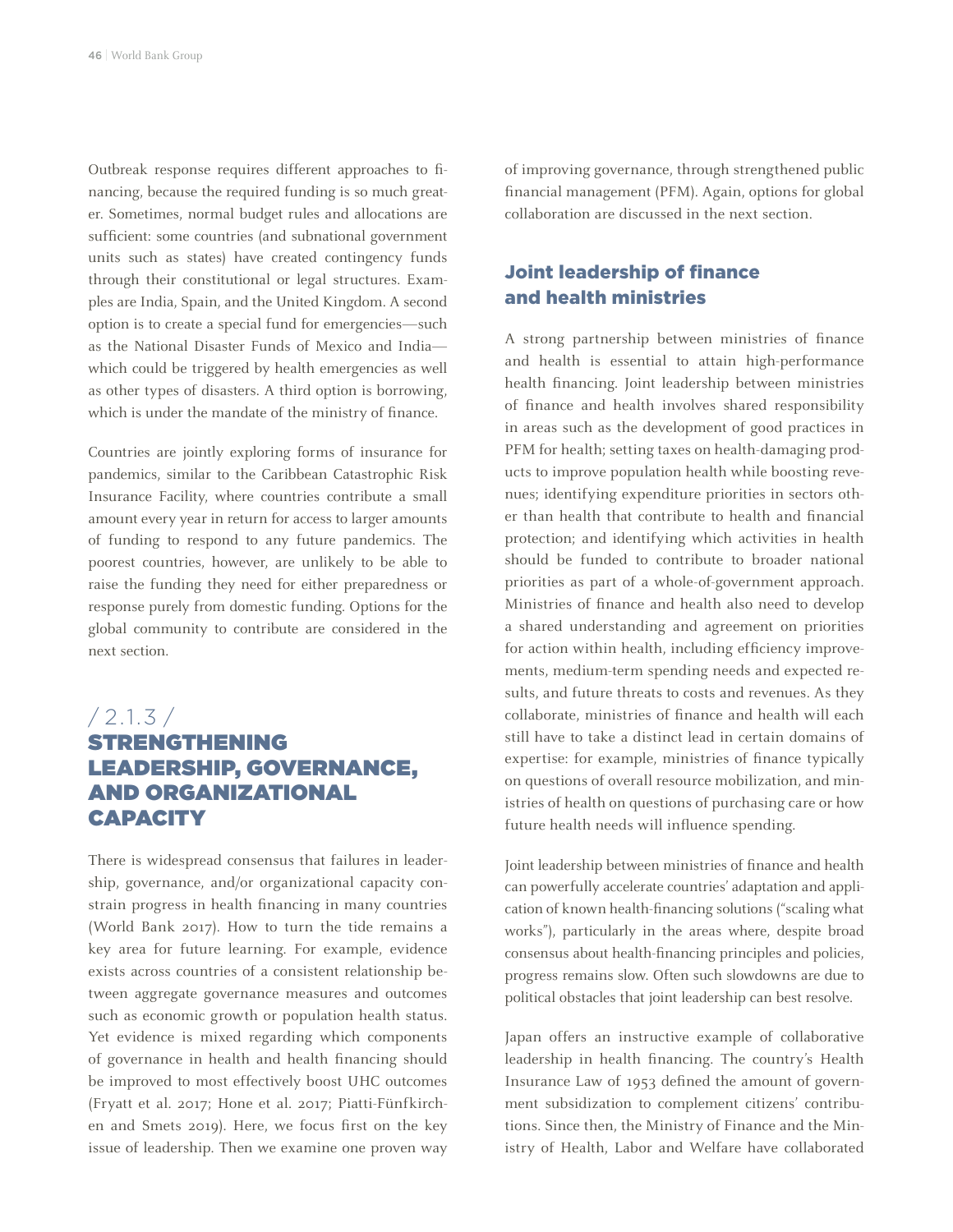closely to ensure the system's viability. The Ministry of Finance examines the national fiscal space, periodically revising fees and billing conditions. The Ministry of Health, Labor and Welfare maintains the country's uniform payment system, which has been instrumental in containing health expenditures. Both ministries continuously share information about the need for health services and fiscal allocations.

#### Success in strengthening governance: the example of PFM

Better PFM can improve public spending efficiency and reduce leakages; ensure greater reliability of health funding; and encourage greater financial discipline. Strong PFM directs public budget revenues efficiently and equitably toward UHC goals through more transparent and accountable government. Strong PFM also supports greater stability and reliability of health funding, as well as greater financial discipline, where budgets are realistic and executed in a timely fashion (WHO 2017). There is evidence that countries with greater budget transparency and less corruption allocate higher shares of the budget to health (Sarr 2015; Simson 2014; Robinson 2006; Mauro 1998).

The results of attempts to improve PFM are, of course, not always as great as expected, and reforms sometimes work in one setting but not in another. Sometimes they have a short-term impact, which is not sustained (Allen et al. 2017). These mixed results have been shown, for example, for the introduction of Medium Term Expenditure Frameworks (MTEFs) to align planning and budgets with available funds (e.g., many Sub-Saharan African countries, including Kenya and Uganda); expenditure rules limiting the growth of nominal or real expenditure over time (e.g., 11 developing countries in 2013); performance-based budgeting where budgets are linked to desired results (e.g., in 11 Asian countries); fiscal decentralization (e.g., China, Indonesia, and Iran); and improvements in budget transparency—assessing the impact on social sector allocations (e.g., Brazil, India, Mexico, South Africa, and Uganda) (Cashin et al. 2017; Goryakin et al. 2017; Brumby and Hemming 2013; Srithongrung 2018; Cordes et al. 2015).

Part of the explanation is that the quality of PFM interventions and the commitment with which they were implemented have varied. Sometimes, PFM components have been introduced without a clear assessment of what the problems are that they seek to address, emphasizing that the details of a PFM system need to be adapted to a country's specific problems and capacities (Andrews, Pritchett and Woolcock 2015). For example, more advanced reforms such as shifting from line item budgets to program/output budgets, or fiscal decentralization, need to be accompanied by strengthening the PFM foundations, including the predictability of budget releases; elimination of cash rationing and introduction of "principles of accrual" into the accounting system, which often is on a cash basis; and alignment of decision-making and implementation structures to units with the level at which cash is made available under the budget.

Where designed and implemented appropriately, however, strengthening PFM certainly has a positive impact on the capacity of health financing to achieve the desired goals (Goryakin et al. 2017).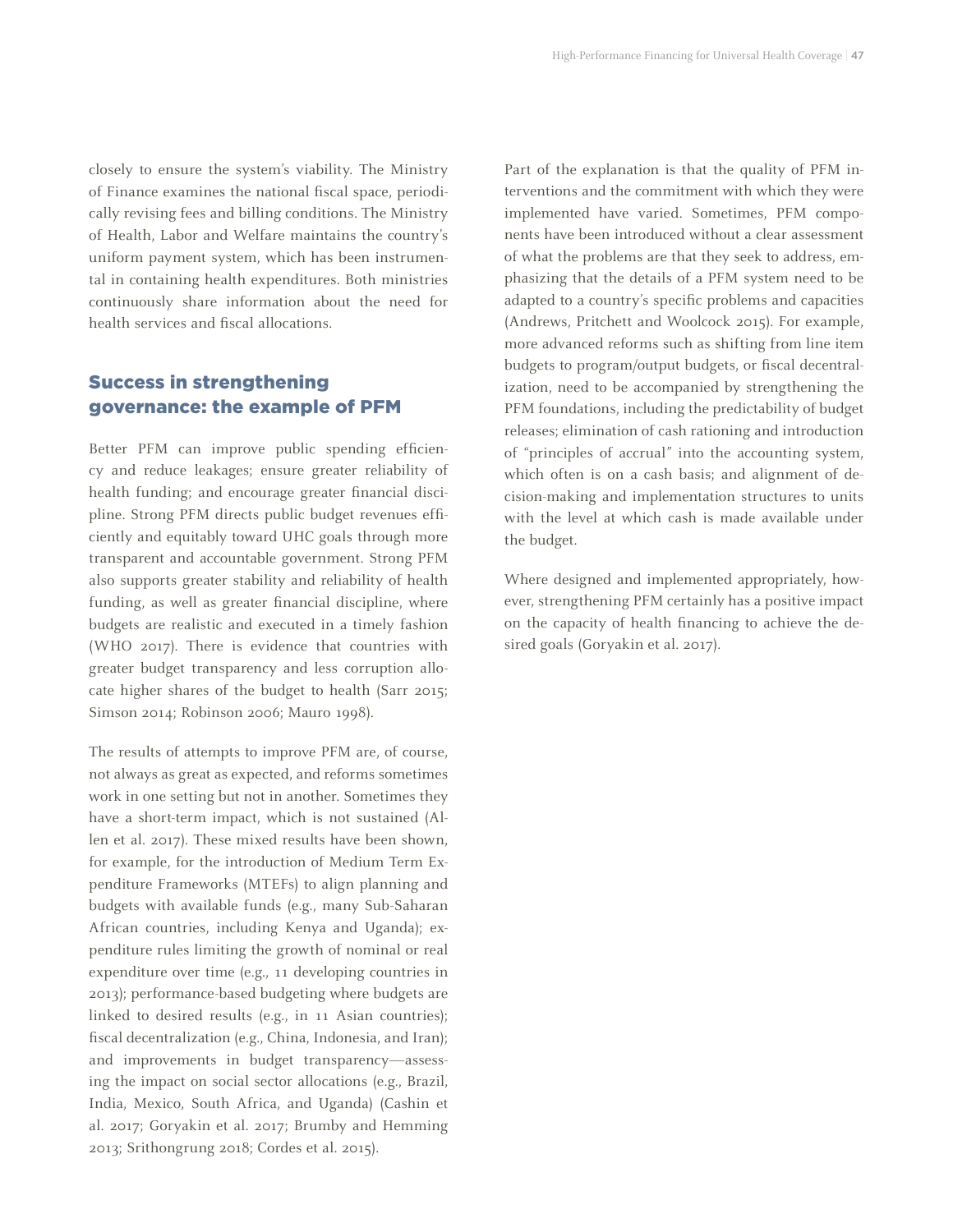A ROADMAP FOR ACTION

/2.2/

### Priorities for country and partner collaboration

Section 2.1 mapped priority actions for countries seeking to develop high-performance health financing. This section sketches an agenda for reinforced international collaboration to help countries make more rapid progress on issues they cannot solve alone. It considers two main areas of action: (1) health-financing research and development that will provide countries with additional evidence on open questions and areas of controversy, strategies to improve financing resilience and sustainability, and innovations that might allow step changes in progress towards financing UHC; and (2) a sizeable increase as well as strategic shift in DAH toward strengthening health-financing leadership, governance, and organizational capacity; improved domestic resource use and mobilization; and increased global health security.

#### /2.2.1 / DEVELOP THE HEALTH-FINANCING KNOWLEDGE BASE, STRATEGIES FOR RESILIENCE AND SUSTAINABILITY, AND POLICY STEP-CHANGES

Today, collaboration is expanding across countries and agencies on health financing. Alliances, networks, and partnerships are making important contributions to facilitate policy dialogue, technical collaboration, and global learning. Numerous international organizations and partners have contributed to the development of the WHO-led Global Action Plan (GAP) to accelerate progress toward the health-related SDGs. The GAP works to align and potentiate efforts, including through its sustainable financing accelerator. Other platforms include P4H, UHC 2030, the Joint Learning Network for UHC (JLN), various networks of budget officials (e.g., the Collaborative Africa Budget Reform Initiative [CABRI], and the OECD senior budget official network), the African Union's Africa Scorecard and Tracker on Domestic Financing for Health, as well as planned regional health-financing hubs.<sup>28</sup>

This section discusses three interrelated opportunities for countries and partners to build on and intensify these existing collaborations: expanding the health-financing evidence base; creating new reform approaches that can strengthen health-financing resilience and sustainability; and driving step-changes in health-financing policy. The first opportunity builds on "scaling what works," the second on nurturing resilience and sustainability through whole-of-government and "future-fitness" approaches, and the third on the need to tackle some of the most stubborn health-financing challenges. Importantly, these lines of action also offer a chance to include key institutional partners that are not part of the GAP but that can contribute decisively to health-financing solutions: for example, the IMF and OECD.

<sup>28.</sup> The collaborative mechanisms mentioned in this report are illustrative and include those that G20 leaders and other experts have recommended to the report authors. This in no way constitutes an exhaustive inventory.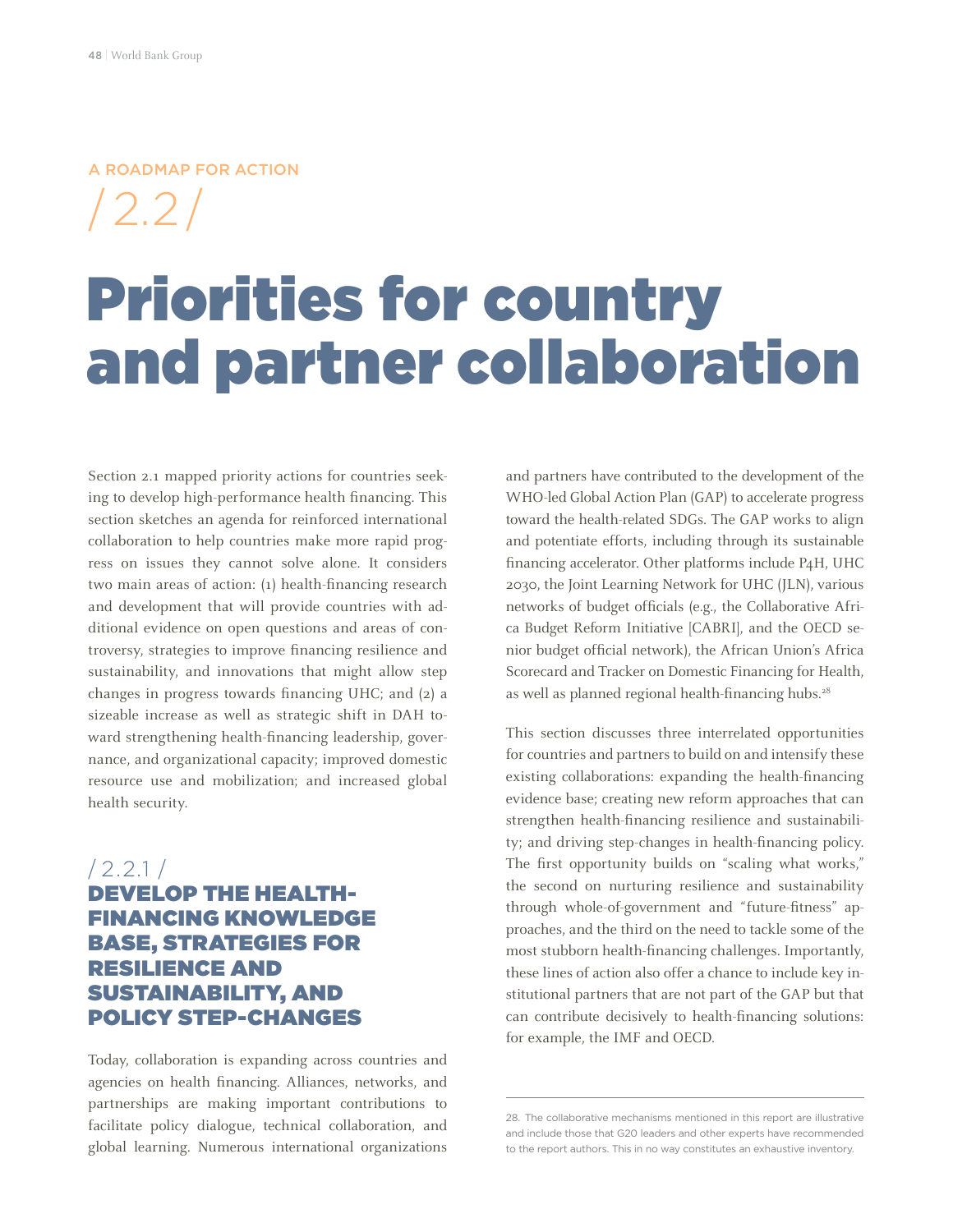#### Expand the evidence base on what works (and what doesn't)

**Critical gaps in the evidence base for health financing hamper action and constrain results.** There are many widely recognized principles of health financing, yet there is often little definitive evidence on how to implement the principles and, at times, disagreement among experts (Annex B). A case in point is the area of provider payment, contracting, and monitoring. For example, the principle to pay for value rather than volume or inputs is widely endorsed (WHO 2019<sup>29</sup>; Patcharanarumol et al. 2018); furthermore, the impact of individual provider payment methods on efficiency and quality is well established, including their strengths and weaknesses (Cashin et al. 2015; Phuong et al. 2015). Many countries are now moving toward blended payment methods, but it is not yet clear what mixes produce the best value for money for which types of providers and contexts. Table 2.1 identifies several key areas of inconclusive evidence within the DRUM framework. The specific question of the role of the private sector in health financing is then explored in more detail.

**Among the areas of debate is the role of the private sector as a source of funding.** The private sector is an important provider of health services in most countries, yet experts debate its role as a source of funding for universal access to a guaranteed package of health services at an affordable price. Data suggest that the private sector's contribution on this front has not yet been substantial. However, the Addis Ababa Financing for Development Action Agenda recognized the potential of private investment for sustainable development and the catalytic potential of international public financing, including official development assistance (ODA), to mobilize private finance in developing countries (UNDESA 2015). Today, governments, bilateral and development finance institutions, and philanthropists are increasingly exploring the use of concessional funds and other financing instruments (e.g., guarantees, insurance and risk management tools) in blended finance models to reduce risks and create attractive opportunities for private commercial investment in developing countries (Box 2.5)

### SPEARHEADING BLENDED FINANCE IN THE SOCIAL SECTORS: THE GLOBAL HEALTH INVESTMENT FUND

The Global Health Investment Fund (GHIF) is an \$108 million social impact investment fund that provides financing to support the development of late-stage drugs, vaccines, diagnostics, and other technologies for diseases that affect LMICs, such as malaria, cholera, pre-eclampsia, and river blindness. GHIF targets investments that have a high probability of being launched within two to three years, as well as products that can be impactful in both LMICs and high-income countries. The Fund draws on a variety of instruments and combinations thereof, such as mezzanine and convertible debt. The average investment size is approximately \$10 million. Investors include the Bill and Melinda Gates Foundation, The Government of Sweden, the Children's Investment Fund Foundation, the IFC, and JP Morgan Chase.

Along with providing additionality, blended financing aims to secure development impacts that would otherwise not have materialized through commercial investment (Pereira 2015; Carter et al. 2018). Development Impact Bonds (DIBs) are the latest addition to blended financing instruments, transferring the financial and programmatic risk from the development partners to the investor. Several DIBs are now under design and implementation (Box 2.6). DIBs can demonstrate development impact that may trigger follow-on funding from government. Similarly, they may offer an opportunity to transition performance-based partner funding to governments.

**Despite the flurry of activity, blended finance models still face several challenges as a reliable pathway toward UHC.** To date, for instance, blended finance

<sup>29.</sup> https://www.who.int/health\_financing/topics/purchasing/passive-to-strategic-purchasing/en/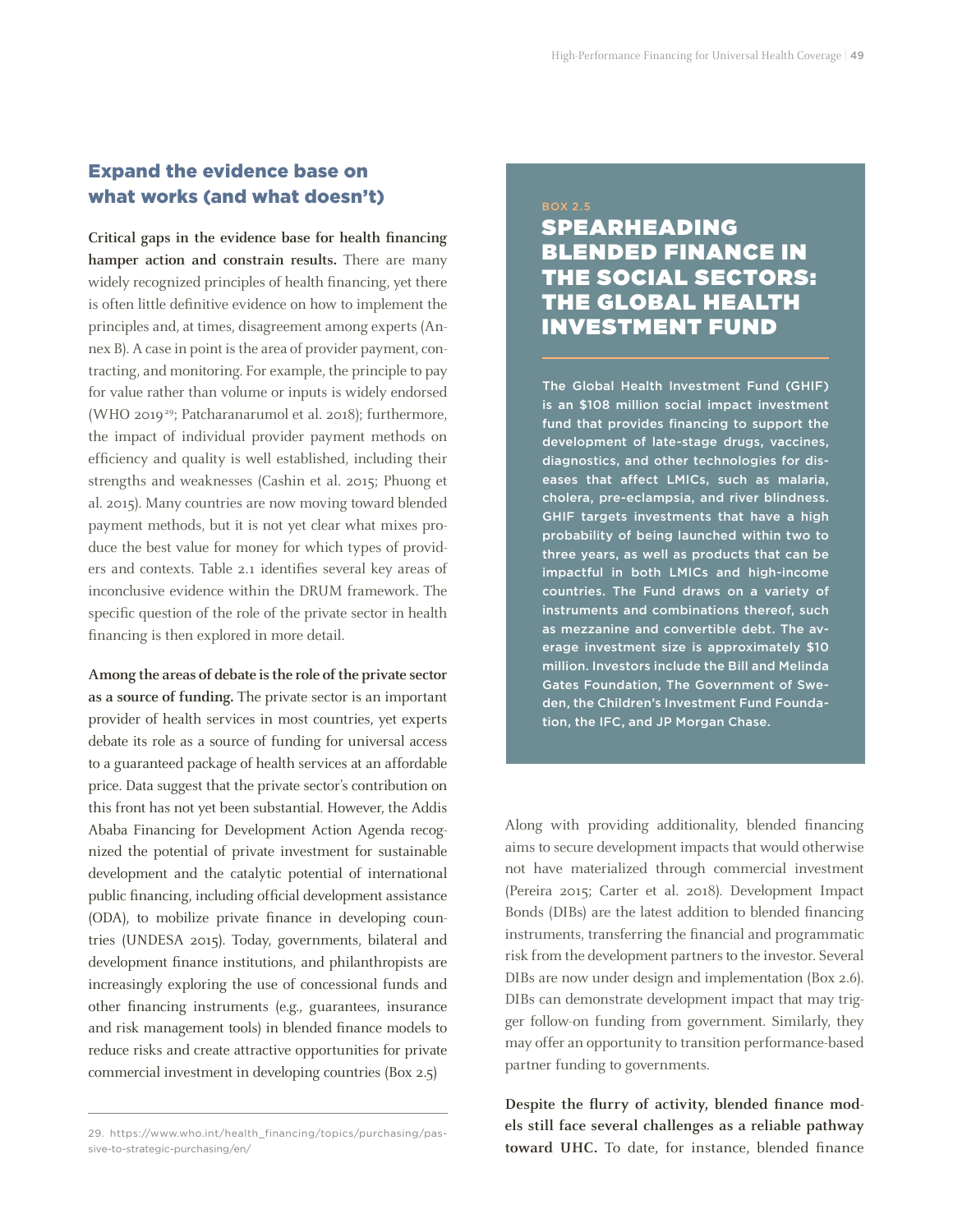| AREA OF DRUM+                                            | <b>POLICIES</b>                                                                                                                                                                                                                                                                                                                                                                                                                          | TABLE 2.1 |
|----------------------------------------------------------|------------------------------------------------------------------------------------------------------------------------------------------------------------------------------------------------------------------------------------------------------------------------------------------------------------------------------------------------------------------------------------------------------------------------------------------|-----------|
| EFFICIENCY<br><b>AND EQUITY</b><br><b>(RESOURCE USE)</b> | • Financing arrangements and minimum funding needs for promotion and prevention,<br>preparedness, and public health functions.<br>• Composition of universally available benefits packages, including the role of health<br>technology assessment.<br>• Active purchasing and what capacities are needed.<br>• Provider payment methods for efficiency and quality.<br>• Provider contracting and monitoring, including quality of care. |           |
| <b>DOMESTIC</b><br><b>MOBILIZATION</b>                   | • Appropriate mix of funding sources dependent on the level of system development.<br>• Whole-of-government approaches to financing.<br>• Earmarking of taxes and levies.<br>• Private sector as a source of funding for a guaranteed package of services.                                                                                                                                                                               |           |
| <b>POOLING</b>                                           | • Number of pools, possible diseconomies of scale.<br>• Co-payment systems, including mechanisms to exempt the poor and vulnerable.                                                                                                                                                                                                                                                                                                      |           |

#### EXAMPLES OF OPEN QUESTIONS IN HEALTH-FINANCING POLICY (SEE ANNEX B)

remains concentrated in MICs and in the infrastructure, banking, finance, and productive sectors due to the poor investment climate in and the limited largescale investment opportunities in the social sectors. Similarly, leverage ratios are higher in MICs, typically around or below a dollar of private financing, and more than half of the costs are borne by the public sector. Additional challenges include establishing strong regulatory and policy frameworks, maintaining the transparency and accountability of transactions, and ensuring that investments have a positive impact on equity. Meanwhile, early experiences with DIBs point to the challenges of agreeing on common impact metrics.

**Countries can most efficiently fill these types of knowledge gaps in health-financing policy by working together.** Gains can be further accelerated when the international community provides funding and expertise to evaluate the many health-financing experiments under way in countries at any given moment. Stronger action is needed now in three areas: (1) support to countries

to routinely evaluate their own policies, aimed at open questions; (2) incentives and platforms for countries to share results widely; and (3) facilitation and frameworks to analyze the multiple attempts that have been made to tackle common problems, extracting lessons from which countries can jointly benefit.<sup>30</sup> As highlighted earlier, some global and regional learning platforms are already active in this space, including the JLN for UHC, budget officials networks, and others. Additional coordinating structures are being developed, for example, the African Union regional knowledge platforms. The institutional arrangements that can best meet these needs may involve reinforcing existing platforms, linking existing institutions to form stronger, more extensive networks, or some new arrangements. The needs are clear; the most appropriate solutions need to be defined.

30. To minimize repetition of mistakes, sharing should include information on approaches that failed to achieve expected results. To date, relatively few countries have regularly applied this approach. However, the G20 has modeled good practice in this area, with members candidly sharing both shortfalls and successes in financing policy design and implementation.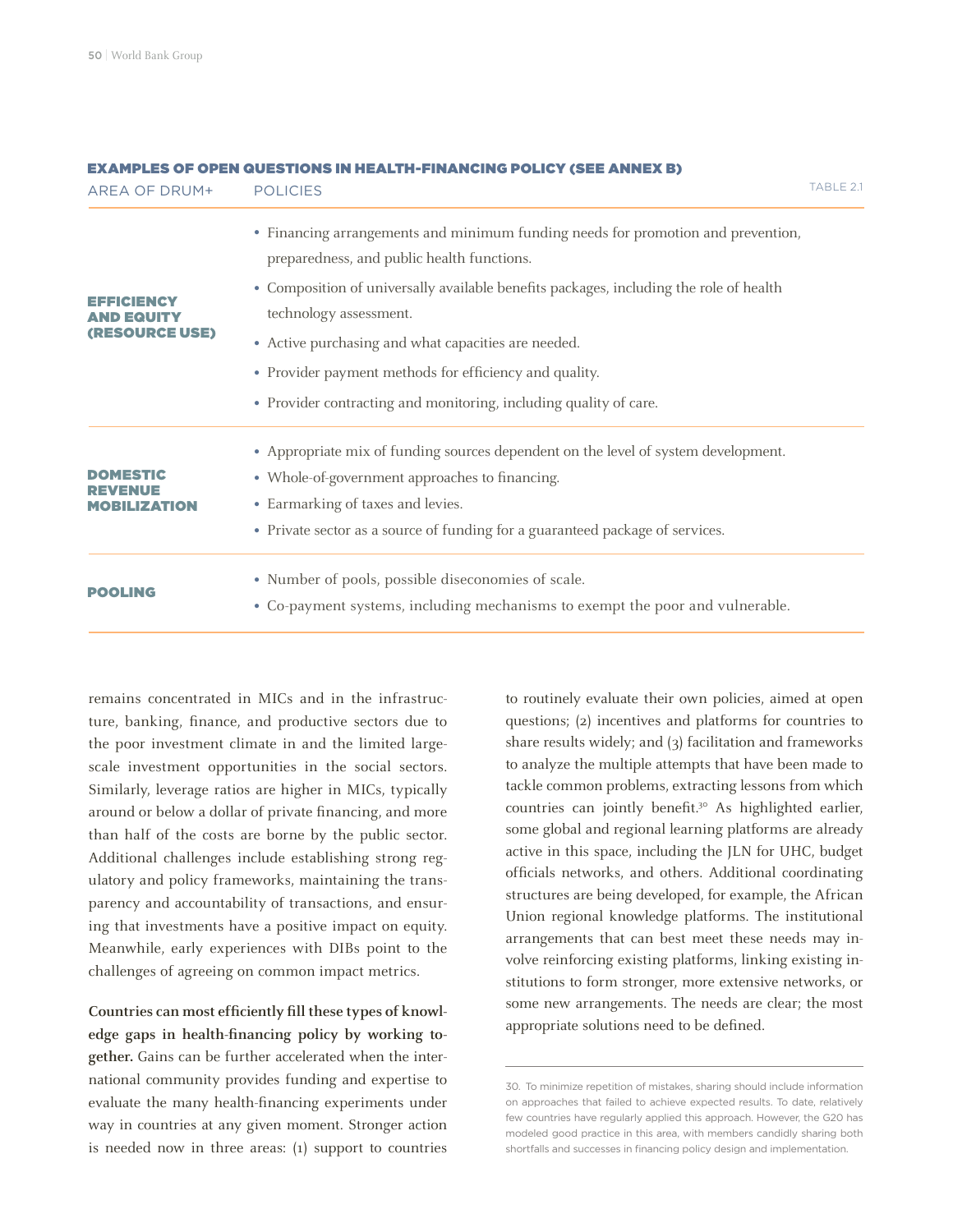#### BOX 2.6

DEVELOPMENT IMPACT BONDS AND REPRODUCTIVE, MATERNAL, NEWBORN, CHILD AND ADOLESCENT HEALTH (RMNCAH)

Globally, nine DIBs are under design or implementation with five launched more recently to boost RMNCAH results. One of them is the Utkrisht Development Impact Bond, which aims to improve the quality of care in private health facilities in Rajasthan, India, to reduce maternal and child mortality. Private capital from the UBS Optimus Foundation (the investor) covers the up-front costs of improving the quality of care in health facilities of two private health care providers, the Hindustan Latex Family Planning Promotion Trust and Population Services International. USAID and Merck for Mothers will repay the UBS Optimus Foundation their investment, if the outcomes are met, as determined by Mathematica, the independent verifier. Palladium is the overall manager for service delivery and program administration.

The program has the potential to reach up to 600,000 pregnant women and newborns with improved care during delivery. The target metric is that a facility is ready for accreditation under a joint quality standard (JQS) administered by two partners: (1) the Manyata initiative, a new national certification and quality improvement system designed to recognize private facilities that consistently deliver quality care to women; and (2) the National Accreditation Board for Hospitals (NABH) Small Health Care Organisation entry-level certification.

#### Improve health financing resilience and sustainability

**To build resilient, sustainable health financing, reforms need to systematically consider future threats and opportunities.** For this to happen, countries must reliably forecast the impact of demographic, epidemiological, technological, social, and economic changes on performance. In turn, countries need to assess how current financing arrangements and planned reforms may exacerbate or mitigate these effects, and determine how current health financing can evolve and adapt to shocks. Currently, however, few countries at any income level routinely and comprehensively assess the resilience and sustainability of their health-financing systems. As noted earlier, country capacity to assess future risks to overall resource mobilization is also limited (IMF 2016a). Foundational work to enable countries to adopt a "big-picture" view would include the development of a common methodology across countries to support: (a) the compilation and sharing of data from health-financing resilience and sustainability assessments; and (b) policy evaluation and sharing of lessons on mitigation, response, and adaptation, as a collaboration between the ministry of finance and ministry of health.

**The possible benefits from broadening the perspective of health-financing strategies are far reaching.** A cross-sector and future-oriented approach promises to spark improvements in the design of health-financing and other data systems. It will strengthen transition planning from DAH toward sustainable domestic health financing. At the same time, forward-looking evaluations will allow countries to better assess the macrocriticality of the sector and generate critical inputs for medium-term national fiscal frameworks. Beyond the needs of individual countries, learning on resilience and sustainability could also constitute the basis for a global alert system for problems which have potential cross-border impacts.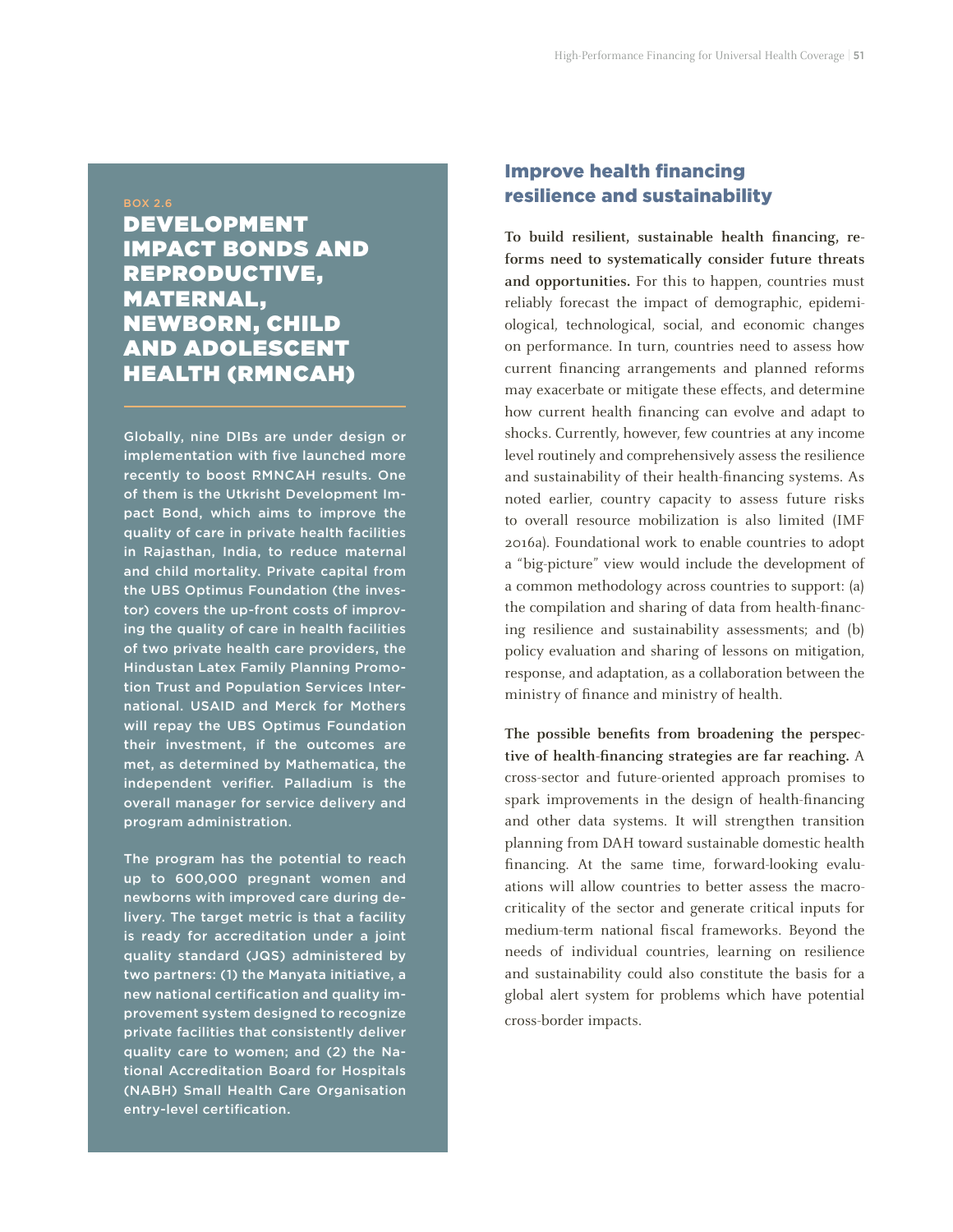#### Generate step-changes in health-financing policy

**Over the past decades, health financing has experienced major paradigm shifts but no major breakthroughs in tackling some of the most stubborn challenges.** Today, the importance of health financing is widely recognized. Policy makers and thought leaders have also shown growing concern and responded to the challenge of financial protection. At the same time, recent high-profile breakthroughs in health have mostly concerned drugs and medical technologies, not health systems and health financing. Innovation in health financing is critical if countries are to drive more rapid progress toward UHC at scale.

**The increasing digitization of financial flows creates opportunities to accelerate progress.** This digital transformation generates vast quantities of data about provider and patient behaviors. When systems are interoperable and connected, data can be harnessed to detect fraud and corruption, enhance transparency and accountability, and improve the design of pooling and especially purchasing policies. To maximize gains, however, research and development streams need to connect across fields of knowledge. These include technology domains, but also the organizational, governance, and social dimensions that affect health financing. Such boundary-crossing approaches hold the greatest promise to generate new solutions to the most stubborn health-financing challenges.

**Programs are emerging that take advantage of advancements in technology and science to tackle one of the most critical health-financing questions—whether it is possible to mobilize voluntary direct contributions to prepaid and pooled funding from people working in the informal economy.** To date, contributions to voluntary private health insurance represent a small fraction of current health expenditure in developing countries. However, in some settings, programs have begun to explore new entry points (World Bank, forthcoming). These programs take advantage of the high penetration of mobile phone technology even in the poorest countries to overcome impediments to financial inclusion. The design of the mobile-based insurance products combines financial technology innovations with insights in behavioral economics to circumvent traditional demand barriers. For example, some programs are experimenting with automated deductions from unrelated financial flows (e.g., mobile phone payments, remittances) and bundling of insurance with other products and services that offer immediate benefits to consumers. Programs also aim to drastically lower operational costs, both in insurance administration and health service delivery (e.g., via mHealth and telemedicine), to offer affordable premiums. Many questions and challenges remain, most importantly, the role and integration of such programs into health systems. The flows of funds that these innovations could tap point to potentially outstanding returns on investment, for example, the roughly half trillion dollars of out-of-pocket payments or the approximately half trillion dollars of remittance flows to developing countries.

**Many innovation funds already exist in biomedicine and related fields, but there is little support for research and development in health financing.** Prominent innovation funds include the Global Grand Challenges—a family of initiatives fostering innovations to solve key global health and development problems—financed by a consortium of partners including several G20 countries (Brazil, Canada, India, Norway, South Africa, the United Kingdom, and the United States) and the Bill and Melinda Gates Foundation. Such funds could expand their portfolios to tackle health-financing challenges, funding for which is currently nascent. Today, health-financing–related initiatives represent less than 1 percent of the grand challenges and exploratory grants, and focus primarily on demand-side incentives for utilization of health services (e.g., conditional cash transfers and vouchers). Health-financing research portfolios would help mobilize a diverse community of investigators and policy innovators to explore fresh solutions to both long-standing and emergent health-financing challenges for countries at all income levels.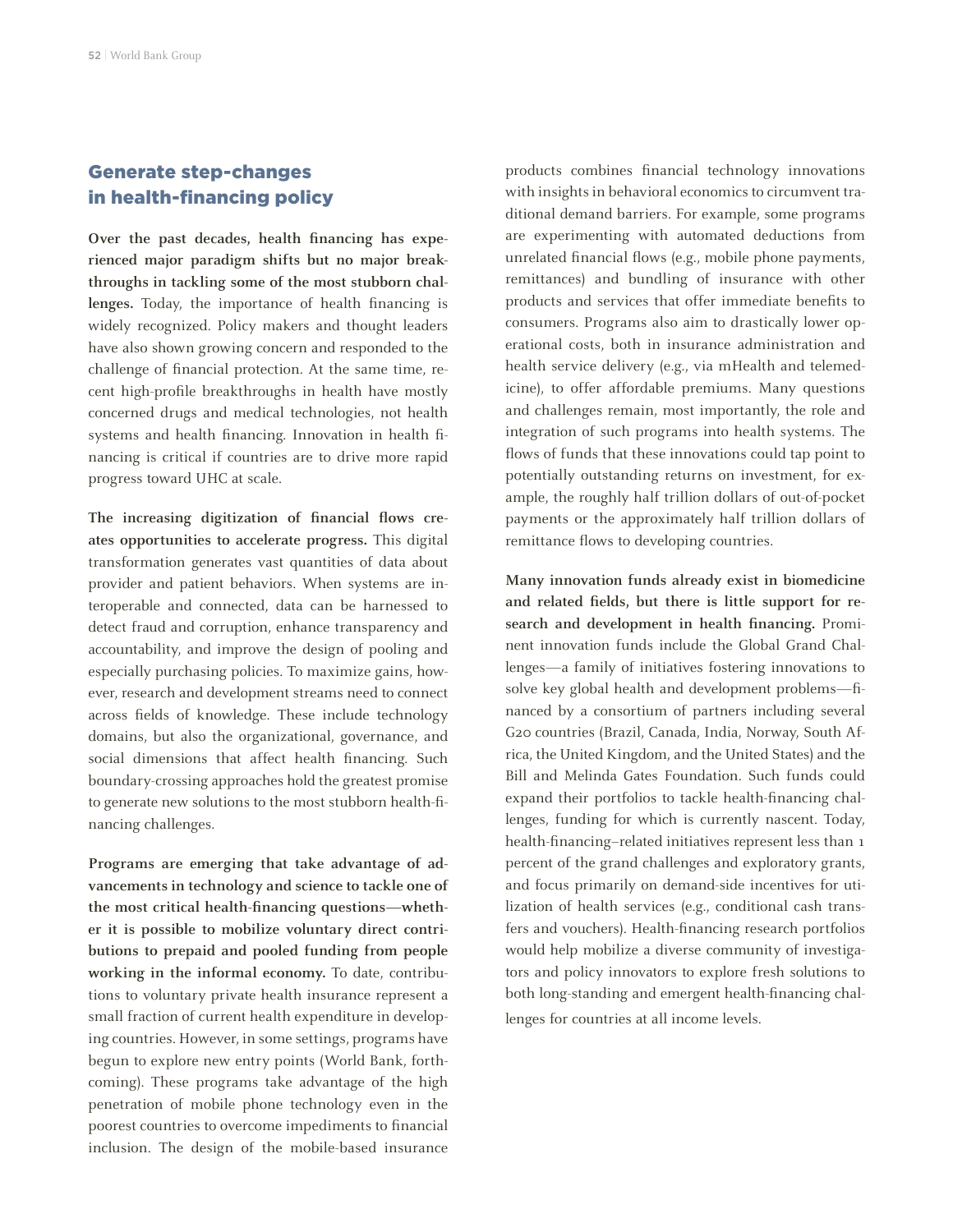#### /2.2.2 / INCREASE THE QUANTUM AND YIELD OF DEVELOPMENT ASSISTANCE FOR HEALTH (DAH)

**Another key area for international action to advance UHC will be to return to a growth path for DAH.**  With even the most optimistic scenarios for domestic resource mobilization (DRM) pointing to a significant UHC financing gap, robust progress toward UHC targets in LICs and LMICs by 2030 will hinge on having a strong combination of DRM and substantial increases in DAH. As domestic and external resource envelopes grow, it is imperative that external funds be increasingly targeted to cover gaps across countries and support countries on their journeys to self-reliance.

**Shifts in DAH should seek to yield greater dividends in domestic health financing.** While recognizing the imperative of country leadership, the Global Action Plan financing accelerator highlights several critical features of a next generation of DAH (WHO 2018). Most importantly, these include enhanced support for fiscal, public financial management, and efficiency reforms, as well as advocacy platforms. To secure the sustainability of reform efforts that scale what works, external support must focus more than in the past on the development of health-financing governance and organizational capacity. World Bank data suggest that the necessary investments will require a resource envelope equivalent to some 3 to 5 percent of current DAH in LICs and LMICs annually. Sustained over the medium term, these investments will also ensure that countries have the capacity to absorb and efficiently use higher levels of DAH. In parallel, recipient countries and donors must work together to improve aid effectiveness and facilitate better domestic resource use and mobilization.

**DAH investments should also shift to capture research and development opportunities in resource use and mobilization for health.** Concerted efforts to resolve key open questions and blind spots in health financing can rapidly yield benefits. The international community could support the evaluation of country strategies in these areas and the sharing of results for joint learning across countries. At the same time, existing financing mechanisms for innovations in health care and public policy suggest that a small share of the funds needed for governance and capacity development could generate a promising innovation portfolio of exploratory and translational projects. The potential returns on investment are noteworthy, as emerging solutions have the potential to impact not only health but public finance more broadly.

**New international investments are also critical to advance global health security.** Given the global economic, health, and security threats posed by pandemics, global investments to support country preparedness and internationally coordinated interventions to stop outbreaks at their source are warranted. Investments in primary health care can already bring substantial gains in health promotion and disease prevention, strengthening health security. Additional opportunities for the international community to leverage health financing in support of health security include:

- Support countries in harnessing health-financing solutions to durably build their preparedness and rapid-response capabilities, particularly in terms of improved surveillance, health information systems, and trained personnel;
- Promote investments that offer scale and scope efficiency for countries versus financing them alone, such as regional laboratories meeting the highest levels of bio-safety;
- Strengthen regional and global collaboration to enhance preparedness and response, by ensuring sufficient support for mechanisms such as the WHO Global Emergencies Programme; the African Centers for Disease Control; and the IDA Crisis Response Window (Box 2.7); and
- Support global and regional efforts in research and development on pandemic diseases, such as the Coalition for Epidemic Preparedness Innovations (CEPI).

**Adopting a broadened vision of health financing, as proposed earlier for country action, countries and partners can craft DAH to promote a spectrum of goals that include and extend beyond health security.** For example, health-programming support might encourage whole-of-government approaches across food and agriculture; water and sanitation; housing; urban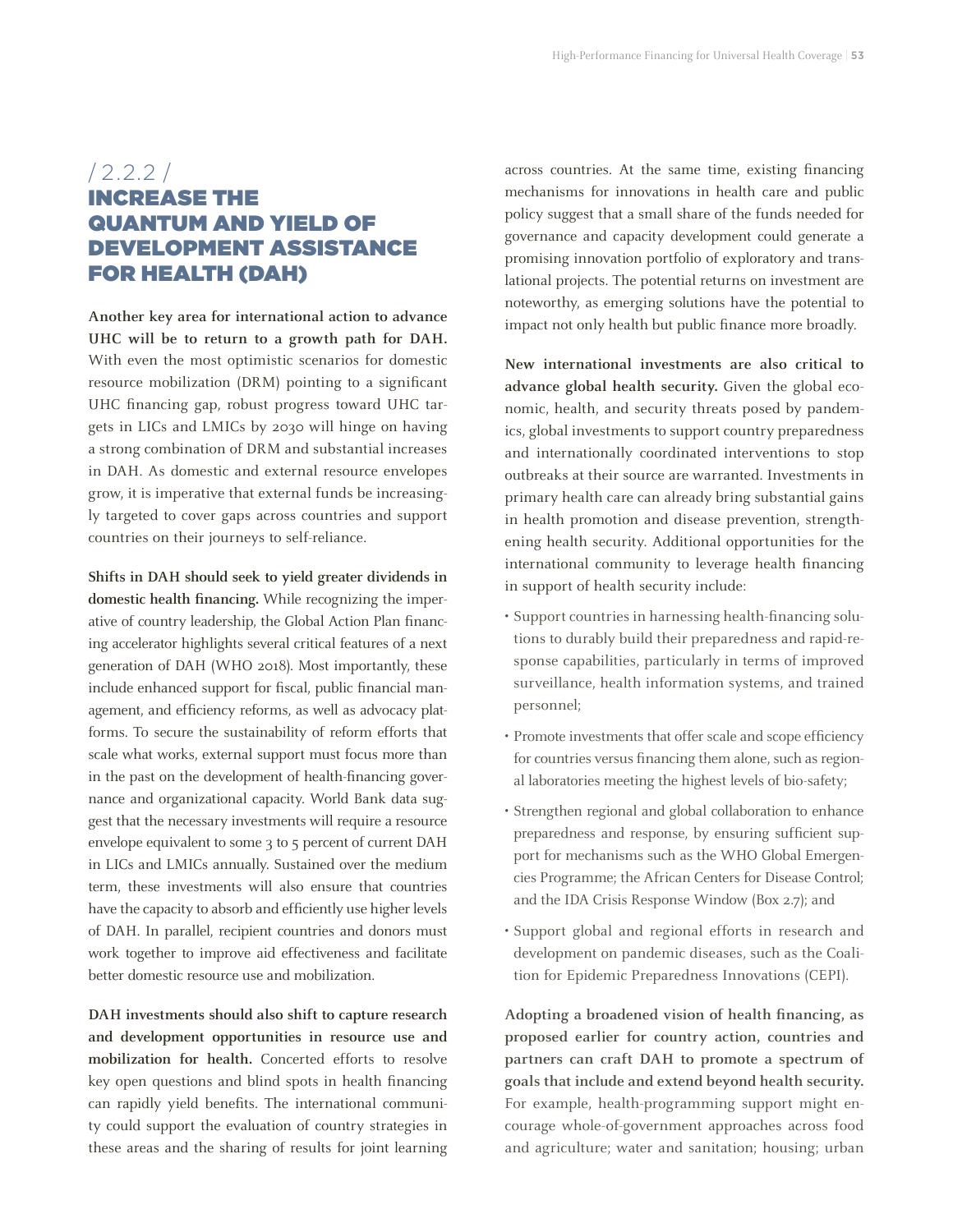#### GLOBAL FINANCING SOLUTIONS FOR HEALTH SECURITY: CFE, PEF AND IDA

New global financing solutions are showing promise in mobilizing faster international response to outbreaks, but further investments are needed. WHO's Contingency Fund for Emergencies (CFE) now plays an important role in mobilizing technical expertise to help countries detect outbreaks early and inform the global community, while IDA's Crisis Response Window (CRW) provides funding to countries confronting economic crises, natural disasters of exceptional severity, or public-health emergencies. The CFE and CRW deliver critical support to countries for emergency outbreak response, but both require regular replenishment from donors. As outbreaks escalate in severity and spread, there are strong arguments for leveraging insurance to accelerate pandemic financing, including through the Pandemic Emergency Financing Facility (PEF). The PEF has been established to make funds available rapidly to countries and global responders. A parametric insurance fund for IDA countries, PEF provides emergency financing across a set of the most likely pandemic disease threats, with premiums being funded by donor nations. The PEF has proven to be an invaluable tool in the response to the previous and current Ebola outbreaks in the Democratic Republic of Congo (DRC), but it is still a pilot mechanism with a small number of funders and lacking incentives for

recipient countries to invest in preparedness with the benefit of reducing premiums. Efforts are under way to design a "PEF 2.0" that will address these gaps, and this is an opportunity to bring in additional funders. There is also an opportunity to extend the delivery of parametric insurance to the private sector. Broader uptake of business interruption insurance covering infectious disease risks would simultaneously increase economic resilience and create greater awareness of infectious disease risks among private sector leaders.

A critical financing gap exists for National Health Security Action Plans in the poorest countries. As of May 2019, more than 50 IDA-eligible countries have produced these action plans on the basis of their JEEs and at the urging of international partners, yet they are unable to finance these plans with domestic resources alone. New financing mechanisms are needed to incentivize and support investments in preparedness. Proposals under discussion in the IDA19 Replenishment, such as expanding the scope and envelope of IDA's CRW to go beyond emergency response and including funding for preparedness, could be a significant step forward in prioritizing preparedness that could save lives and help mitigate the need for much more costly emergency interventions.

planning (design of physical spaces); and other areas that connect infectious disease preparedness with broader conditions of population well-being.

**The next generation of DAH must also harmonize, consolidate, and align funding across instruments and partners to provide a critical mass of funding for the most important activities.** The next generation of DAH to improve DRUM+ starts with applying agreed principles of aid effectiveness. These include aligning DAH with national priorities and reducing fragmentation and inefficient parallel structures. Greater harmonization and alignment of DAH with national priorities will also lower capacity requirements and administrative costs. Key opportunities lie ahead to translate these principles into practice. Replenishments for the major global health-financing platforms are under way and/or slated for 2019 and 2020—including for GFF, IDA, GFATM, and Gavi. These provide near-term opportunities for development partners, including G20 members, to align and leverage DAH in ways that will advance country actions toward more sustainable, inclusive health financing for UHC.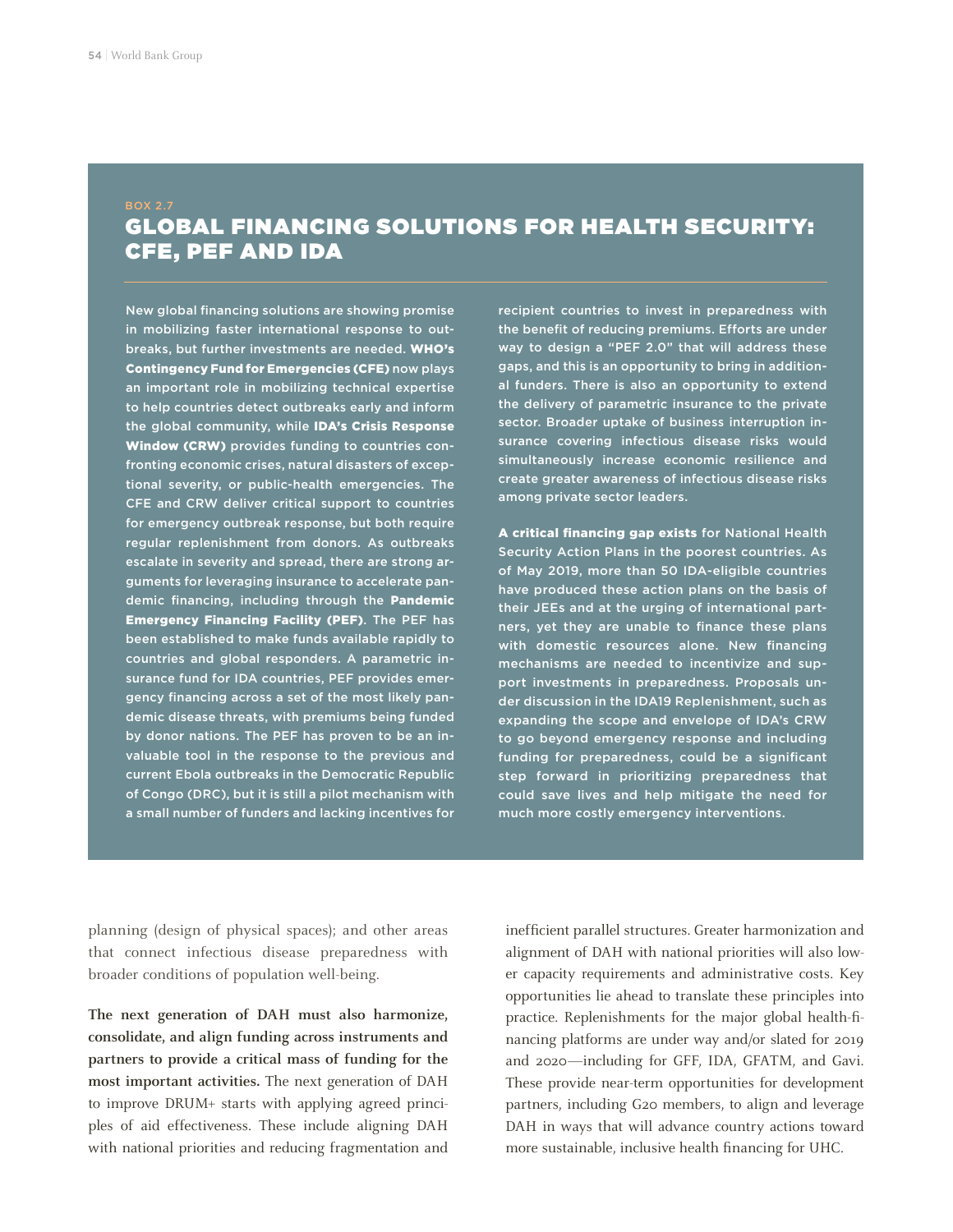#### A ROADMAP FOR ACTION

/2.3 /

# UHC financing resilience and sustainability: An agenda for the G20

**In addition to the proposed areas for action by individual countries and their international partners, G20 Finance Ministers and Central Bank Governors can foster international collaboration to promote high-performance health financing for UHC in all countries by adopting and steering a UHC financing resilience and sustainability agenda.** This agenda is fully consistent with the G20 mission of protecting economies from shocks and promoting global economic stability and growth, and every country in the world stands to benefit, regardless of income level. By enabling all countries to build greater resilience and sustainability in health financing, G20 member countries will grow the circle of effective partners to promote global health security, other global public goods, and inclusive economic growth. This will help reduce the impacts of disease outbreaks, forced displacement, and other negative cross-border spillover effects. Meanwhile, strong, sustainable health financing will help drive both quality and efficiency gains in one of the largest global industries, freeing productive resources that can further contribute to global stability and growth.

Leadership by G20 Finance Ministers and Central Bank Governors is critical, as core aspects of this agenda extend beyond the purview of health into public finance. G20 Finance Ministers and Central Bank Governors can lead by example in demonstrating how finance and health authorities can successfully collaborate to build and sustain strong health-financing systems that deliver better health services and financial protection, facilitating the sharing of experiences across countries at different stages of facing the emerging and intensifying threats to health financing.

**To advance the UHC financing resilience and sustainability agenda, G20 Finance Ministers and Central Bank Governors can:**

**1. Convene biennial UHC financing resilience and sustainability dialogues between Ministers of Finance and Health at future G20 meetings.** These meetings would identify priorities for country and global action to detect and manage health-financing threats; define research and development priorities; and foster political commitment for sustainable UHC financing. They would offer a venue for dialogue between ministries of finance and health on the forces driving health expenditures, options to improve efficiency, and revenue-raising strategies, including a new generation of DAH. They would facilitate the exchange of experiences across countries at all levels of income, many of which have faced the same problems. While the focus of the dialogues may shift from meeting to meeting, a first session in 2020 could look at the prospects of attaining sustainable UHC financing by 2030 and priorities for action. Preparatory work for the dialogues would be coordinated by the WBG working closely with WHO . The preparatory work would expand on progress reports such as the WHO-World Bank Global Monitoring Report on UHC, WHO annual reports on public spending on health, the African Union Health Financing Scorecard and Tracker, the work of budget officials' networks, and the Joint External Evaluations of health security.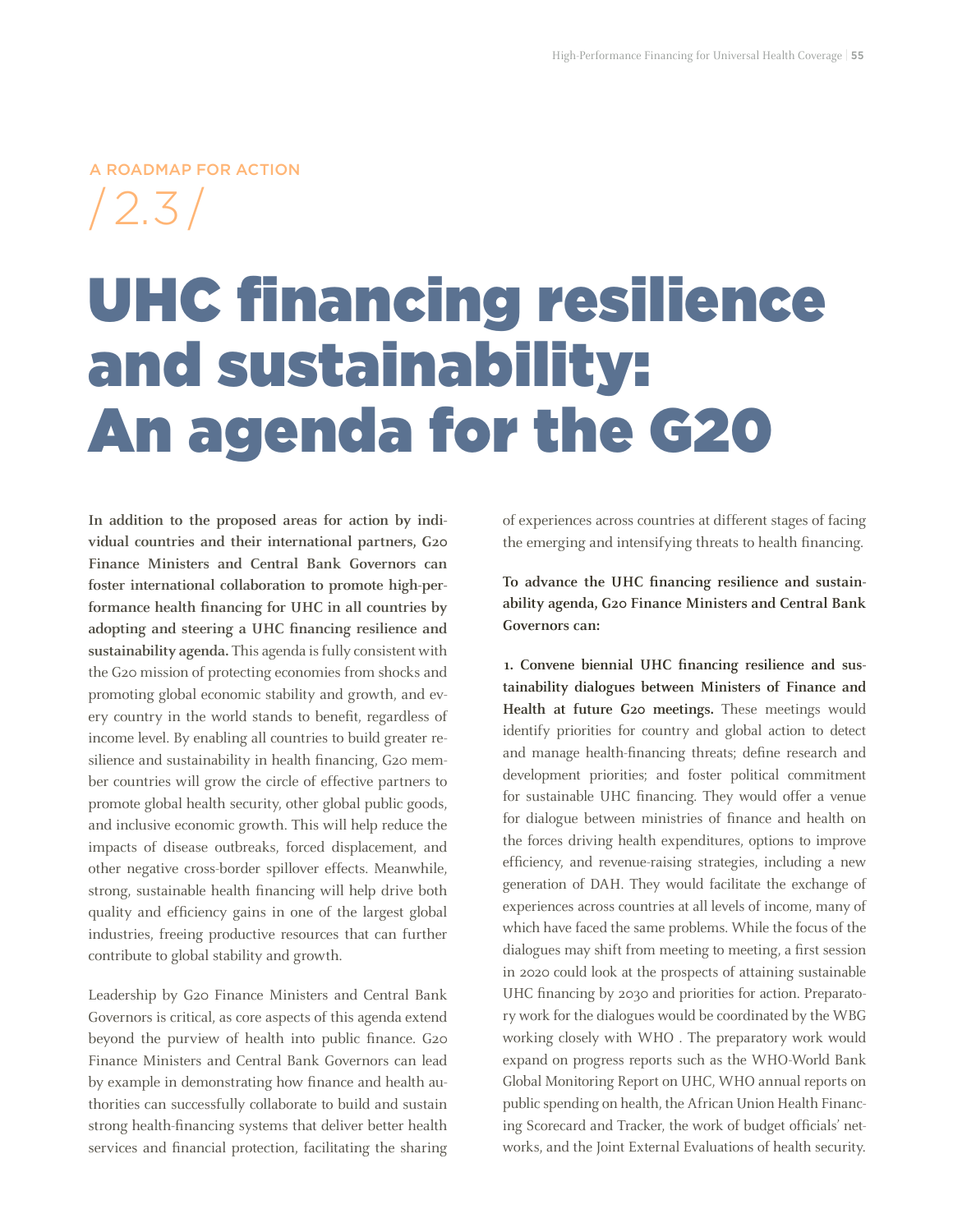The biennial dialogues would be grounded in a UHC financial resilience and sustainability assessment. The development of the analytic approach would be coordinated by the World Bank Group working with WHO. Implementation would be facilitated by existing partnerships and networks and connect financing experts from around the world to learn and hone their skills in assessing and responding to health-financing threats and opportunities. The development of the approach and dialogues could be overseen by a UHC financing resilience and sustainability advisory panel comprised of former ministers of finance and health and global experts in health financing, health, public finance, and fiscal policy.

#### **2. Sponsor a UHC financing grand challenge portfo-**

**lio.** The portfolio would target investments toward solving the health-financing challenges identified in the G20 UHC financing resilience and sustainability reviews, with a focus on those with the greatest potential for global health, financial protection, and economic impact. The portfolio could take the form of an innovation fund dedicated to developing more effective health-financing solutions, or

G20 countries who are already investing in existing Grand Challenge funds could choose to direct more of those projects toward health-financing priorities.

**3. Champion more and better DAH that catalyzes sustainable domestic resource mobilization to accelerate progress toward UHC by 2030.** Substantial increases in DAH will be required to help low- and lower middle-income countries begin to close the financing gap and reach their UHC targets. The next generation of DAH also can and should do much more to catalyze efficient and equitable mobilization, pooling, and use of domestic resources, and to strengthen country governance and capacities in sustainable health financing, as well as in pandemic prevention and response. The replenishments in 2019 and 2020 of the major global health funding mechanisms, including the Global Fund, Gavi, and the WBG's International Development Association provide near-term opportunities to champion these shifts toward a longer term approach of more and better DAH to assist countries in accelerating progress toward UHC.

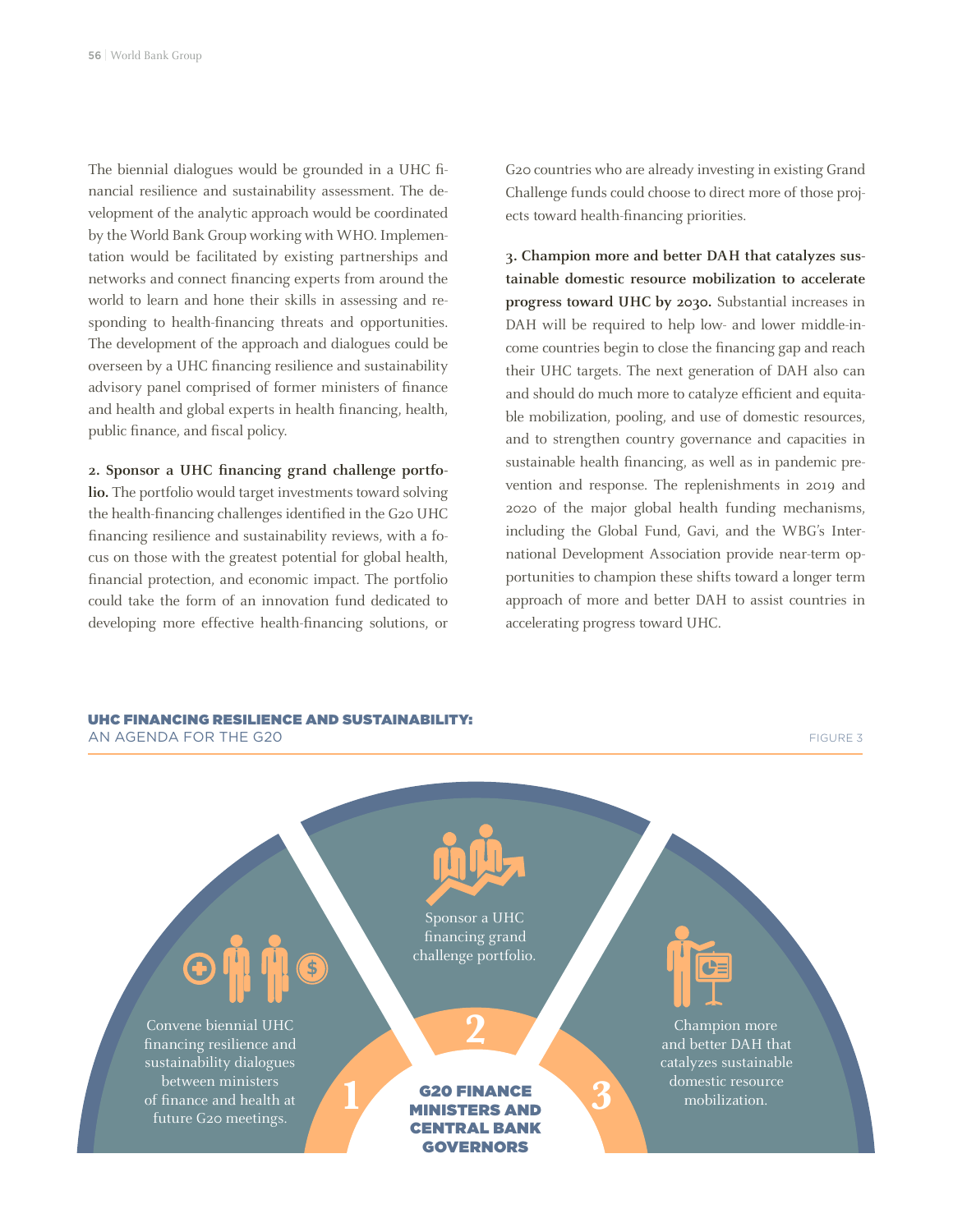### **Conclusions**

Advancing UHC through robust health financing will generate more rapid and sustained growth and poverty reduction in developing countries. Yet, progress to date is slower than it might be, because few developing countries have yet to fully seize the opportunity to build high-performance health financing for UHC.

The good news is that a global consensus, based on country experience, is emerging on how developing countries can most effectively construct high-performance health financing for UHC and how countries and international partners can best collaborate in tackling health-financing challenges. This convergence in strategic thinking opens an unprecedented opportunity to realize the economic gains associated with the progressive realization of UHC.

G20 Finance Ministers and Central Bank Governors can act catalytically to realize the promise of high-performance health financing for UHC in developing countries. The G20 Finance Track can spearhead the collaboration that will be necessary to accelerate progress toward high-performance health financing, providing knowledge and tools that help make health financing more resilient and sustainable. Individually and collectively, G20 Finance Ministers and Central Bank Governors can also help shape a new generation of DAH to accelerate UHC progress and bolster global health security. Through these mechanisms, G20 leaders will help advance global prosperity based on fair opportunities for all, the surest foundation for stability and peace.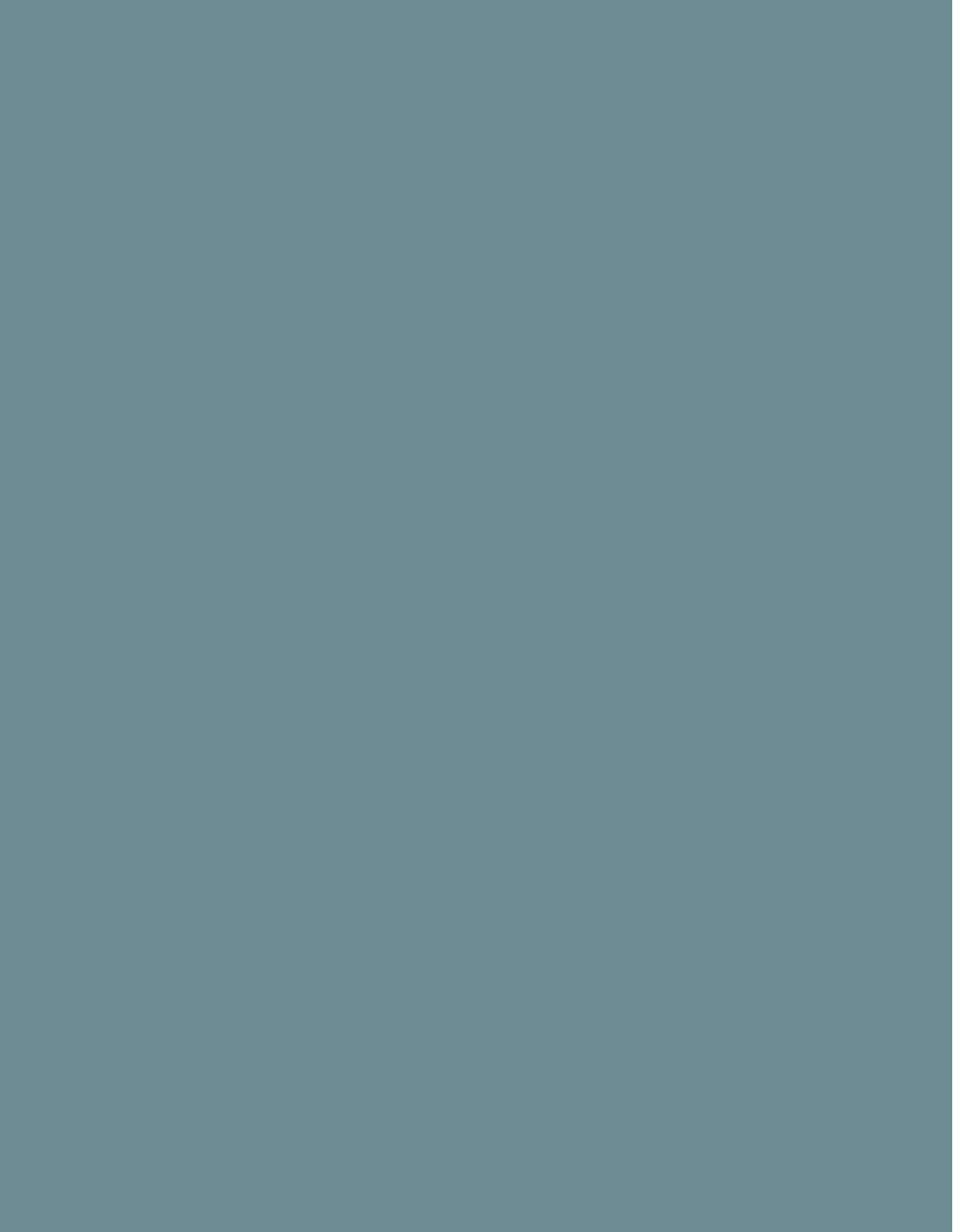#### ANNEX A

#### GAP ANALYSIS METHOD

Section 1.2.4 of this report presents 2030 estimates of the UHC financing gap in LICs and LMICs for different policy scenarios. This annex explains the underlying methods, data sources, and assumptions. Policy scenarios are generally optimistic, yet realistic, consequently, the presented estimates for the financing gap in 2030 are at the lower bound.

The analysis included 54 countries whose GDP per capita in 2030 is expected to remain below \$3895—the World Bank's current GNI threshold for UMICs, and for which health expenditure, GDP, and population data have been available for the years 2005 to 2016.<sup>31,32</sup> The analysis used the 2018 World Bank income classification to distinguish between LICs and LMICs. Unless indicated otherwise, all numbers are presented in US dollars 2016.

The estimates are based on domestic government spending targets of \$89.6 per capita for LICs and \$117.6 for LMICs. Following WHO recommendations on out-ofpocket payments as a share of total health expenditure, these targets correspond to 80 percent of the Stenberg et al. (2017) cost estimates for an efficient provision of essential health services that would allow countries to meet SDG3 by 2030. The spending targets contain current and capital health expenditures. They are applied according to a country's income status in 2018.

Estimates of health expenditures in 2030 derived from projections of GDP, population, and the ratio of domestic government health expenditure (DGHE) relative to GDP. The GDP data series was constructed with historic GDP data (2005–2016) from the WHO Global Health Expenditure Database (GHED) and projections of GDP growth rates (2017–2024) from the IMF World Economic Outlook (WEO) database. For the period 2025 to 2030, the model adopts country-specific average 2019– 2024 growth rates.

The population data series was constructed with historic population data (2005–2016) from the WHO GHED and projections of population growth rates (2017–2024) from the IMF WEO database. UN projections of population growth rates complemented the data series (2025 to 2030).

The series of DGHE-to-GDP ratios differentiates the policy scenarios. The data series for the different scenarios use historic data (2005–2016) from the WHO GHED database and different assumptions about future rates. As WHO's DGHE-to-GDP ratios exclude capital health expenditures, the data series was adjusted upward by 5 percent using the average share of capital expenditures in the WHO GHED database.

The first scenario assumes that changes in future levels of health expenditures are exclusively driven by changes in GDP and population. DGHE-to-GDP ratios are held constant at the 2014–2016 average. Using GDP, population, and DGHE-to-GDP ratios we projected future health expenditures, comparing these to spending targets to estimate the financing gap in 2030.

The second scenario considers not only changes to GDP and population growth, but also makes optimistic, yet realistic assumptions about a country's ability to mobilize domestic resources for health and increase the DGHE-to-GDP ratio. Such increases reflect a country's ability to raise revenue and/or prioritize health in domestic government expenditures. Country specific projection are based on the comparison of historic trends versus trends that reflect increases in the DGHE-to-GDP ratio to attain levels commensurate with the 80th percentile in the respective income group (2.1 percent in

<sup>31.</sup> Fifteen countries are projected to cross the UMIC threshold before 2030. These include Bhutan, Bolivia, Egypt, El Salvador, Georgia, India, Indonesia, Lao PDR, Mongolia, Morocco, Philippines, Sri Lanka, Tunisia, Uzbekistan, and Vietnam.

<sup>32.</sup> Data were missing for Cuba, Libya, Kosovo, North Korea, Palestine, Somalia, South Sudan, Syria, and Zimbabwe.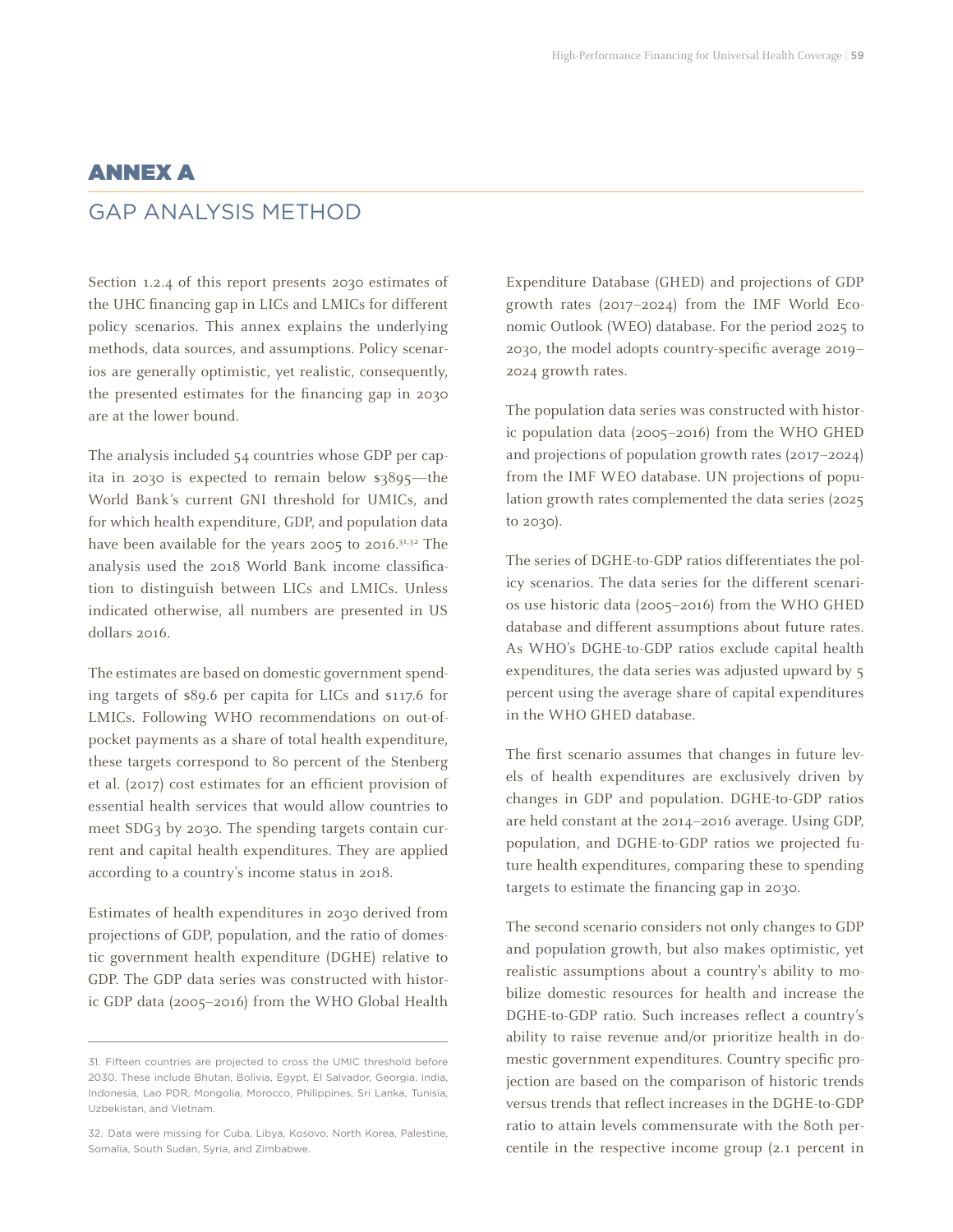LICs and of 3.4 percent in LMICs). Calculations of the 80th percentile included the 15 current LMICs whose GDP per capita in 2030 has been forecasted to exceed the current UMIC threshold. The country specific projections adopt the more favorable of the two trends in the DGHE-to-GDP ratio (historic versus attaining percentile 80 levels) with annual change rates of DGHE-to-GDP capped at 0.1 percentage points. The rational for this cap is two-fold: First, countries rarely sustain annual increases in their tax-to-GDP ratio of 0.5 percentage points (e.g., Gaspar et al. 2019) and, correspondingly, annual increases in their DGHE-to-GDP ratio of 0.05 percentage points (using the average share of health in domestic government expenditure). Second, among the 54 countries, only two out of 29 LICs and five out of 25 LMICs have been able to sustain increases in their DGHE-to-GDP ratios of more than 0.1 percentage points in the past.33

The third scenario builds on the second and assumes additional revenues from increases in taxes on tobacco, alcohol, and sugar-sweetened beverages. Estimates have been made available by the Center for Disease Dynamics, Economics and Policy (CDDEP, 2019)—for 34 countries for tobacco, for 25 countries for alcohol, and for all 54 countries for sugar-sweetened beverages. The estimates assume tax increases resulting in a 50 percent increase in the retail price and have been produced cumulatively for the period 2018 and 2028. For countries for which tax revenue estimates have not been available from CDDEP, data rest on extrapolations taking into account average per capita tax revenue and population size. To obtain a 2030 estimate, cumulative additional tax revenue estimates have been annualized. The model makes two different assumptions about the allocation of the additional tax revenues to health. In the first scenario, additional revenues are allocated according to prevailing levels of health prioritization in domestic government expenditures; in the second scenario, 50 percent of the additional revenues are allocated to health.

The fourth supplements the third scenario with estimates of additional revenue from a complete elimination of post-tax energy subsidies (coal, petroleum, natural gas, and electricity). Country specific estimates of the additional revenue from post-tax energy subsidies in 2015 have been made available by the IMF. A post-tax energy subsidy amounts to the difference between the energy price consumers pay and the optimal price that includes supply opportunity cost, environmental externalities, and foregone value-added taxes. The IMF dataset included estimates of additional revenue for 30 pre-tax subsidies for 31 out of the 54 study countries. For countries lacking IMF estimates, estimates rest on extrapolations taking into account average per capita estimates for pretax subsidies, population size, and income group averages of electricity subsidies' contribution to additional revenues. Because of the large uncertainty surrounding the future size of energy subsidies—mostly due to changes in fossil fuel prices—the 2030 estimates for additional revenue reflect levels in 2015. Estimates of the additional revenue for health rest on three additional assumptions. First, additional revenue for spending on health is limited to the pre-tax component. A pre-tax subsidy amounts only to the difference between the price consumers pay and the supply opportunity cost. Second, the pre-tax component is made available for social sector spending (to compensate lower-income households for the elimination of fossil fuel subsidies, a prerequisite also for the feasibility of subsidy reform). Third, the share of health among social spending is 20 percent—in line with the cross-country average in the 54 countries (ASPIRE, World Bank).

<sup>33.</sup> The two LICs are Malawi and Tajikistan, and the five LMICs are Congo, Lesotho, Nicaragua, Eswatini (Swaziland), and Timor-Leste.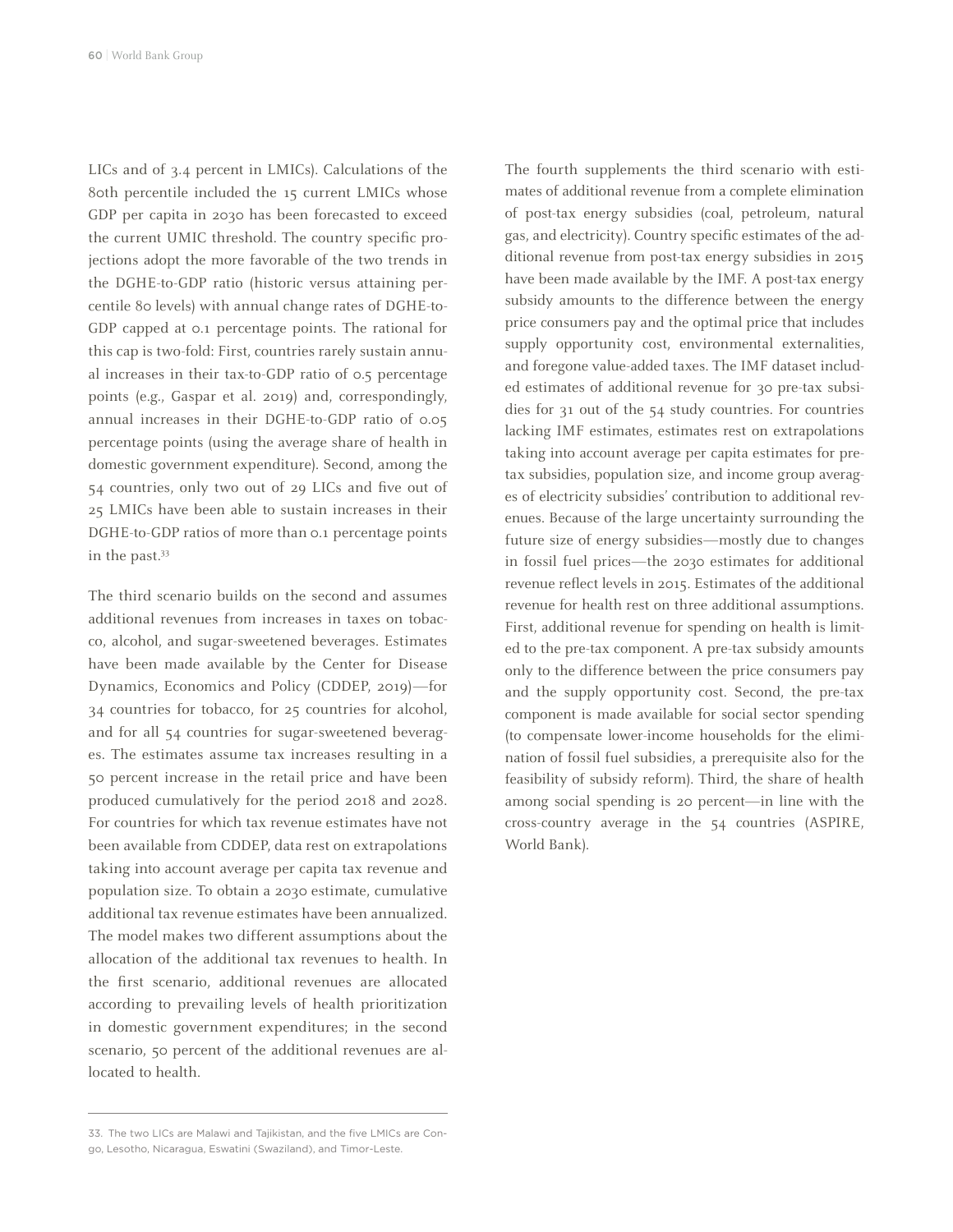#### ANNEX B

### SCALING WHAT WORKS: AREAS OF CONVERGENCE ON HEALTH-FINANCING POLICY IN DEVELOPING COUNTRIES

#### **Introduction**

Section 2.1 of the main report outlined the principal areas of convergence on health-financing policies that will ensure faster progress toward UHC. This annex provides more details of how the principles of Section 2.1 were derived. It also outlines some areas of controversy, and where country actions do not match agreed principles. Those parts are in italics.

This annex uses the Domestic Resource Use Mobilization Plus (DRUM+) framework as an organizer, as in the main report, starting with equity and efficiency in the use of resources, moving to resource mobilization and then to pooling for financial protection.

#### **A. Improve efficiency and equity in resource use (purchasing)**

Purchasing strategies can help to ensure efficient, equitable delivery of the set of quality services while keeping costs manageable. Efficiency and equity are determined by a set of interrelated decisions about where services are available, what services are available, and how they are paid for.

#### **Where guaranteed services should be available**

**Principle 1: Prioritize primary health services (at the frontline, the first point of contact between people and the health system), getting the most cost-effective services to those most in need at the most appropriate level of the service delivery system.**

• In many developing countries, primary health services—the level of first contact between people and the health system—are underfunded and of poor quality compared to other levels of care. Improving PHC services at the front line (by shifting funds where politically possible, or by giving them a higher share of additional funding) will improve both equity and efficiency. This will need to be accompanied by improvements to other inputs to front line services including health workers, medicines, etc.

• *Although there has been agreement in principle for some time, there has been little progress in developing countries. What prevents change and how to overcome obstacles need to be understood—another example of convergence in theory but not convergence in practice.*

#### **What to purchase**

**Principle 2: Define a core set of services to be guaranteed to everyone.**

- The composition of the set of health services should be selected to take into account cost-effectiveness, impact on financial protection, and equity.
- Ensuring efficiency and equity requires increased funding for prevention and promotion in most settings.
- Efficiency also required sufficient funding for other core public health functions, such as pandemic preparedness and response should also be assured.
- *There has been convergence in principle for some time, but little convergence in practice as the political demands for more treatment frequently outweigh the logic of more prevention. There is also some dispute about how much funding should be available for prevention and promotion, and whether it should be ringfenced to protect it from the encroachment of treatment.*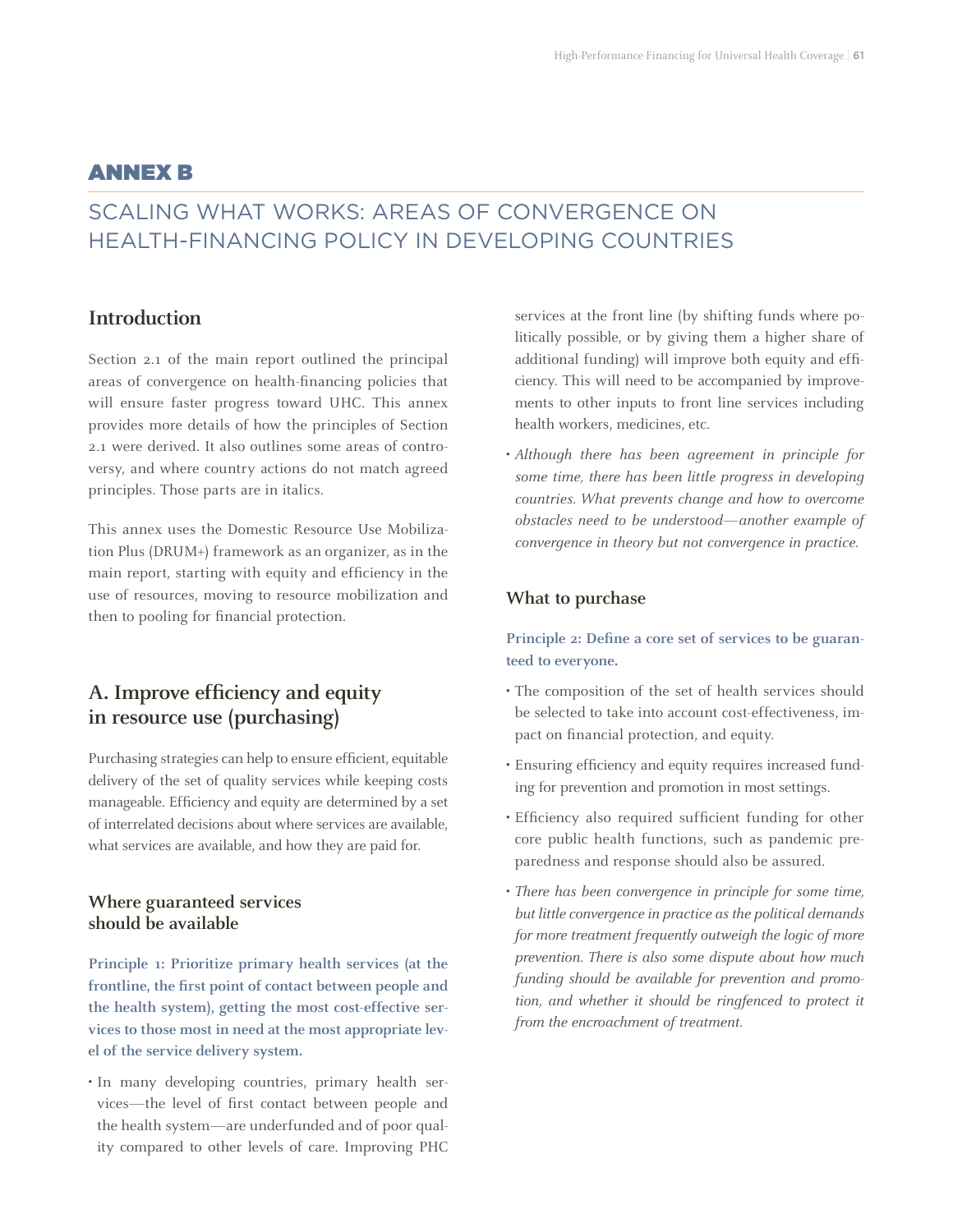#### **How to purchase**

Principle 3: Purchasing should ensure that the guar**anteed services are available with quality and at the lowest possible cost. Ideally this means paying for outcomes rather than inputs and purchasing strategically.** 

• *While the various ways of paying providers are known to have different effects on efficiency and quality, and general agreement that a blend of payment options is preferable to a single method, there is no agreement on what blend works best. Moreover, it is not yet clear how forms of strategic purchasing can be institutionalized in countries with limited technical capacities.* 

**Principle 4: Spending on ineffective or inequitable public programs (e.g., fuel subsidies that disproportionally benefit the middle class) should be repurposed, with at least some of the savings made available for health and social sectors.**

• *While there is agreement in principle, it has proved politically difficult to reduce fuel subsidies.*

#### **B. Raise sufficient resources to move closer to UHC (revenue mobilization)**

To guarantee access to a set of health services, financial resources must be sufficient to pay for these services and the necessary investment in service delivery capacity, core public health functions, and system governance. The areas of general agreement follow.

#### **Where revenues should/are likely to come from**

**Principle 5: Develop a mix of resource generation instruments that assures stability in funding flows and allows for subsequent pooling to cover the universal package of health services.**

• Countries should primarily raise resources from general government revenues supplemented as they consider appropriate by obligatory insurance contributions. Within this, relying on wage-based contributions to fund health does not ensure sustainability over time. This also means out-of-pocket payments should be minimized.

*• There is no agreement to what level out-of-pocket payments should be reduced and, if they are still levied on the guaranteed package, how to exempt the poor without leakages to the rich, and high administrative costs.* 

#### **Principle 6: Most developing countries need to raise additional government revenue as a share of GDP.**

- A range of well-tested technical measures are available to increase government revenue, including more effective collection of existing taxes and charges, expansion of tax bases, and increases in the range and level of taxes and charges.
- *Different developing countries have implemented different parts of this agenda, but many still lag behind in terms of government revenues as a share of GDP. However, in many implementation is lacking, as countries struggle to overcome the political obstacles particularly in increasing the efficiency of the public finance system.*

**Principle 7: Boost the overall share of government revenues allocated to health.**

- Many developing countries allocate a relatively low share of total government spending to health. Improving efficiency in health spending and showing results in a way the ministry of finance can understand is one way of increasing the share.
- *There is no agreement, however, on what share is appropriate.*

**Principle 8: Raise taxes on products harmful to health—including but not limited to tobacco.**

- There is agreement that these taxes improve health, raise revenue, and are more politically acceptable to the general population than other taxes.
- *There is always strong political opposition from vested interests, while where they are implemented, there is then dispute about whether they should be hypothecated for health, or for some part of health such as prevention.*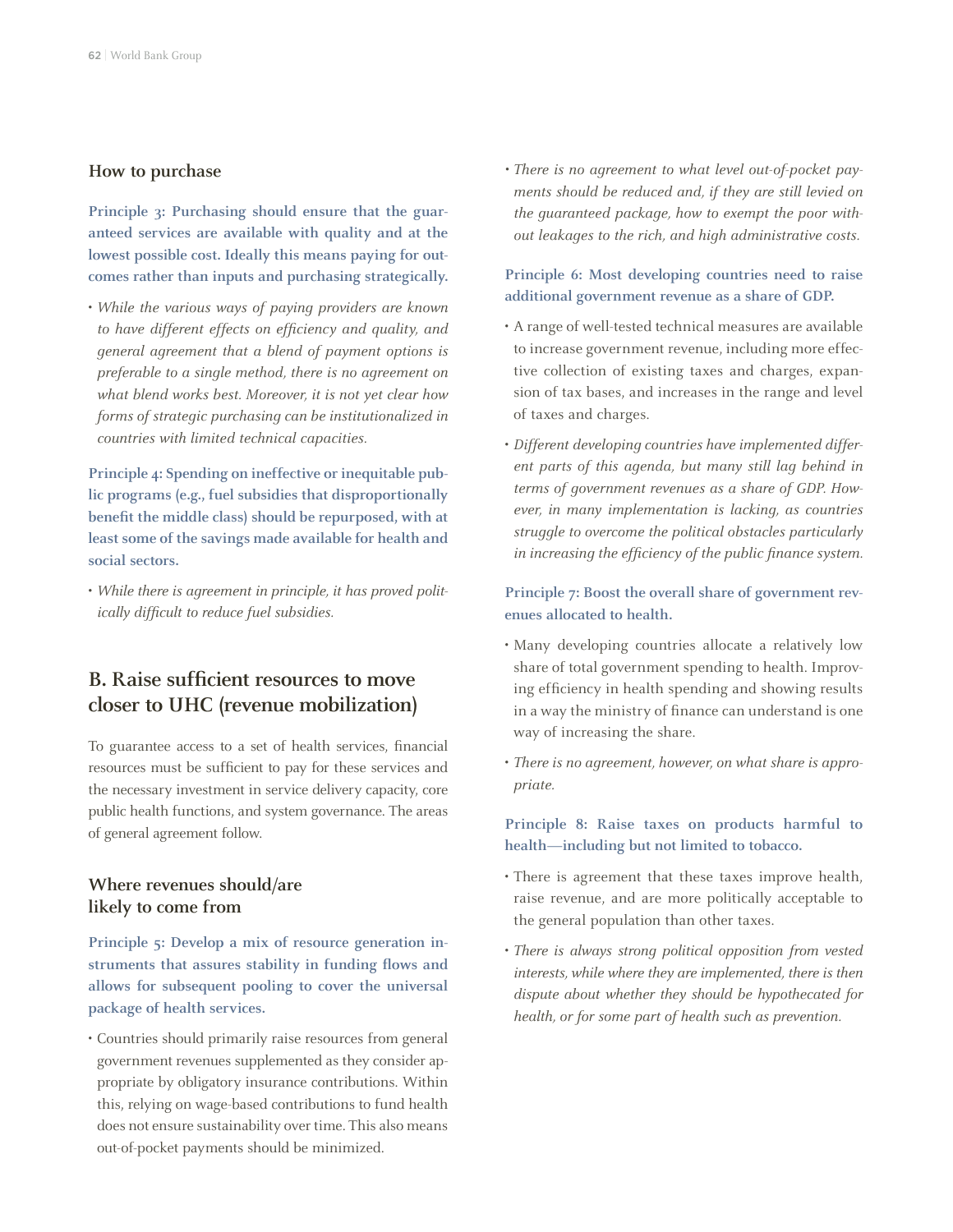**Principle 9: The equity (i.e., progressivity or regressivity) of revenue generation should always be considered, but by assessing the balance contributions to the system with transfers people receive in cash or kind.** 

- The equity of any individual revenue generation instrument is only one factor to consider in this calculus.
- *Some systems do not, in fact, compensate for inequity in revenue generation by increased equity in transfers, even if there is agreement in principle.*

#### **Where major revenues for UHC are unlikely to come from in developing countries**

While these are not principles, the following sources of revenue will not, by themselves, get countries sufficient funding for UHC.

- Developing countries cannot assume that they can rely on wage-based deductions to finance health in the short to medium term, particularly where informal employment is rampant and the rate of formalization is slow. Even high-income countries that have in the past relied predominantly on wage-based social health insurance contributions (employer and/or employee) are increasingly needing to widen the mix of sources of funding. This is in recognition that aging populations mean that wage-based deductions will be insufficient to cover the entire population, high wage-based deductions might reduce the rate of formalization of the labour force, and they can impose high operating costs on the private sector.
- Voluntary health insurance by itself will not attain UHC. Low-risk people opt out and the poor cannot afford to pay.
- The private commercial sector is not yet a significant source of funding for a guaranteed package of services. There have been some experiments in using DAH to leverage private sector funding in developing countries, mostly with DAH, but experience suggests the amount that can be leveraged is, at the moment, small (Attridge and Engen 2019).

#### **C. Pool funds to efficiently share the financial risks of ill-health and allow people to use a guaranteed set of health services at an affordable cost (pooling)**

The areas of policy consensus on how to pool funds so that a guaranteed set of health services is available at an affordable cost follow.

**Principle 10: Entitlement to access guaranteed services from pooled funds should not be linked to employment status but should be universal.**

• *Some countries still link health insurance to employment status or give different benefits to different people.*

**Principle 11: Financial protection for a set of guaranteed services can only be universally available if they are backed by funds from prepaid and pooled sources with subsidies for the indigent.**

- This also requires service delivery capacity and the health system inputs necessary to insure this, such as medicines and health workers.
- *In practice, the set of services officially guaranteed is frequently too large to be supported by the available funds, or the service delivery system does not have the capacity to deliver it, resulting in forms of implicit rationing.*

**Principle 12: Pools covering the guaranteed package should be large enough and diverse enough to resist unpredictable high expenditures of some beneficiaries.**

• Large and diverse pools can be created physically or virtually—through forms of risk equalization across pools (see below).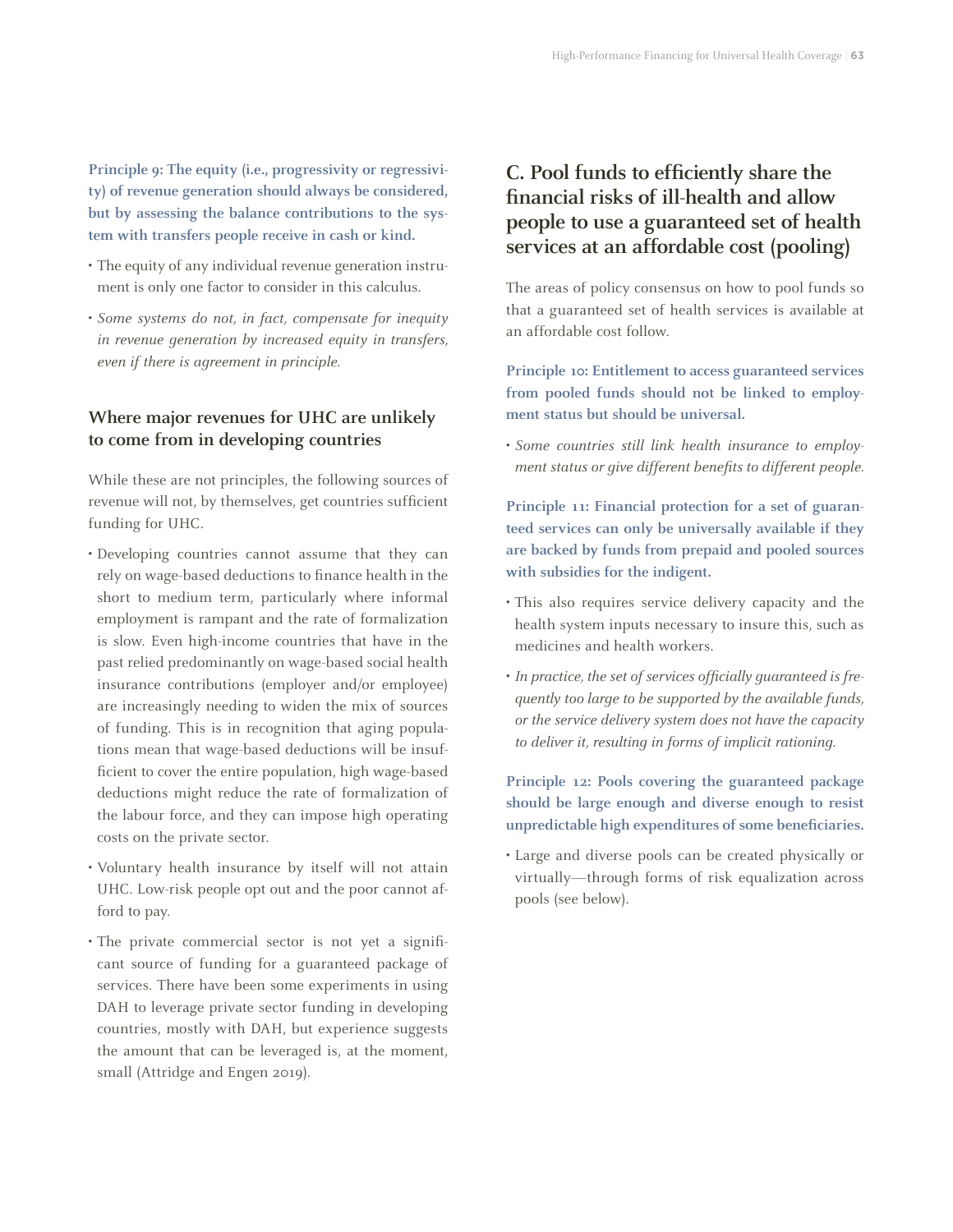**Principle 13: If countries already have multiple pools with different risk profiles for the guaranteed set of services, equalization mechanisms across pools are critical to ensure equity and financial viability.**

- There are many formulae available to do this, though they require strong information systems.
- *There is no agreement on the relative merits of single and multiple pools. Benefits of a single pool include greater efficiency in the form of lower administration costs and no need to equalize risks across pools. Possible problems include lower responsiveness to people, diseconomies of scale in large countries, and capture of the benefits by the rich and educated where the poor have access to no or only low quality services.*
- *Many developing countries maintain multiple small pools with no or limited risk equalization.*

#### **D. Cross-cutting issues: health-financing governance**

To ensure that the above principles can be applied, many developing countries government need to strengthen their capacities to develop and support the regulatory framework for health financing, and the institutions and organizational arrangements required to do so. Much of this requires leadership of a ministry of finance in collaboration with the ministry of health. In the short run, the most important principle is:

#### **Principle 14: Strengthen public financial management (PFM).**

• Strong PFM allows revenues to be directed efficiently and equitably toward UHC goals, more accountable and transparent government with less corruption, greater reliability of funding, and greater financial discipline.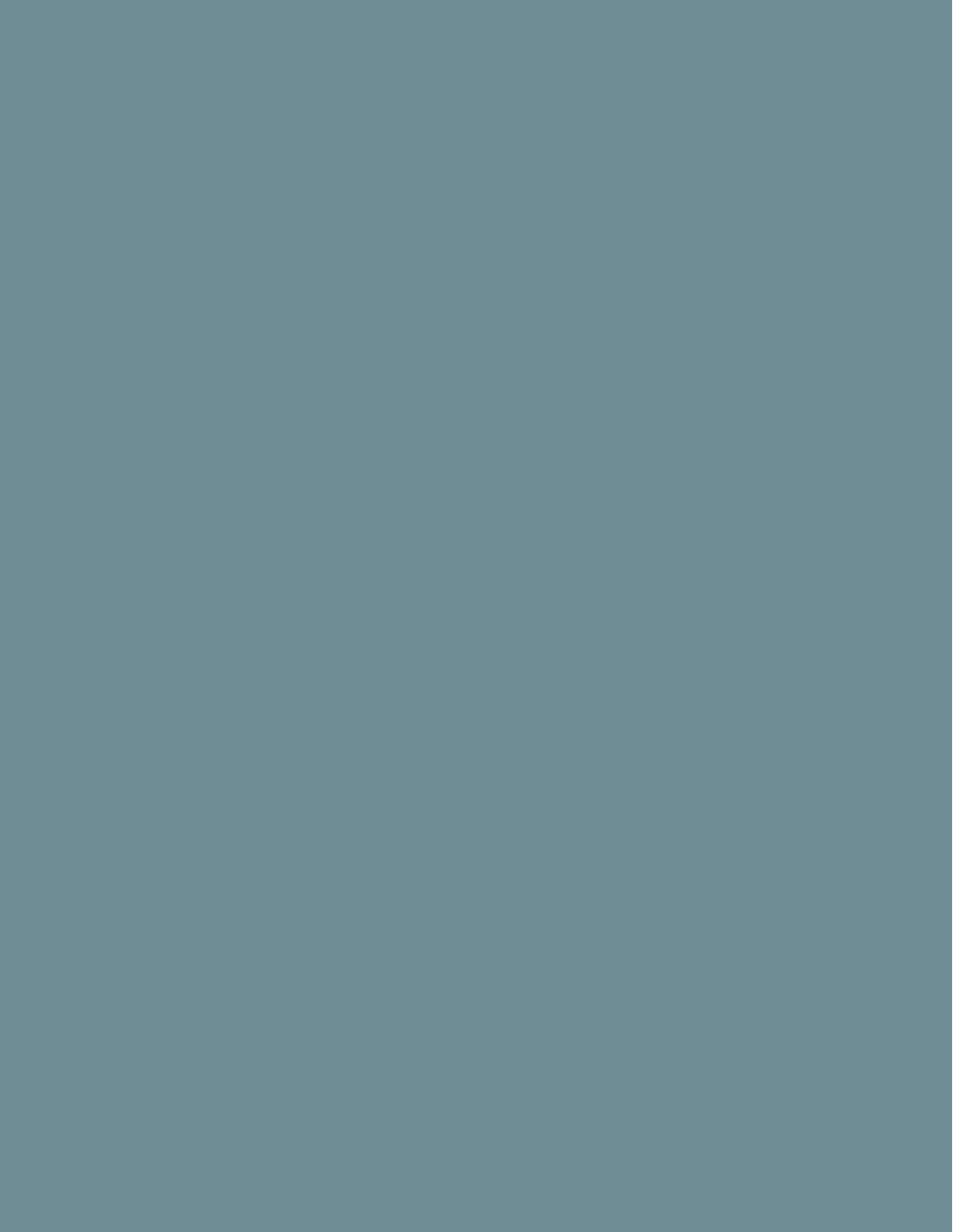#### REFERENCE LIST

- Aaberge, Rolf, Kai Liu, and Yu Zhu. 2017. "Political Uncertainty and Household Savings." *Journal of Comparative Economics, Institutions and Economic Change*, 45 (1): 154–70. [https://doi.org/10.1016/j.jce.2015.12.011.](https://doi.org/10.1016/j.jce.2015.12.011)
- Adeyi, Olusoji O., Enis Baris, Olga B. Jonas, Alec Irwin, Franck Cesar Jean Berthe, Francois G. Le Gall, and Patricio V. Marquez, et al. 2017. Drug-Resistant Infections: A Threat to Our Economic Future (Vol. 2) : Final Report (English). Washington, DC: World Bank. [http://docu](http://documents.worldbank.org/curated/en/323311493396993758/final-report)[ments.worldbank.org/curated/en/323311493396993758/](http://documents.worldbank.org/curated/en/323311493396993758/final-report) [final-report.](http://documents.worldbank.org/curated/en/323311493396993758/final-report)
- Allen, Richard, Taz Chaponda, Lesley Fisher, and Rohini Ray. 2017. "Medium-Term Budget Frameworks in Sub-Saharan African Countries." Working Paper No. 17/203. Washington, DC: IMF. https://www.imf.org/en/ Publications/WP/Issues/2017/09/11/Medium-Term-Budget-Frameworks-in-Sub-Saharan-African-Countries-45093.
- Amo-Adjei, Joshua, Kofi Aduo-Adjei, Christiana Opoku-Nyamaah, and Chimaraoke Izugbara. 2018. "Analysis of Socioeconomic Differences in the Quality of Antenatal Services in Low and Middle-Income Countries (LMICs)." PloS One 13(2): e0192513. [https://](https://doi.org/10.1371/journal.pone.0192513) [doi.org/10.1371/journal.pone.0192513](https://doi.org/10.1371/journal.pone.0192513).
- Andrews, Matt, Lant Pritchett, and Michael Woolcock. 2015. "Doing Problem Driven Work." CDI Working Paper 307. Harvard University.
- Angel, Jacqueline L., Ronald J. Angel, Mariana López-Ortega, Luis Miguel Gutiérrez Robledo, and Robert B. Wallace. 2016. "Institutional Context of Family Eldercare in Mexico and the United States." *Journal of Cross-Cultural Gerontology* 31 (3): 327–36. [https://doi.org/10.1007/](https://doi.org/10.1007/s10823-016-9291-3) [s10823-016-9291-3](https://doi.org/10.1007/s10823-016-9291-3).
- Angel-Urdinola, Diego, Abdoul Gadiry Barry, and Jamal Guennouni. 2016. Are Minimum Wages and Payroll Taxes a Constraint to the Creation of Formal Jobs in Morocco? (English). Policy Research Working Paper; No. WPS 7808. Washington, DC: World Bank Group. http://documents.worldbank.org/curated/ en/681231472660255738/Are-minimum-wages-andpayroll-taxes-a-constraint-to-the-creation-of-formaljobs-in-Morocco.
- Apella, Ignacio, and Gonzalo Zunino. 2018. "Nonstandard Forms of Employment in Developing Countries: A Study for a Set of Selected Countries in Latin America and the Caribbean and Europe and Central Asia." SSRN Scholarly Paper ID 3248803. Rochester, NY: Social Science Research Network. [https://papers.ssrn.com/](https://papers.ssrn.com/abstract=3248803) [abstract=3248803.](https://papers.ssrn.com/abstract=3248803)
- Arze del Granado, Francisco Javier, David Coady, and Robert Gillingham. 2012. "The Unequal Benefits of Fuel Subsidies: A Review of Evidence for Developing Countries." World Development 40 (11): 2234–48. [https://doi.](https://doi.org/10.1016/j.worlddev.2012.05.005) [org/10.1016/j.worlddev.2012.05.005.](https://doi.org/10.1016/j.worlddev.2012.05.005)
- Attridge, Samantha, and Lars Engen. 2019. "Blended Finance in the Poorest Countries: The Need for a Better Approach." Research reports and studies. The Overseas Development Institute (ODI). https://www.odi. org/publications/11303-blended-finance-poorest-countries-need-better-approach.
- Bai, Chong-En, and Binzhen Wu. 2014. "Health Insurance and Consumption: Evidence from China's New Cooperative Medical Scheme." *Journal of Comparative Economics, Economic Systems in the Pacific Rim Region Symposium*, 42 (2): 450–69. https://doi.org/10.1016/j. jce.2013.07.005.
- Baird, Sarah, Joan Hamory Hicks, Michael Kremer, and Edward Miguel. 2016. "Worms at Work: Long-Run Impacts of a Child Health Investment." Working Paper 21428. National Bureau of Economic Research. https:// doi.org/10.3386/w21428.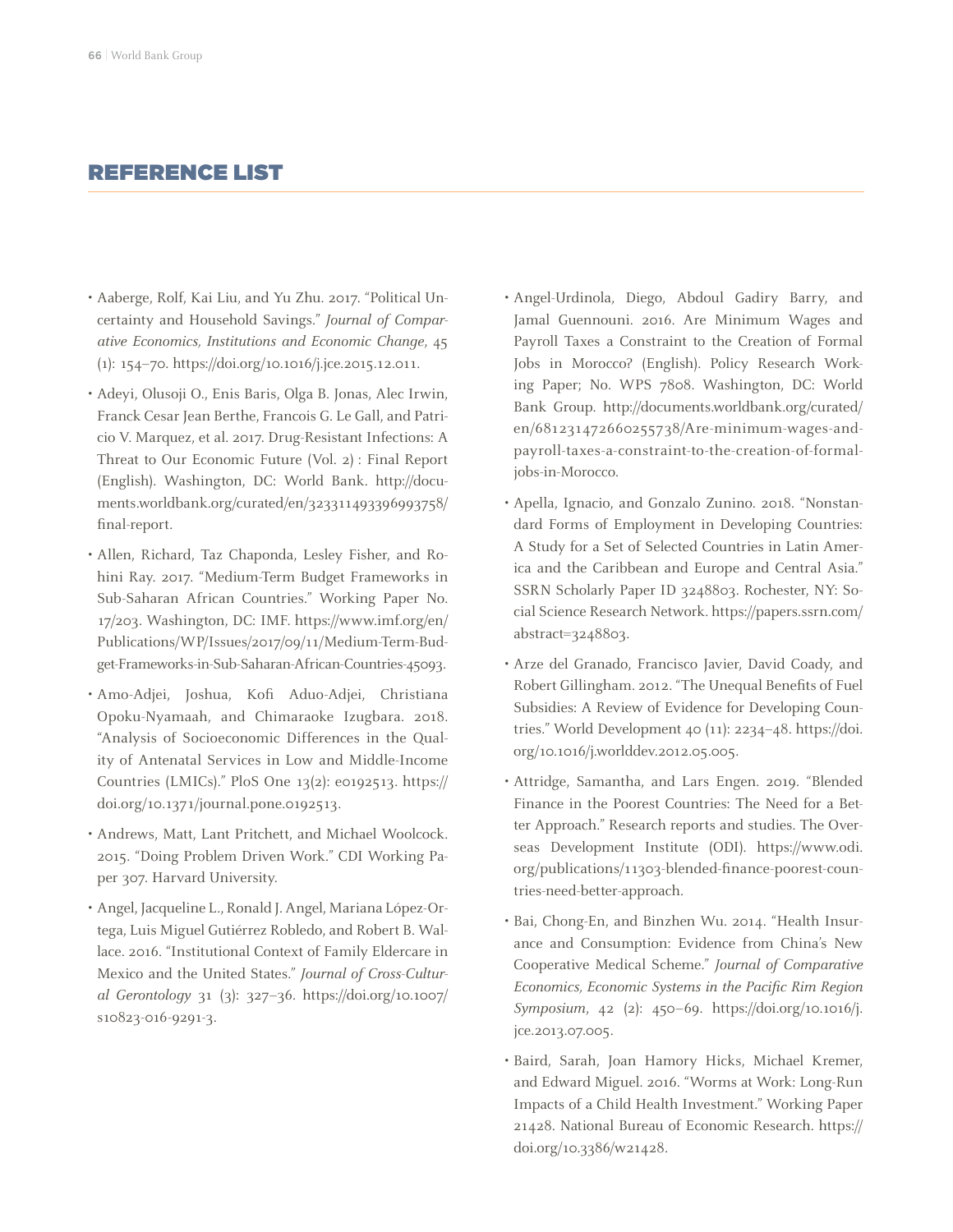- Baldacci, Emanuele, Sanjeev Gupta, and Carlos Mulas-Granados. 2010. "Restoring Debt Sustainability after Crises: Implications for the Fiscal Mix." SSRN Scholarly Paper ID 1750721. Rochester, NY: Social Science Research Network. https://papers.ssrn.com/abstract=1750721.
- Baranov, Victoria, and Hans-Peter Kohler. 2018. "The Impact of AIDS Treatment on Savings and Human Capital Investment in Malawi." *American Economic Journal: Applied Economics* 10(1): 266–306. https://doi. org/10.1257/app.20150369.
- Barroy, Helene, Elina Dale, Susan Sparkes, and Joseph Kutzin. 2018. "Budget Matters for Health: Key Formulation and Classification Issues." Health Financing Policy Brief 18(4). Geneva: World Health Organization. http:// www.who.int/health\_financing/documents/makingbudgets-work-uhc/en/.
- Barroy, Hélène, Joseph Kutzin, Ajay Tandon, Christoph Kurowski, Geir Lie, Michael Borowitz, Susan Sparkes, and Elina Dale. 2018. "Assessing Fiscal Space for Health in the SDG Era: A Different Story." Health Systems & Reform. Vol.4, no.1. https://doi.org/10.1080/23288604.2 017.1395503.
- Barroy, Helene, Zeynep Or, Ankit Kumar, and David Bernstein. 2014. Sustaining Universal Health Coverage in France: A Perpetual Challenge (English). Health, Nutrition, and Population (HNP) discussion paper. Washington, DC: World Bank Group. http://documents. worldbank.org/curated/en/452591468038118776/Sustaining-universal-health-coverage-in-France-a-perpetual-challenge.
- Barroy, Helene, Susan Sparkes, Elina Dale, and Jacky Mathonnat. 2018. "Can Low- and Middle-Income Countries Increase Domestic Fiscal Space for Health: A Mixed-Methods Approach to Assess Possible Sources of Expansion." Health Systems and Reform  $4$  (3): 214–26. https://doi.org/10.1080/23288604.2018.1441620.
- Beard, John R, Alana Officer, Islene Araujo de Carvalho, Ritu Sadana, Anne Margriet Pot, Jean-Pierre Michel, and Peter Lloyd-Sherlock, et al. 2016. "The World Report on Ageing and Health: A Policy Framework for Healthy Ageing." The Lancet 387 (10033): 2145–54. https://doi. org/10.1016/S0140-6736(15)00516-4.
- Bitran, Ricardo. 2014. "Universal Health Coverage and the Challenge of Informal Employment: Lessons from Developing Countries (English)." Health, Nutrition, and Population (HNP) discussion paper 87077. Washington, DC: World Bank Group. http://documents. worldbank.org/curated/en/698041468180275003/ Universal-health-coverage-and-the-challenge-of-informal-employment-lessons-from-developing-countries.
- Bobba, Matteo, Luca Flabbi, and Santiago Levy. 2017. "Labor Market Search, Informality and Schooling Investments." IZA Discussion Paper 11170. Institute of Labor Economics (IZA). https://econpapers.repec.org/ paper/izaizadps/dp11170.htm.
- Bousquet, Franck. 2017. "Fragility, Conflict, and Violence." Trust Fund Annual Report. World Bank. http://documents.worldbank.org/curated/en/4285115 21809720471/683696272\_201803110085157/additional/124547-REVISED-PUBLIC-17045-TF-Annual-Report-web-Apr17.pdf.
- Braveman, Paula, and Laura Gottlieb. 2014. "The Social Determinants of Health: It's Time to Consider the Causes of the Causes." Public Health Reports (Washington, D.C.: 1974) 129 Suppl 2 (February): 19–31. https://doi. org/10.1177/00333549141291S206.
- Brumby, James, and Richard Hemming. 2013. "Medium-Term Expenditure Frameworks." In *The International Handbook of Public Financial Management,* edited by Richard Allen, Richard Hemming, and Barry H. Potter, 219–36. London: Palgrave Macmillan UK. https://doi. org/10.1057/9781137315304\_11.
- Buchan, James, Ibadat S. Dhillon, and James Camplbell. 2017. "Health Employment and Economic Growth An Evidence Base." Geneva: World Health Organization. http://www.who.int/hrh/resources/health\_employment-and-economic-growth/en/.
- Buchmueller, Thomas C., and Robert G. Valletta. 1996. "The Effects of Employer-Provided Health Insurance on Worker Mobility." ILR Review 49 (3): 439–55. https:// doi.org/10.1177/001979399604900304.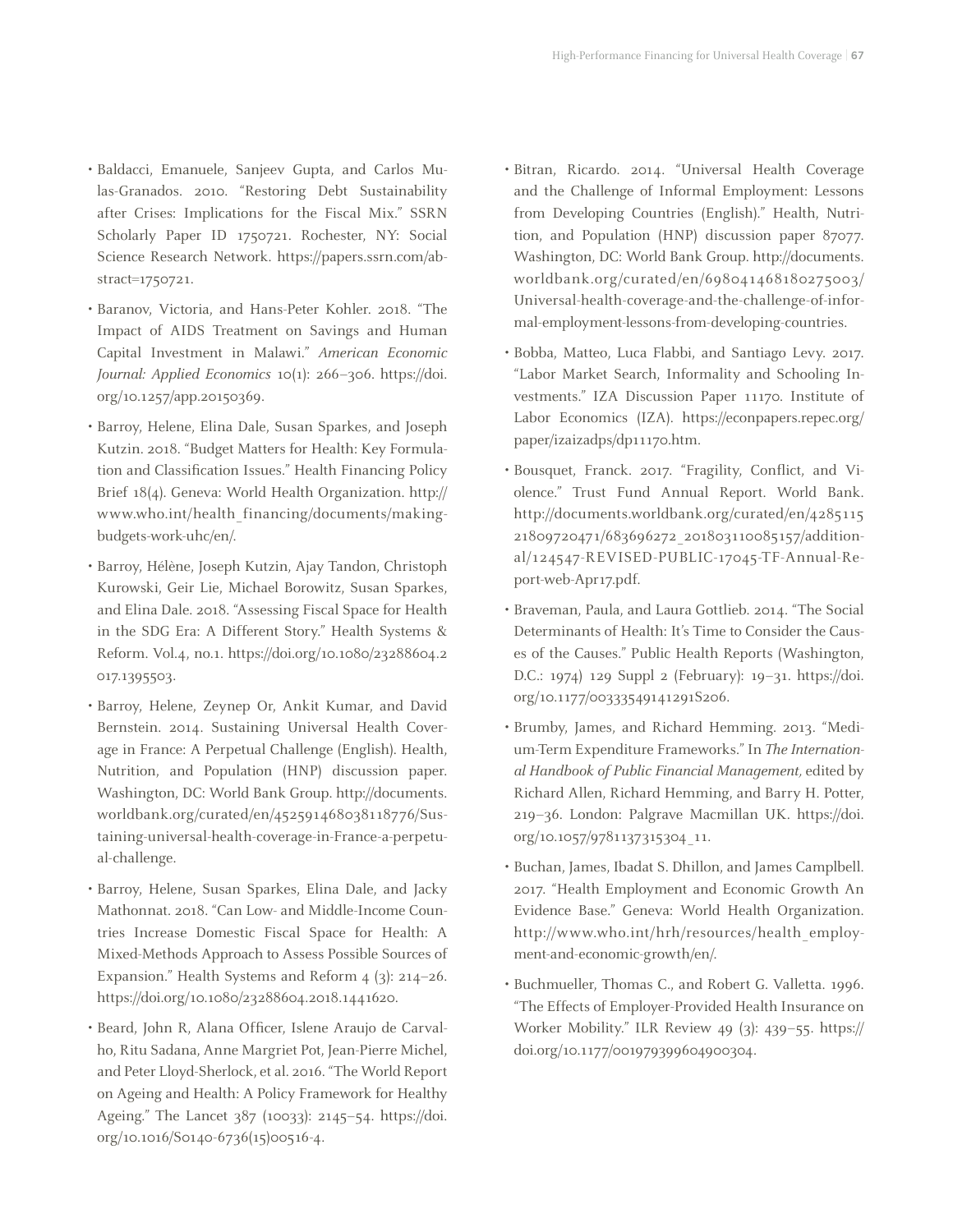- Cangiano, Marco, Teresa Curristine, and Michel Lazare. 2013. Public Financial Management and Its Emerging Architecture. Washington, DC: IMF. https://www.imf.org/ en/Publications/Books/Issues/2016/12/31/Public-Financial-Management-and-Its-Emerging-Architecture-40035.
- Carter, Patty. 2018. "Why Subsidise the Private Sector? What Donors Are Trying to Achieve, and What Success Looks Like." Research reports and studies. The Overseas Development Institute (ODI). https://www.odi.org/ publications/10064-why-subsidise-private-sector-whatdonors-are-trying-achieve-and-what-success-looks.
- Cashin, Cheryl, Susan Sparkes, Hélène Barroy, Joseph Kutzin, and Sheila O'Dougherty. 2017. "Aligning Public Financial Management and Health Financing: Sustaining Progress toward Universal Health Coverage." Health Financing Working Paper 4. Geneva: World Health Organization. https://apps.who.int/iris/handle/10665/254680.
- C. Cashin, ed. 2015. Assessing Health Provider Payment Systems: A Practical Guide for Countries Working Toward Universal Health Coverage. Joint Learning Network for Universal Health Coverage. http://www.jointlearningnetwork.org/resources/assessing-health-provider-payment-systems-a-practical-guide-for-countries-w
- Chen, Wen, Qi Zhang, Andre M N Renzaho, Fangjing Zhou, Hui Zhang, and Li Ling. 2017. "Social Health Insurance Coverage and Financial Protection among Rural-to-Urban Internal Migrants in China: Evidence from a Nationally Representative Cross-Sectional Study." BMJ Global Health 2 (4). https://doi.org/10.1136/bmjgh-2017-000477.
- Cheung, Diana, and Ysaline Padieu. 2015. "Heterogeneity of the Effects of Health Insurance on Household Savings: Evidence from Rural China." World Development 66 (C): 84-103.
- Chuhan-Pole, Punam, Vijdan Korman, Paul Brenton, Cesar Calderon, Mariano Cortes, Natasha De Andrade Falcao, Kebede Feda, et al. 2018. "Assessing Africa's Policies and Institutions: 2017 CPIA Results for Africa (English)." Washington, DC: World Bank. http://documents. worldbank.org/curated/en/850151531856335222/Assessing-Africas-policies-and-institutions-2017-CPIA-results-for-Africa.
- Coady, David, Ian Parry, Nghia-Piotr Le, and Baoping Shang. 2019. "Global Fossil Fuel Subsidies Remain Large: An Update Based on Country-Level Estimates." Working Paper 19/89. Washington, DC: IMF. https:// www.imf.org/en/Publications/WP/Issues/2019/05/02/ Global-Fossil-Fuel-Subsidies-Remain-Large-An-Update-Based-on-Country-Level-Estimates-46509.
- Colgan, Anne, Lisa Anne Kennedy, and Doherty Nuala. 2014. "A Primer on implementing whole of government approaches." Dublin: Center for Effective Services. https://www.effectiveservices.org/downloads/CES\_ Whole of Government Approaches.pdf.
- Commission on Macroeconomics and Health and World Health Organization. 2001. "Macroeconomics and Health: Investing in Health for Economic Development : Executive Summary / Report of the Commission on Macroeconomics and Health." WHO. http://www. who.int/iris/handle/10665/42463.
- Cordes, Till, Tidiane Kinda, Priscilla S Muthoora, and Anke Weber. 2015. "Expenditure Rules : Effective Tools for Sound Fiscal Policy?" Working Paper No. 15/29. Washington, DC: IMF. https://www.imf.org/en/Publications/WP/Issues/2016/12/31/Expenditure-Rules-Effective-Tools-for-Sound-Fiscal-Policy-42706.
- Cotlear, Daniel, Somil Nagpal, Owen K. Smith, Ajay Tandon, and Rafael A. Cortez. 2015. "Going Universal : How 24 Developing Countries Are Implementing Universal Health Coverage Reforms from the Bottom Up." Washington, DC: World Bank. http://documents. worldbank.org/curated/en/936881467992465464/ Going-universal-how-24-developing-coun tries-are-implementing-universal-health-coverage-reforms-from-the-bottom-up.
- Crivelli, Ernesto, Ruud A De Mooji, and Michael Keen. 2015. "Base Erosion, Profit Shifting and Developing Countries." Working Paper No. 15/118. Washington, DC: IMF. https://www.imf.org/en/Publications/WP/ Issues/2016/12/31/Base-Erosion-Profit-Shifting-and-Developing-Countries-42973.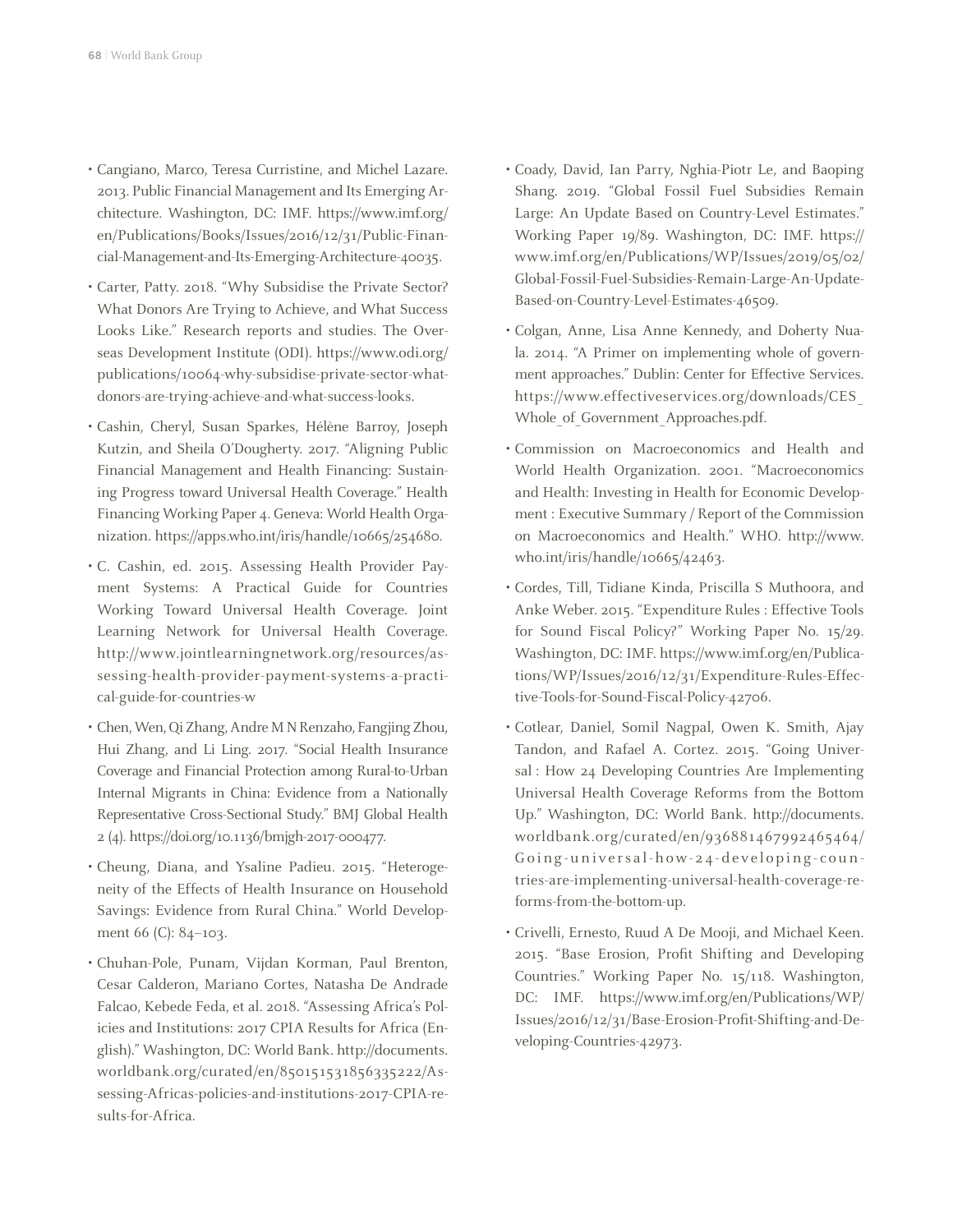- Datta, Anupama. 2017. "Old Age Homes in India: Sharing the Burden of Elderly Care with the Family." In Elderly Care in India: Societal and State Responses, edited by S. Irudaya Rajan and Gayathri Balagopal, 77–93. Singapore: Springer Singapore. https://doi. org/10.1007/978-981-10-3439-8\_5.
- Dieleman, Joseph L, and Michael Hanlon. 2014. "Measuring the Displacement and Replacement of Government Health Expenditure." Health Economics 23 (2): 129–40. https://doi.org/10.1002/hec.3016.
- Downes, Ronnie, Lisa von Trapp, and Scherie Nicol. 2017. "Gender Budgeting in OECD Countries." OECD Journal on Budgeting 16 (3): 71–107. https://doi. org/10.1787/budget-16-5jfq80dq1zbn.
- EY Tax Insights for Business Leaders. "The Latest On BEPS 7 November 2016." https://taxinsights.ey.com/ archive/archive-news/the-latest-on-beps-7-november-2016.aspx.
- Fan, Victoria Y, Dean T Jamison, and Lawrence H Summers. 2018. "Pandemic Risk: How Large Are the Expected Losses?" Bulletin of the World Health Organization 96 (2): 129–34. https://doi.org/10.2471/BLT.17.199588.
- Fan, Victoria Y., and William D. Savedoff. 2014. "The Health Financing Transition: A Conceptual Framework and Empirical Evidence." Social Science & Medicine (1982) 105 (March): 112–21. https://doi.org/10.1016/j. socscimed.2014.01.014.
- Farooq, Ammar, and Adriana Kugler. 2016. "Beyond Job Lock: Impacts of Public Health Insurance on Occupational and Industrial Mobility." Working Paper 22118. National Bureau of Economic Research. https://doi. org/10.3386/w22118.
- Fenochietto, Ricardo, and Carola Pessino. 2013. "Understanding Countries' Tax Effort." SSRN Scholarly Paper ID 2372060. Rochester, NY: Social Science Research Network. https://papers.ssrn.com/abstract=2372060.
- Flabbi, Luca, and Roberta Gatti. 2018. "A Primer on Human Capital." Policy Research Working Paper; No. 8309. Washington, DC: The World Bank. https://openknowledge.worldbank.org/handle/10986/29219
- Fletcher, Jason M., and David E. Frisvold. 2014. "The Long Run Health Returns to College Quality." Review of Economics of the Household 12 (2): 295–325. https:// doi.org/10.1007/s11150-012-9150-0.
- Friedberg, M. W., Hussey, P. S., and Schneider, E. C. 2010. "Primary care: a critical review of the evidence on quality and costs of health care." Health Affairs, 29(5), 766-772.
- Fryatt, Robert, Sara Bennett, and Agnes Soucat. 2017. "Health Sector Governance: Should We Be Investing More?" BMJ Global Health 2 (2): e000343. https://doi. org/10.1136/bmjgh-2017-000343.
- Galasso, Emanuela, and Adam Wagstaff. 2016. "The Economic Costs of Stunting and How to Reduce Them." Policy Research Note, Washington D.C: World Bank
- Galasso, Emanuela, and Adam Wagstaff. 2019. "The Aggregate Income Losses from Childhood Stunting and the Returns to a Nutrition Intervention Aimed at Reducing Stunting." Economics and Human Biology, https://doi.org/10.1016/j.ehb.2019.01.010.
- Garganta, Santiago, and Leonardo Gasparini. 2015. "The Impact of a Social Program on Labor Informality: The Case of AUH in Argentina." Journal of Development Economics 115 (C): 99–110.
- Gaspar, Victor, Laura Jaramillo, and Philippe Wingender. 2016. "Tax Capacity and Growth: Is There a Tipping Point?" Working Paper, 16/234. Washington, DC: IMF. https://www.imf.org/en/Publications/WP/ Issues/2016/12/31/Tax-Capacity-and-Growth-Is-there-a-Tipping-Point-44436.
- Gaspar, Victor, David Amaglobeli, Mercedes Garcia-Escribano, Delphine Prady, and Mauricio Soto. 2019. "Fiscal Policy and Development: Human, Social, and Physical Investments for the SDGs." Staff Discussion Notes No. 19/03. Washington, DC: IMF. https://www.imf.org/en/ Publications/Staff-Discussion-Notes/Issues/2019/01/18/ Fiscal-Policy-and-Development-Human-Social-and-Physical-Investments-for-the-SDGs-46444.
- Gee, Jim, and Mark Button. 2015. The Financial Cost of Healthcare Fraud: What Data from around the World Shows. PKF Littlejohn LLP and Univesity of Portsmouth.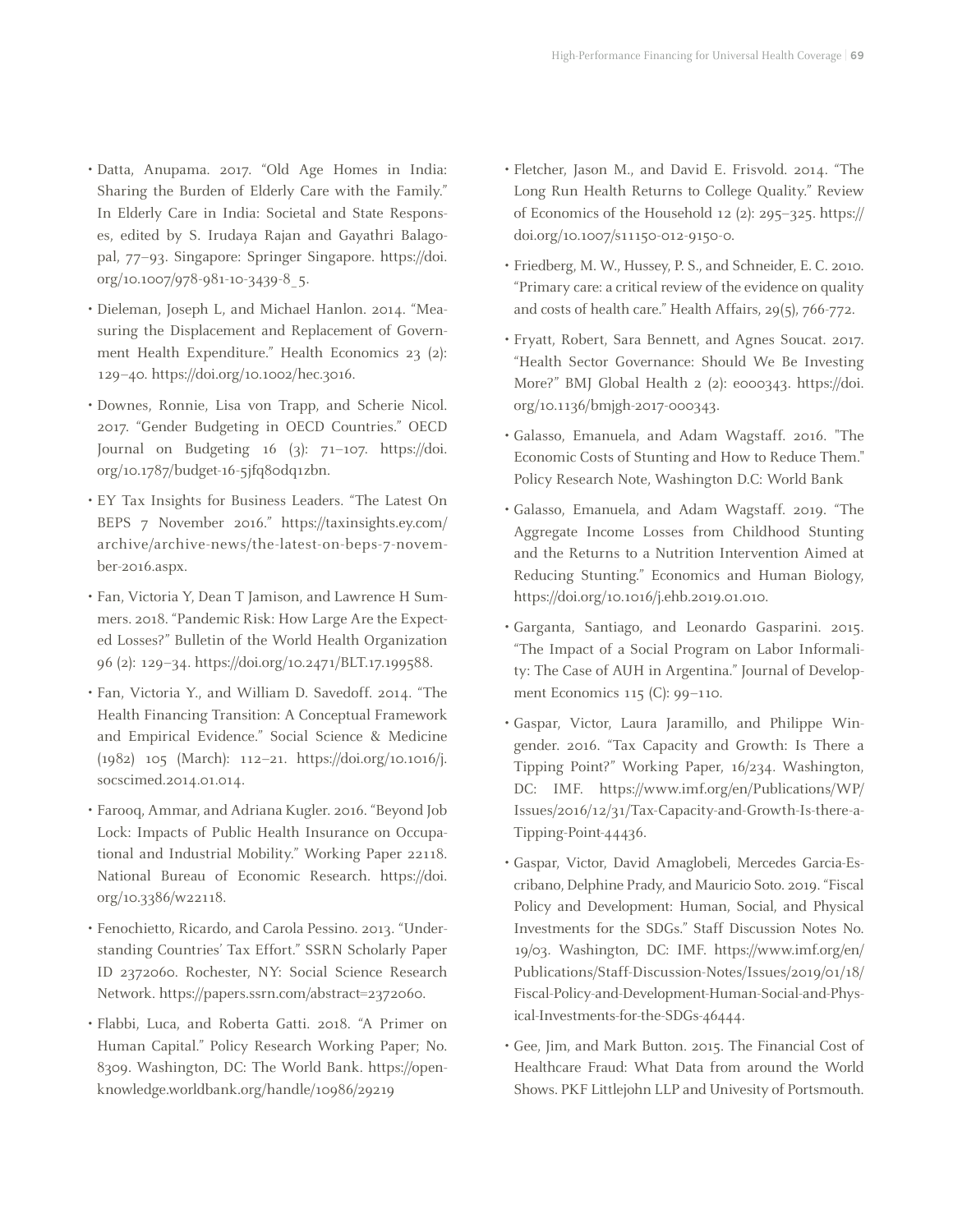- Glinskaya, Elena E., and Zhanlian Feng. 2018. Options for Aged Care in China: Building an Efficient and Sustainable Aged Care System (English). Washington, DC: World Bank Group. http://documents.worldbank.org/ curated/en/171061542660777579/Options-for-Aged-Care-in-China-Building-an-Efficient-and-Sustainable-Aged-Care-System.
- Goryakin, Yevgeniy, Paul Revill, Andrew Mirelman, Rohan Sweeney, Jessica Marie Ochalek, and Marc Eckart Suhrcke. 2017. "Public Financial Management and Health Service Delivery: A Literature Review." The Overseas Development Institute (ODI).
- Gottret, Pablo, George J. Schieber, and Hugh R. Waters. 2008. "Good Practices in Health Financing : Lessons from Reforms in Low and Middle-Income Countries." 44644. The World Bank. http://documents.worldbank. org/curated/en/987711468315362167/Good-practices-inhealth-financing-lessons-from-reforms-in-low-and-middle-income-countries.
- Graves, Casey M., Annie Haakenstad, and Joseph L. Dieleman. 2015. "Tracking Development Assistance for Health to Fragile States: 2005–2011." Globalization and Health 11 (1): 12. https://doi.org/10.1186/s12992-015- 0097-9.
- Gupta, Vinay, Ranu Dhillon, and Robest Yates. 2015. "Financing Universal Health Coverage by Cutting Fossil Fuel Subsidies." *The Lancet Global Health* 3 (6). https:// doi.org/10.1016/S2214-109X(15)00007-8.
- Gustafsson-Wright, Emily, Izzy Boggild-Jones, Dean Segell, and Justice DFurland. 2017. "Impact Bonds in Developing Countries: Early Learnings from the Field." Brookings (blog). September 18, 2017. https://www. brookings.edu/research/impact-bonds-in-developingcountries-early-learnings-from-the-field/.
- Habicht, T., M. Reinap, K. Kasekamp, R. Sikkut, L. Aaben, and E. Ginneken Van. 2018. "Estonia: Health System Review." Health Systems in Transition 20 (1): 1–189.
- Herciu, Mihaela, and Claudia Ogrean. 2015. "Wealth, Competitiveness, and Intellectual Capital – Sources for Economic Development." Procedia Economics and Finance 27 (December): 556–66. https://doi.org/10.1016/ S2212-5671(15)01033-3.
- Holzmann, Robert. 2018. "The Portability of Social Benefits across Borders." IZA World of Labor, October. https://doi.org/10.15185/izawol.452.
- Hone, Thomas, Davide Rasella, Mauricio Barreto, Rifat Atun, Azeem Majeed, and Christopher Millett. 2017. "Large Reductions in Amenable Mortality Associated with Brazil's Primary Care Expansion and Strong Health Governance." Health Affairs 36 (1): 149–58. https://doi.org/10.1377/hlthaff.2016.0966
- Hu, Bo. 2019. "Projecting Future Demand for Informal Care among Older People in China: The Road towards a Sustainable Long-Term Care System." Health Economics, Policy and Law, June. https://www.cambridge.org/ core/journals/health-economics-policy-and-law.
- Huber, Caroline, Lyn Finelli, and Warren Stevens. 2018. "The Economic and Social Burden of the 2014 Ebola Outbreak in West Africa." *The Journal of Infectious Diseases* 218 (suppl\_5): S698–704. https://doi.org/10.1093/ infdis/jiy213.
- ILO. 2018. Women and Men in the Informal Economy: A Statistical Picture. Third Edition.". ILO. http://www. ilo.org/global/publications/books/WCMS\_626831/lang- -en/index.htm.
- ILO, 2019. Access to decent work for refugees and other forcibly displaced persons. https://www.itcilo. org/en/areas-of-expertise/labour-migration/access-to-labour-markets-for-refugees
- Imam, Patrick A., and Davina Jacobs. 2014. "Effect of Corruption on Tax Revenues in the Middle East." Working Paper No. 07/270. Washington, DC: IMF.
- IMF. 2010. "Macro-Fiscal Implications of Health Care Reform in Advanced and Emerging Economies." Policy Paper. Washington, DC: IMF. https://www.imf.org/external/np/pp/eng/2010/122810.pdf.
- ———. 2016a. "Analyzing and Managing Fiscal Risks - Best Practices." Policy Paper. Washington, DC.: IMF. https://www.imf.org/en/Publications/Policy-Papers/Issues/2016/12/31/Analyzing-and-Managing-Fiscal-Risks-Best-Practices-PP5042.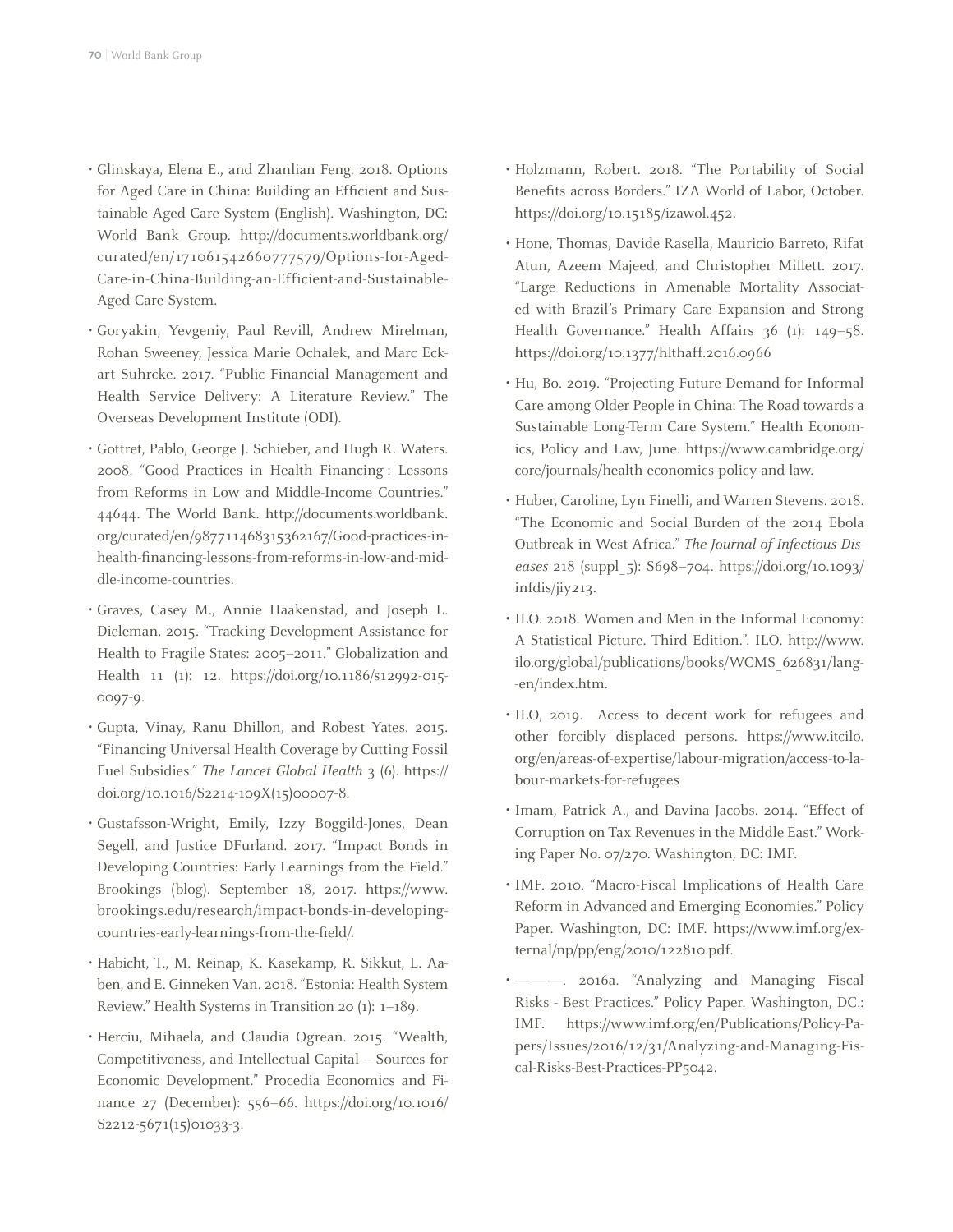- ———. 2016b. Assessing fiscal space: an initial consistent set of considerations. IMF Staff Paper. https:// www.imf.org/en/Publications/Policy-Papers/Issues/2017/01/13/pp5080-Assessing-Fiscal-Space-An-Initial-Consistent-Set-of-Considerations
- ———. 2019. World Economic Outlook, April 2019: Growth Slowdown, Precarious Recovery. Washington, DC: IMF. https://www.imf.org/en/Publications/WEO/ Issues/2019/03/28/world-economic-outlook-april-2019.
- Institute for Health Metrics and Evaluation (IHME). Financing Global Health 2017: Funding Universal Health Coverage and the Unfinished HIV/AIDS Agenda. Seattle, WA: IHME, 2018.
- Jackson, Teresa L. 2009. "One Dollar in Seven: Scoping the Economics of Patient Safety A Literature Review Prepared for the Canadian Patient Safety Institute."
- Jamison, Dean T, Lawrence H Summers, George Alleyne, Kenneth J Arrow, Seth Berkley, Agnes Binagwaho, and Flavia Bustreo, et al. 2013. "Global Health 2035: A World Converging within a Generation." *The Lancet*  382 (9908): 1898–1955. https://doi.org/10.1016/S0140- 6736(13)62105-4.
- Johnson, Niall P. A. S., and Juergen Mueller. 2002. "Updating the Accounts: Global Mortality of the 1918-1920 'Spanish' Influenza Pandemic." Bulletin of the History of Medicine 76 (1): 105–15.
- Johnson, Shanthi, Swati Madan, Jade Vo, and Ansa Pottkett. 2018. "A Qualitative Analysis of the Emergence of Long Term Care (Old Age Home) Sector for Seniors Care in India: Urgent Call for Quality and Care Standards." Ageing International 43 (3): 356–65. https:// doi.org/10.1007/s12126-017-9302-x
- Junquera-Varela, Raul Felix; Verhoeven, Marinus; Shukla, Gangadhar Prasad; Haven, Bernard James; Awasthi, Rajul; Moreno-Dodson, Blanca. 2017. Strengthening domestic resource mobilization: moving from theory to practice in low- and middle-income countries (English). Directions in development; public sector governance. Washington, D.C.: World Bank Group. http://documents.worldbank.org/curated/en/970941498201633115/ Strengthening-domestic-resource-mobilization-moving-from-theory-to-practice-in-low-and-middle-income-countries
- Kaboré, Roch Marc Christian, Erna Solberg, Melinda Gates, and Jim Yong Kim. 2018. "Financing the SDGs: Mobilising and Using Domestic Resources for Health and Human Capital." *The Lancet* 392 (10158): 1605–7. https://doi.org/10.1016/S0140-6736(18)32597-2.
- Katyal, Sonal. 2018. "Patterns of Utilisation of Material Healthcare Services In Haryana, India." Asia Pacific Journal of Health Management 13 (1): 35–49. https://doi. org/10.24083/apjhm.v13i1.29.
- Ke, Xu, Priyanka Saksena, and Alberto Holly. 2011. "The Determinants of Health Expenditure: A Country-Level Panel Data Analysis." A Working Paper of the Results for Development Institute (R4D). https://www.who.int/ health\_financing/documents/report\_en\_11\_deter-he.pdf
- Kitao, Sagiri. 2018. "Policy Uncertainty and Cost of Delaying Reform: The Case of Aging Japan." Review of Economic Dynamics 27: 81–100.
- Kojima, Masami, and Doug Koplow. 2015. Fossil Fuel Subsidies: Approaches and Valuation (English). Policy Research Working Papers, no. WPS 7220. The World Bank. https://doi.org/10.1596/1813-9450-7220
- Kopecky, Karen A., and Tatyana Koreshkova. 2014. "The Impact of Medical and Nursing Home Expenses on Savings." *American Economic Journal: Macroeconomics* 6 (3): 29–72. https://doi.org/10.1257/mac.6.3.29.
- Kringos, Dionne, Wienke Boerma, Yann Bourgueil, Thomas Cartier, Toni Dedeu, Toralf Hasvold, Allen Hutchinson, et al. 2013. "The Strength of Primary Care in Europe: An International Comparative Study." Br J Gen Pract 63 (616): e742–50. https://doi.org/10.3399/bjgp13X674422.
- Kruk, Margaret E, Anna D Gage, Catherine Arsenault, Keely Jordan, Hannah H Leslie, Sanam Roder-DeWan, and Olusoji Adeyi, et al. 2018. "High-Quality Health Systems in the Sustainable Development Goals Era: Time for a Revolution." *The Lancet Global Health* 6 (11): e1196– 1252. https://doi.org/10.1016/S2214-109X(18)30386-3.
- Kuan, Chung-Ming, and Chien-Liang Chen. 2013. "Effects of National Health Insurance on Precautionary Saving: New Evidence from Taiwan." Empirical Economics 44 (2): 921–43. https://doi.org/10.1007/s00181-011-0533-5.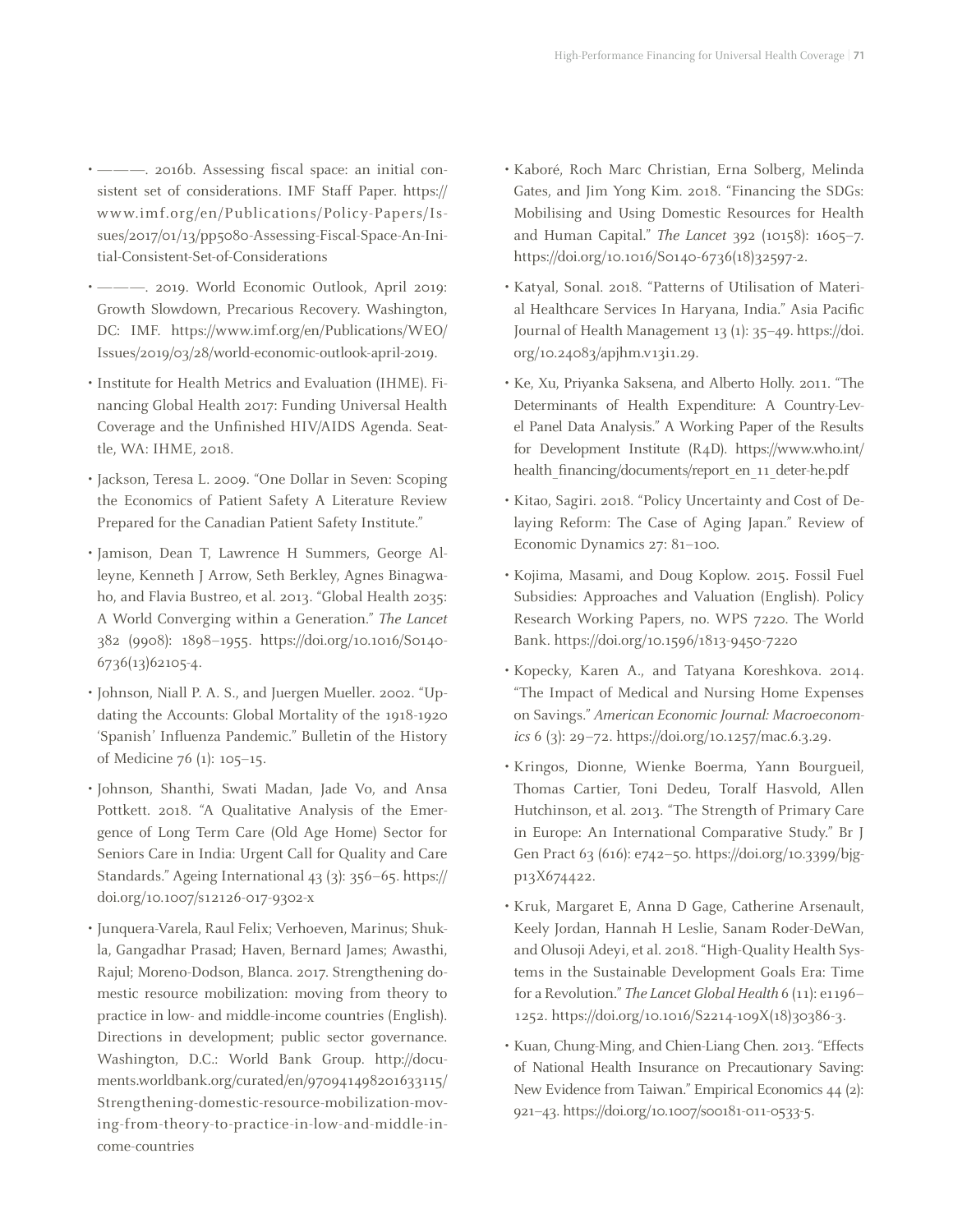- Kugler, Adriana, Maurice Kugler, and Luis Omar Herrera Prada. 2017. "Do Payroll Tax Breaks Stimulate Formality? Evidence from Colombia's Reform." Working Paper 23308. National Bureau of Economic Research. https://doi.org/10.3386/w23308.
- Kutzin, Joseph, Winnie Yip, and Cheryl Cashin. 2016. Alternative Financing Strategies for Universal Health Coverage. *World Scientific Handbook of Global Health Economics and Public Policy*, 267–309. World Scientific Series in Global Health Economics and Public Policy. World Scientific. https://doi. org/10.1142/9789813140493\_0005.
- Lagarde, Mylene, Andy Haines, and Natasha Palmer. 2007. "Conditional Cash Transfers for Improving Uptake of Health Interventions in Low- and Middle-Income Countries: A Systematic Review." JAMA 298 (16): 1900–1910. https://doi.org/10.1001/jama.298.16.1900.
- Le, Tuan Minh, Blanca Moreno-Dodson, and Nihal Bayraktar. 2012. "Tax Capacity and Tax Effort: Extended Cross-Country Analysis from 1994 to 2009." Policy Research Working Paper; No. 6252. Washington, DC: World Bank. http://documents.worldbank.org/curated/ en/534031468332056098/Tax-capacity-and-tax-effortextended-cross-country-analysis-from-1994-to-2009.
- Lee, Jong-Wha, and Warwick J. McKibbin. 2004. Estimating the Global Economic Costs of SARS. National Academies Press (US). https://www.ncbi.nlm.nih.gov/ books/NBK92473/.
- Lee, Ronald, and Andrew Mason. 2017. "Cost of Aging." *Finance & Development* 54 (1): 7–9.
- Lei, Peng, Zhixin Feng, and Zhuochun Wu. 2016. "The Availability and Affordability of Long-Term Care for Disabled Older People in China: The Issues Related to Inequalities in Social Security Benefits." Archives of Gerontology and Geriatrics 67 (November): 21–27. https://doi.org/10.1016/j.archger.2016.06.018.
- Leslie, Hannah H, Donna Spiegelman, Xin Zhou, and Margaret E Kruk. 2017. "Service Readiness of Health Facilities in Bangladesh, Haiti, Kenya, Malawi, Namibia, Nepal, Rwanda, Senegal, Uganda and the United Republic of Tanzania." Bulletin of the World Health Organization 95 (11): 738–48. https://doi.org/10.2471/ BLT.17.191916.
- Mahal, Ajay, Anup Karan, and Michael Engelgau. 2010. "The Economic Implications of Non-Communicable Disease for India." Health, Nutrition and Population (HNP) Discussion Paper. Washington, DC: World Bank. http://documents.worldbank.org/curated/en/488911468041673131/The-economic-implications-of-non-communicable-disease-for-India.
- Maisonneuve, C. and J. Oliveira Martins. 2014. "The future of health and long-term care spending", OECD Journal: Economic Studies, vol. 2014/1. https://doi. org/10.1787/eco\_studies-2014-5jz0v44s66nw.
- Marquez, Patricio V. 2014. "Antimicrobial Resistance: A new global public health 'ticking bomb'?" World Bank Group Blogs. July 28, 2014. https://blogs.worldbank. org/health/antimicrobial-resistance-new-global-public-health-ticking-bomb.
- Marquez, Patricio V., and Blanca Moreno-Dodson. 2017. "Tobacco Tax Reform at the Crossroads of Health and Development: A Multisectoral Perspective." 120206. Washington, DC: World Bank Group. http://documents. worldbank.org/curated/en/824771507037794706/Tobacco-tax-reform-at-the-crossroads-of-health-and-development-a-multisectoral-perspective.
- Mascagni, Giulia, Mick Moore, and Rhiannon McCluskey. 2014. "Tax Revenue Mobilization in Developing Countries: Issues and Challenges." Working Paper 3948. Institute of Development Studies, International Centre for Tax and Development. https://ideas.repec. org/p/idq/ictduk/3948.html.
- Masiye, Felix, Oliver Kaonga, and Joses M. Kirigia. 2016. "Does User Fee Removal Policy Provide Financial Protection from Catastrophic Health Care Payments? Evidence from Zambia." PloS ONE 11 (1): e0146508. https://doi.org/10.1371/journal.pone.0146508.
- Matytsin, Mikhail, Lalita M. Moorty, and Kaspar Richter. 2015. "From Demographic Dividend to Demographic Burden?: Regional Trends of Population Aging in Russia." Working Paper 048. Washington, DC: World Bank. http://documents.worldbank.org/curated/ en/489051524142686237/From-demographic-dividend-to-demographic-burden-regional-trends-of-population-aging-in-Russia.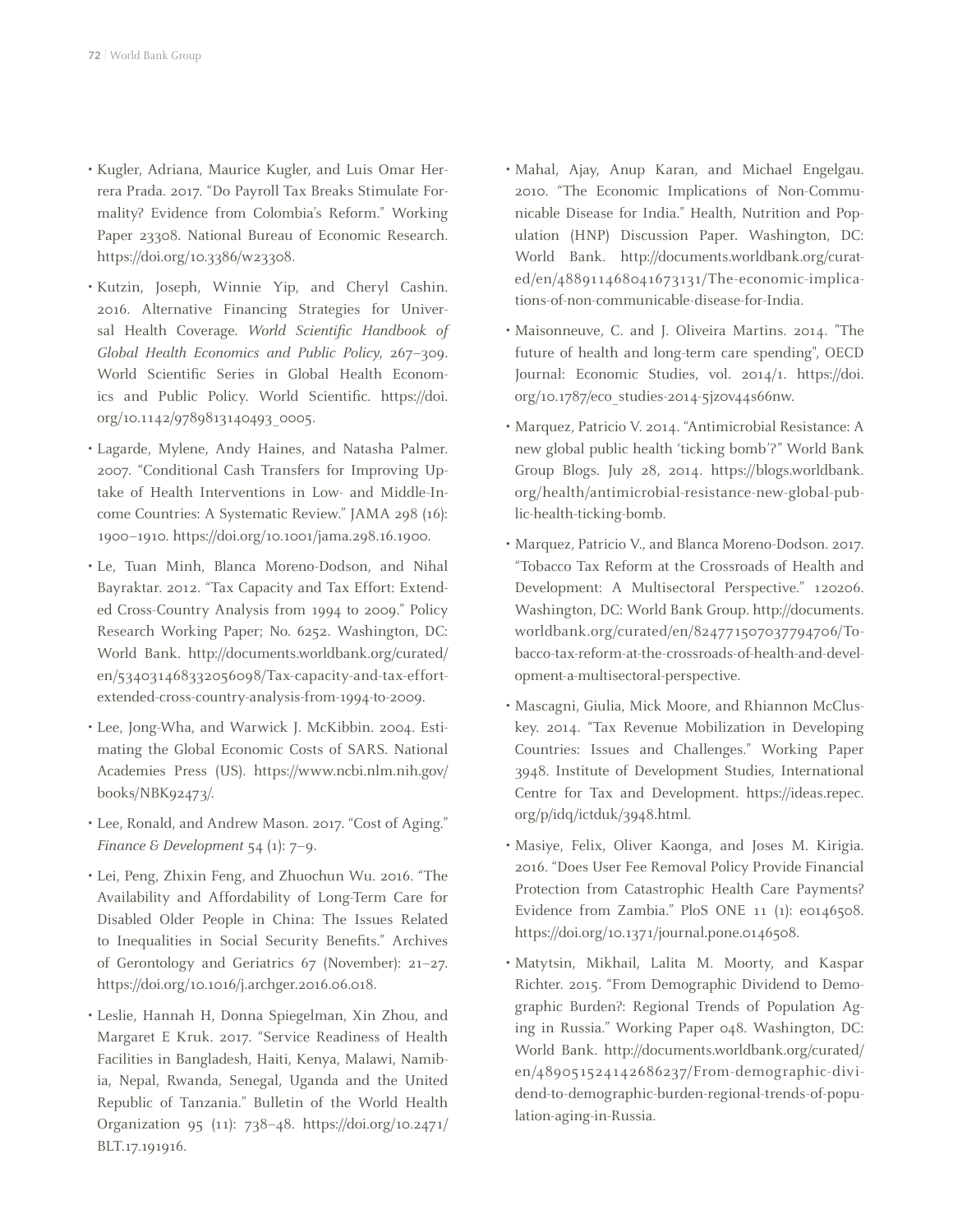- Mauro, Paolo. 1998. "Corruption and the Composition of Government Expenditure". Journal of Public Economics. Vol. 69 (2): 263-79.
- Meessen, Bruno, David Hercot, Mathieu Noirhomme, Valéry Ridde, Abdelmajid Tibouti, Christine Kirunga Tashobya, and Lucy Gilson. 2011. "Removing User Fees in the Health Sector: A Review of Policy Processes in Six Sub-Saharan African Countries." Health Policy and Planning 26 Suppl 2 (November): ii16-29. https://doi. org/10.1093/heapol/czr062.
- Meheus, Filip, and Di McIntyre. 2017. "Fiscal Space for Domestic Funding of Health and Other Social Services." Health Economics, Policy, and Law 12 (2): 159– 77. https://doi.org/10.1017/S1744133116000438.
- Meng, Qingyue, Hai Fang, Xiaoyun Liu, Beibei Yuan, and Jin Xu. 2015. "Consolidating the Social Health Insurance Schemes in China: Towards an Equitable and Efficient Health System." *The Lancet* 386 (10002): 1484– 92. https://doi.org/10.1016/S0140-6736(15)00342-6.
- Milcent, Carine. 2018. "Health Insurance in China." In Healthcare Reform in China: From Violence To Digital Healthcare, edited by Carine Milcent, 125–52. Cham: Springer International Publishing. https://doi. org/10.1007/978-3-319-69736-9\_6.
- Ministry of Energy and Mineral Resources and Ministry of Finance, Republic of Indonesia. 2019. "Indonesia's Effort to Phase out Its Fossil Fuel Subsidies." A self report on the G-20 peer review of inefficient fossil fuel subsidies that encourage wasteful consumption in Indonesia. https://www.oecd.org/site/tadffss/publication/ Indonesia%20G20%20Self-Report%20IFFS.pdf.
- Moreira, Liliane. 2018. "Health Literacy for People-Centred Care: Where Do OECD Countries Stand?" OECD Health Working Papers, No. 107. Paris: OECD. https:// www.oecd-ilibrary.org/social-issues-migration-health/ health-literacy-for-people-centred-care\_d8494d3a-en.
- Moreno-Serra, Rodrigo, and Adam Wagstaff. 2010. "System-Wide Impacts of Hospital Payment Reforms: Evidence from Central and Eastern Europe and Central Asia." *Journal of Health Economics* 29 (4): 585–602. https://doi.org/10.1016/j.jhealeco.2010.05.007.
- Morrissey, Oliver, Christian Von Haldenwang, Armin Von Schiller, Maksym Ivanyna, and Ingo Bordon. 2016. "Tax Revenue Performance and Vulnerability in Developing Countries." *The Journal of Development Studies* 52 (12): 1689–1703. https://doi.org/10.1080/00220388.2016.1153071.
- Narayan, Deepa, Raj Patel, Kai Schafft, Anne Rademacher, and Sarah Koch-Shulte. 2000a. "Can Anyone Hear Us?" http://siteresources.worldbank.org/BRAZILINP-OREXTN/Resources/3817166-1185895645304/4044168- 1186324101142/17voices\_of\_the\_poor\_1.pdf
- Narayan, Deepa, Robert Chambers, Meera Shah, and Peter Petesch. 2000b. "Crying Out for Change", http:// siteresources.worldbank.org/INTPOVERTY/Resources/335642-1124115102975/1555199-1124115201387/cry.pdf
- OECD. 1999. "Implementing the OECD Jobs Strategy: Assessing Performance and Policy." The OECD Jobs Strategy. Paris: OECD Publishing. https://doi. org/10.1787/9789264173682-en.
- --- 2013. "Public Spending on Health and Long-Term Care: A New Set of Projections." OECD Economic Policy Papers No.06. Paris: OECD Publishing. https:// www.oecd.org/eco/growth/Health%20FINAL.pdf.
- ———. 2015. Fiscal Sustainability of Health Systems: Bridging Health and Finance Perspectives. Paris: OECD Publishing.
- $-$ . 2016a. Focus on Health Spending: Expenditure by Disease, Age, and Gender. Paris: OECD Publishing https://www.oecd.org/health/Expenditure-by-diseaseage-and-gender-FOCUS-April2016.pdf.
- ———. 2016b. OECD Employment Outlook 2016. Paris: OECD Publishing. https://read.oecd-ilibrary.org/employment/oecd-employment-outlook-2016\_empl\_outlook-2016-en.
- 2017a. Health at a Glance 2017: OECD Indicators. Paris: OECD Publishing. https://www.oecd-ilibrary. org/docserver/health\_glance-2017-72-en.pdf?expires=155 8055255&id=id&accname=guest&checksum=135A1CFB-520CA7F0AC8F547022455952.
- -- 2017b. Tackling Wasteful Spending on Health. Paris: OECD Publishing. https://doi. org/10.1787/9789264266414-en.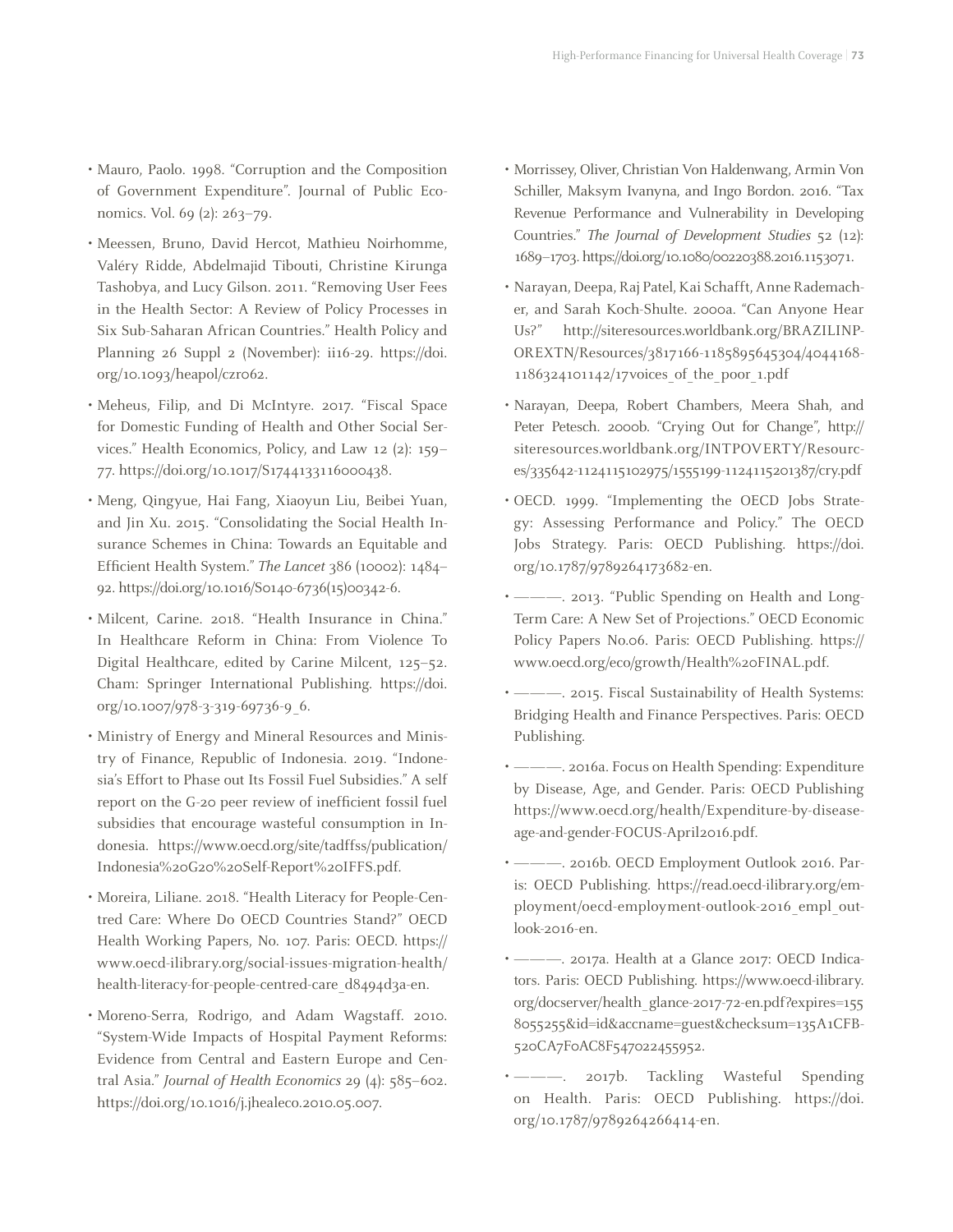- ———. 2017c. Pensions at a Glance 2017: OECD and G20 Indicators. Paris: OECD Publishing. https://www.oecd-ilibrary.org/ finance-and-investment/oecd-pensions-at-a-glance\_19991363; jsessionid=191l2oljnu8eq.x- oecd-live- 02#\_ ga=2.110320965.1115774777.1559056857- 1997471515.1548346395
- ———. 2018a. "How Resilient Were OECD Health Care Systems during the Refugee Crisis?" Migration Policy Debates No.17. Paris: OECD Publishing. http://www. oecd.org/migration/Migration-Policy-Debates-Nov2018- How-resilient-were-OECD-health-care-systems-duringthe-refugee-crisis.pdf.
- ———. 2018b. Job Creation and Local Economic Development 2018: Preparing for the Future of Work. Paris: OECD Publishing. https://www.oecd.org/newsroom/ job-automation-risks-vary-widely-across-different-regions-within-countries.htm.
- ———. 2018c. "Stemming the Superbug Tide: Just a Few Dollars More." OECD Health Policy Studies. Paris: OECD.
- 2019. "Preliminary Estimates of Primary Care Spending under SHA 2011 Framework." Paris: OECD Publishing. https://www.oecd.org/health/health-systems/Preliminary-Estimates-of-Primary-Care-Spending-under-SHA-2011-Framework.pdf.
- Ogrean, Claudia, and Mihaela Herciu. 2015. "Arguments for CSR-Based Sustainable Competitiveness of Multinationals in Emerging Markets (Part II)." Studies in Business and Economics 10 (1): 92–102.
- O'Hare, Bernadette. 2015. "Weak Health Systems and Ebola." *The Lancet Global Health* 3 (2): e71–72. https:// doi.org/10.1016/S2214-109X(14)70369-9.
- Oshio, Takashi, and Ayako Honda. 2019. "Universal Health Coverage: Lessons from Japan." Working Paper.
- Oxley, Howard. 2009. "Policies for Healthy Ageing: An Overview." OECD Health Working Papers, No. 42. Paris: OECD Publishing. https://doi.org/10.1787/226757488706.
- Pallegedara, Asankha. 2018. "Impacts of Chronic Non-Communicable Diseases on Households' out-ofpocket Healthcare Expenditures in Sri Lanka." International Journal of Health Economics and Management 18 (3): 301–19. https://doi.org/10.1007/s10754-018-9235-2.
- Patcharanarumol, Walaiporn, Warisa Panichkriangkrai, Angkana Sommanuttaweechai, Kara Hanson, Yaowaluk Wanwong, and Viroj Tangcharoensathien. 2018. "Strategic Purchasing and Health System Efficiency: A Comparison of Two Financing Schemes in Thailand." PLOS ONE 13 (4): e0195179. https://doi. org/10.1371/journal.pone.0195179.
- Patel, Vikram, Rachana Parikh, Sunil Nandraj, Priya Balasubramaniam, Kavita Narayan, Vinod K Paul, A K Shiva Kumar, Mirai Chatterjee, and K Srinath Reddy. 2015. "Assuring Health Coverage for All in India." The Lancet 386 (10011): 2422–35. https://doi.org/10.1016/ S0140-6736(15)00955-1.
- Pereira, Javier. 2015. "Leveraging Aid: A Literature Review on the Additionality of Using ODA to Leverage Private Investments" London: UK Aid Network.
- Phuong, Nguyen Khanh, Tran Thi Mai Oanh, Hoang Thi Phuong, Tran Van Tien, and Cheryl Cashin. 2015. "Assessment of Systems for Paying Health Care Providers in Vietnam: Implications for Equity, Efficiency and Expanding Effective Health Coverage." Global Public Health 10 (sup1): S80–94. https://doi.org/10.1080/1744 1692.2014.986154
- Piatti-Funfkirchen, Moritz, and Lodewijk Smets. 2019. "Public Financial Management, Health Financing and Under-Five Mortality: A Comparative Empirical Analysis." 9491. IDB Publications (Working Papers). Inter-American Development Bank. https://ideas.repec. org/p/idb/brikps/9491.html.
- Pradiptyo, Rimawa, Akbar Susamto, Abraham Wirotomo, Alvin Adisasmita, and Christopher Beaton. 2016. Financing Development with Fossil Fuel Subsidies: The Reallocation of Indonesia's Gasoline and Diesel Subsidies in 2015. International Institute for Sustainable Development.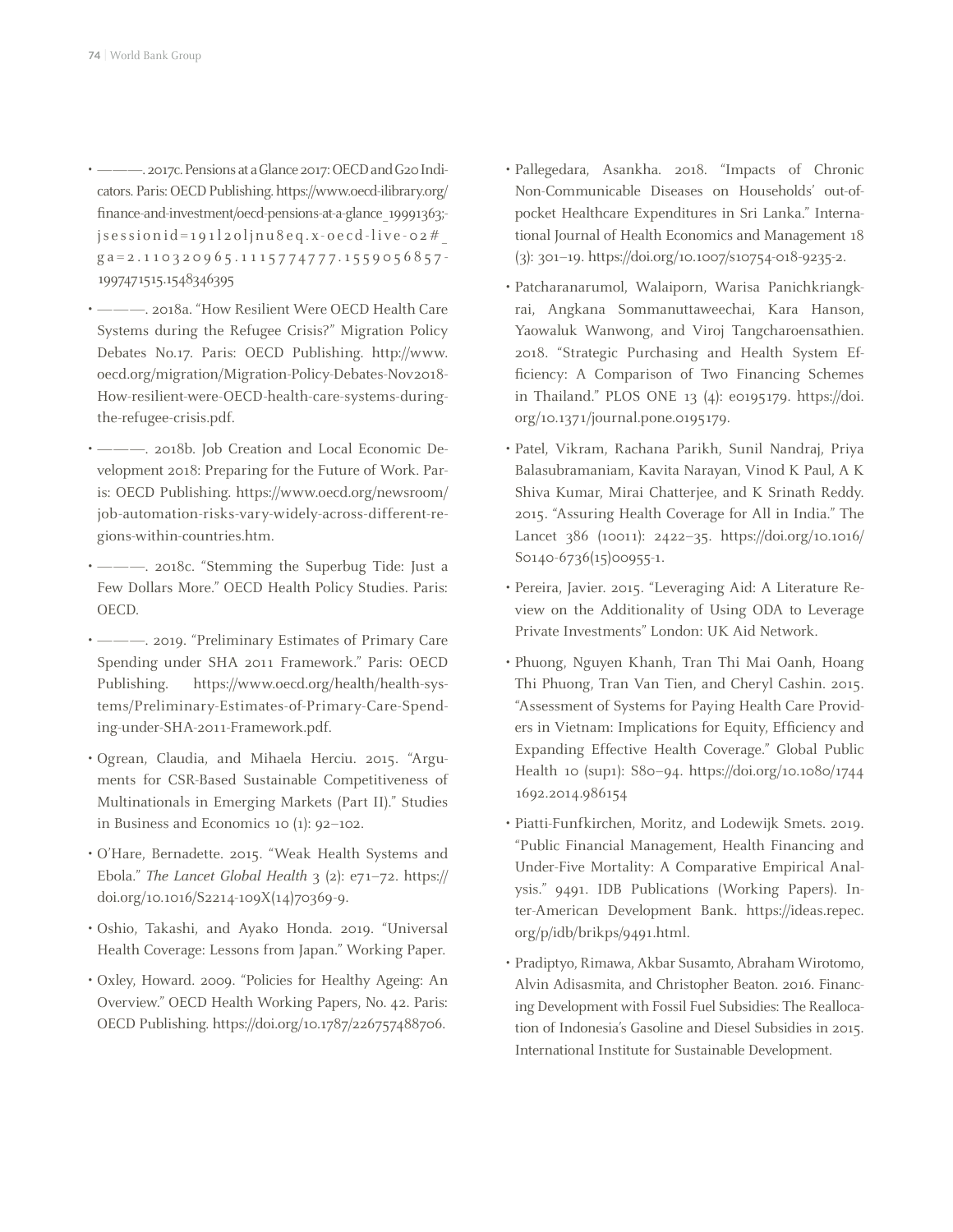- Rafter, Natasha, Anne Hickey, Ronan M. Conroy, Sarah Condell, Paul O'Connor, David Vaughan, Gillian Walsh, and David J. Williams. 2017. "The Irish National Adverse Events Study (INAES): The Frequency and Nature of Adverse Events in Irish Hospitals—a Retrospective Record Review Study." BMJ Quality & Safety 26(2): 111– 19. https://doi.org/10.1136/bmjqs-2015-004828.
- Rao, Krishna D., and Ashley Sheffel. 2018. "Quality of Clinical Care and Bypassing of Primary Health Centers in India." Social Science & Medicine 207 (June): 80–88. https://doi.org/10.1016/j.socscimed.2018.04.040.
- Rao, Ursula. 2019. Re-Spatializing Social Security in India. Spaces of Security: Ethnographies of Securityscapes, Surveillance, and Control. New York: NYU Press.
- Richter, L. M., S. Mathews, J. Kagura, and E. Nonterah. 2018. "A Longitudinal Perspective on Violence in the Lives of South African Children from the Birth to Twenty Plus Cohort Study in Johannesburg-Soweto." South African Medical Journal 108 (3): 181-186–186. https://doi. org/10.7196/SAMJ.2018.v108i3.12661
- Rasanathan, Kumanan, Sara Bennett, Vincent Atkins, Robert Beschel, Gabriel Carrasquilla, Jodi Charles, Rajib Dasgupta, et al. 2017. "Governing Multisectoral Action for Health in Low- and Middle-Income Countries." PLOS Medicine 14 (4): e1002285. https://doi.org/10.1371/journal.pmed.1002285.
- Rivers, Deborah. 2018. "A Grounded Theory of Millennials Job-Hopping." Walden Dissertations and Doctoral Studies, January. https://scholarworks.waldenu.edu/dissertations/5936.
- Robinson, Mark. 2006. "Budget Analysis and Policy Advocacy: The Role of Non-Governmental Public Action." IDS Working Paper 279. Institute of Development Studies. https://opendocs.ids.ac.uk/opendocs/handle/123456789/4043.
- Roth, Gregory A., Catherine Johnson, Amanuel Abajobir, Foad Abd-Allah, Semaw Ferede Abera, Gebre Abyu, and Muktar Ahmed, et al. 2017. "Global, Regional, and National Burden of Cardiovascular Diseases for 10 Causes, 1990 to 2015." *Journal of the American College of Cardiology* 70 (1): 1–25. https://doi.org/10.1016/j. jacc.2017.04.052.
- Røttingen, John-Arne, Sadie Regmi, Mari Eide, Alison J Young, Roderik F Viergever, Christine Årdal, Javier Guzman, Danny Edwards, Stephen A Matlin, and Robert F Terry. 2013. "Mapping of Available Health Research and Development Data: What's There, What's Missing, and What Role Is There for a Global Observatory?" *The Lancet* 382 (9900): 1286–1307. https://doi. org/10.1016/S0140-6736(13)61046-6.
- Sarr, Babacar. 2015. "Credibility and Reliability of Government Budgets: Does Fiscal Transparency Matter?" Working Paper No. 5. International Budget Partnership.
- Saksena, Priyanka, Justine Hsu, and David B. Evans. 2014. "Financial Risk Protection and Universal Health Coverage: Evidence and Measurement Challenges." PLoS Medicine 11 (9). https://doi.org/10.1371/journal. pmed.1001701.
- Shekar, Meera, Jakub Kakietek, Julia Dayton Eberwein, and Dylan Walters. 2017. An Investment Framework for Nutrition: Reaching the Global Targets for Stunting, Anemia, Breastfeeding, and Wasting. Directions in development; Human development. Washington, DC: World Bank. https://doi.org/10.1596/978-1-4648-1010-7.
- Simson, Rebecca. 2014. "Transparency for Development: Examining the Relationship Between Budget Transparency, MDG Expenditure, and Results." International Budget Partnership.
- Smith, Sheila, Joseph P. Newhouse, and Mark S. Freeland. 2009. "Income, Insurance, and Technology: Why Does Health Spending Outpace Economic Growth?" Health Affairs (Project Hope) 28 (5): 1276–84. https:// doi.org/10.1377/hlthaff.28.5.1276.
- Sorenson, Corinna, Michael Drummond, and Beena Bhuiyan Khan. 2013. "Medical Technology as a Key Driver of Rising Health Expenditure: Disentangling the Relationship." ClinicoEconomics and Outcomes Research: CEOR 5: 223–34. https://doi.org/10.2147/CEOR.S39634.
- Soucat, Agnès, Elina Dale, Inke Mathauer, and Joseph Kutzin. 2017. "Pay-for-Performance Debate: Not Seeing the Forest for the Trees." Health Systems & Reform 3 (2): 74–79. https://doi.org/10.1080/23288604.2017.1302902.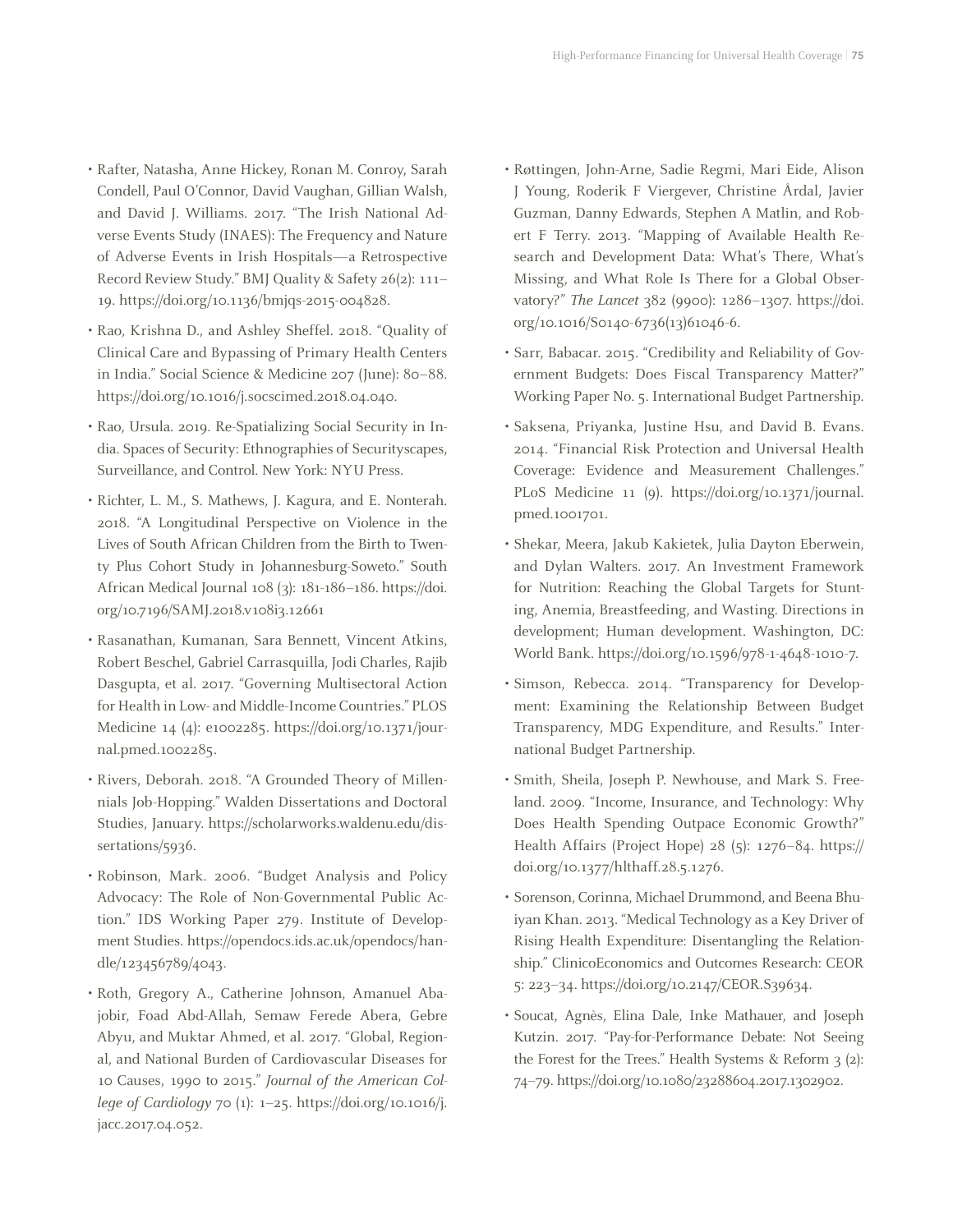- Srithongrung, Arwiphawee. 2018. "Capital Budgeting and Management Practices: Smoothing Out Rough Spots in Government Outlays." SSRN Scholarly Paper ID 3132806. Rochester, NY: Social Science Research Network. https://papers.ssrn.com/abstract=3132806.
- Stenberg, Karin, Odd Hanssen, Tessa Tan-Torres Edejer, Melanie Bertram, Callum Brindley, Andreia Meshreky, and James E. Rosen, et al. 2017. "Financing Transformative Health Systems towards Achievement of the Health Sustainable Development Goals: A Model for Projected Resource Needs in 67 Low-Income and Middle-Income Countries." *The Lancet Global Health* 5 (9): e875–87. https://doi.org/10.1016/S2214-109X(17)30263-2.
- Szigeti, Szabolcs, Péter Gaál, Tamas Evetovits, and Joseph Kutzin. 2019. "Tax-Funded Social Health Insurance: An Analysis of Revenue Sources, Hungary." Bulletin of the World Health Organization 97 (5): 335–48. https://doi.org/10.2471/BLT.18.218982.
- Tandon, Ajay, Jewelwayne Salcedo Cain, Christoph Kurowski, and Iryna Postolovska. 2018. Intertemporal Dynamics of Public Financing for Universal Health Coverage: Accounting for Fiscal Space Across Countries (English). HNP Discussion Paper. Washington, DC: World Bank Group. http://documents.worldbank. org/curated/en/639541545281356938/Intertemporal-Dynamics-of-Public-Financing-for-Universal-Health-Coverage-Accounting-for-Fiscal-Space-Across-Countries.
- Tandon, Ajay, and Cheryl Cashin. 2010. Assessing Public Expenditure on Health from a Fiscal Space Perspective. Health, Nutrition and Population (HNP) discussion paper. Washington, DC: The World Bank. http://documents.worldbank.org/curated/en/333671468330890417/ Assessing-public-expenditure-on-health-from-a-fiscal-space-perspective.
- Task Force on Fiscal Policy for Health. 2019. "Health Taxes to Save Lives: Employing Effective Excise Taxes on Tobacco, Alcohol, and Sugary Beverages." New York: Bloomberg Philanthropies.
- The Jordan Times. 2016. "Public Healthcare Services to Syrian Refugees Costing Jordan JD271m Annually," December 19, 2016. http://www.jordantimes.com/news/ local/public-healthcare-services-syrian-refugees-costing-jordan-jd271m-annually%E2%80%99.
- Thirumurthy, Harsha, Joshua Graff Zivin, and Markus Goldstein. 2008. "The Economic Impact of AIDS Treatment: Labor Supply in Western Kenya." *The Journal of Human Resources* 43 (3): 511–52.
- Thomas, D., Frankenberg, E., Friedman, J., Habicht, J., Jones, N., and McKelvey, C., et al. 2004. "Causal Effect of Health on Labor Market Outcomes: Evidence from a Random Assignment Iron Supplementation Intervention." UCLA: California Center for Population Research. Retrieved from https://escholarship.org/uc/item/1h66k92r.
- Tu, Jiong. 2019. "Health Insurance Regime as Differentiation and Discipline." In Health Care Transformation in Contemporary China: Moral Experience in a Socialist Neoliberal Polity, edited by Jiong Tu, 85–109. Singapore: Springer Singapore. https://doi.org/10.1007/978- 981-13-0788-1\_4.
- UNCTAD. 2009. Transnational Corporations, Agricultural Production and Development. World Investment Report 2009. New York, NY: United Nations.
- United Nations. 2012. "Human Security 'More than an Abstract Concept'—for Hungry Family, It's Food on the Table, for Refugee, It's Shelter from Conflict, General Assembly Told | Meetings Coverage and Press Releases." New York, NY: The United Nations. https://www. un.org/press/en/2012/ga11246.doc.htm.
- United Nations, Department of Economic and Social Affairs, Population Division. 2015. "World Population Prospects: The 2015 Revision, Key Findings and Advance Tables." Working Paper No. ESA/P/WP.241.
- United Nations Department of Economic and Social Affairs (UNDESA). 2015. "Financing Sustainable Development and Developing Sustainable Finance: A DESA Briefing Note On The Addis Ababa Action Agenda." UNDESA. https://www.un.org/esa/ffd/ffd3/wp-content/ uploads/sites/2/2015/07/DESA-Briefing-Note-Addis-Action-Agenda.pdf.
- UNHCR. 2017. Global Trends: Forced Displacement 2016. Geneva: United Nations High Commissioner for Refugees. https://www.unhcr.org/5943e8a34.pdf.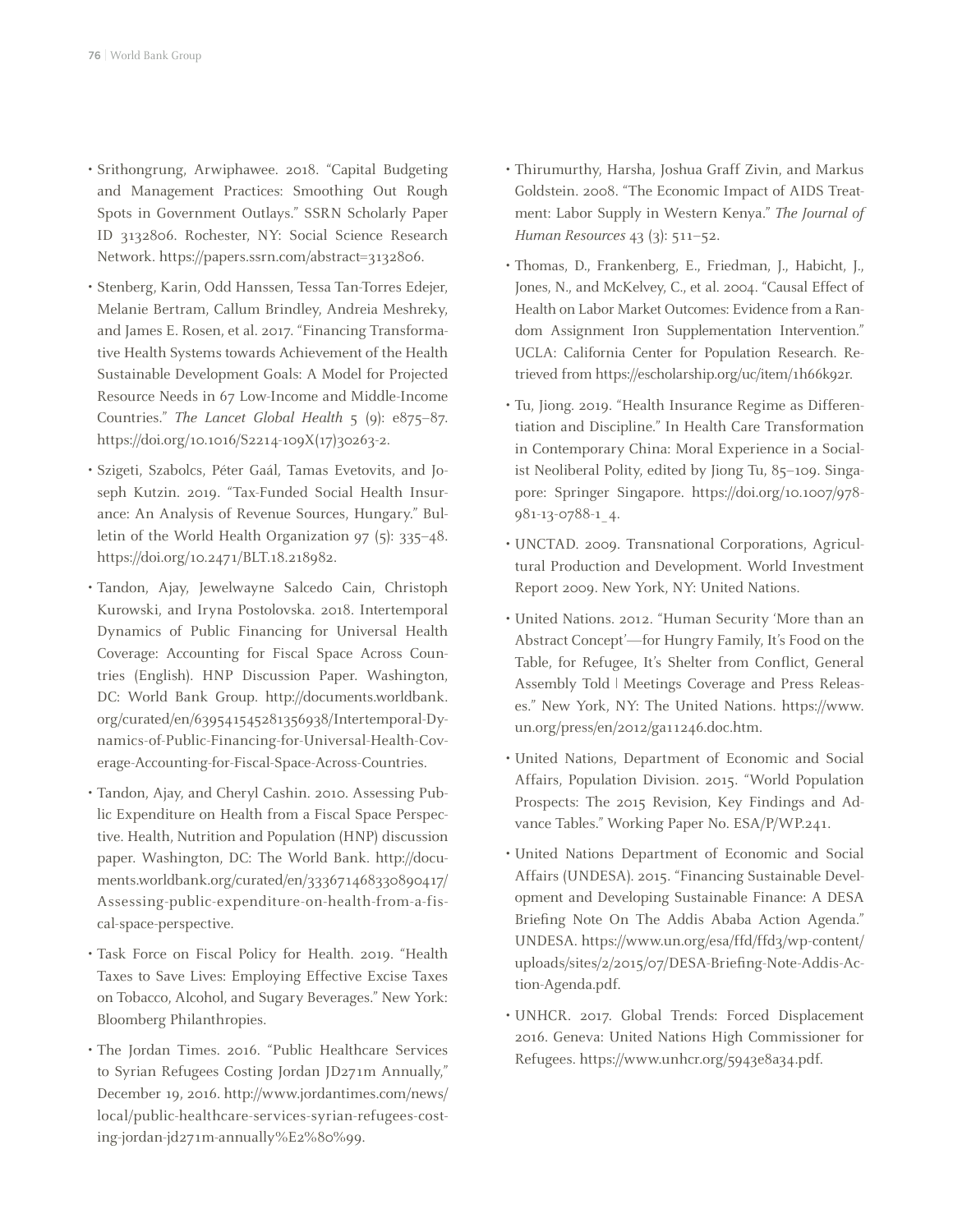- UNHCR. 2018. Global Trends: Forced Displacement in 2017. Geneva: United Nations High Commissioner for Refugees. https://www.unhcr.org/5b27be547.pdf.
- Van de Maele, Nathalia, David B. Evans, and Tessa Tan-Torres. 2013. Development Assistance for Health in Africa: Are We Telling the Right Story? Bulletin of the World Health Organization. Geneva: World Health Organization. "https://doi.org/entity/bulletin/volumes/91/7/12-115410/ en/index.html" https://doi.org//entity/bulletin/volumes/91/7/12-115410/en/index.html.
- Van de Maele, Nathalie, Ke Xu, Agnes Soucat, Lisa Fleisher, Maria Aranguren, and Hong Wang. 2019. "Measuring Primary Healthcare Expenditure in Low-Income and Lower Middle-Income Countries." BMJ Global Health 4.
- Wagstaff, Adam. 2010. "Social Health Insurance Reexamined." Health Economics 19 (5): 503–17. https://doi. org/10.1002/hec.1492.
- Wagstaff, Adam, Gabriela Flores, Marc-François Smitz, Justine Hsu, Kateryna Chepynoga, and Patrick Eozenou. 2018. "Progress on Impoverishing Health Spending in 122 Countries: A Retrospective Observational Study." *The Lancet Global Health* 6 (2): e180–92. https:// doi.org/10.1016/S2214-109X(17)30486-2.
- Wagstaff, Adam, and Rodrigo Moreno-Serra. 2009. "Europe and Central Asia's Great Post-Communist Social Health Insurance Experiment: Aggregate Impacts on Health Sector Outcomes." *Journal of Health Economics* 28 (2): 322–40. https://doi.org/10.1016/j.jhealeco.2008.10.011.
- WHO. 2010. The World Health Report: Financing for Universal Coverage. Geneva: World Health Organization. https://apps.who.int/iris/bitstream/handle/10665/44371/9789241564021\_eng.pdf?sequence=1.
- ———. 2015. World Report on Ageing and Health 2015. Geneva: World Health Organization. http://www. who.int/ageing/events/world-report-2015-launch/en/.
- ———. 2016a. "High-Level Commission on Health Employment and Economic Growth." Geneva: World Health Organization. http://www.who.int/hrh/com-heeg/en/.
- ———. 2016b. "Public Financing for Health in Africa: From Abuja to the SDGs." Tech.Report/16.2. Geneva: World Health Organization. http://www.who.int/health\_ financing/documents/public-financing-africa/en/.
- ———. 2017a. "Implementation of the Global Action Plan on Antimicrobial Resistance." WHO GAP AMR Newsletter No.32. Geneva: World Health Organization. https://www.who.int/antimicrobial-resistance/news/ WHO-GAP-AMR-Newsletter-No-32-Nov-2017.pdf.
- -. 2017b. "World Health Statistics 2017: Monitoring Health for the SDGs." Sustainable Development Goals. Geneva: World Health Organization. http://www.who.int/ gho/publications/world\_health\_statistics/2017/en/.
- ———. 2018. "Towards a Global Action Plan for Healthy Lives and Well-Being for All: Uniting to Accelerate Progress towards the Health-Related SDGs." Technical documents. Geneva: World Health Organization. https://www.who.int/sdg/global-action-plan/Global\_Action\_Plan\_Phase\_I.pdf.
- WHO and World Bank. 2017. Tracking Universal Health Coverage: 2017 Global Monitoring Report. http://www.who.int/healthinfo/universal\_health\_coverage/report/2017/en/.
- Workie, Netsanet W., and Chala Tesfaye Chekagn Ramana. 2013. Ethiopia—The Health Extension Program in Ethiopia. Universal Health Coverage (UNICO) studies series; no. 10. Washington, DC: World Bank. https:// doi.org/10.1596/978-1-4648-0815-9.
- World Bank. 1993. World Development Report 1993: Investing in Health. New York: Oxford University Press. https://openknowledge.worldbank.org/handle/10986/5976
- World Bank. 2016a. "Raising Funds for Health." Background paper to the First UHC Health Financing Forum. Washington, DC: World Bank. http://pubdocs. worldbank.org/en/103621460561160053/DRM-policynote-041216-clean.pdf.
- -- 2016b. "West Africa Ebola Crisis: Impact Update." Washington, DC: World Bank. http://www. worldbank.org/en/topic/macroeconomics/publication/2014-2015-west-africa-ebola-crisis-impact-update.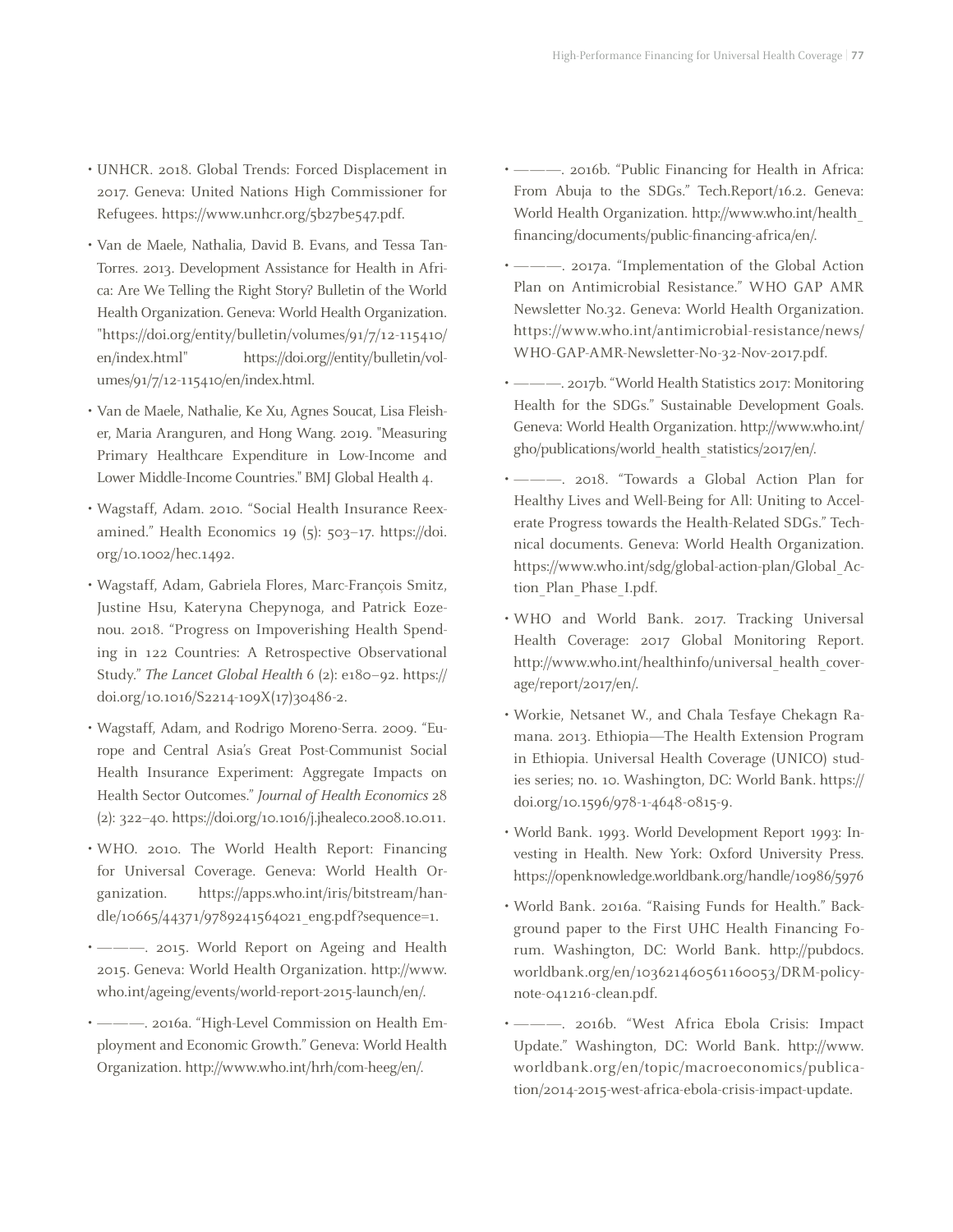- ———.2016c. World Development Report 2016: Digital Dividends. Washington, DC: World Bank. doi:10.1596/978-1-4648-0671-1.
- ———. 2017. World Development Report 2017: Governance and the Law. Washington, DC: World Bank. doi:10.1596/978-1-4648-0950-7
- ———. 2018a. "Equity on the Path to UHC: Deliberate Decisions for Fair Financing." Background Report for the 3rd Annual UHC Financing Forum. Washington, DC: The World Bank. http://pubdocs.worldbank.org/ en/588321524060370166/BGP-v-8-20180418-0930-FI-NAL.pdf.
- ———. 2018b. "Beating the DRUM in Lower-Income Countries: Domestic Resource Use and Mobilization for SDG3" Background Paper. Washington, DC: The World Bank.
- ———.2018c. Business Unusual: Accelerating Progress towards Universal Health Coverage (English). Washington, DC: World Bank Group. http://documents. worldbank.org/curated/en/655991523641983290/Business-unusual-accelerating-progress-towards-universal-health-coverage.
- ———. 2018d. World Development Report 2018: Learning to Realize Education's Promise. Washington, DC: World Bank.
- ———. 2019a. "The Difficult Path toward Formalization: Implications for Financing Universal Health Coverage in Developing Countries". Discussion Note for G20. Washington DC: World Bank
- ———.2019b. Global Economic Prospects, January 2019: Darkening Skies. Washington, DC: World Bank.
- ———.2019c. World Development Report 2019: The Changing Nature of Work. Washington, DC: World Bank.
- ———.Forthcoming. Mobile-technology driven innovations in financial protection for health. Washington, DC: World Bank.
- Yates, Robert. 2014. "Recycling Fuel Subsidies as Health Subsidies." Bulletin of the World Health Organization 92 (8): 547-547A. https://doi.org/10.2471/BLT.14.143495.
- Yeung, Wei-Jun Jean, and Leng Leng Thang. 2018. "Long-Term Care for Older Adults in ASEAN Plus Three: The Roles of Family, Community, and the State in Addressing Unmet Eldercare Needs." *Journal of Aging and Health* 30 (10): 1499–1515. https://doi. org/10.1177/0898264318796345.
- Zhu, Haiyan. 2015. "Unmet Needs in Long-Term Care and Their Associated Factors among the Oldest Old in China." BMC Geriatrics 15: 46. https://doi.org/10.1186/ s12877-015-0045-9.